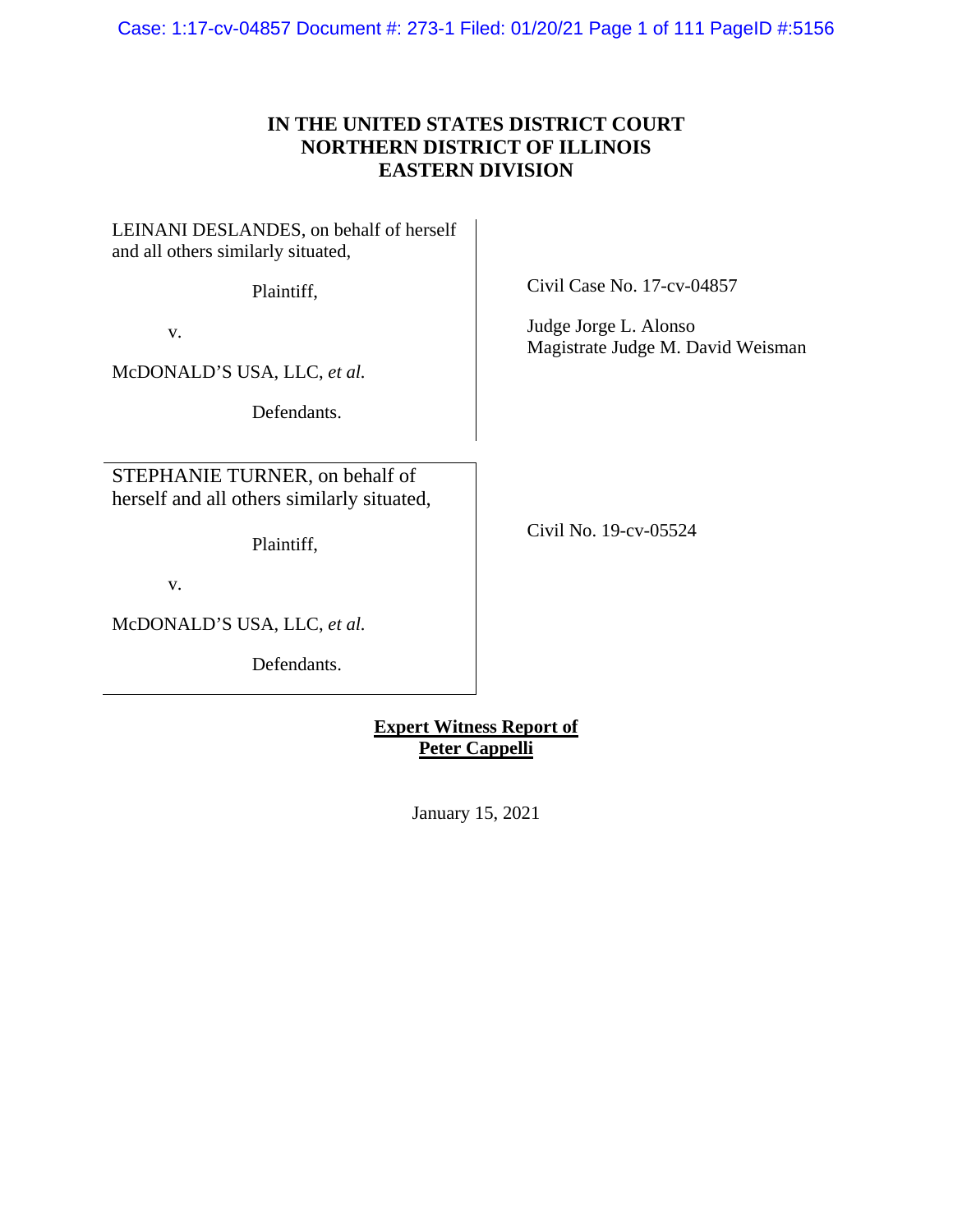# **TABLE OF CONTENTS**

# **Page**

| $\mathbf{I}$ . |                 |                                                                      |  |  |
|----------------|-----------------|----------------------------------------------------------------------|--|--|
| Π.             |                 |                                                                      |  |  |
| Ш.             |                 |                                                                      |  |  |
| IV.            |                 |                                                                      |  |  |
|                | A.              | Theory of Franchising and the Franchisor's Interest in Consistency 6 |  |  |
|                | <b>B.</b>       | How McDonald's Achieves Consistency Across Franchisees 10            |  |  |
|                |                 | 1.                                                                   |  |  |
|                |                 | 2.                                                                   |  |  |
|                |                 | 3.                                                                   |  |  |
|                |                 | Explicit Monitoring of Franchisee Performance 14<br>4.               |  |  |
|                |                 | 5.                                                                   |  |  |
|                |                 | 6.                                                                   |  |  |
|                |                 | 7.                                                                   |  |  |
|                | $\mathcal{C}$ . |                                                                      |  |  |
|                | D.              | The Unique Value of McDonald's-Specific Training to McDonald's       |  |  |
|                | Ε.              | The Non-Transferability of McDonald's-Specific Skills31              |  |  |
| V.             |                 |                                                                      |  |  |
| VI.            |                 |                                                                      |  |  |
|                | A.              |                                                                      |  |  |
|                | <b>B.</b>       | Interference With Employee Job Mobility Results In Lower Wages46     |  |  |
|                | C.              |                                                                      |  |  |
| VII.           |                 | MCDONALD'S RESTAURANTS HAVE FORMALIZED PAY                           |  |  |
|                | A.              | The Principles Behind Formal Compensation Systems56                  |  |  |
|                | <b>B.</b>       |                                                                      |  |  |
|                | C.              | McDonald's Pay Structure Would Have Spread Anticompetitive           |  |  |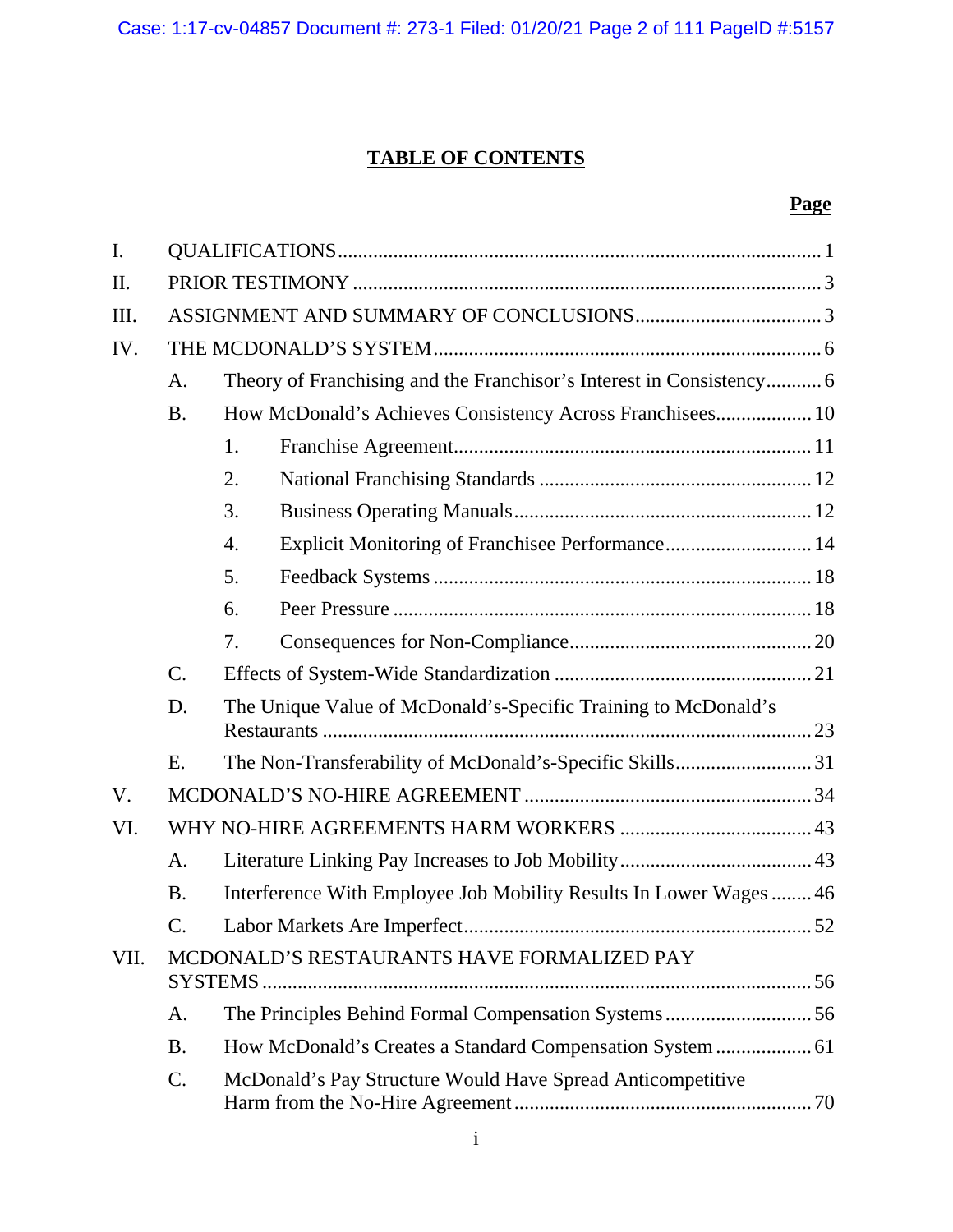Case: 1:17-cv-04857 Document #: 273-1 Filed: 01/20/21 Page 3 of 111 PageID #:5158

# **TABLE OF CONTENTS (continued)**

**Page** 

| VIII. |  |  |  |
|-------|--|--|--|
|-------|--|--|--|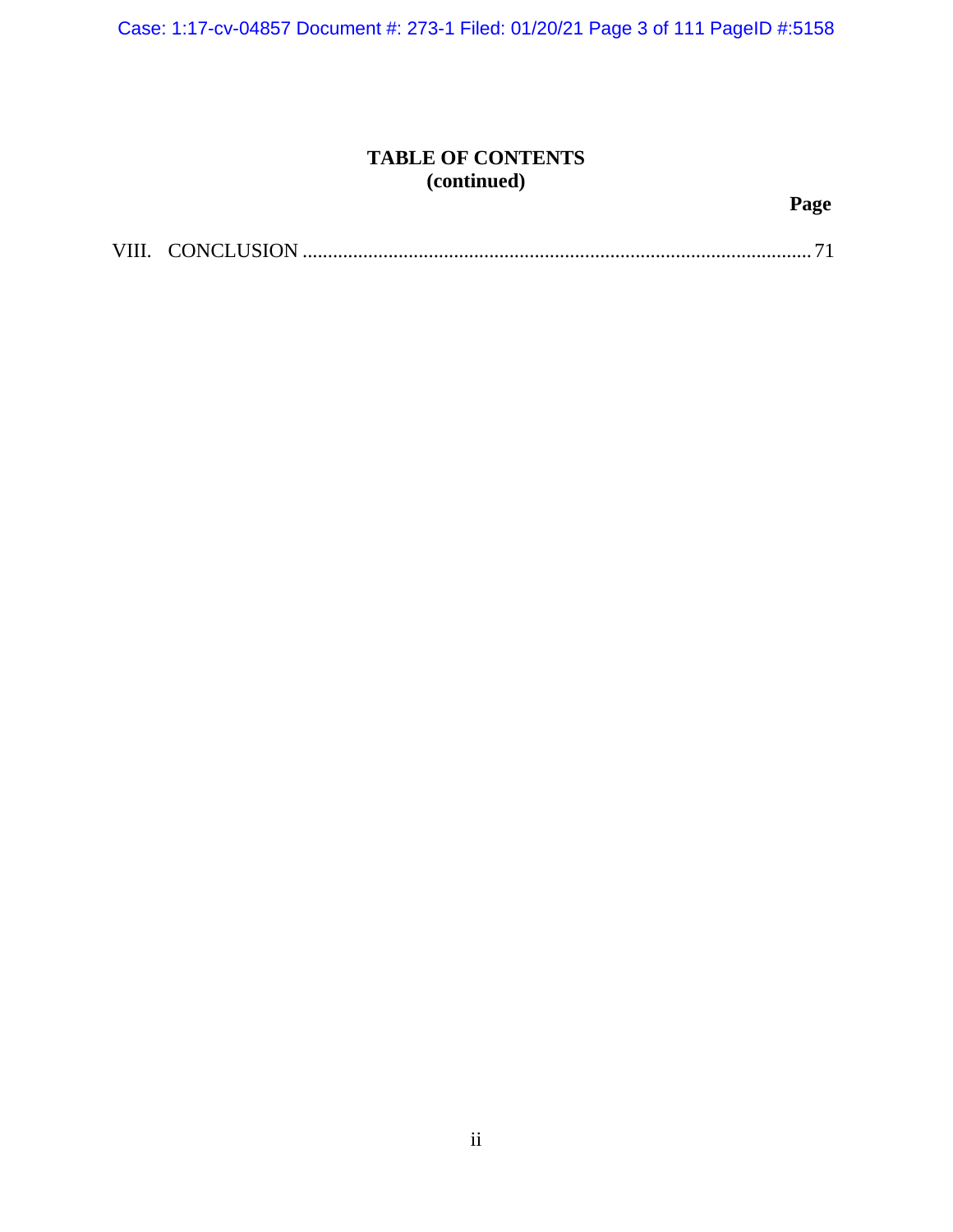# **I. QUALIFICATIONS**

1. I am the George W. Taylor Professor of Management at The Wharton School and Director of Wharton's Center for Human Resources. I am also a Research Associate at the National Bureau of Economic Research in Cambridge, MA. I served as Senior Advisor to the Kingdom of Bahrain for Employment Policy from 2003-2005, and since 2007 I have been a Distinguished Scholar of the Ministry of Manpower for Singapore. I have degrees in industrial relations from Cornell University and in labor economics from Oxford where I was a Fulbright Scholar. I have been a Guest Scholar at the Brookings Institution, a German Marshall Fund Fellow, and a faculty member at MIT, the University of Illinois, and the University of California at Berkeley. I was a staff member on the U.S. Secretary of Labor's Commission on Workforce Quality and Labor Market Efficiency from 1988-1990, Co-Director of the U.S. Department of Education's National Center on the Educational Quality of the Workforce, and a member of the Executive Committee of the U.S. Department of Education's National Center on Post-Secondary Improvement at Stanford University. I have served on three committees of the National Academy of Sciences and three panels of the National Goals for Education. Since 2017, I have served on a US Department of Defense Taskforce on Diversity and Inclusion. I was recently named by HR Magazine as one of the top 5 most influential thinkers in management, and I was elected a fellow of the National Academy of Human Resources. I received the 2009 PRO award from the International Association of Corporate and Professional Recruiters for contributions to human resources. I served on the Global Agenda Council on Employment for the World Economic Forum, and a number of other advisory boards. In 2020, I received an honorary Doctorate from the University of Liege in Belgium.

2. I have expertise in a variety of relevant fields, including human resources, labor economics, management, employee compensation, employment relations, developing and

1 Expert Witness Report of Peter Cappelli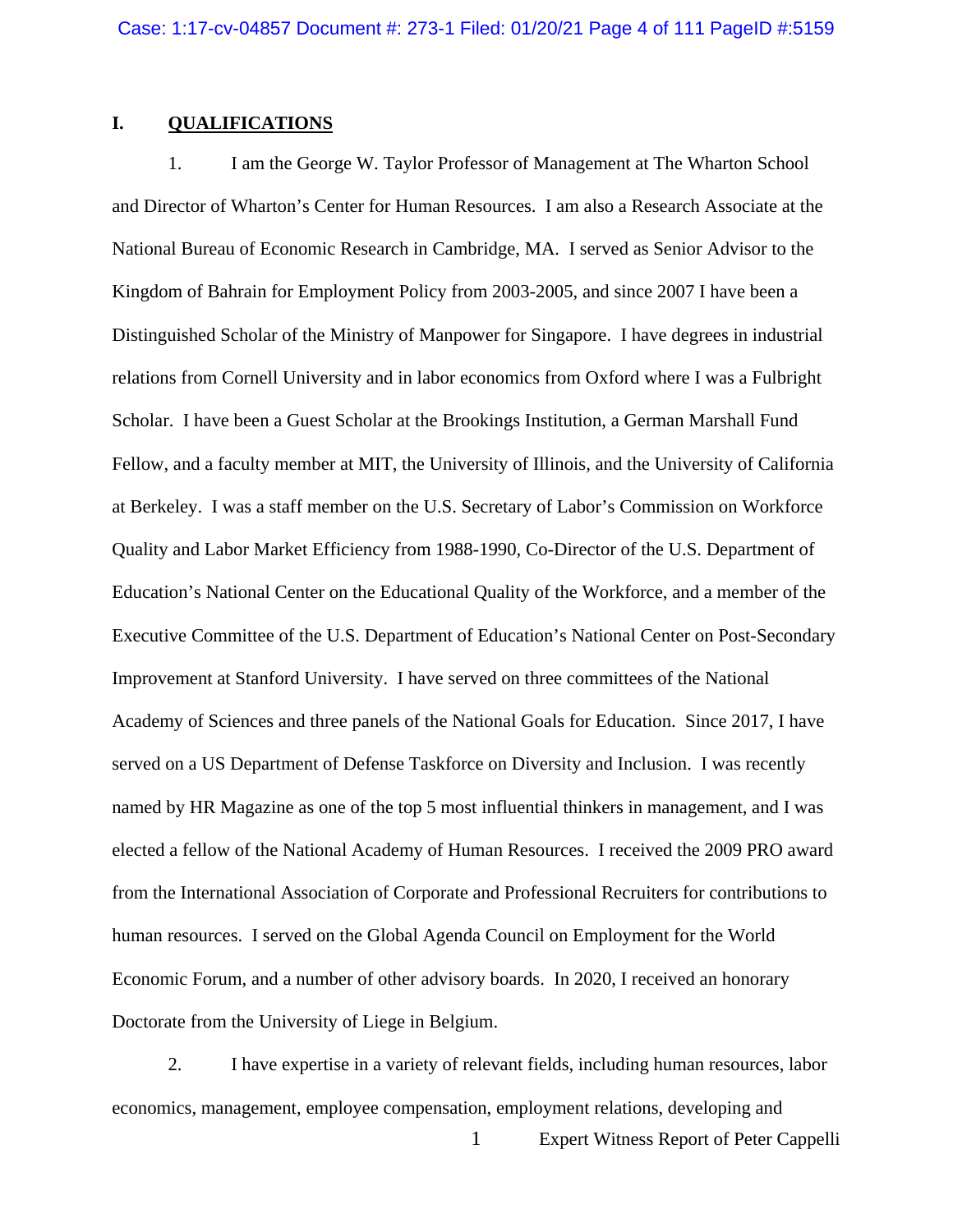### Case: 1:17-cv-04857 Document #: 273-1 Filed: 01/20/21 Page 5 of 111 PageID #:5160

managing talent, and employee recruiting and retention. My research has been published in many leading journals, including: *Academy of Management Review*, *American Economic Review*, *Harvard Business Review*, *Industrial & Labor Relations Review*, *Industrial Relations*, *Journal of Econometrics*, *Organizational Dynamics*, *Organization Science*, and *Personnel Psychology*. My publications include *The New Deal at Work: Managing the Market-Driven Workforce*, which examines the decline in lifetime employment relationships; *Talent Management: Managing Talent in an Age of Uncertainty*, which outlines the strategies that employers should consider in developing and managing talent (named a "best business book" for 2008 by Booz-Allen); and *Why Good People Can't Get Jobs* (2012), which identifies shortfalls with current hiring practices and training practices. I teach courses on industrial relations, human resource management, and personnel economics.

3. A more complete description of my qualifications is included in my curriculum vitae in **Appendix A**.

4. In connection with this matter, I reviewed and considered materials from this case, including Plaintiff Leinani Deslandes's Amended Complaint and Plaintiff Stephanie Turner's Complaint, depositions, deposition exhibits, and business records produced by McDonald's USA, LLC and McDonald's Corporation (together, "McDonald's" or "Defendants"). Information that I relied upon in forming my opinions include the items listed in **Appendix B**. The bases for my opinions are described in this report and any attached exhibits. I reserve the right to supplement this report in view of any new material or information provided to me after the date of this report.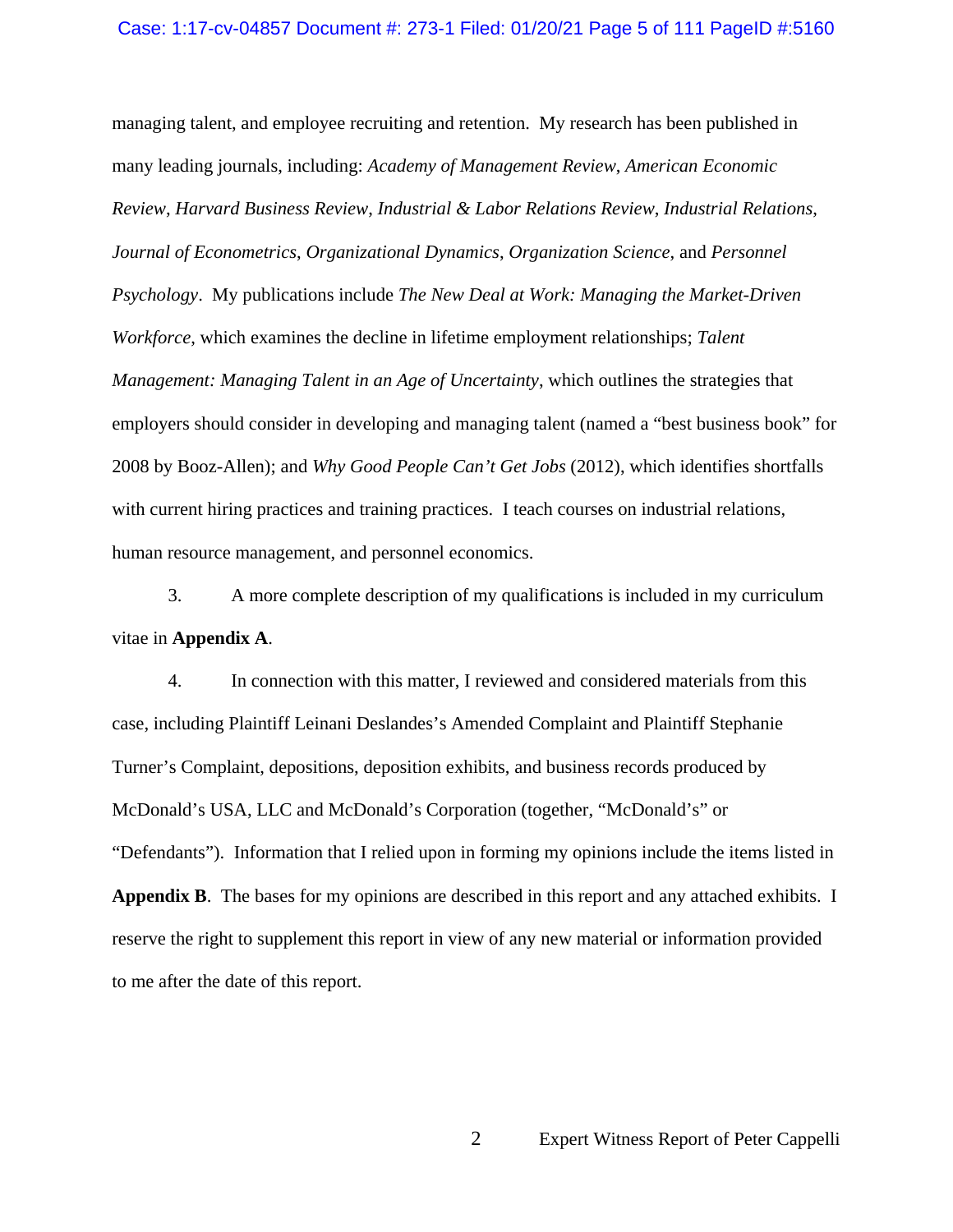5. My compensation for my work in this matter is not contingent upon my findings or the outcome of this litigation. I am being compensated at my current hourly rate of \$750 per hour.

# **II. PRIOR TESTIMONY**

6. During the previous four years, I have testified as an expert at a deposition in one case, *Seaman v. Duke University, et al.*, No. 15-cv-462 (M.D.N.C.).

# **III. ASSIGNMENT AND SUMMARY OF CONCLUSIONS**

7. I understand that Plaintiffs Leinani Deslandes and Stephanie Turner seek to represent a Class consisting of all employees who are or were employed at McDonald's restaurants, whether operated by McDonald's itself or by a McDonald's franchisee, from June 28, 2013 to July 12, 2018 ("Class Members").

8. I have been asked by counsel for Plaintiffs to determine (1) whether Class Members receive training and develop skills that are of specific value to McDonald's-branded restaurants, such that Class Members receive training that has greater value within the McDonald's-system restaurants than to employers outside that system; and (2) whether the alleged No-Hire Agreement<sup>1</sup> would have reduced the pay of all or nearly all Class Members.

9. The following is a summary of my conclusions as a result of my work to date:

a. Restricting competition between buyers reduces the effective demand for whatever good or service is being considered, in turn lowering its price. Here, the buyers are McDonald's and its Franchisees, all of whom operate McDonald's-branded restaurants, and all

<sup>&</sup>lt;sup>1</sup> The Agreement is discussed and defined in Section V, *infra*. Sometimes participants use the term "no poaching" to describe it, but that is inappropriate: poaching refers to the act of taking, and in the context of employment refers to recruiting away employees of competitors. The McDonald's agreement applied to any hiring and not just when the potential employer solicited the candidate.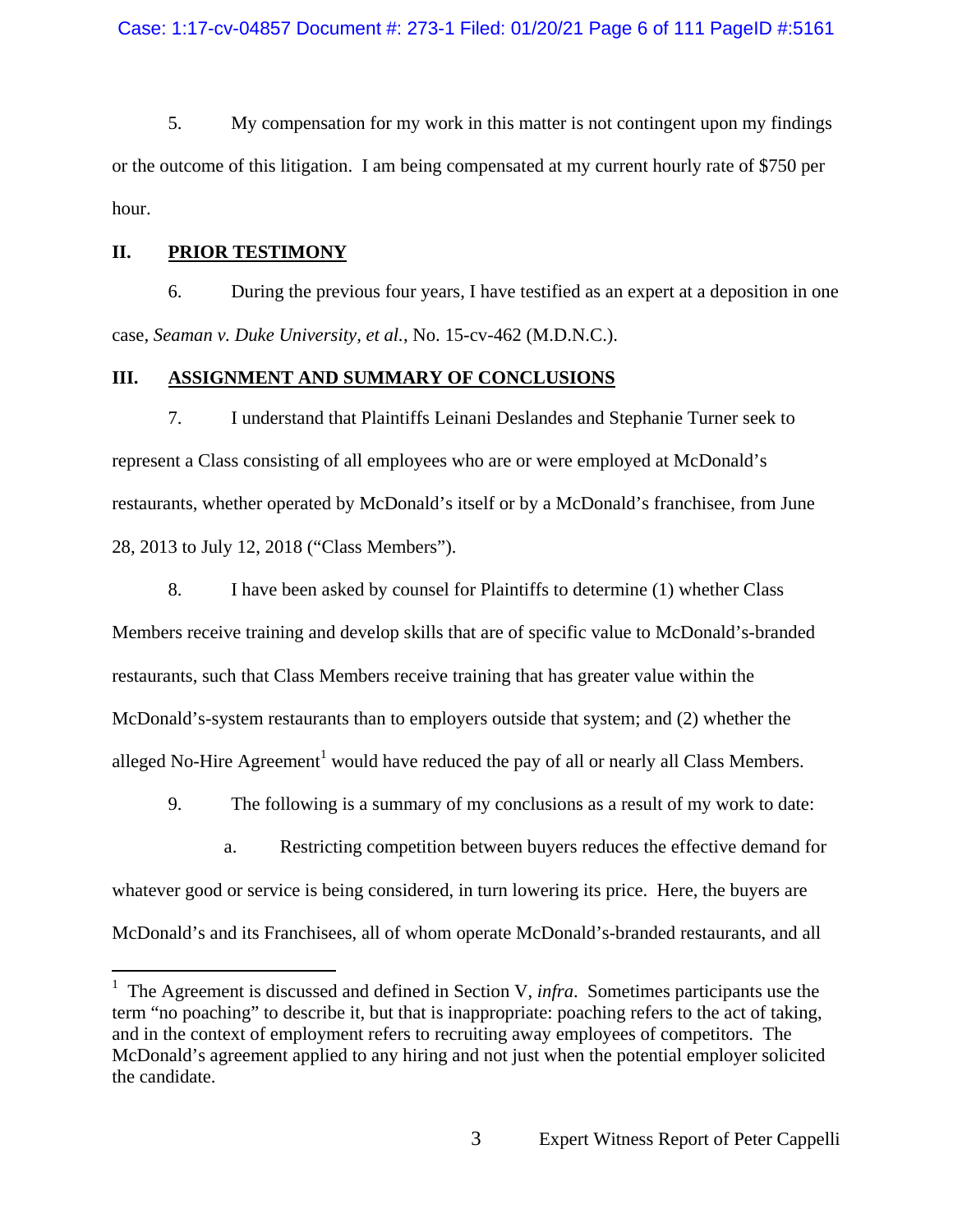### Case: 1:17-cv-04857 Document #: 273-1 Filed: 01/20/21 Page 7 of 111 PageID #:5162

of whom compete for the same labor of Class Members. Restrictions on the ability of McDonald's and the Franchisees to hire one another's restaurant workers lowers the amount that McDonald's and the Franchisees have to pay to their restaurant workers and keeps it low. McDonald's workers receive training and develop skills specific to the McDonald's system, which are generally not transferable to non-McDonald's work settings but would be extremely valuable to other McDonald's restaurants.

b. The restraint on competition in hiring McDonald's employees across individual restaurants means that those employees cannot work for any other employer for whom those brand-specific skills are valuable. Even though employees could find jobs outside the McDonald's System, the training and skills they receive at McDonald's are not useful elsewhere because the McDonald's work practices are so specific to McDonald's. Nor do the employees see any wage premium associated with those skills at McDonald's. As a result, the McDonald's corporation and the franchisee employers are capturing most or all the benefits from the skills and training these employees receive at McDonald's. Because of the No-Hire Agreement, the employees' wages therefore are lower than they otherwise would have been.

c. The No-Hire Agreement would have suppressed the pay of all Class members for at least four reasons:

d. First, in the absence of McDonald's restrictions on hiring from each other, each restaurant would have an incentive to fill vacancies from the ranks of employees leaving other McDonald's restaurants because those workers do not need to be trained and developed to the same extent as others. There would be a robust labor market for McDonald's employees between restaurants, and those restaurants would be willing to pay more than their current wage to secure such workers who have already been trained.

4 Expert Witness Report of Peter Cappelli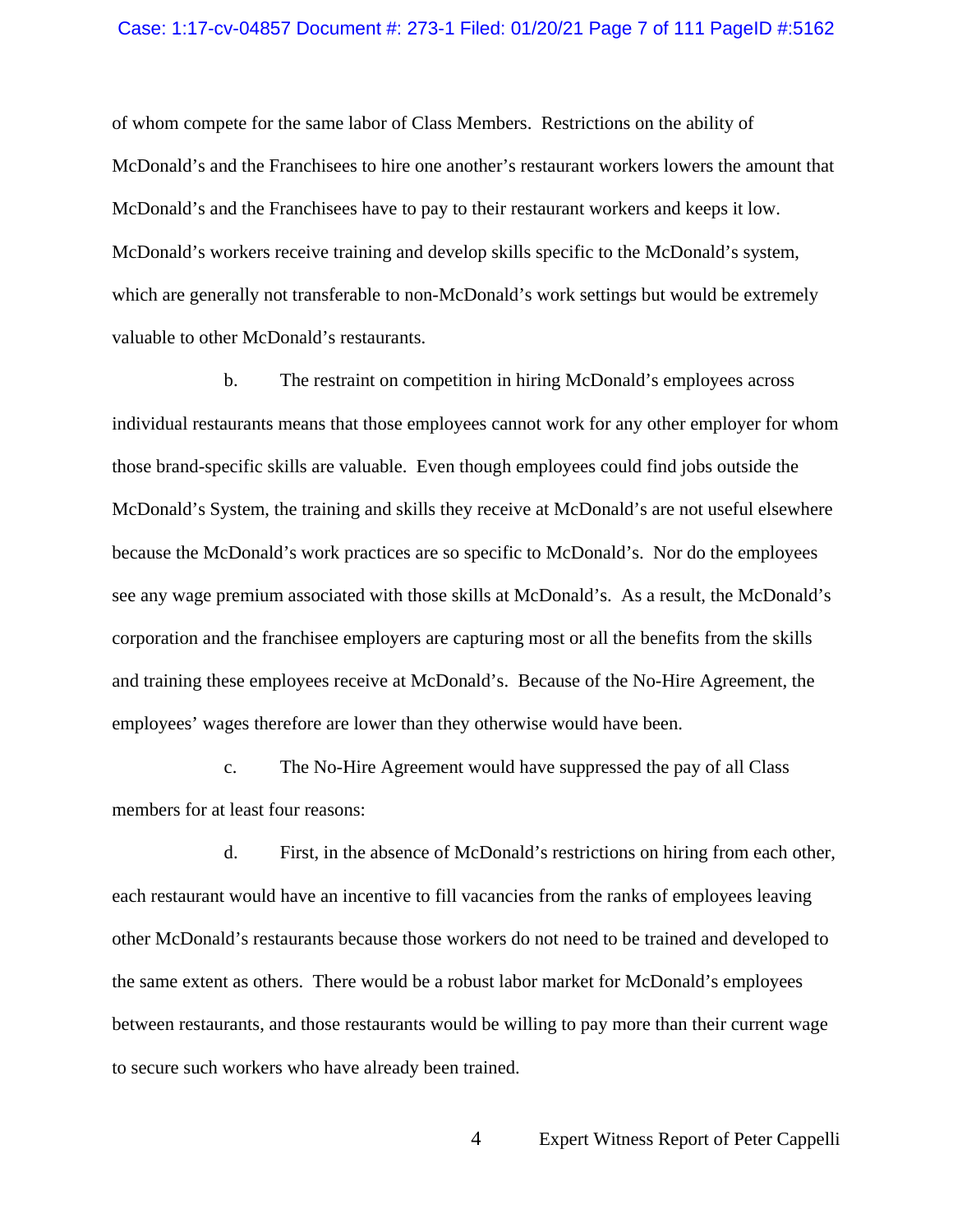### Case: 1:17-cv-04857 Document #: 273-1 Filed: 01/20/21 Page 8 of 111 PageID #:5163

e. Second, with the No-Hire Agreement, McDonald's and Franchisees face less need to raise wages, and maintain them in the face of inflation, because their employees were unable to leave to work at other McDonald's restaurants where their wages may have been higher based on their McDonald's-specific training. Again, the reason why is because the training and skill development at McDonald's is not as valuable in jobs outside the McDonald's System.

f. Third, there is an internal wage structure in McDonald's McOpCo restaurants where pay for each job is in part set in relationship to the pay of other jobs (e.g., between Crew and Shift Managers, or Shift Managers and General Managers). In large part, these relational structures exist to address psychological principles of fairness, such as the fact that supervisors expect to be paid more than the people they supervise. In virtually all compensation systems, including McDonald's, concerns about relative pay between jobs mean that increases in the pay of one job type spill over to the pay of other jobs in the structure. Any practice that reduces job opportunities reduces wages, and any reductions in wages reduce the pressure to raise wages in the rest of the wage structure.

g. Fourth, McOpCo restaurants are numerous and ubiquitous enough that they place direct competitive pressure on franchisees to adjust their own wages. This suggests the existence of a wage structure between restaurants owned and operated by McOpCo and franchise restaurants as demonstrated when McOpCo raised wages preemptively in its restaurants around the country by \$1 above minimum wage, in 2015.

prevent any franchisee crew employees from working at a McOpCo for six months. The purpose

5 Expert Witness Report of Peter Cappelli

, the corporation adopted a hiring moratorium to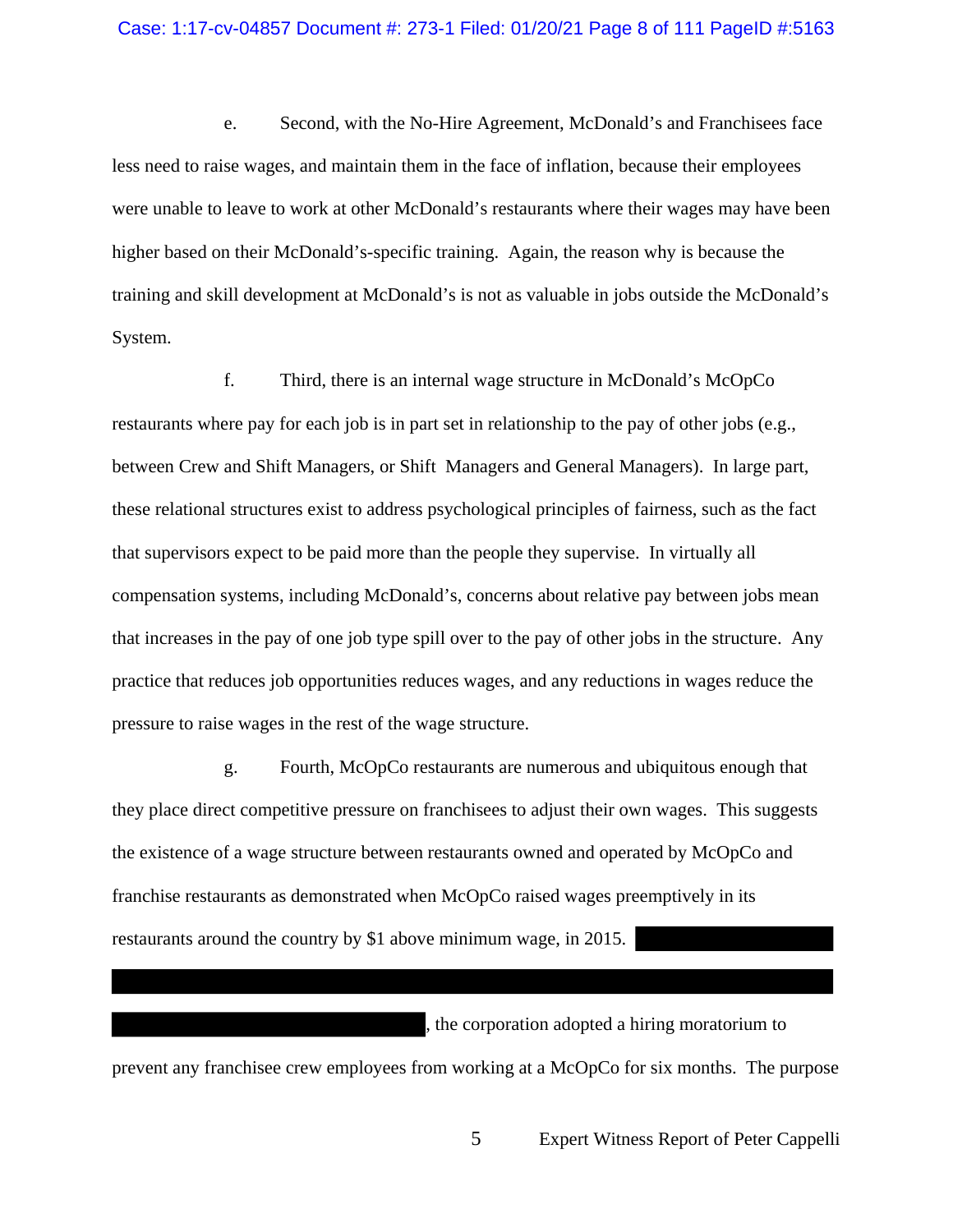was clear: to protect franchisees from competitive wage pressure caused by the pay increase. That concern would not matter unless there was a wage structure tying together the wages of McOpCo and franchisee employees.

### **IV. THE MCDONALD'S SYSTEM**

# **A. Theory of Franchising and the Franchisor's Interest in Consistency**

10. Franchising represents an alternative to traditional forms of business operations. Franchises are divided into two types: Brand name franchises, like the Best Western hotel chain, where franchises cooperate mainly on marketing, and business format franchises, like McDonald's, where the franchisor provides a business model and operating system in exchange for fees. The franchisee who operates the local business is the residual claimant for any remaining profits after payment of fees and royalties (Shane, 1996; Shane and Foo, 2001).

11. The existence of franchise systems is often explained by agency theory, which asserts that it is difficult for the owners of capital to engage agents to work hard on their behalf and to be trustworthy, because the interests of the agents and the owners conflict: the owner wants profits to be higher, which might require harder work and lower pay, and the agents who work for them would like higher pay and easier work (e.g. Combs et al., 2009; Lafontaine and Raynaud, 2002; Norton, 1988; Shane, 1996, 1998). Franchise arrangements address this problem by providing the local operators (in this case, franchisees) with the residual profits of their operations. Thus, the franchisees are incentivized to monitor their operations more closely, cut down on inefficiencies, and work harder to push profits higher. In this situation, the franchisor provides the franchisee with the expertise that has been honed from large scale experience over time. Maness (1996) makes the additional observation that the franchise form is especially favored where cost control at the operating level is important, as in fast food, where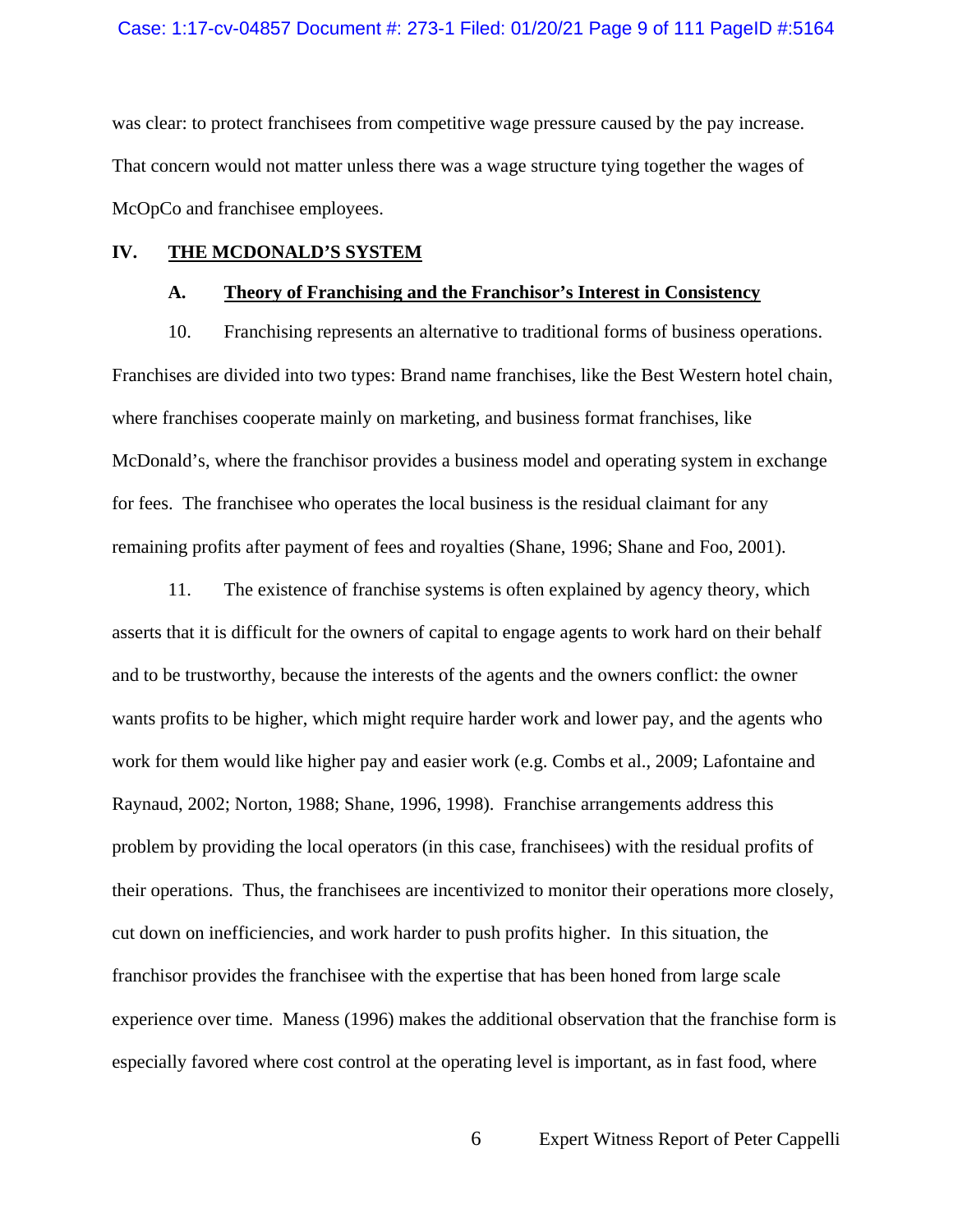### Case: 1:17-cv-04857 Document #: 273-1 Filed: 01/20/21 Page 10 of 111 PageID #:5165

food prices are a crucial component of the product's value. Cost control in those circumstances thus requires attention to execution at the local task. $<sup>2</sup>$ </sup>

12. Though local franchisees are incentivized to reduce inefficiencies by the right to residual profits, there are still conflicts of interest between the franchisor and the franchisees. The franchisor always retains an interest in the overall value of the franchise brand and each franchisee as well as a longer-term interest than individual franchisees. That is not true for the franchisees. There are many ways in which individual franchisees could succeed that are not in the interest of the overall brand or even the long-term interest of the franchisor. For example, an individual franchisee might not care if other franchisees were to fail, in fact, it may even benefit them by reducing competition. The franchisor, in contrast, wants more individuals to purchase franchises, which is more easily accomplished when all of their franchisees appear to be succeeding.

13. Further, and most important, a franchisee might seek to maximize its own earnings and profits at the expense of the overall brand by violating brand standards (e.g., delivering lower-cost versions of the product and service by skimping on quality). This problem can be particularly pronounced in locations where customers for franchise food or hotels are captive and repeat business is negligible, such as airports or turnpike rest areas. Poor quality products or services will not necessarily hurt business at that location because they have a steady stream of new customers who know the brand but not the quality at that particular store. But a bad customer experience there may damage the overall brand if unsatisfied customers forego visits to other stores of the brand in their home town, where repeat business would matter. The

<sup>&</sup>lt;sup>2</sup> A perhaps complementary view has been that franchises exploit an advantage in transferring knowledge between the franchisor and the franchisee (Knott and McKelvey, 1999; Knott, 2001; Knott, 2003). This literature is now quite large.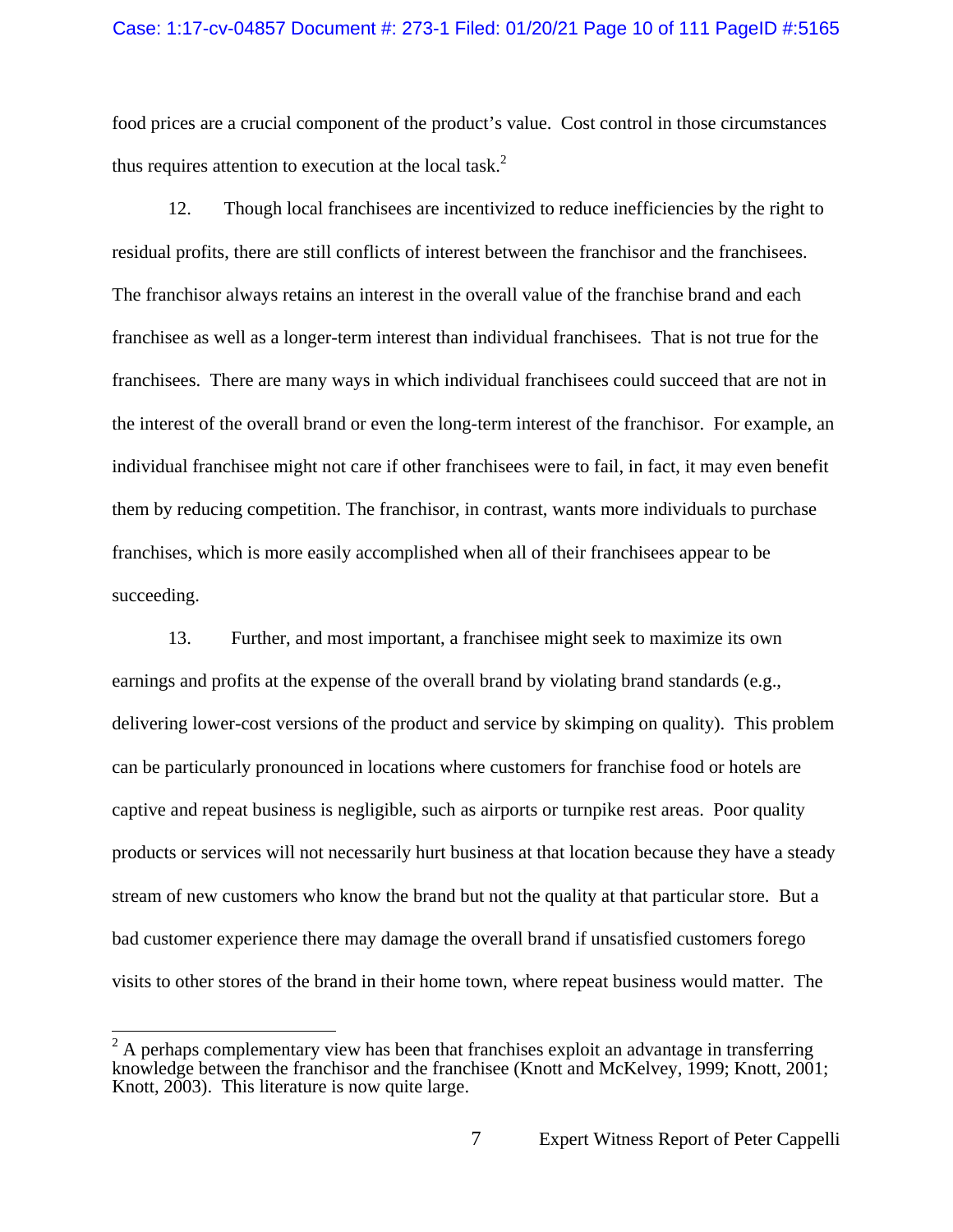### Case: 1:17-cv-04857 Document #: 273-1 Filed: 01/20/21 Page 11 of 111 PageID #:5166

downside from an individual franchisee's failure to maintain brand standards is therefore greater for the franchisor than it is for any single franchisee. Thus, while the franchisee may face an incentive to cut costs by cheating, the franchisor has a strong incentive to ensure that franchisees are abiding by brand standards so that the customer experience across the brand is consistent. For that reason, franchisors themselves often operate the businesses in those locations,  $3$  but the main solution to this problem is control systems, as described below.

14. In sum, the franchisor's interest in having *all* franchisees succeed means that the franchisor is concerned with the collective value of the brand across all the franchises. To that end, the franchisor needs to ensure that individual franchises deliver consistent output; otherwise, the franchisor's common marketing efforts are undermined. Thus, franchisors work to ensure a level of consistency across franchisees to satisfy customers' expectations across the brand.

15. There are a great many ways in which franchisors influence the behavior of their franchisees. Consider, for example, the issue of pricing, where franchisees may part ways with the franchisor. Franchises may over-charge where customers are captive, for example. Franchisors and their franchisees sometimes coordinate on pricing, such as a maximum price that franchisees can charge for any item.<sup>4</sup> Economists Itai Ater and Oren Rigbi describe how McDonald's corporation used its "Dollar Menu" across the network of corporate-owned and franchisee stores to hold down the price of other items on the menus of the franchisees because the dollar items are substitutes for them: If a single hamburger is one dollar, many people would think twice about paying five dollars for a Big Mac, essentially a bigger hamburger, or they may

 $\overline{a}$ 

<sup>&</sup>lt;sup>3</sup> For examples, see Alan Krueger. 1991.

<sup>&</sup>lt;sup>4</sup> Blair, R. D., and F. Lafontaine (1999): "Will Khan Foster or Hinder Franchising? An Economic Analysis of Maximum Resale Price Maintenance," Journal of Public Policy and Marketing, 18(1), 25–36.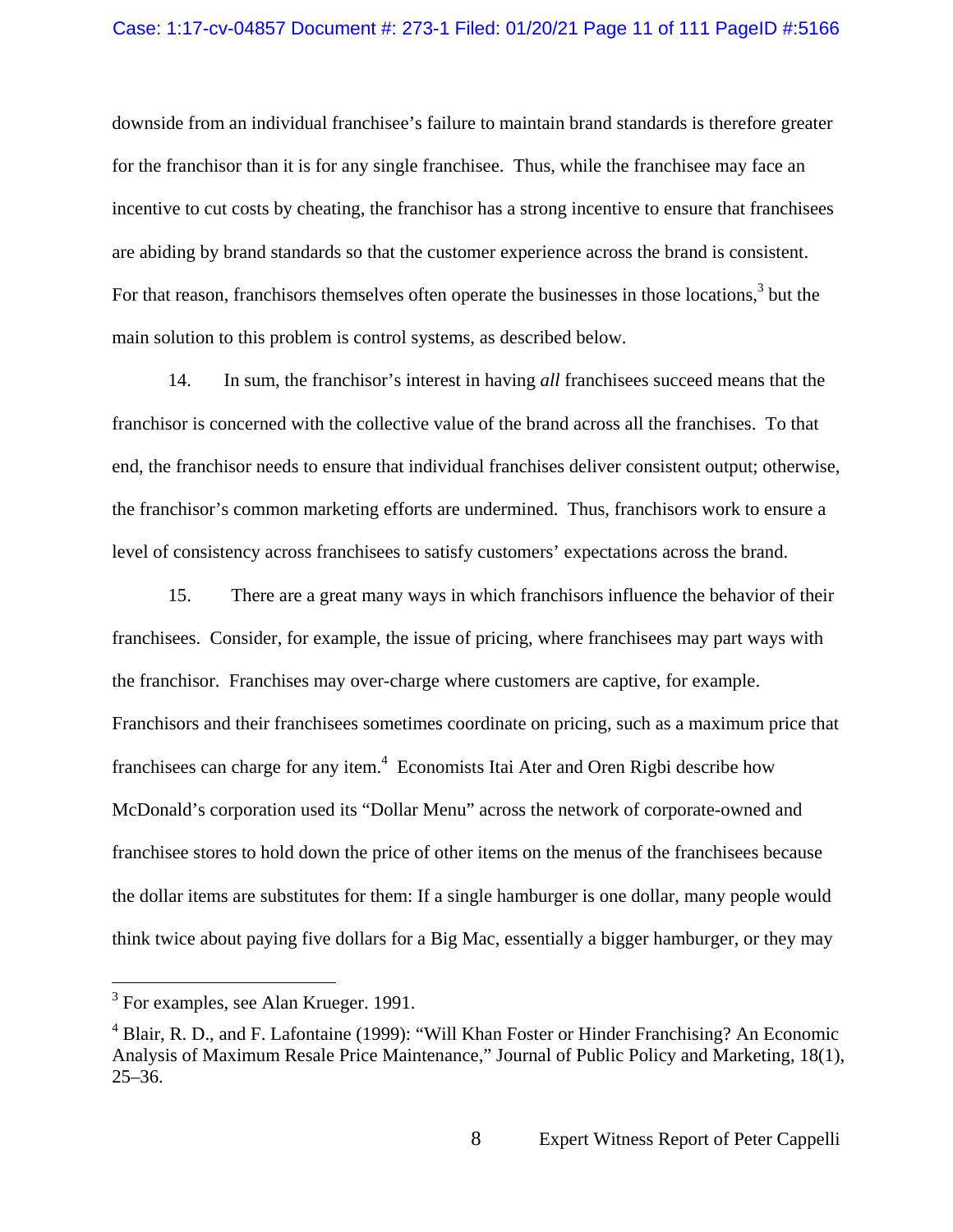### Case: 1:17-cv-04857 Document #: 273-1 Filed: 01/20/21 Page 12 of 111 PageID #:5167

assemble a "meal" from the dollar menu rather than purchasing a more expensive combination of items that constitute a special meal. Ater and Rigbi found, for example, that before the dollar menu was introduced, franchisees charged on average 12.5 percent more for the Big-Mac meal. After, the premium dropped to 3.5 percent, a negligible difference.<sup>5</sup>

16. Because franchisees are independently owned, operated, and managed business entities, franchisors do not have authority to control all the decisions that franchisees make. But even when franchisors cannot dictate those decisions, they can strongly influence them. A key mechanism for franchisors to influence the behavior of franchisees, and thus guarantee a consistent experience, is through contractual obligations in the franchise agreement. The agreement specifies what franchisees must do to prevent producing bad quality products that may damage the brand. Drafting agreements that are detailed enough to do so is an extremely difficult challenge. Franchisors, in their contracts with franchisees, thus require that the franchisees abide by processes set out in business manuals, which attempt to codify knowledge of business operations into detailed subcomponents that are taught to franchisees. The motivation for such manuals is succinctly described by the franchise agreement for the Great Harvest Bread Company, for example:

You acknowledge that you know less than we do about Great Harvest bread and the operation of a Great Harvest Bread Company. You promise to operate your Bread Company exactly according to the rules we set down …. Some of the rules won't make sense to you. That isn't important.... We are talking about a simple oath, nothing more, or less – your personal promise, you giving your word to us.<sup>6</sup>

<sup>&</sup>lt;sup>5</sup> Itai Ater and Oren Rigbi. 2007. Price Control in Franchised Chains: The Case of McDonald's Dollar Menu. 2007. Stanford Institute for Economic Policy Research Discussion Paper No. 06- 22.

 $6$  Great Harvest Franchising Inc. 1999 . Uniform Franchse Offering Circular: Exhibit A – Apprenticeship Agreement and Continuing Agreement. Franchise Agreement, Dillon, Montana. Quoted in Winter et al 2012.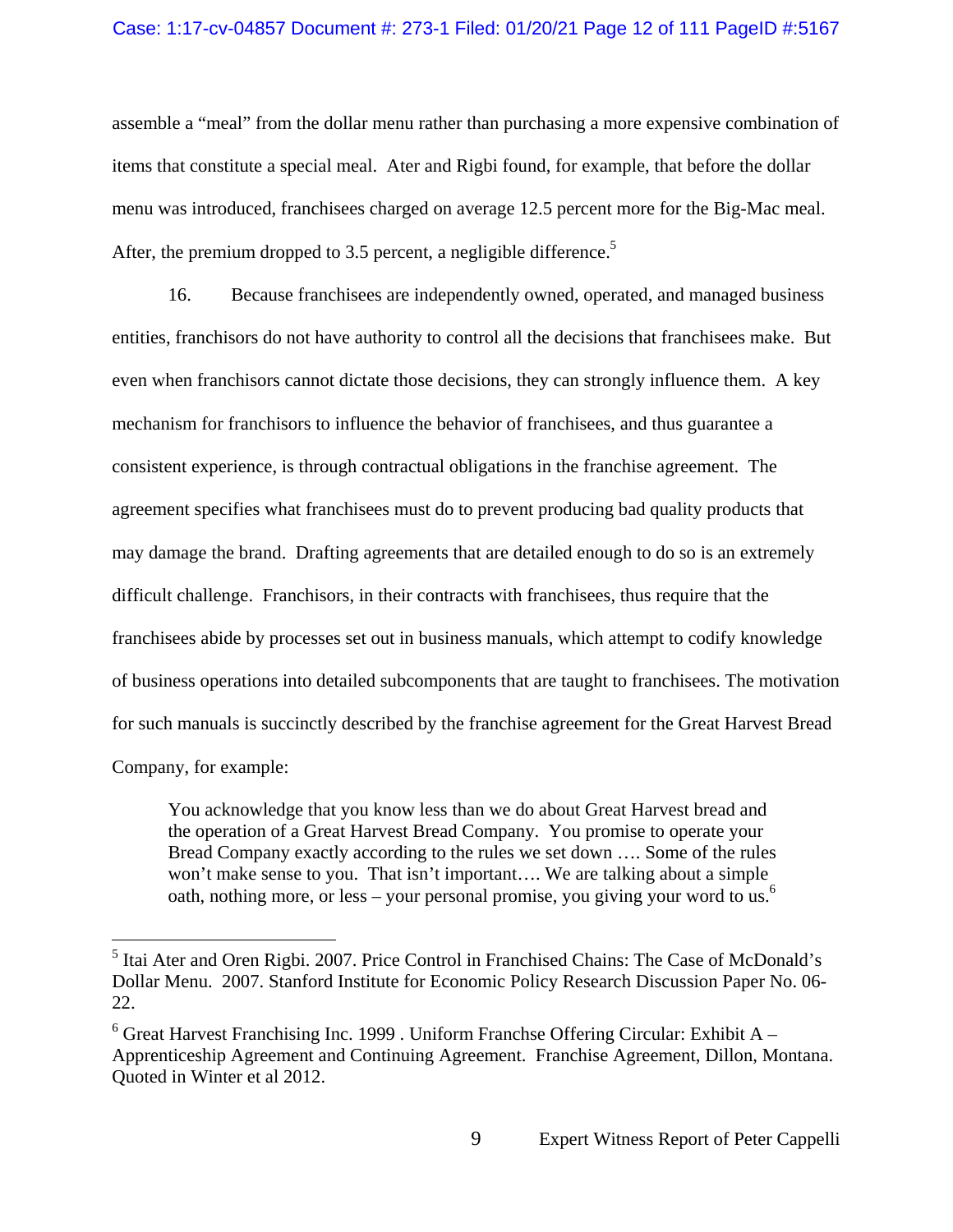Thus, the idea with business format franchises is for the franchisees to follow the rules completely and blindly. Such operating agreements and manuals have been shown to be even more detailed than the types of rules corporations pass down to managers who operate similar businesses as divisions of their company, rather than third-party franchisees.<sup>7</sup> The academic literature, including Harvard Professor Jeffrey Bradach's study of franchise operations, demonstrates that such operating procedures create a self-reinforcing system that becomes difficult to change because attempts to modify one aspect of a process likely will alter other aspects of the process, because the inputs to some operational processes often come from the output of another. Moreover, significant changes at the local level are also unlikely, because, as Nelson and Winter (1982) explained in their classic study of organizational learning, any modifications mean that the template of procedures that form the operating agreement will become less and less useful as a guide.

# **B. How McDonald's Achieves Consistency Across Franchisees**

17. A franchisor's interest in consistency of brand experiences is not only theoretical. It is also borne out by the evidence with respect to McDonald's. The testimony and corporate records I have reviewed confirm that McDonald's goes to great lengths to ensure and monitor consistency of customer experience across its thousands of restaurants, whether those restaurants are owned and operated by franchisees or by McOpCo. This control is deeply rooted in the structure and norms of McOpCo. To illustrate at the governance level, McDonald's documents routinely refer to

Karen King's deposition reports that

 $\overline{a}$ 

<sup>&</sup>lt;sup>7</sup> R. Kosova, F. LaFonataine, and R. Perrigot. 2013. Organizational Form and Performance: Evidence from the Hotel Industry. Review of Economics and Statistics. 95(4): 1303-1323.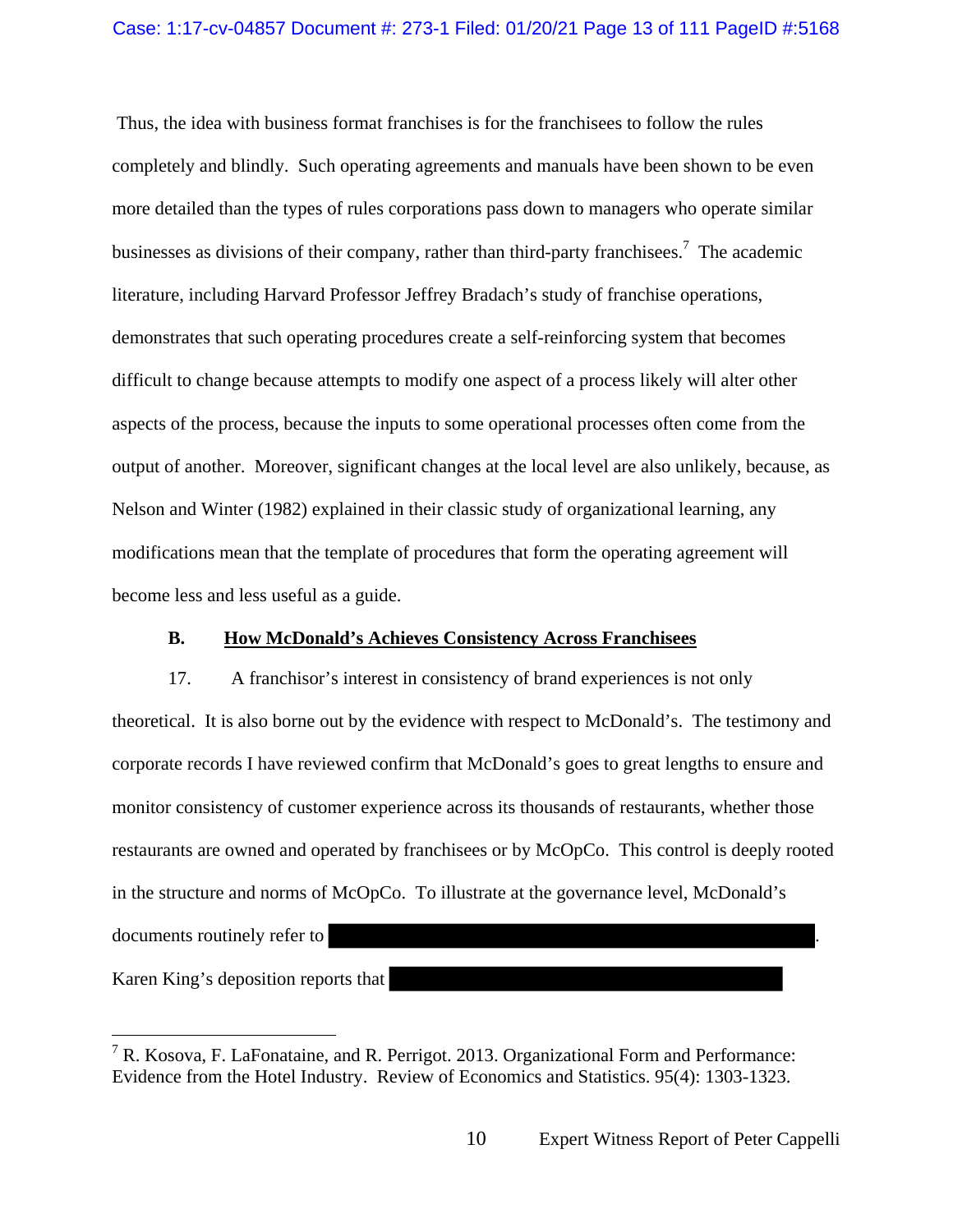Case: 1:17-cv-04857 Document #: 273-1 Filed: 01/20/21 Page 14 of 111 PageID #:5169

| King Dep. 24:20-26:25, 28:6-28:18. |                   |
|------------------------------------|-------------------|
|                                    | . King Dep. 48:1- |
| 48:25.                             |                   |
|                                    |                   |
|                                    |                   |
|                                    | . King Dep. 92:1- |

93:13.

18. A straight-forward example of consistency is that McOpCo sometimes opens a restaurant and then essentially sells it to a franchisee. In those cases, the franchisee begins operations with all McOpCo practices intact and would have to act to change them. The situation happens enough that there are documents to outline how these divestitures are handled [MCDAT00134879].

19. To make an obvious point, there are many ways to influence behavior beyond legally-binding contract terms. At McDonald's, they include the following, which I consider in order:

### **1. Franchise Agreement**

20. The Franchise Agreement is the legal document that provides the basis for franchisees' contractual obligations. The agreement specifies the governance arrangement with McDonald's, with which the franchisee agrees to comply fully, including by following the Corporation's National Franchise Standards and Business Manuals, giving McDonald's effectively unfettered access to monitor performance, and setting out what kind of behavior constitutes a breach of the agreement, for which McDonald's will seek relief from the Courts. It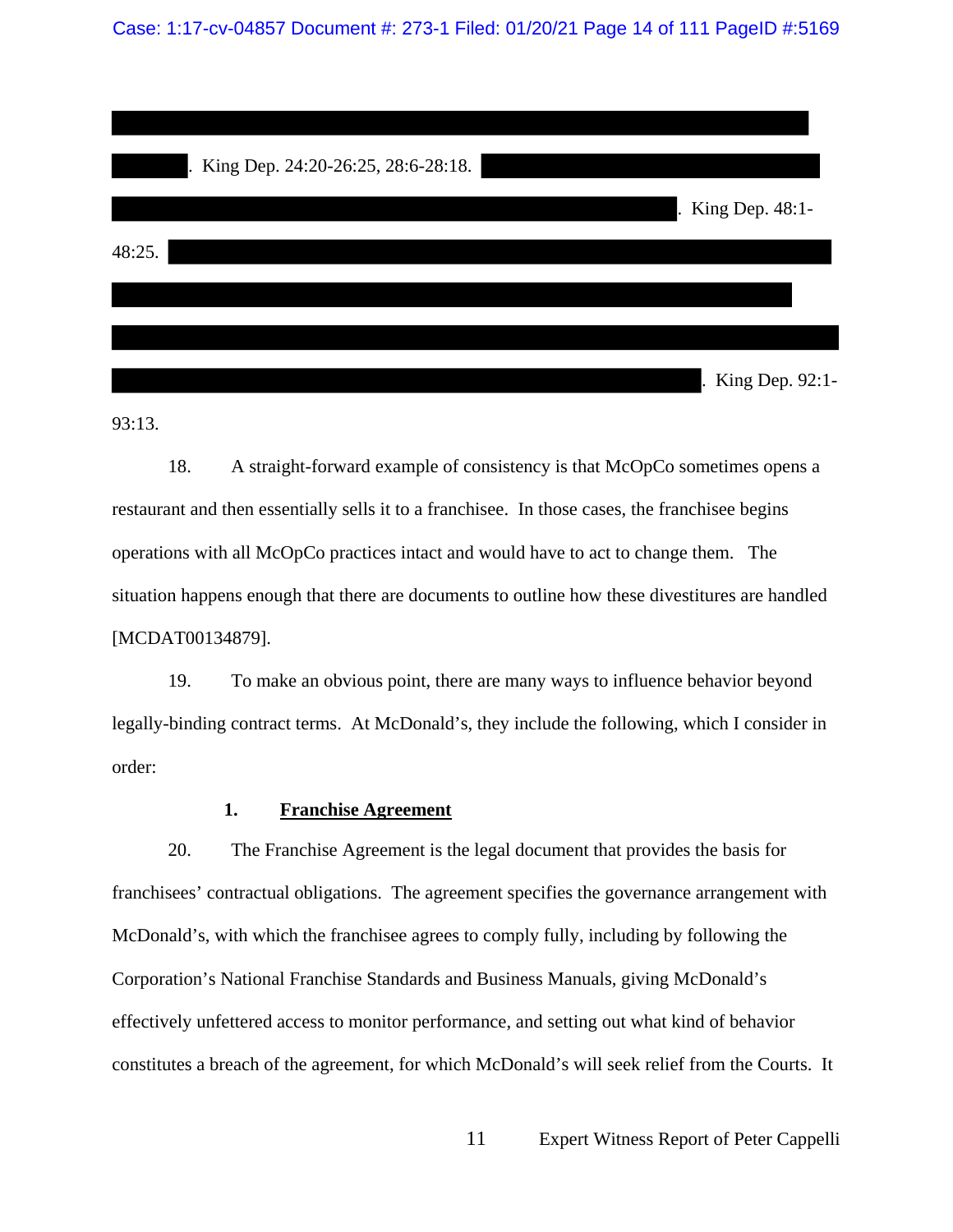# Case: 1:17-cv-04857 Document #: 273-1 Filed: 01/20/21 Page 15 of 111 PageID #:5170

also outlines what the grounds will be for not renewing the franchise agreement, a topic considered further below.

# **2. National Franchising Standards**

21. The National Franchising Standards (NFS) are in addition to the Franchise Agreement. They are the set of six principles and associated behaviors that McDonald's uses to determine whether it will "rewrite" the Franchise Agreement after the current one expires (that is, whether McDonald's will renew the agreement and continue the business relationship), and whether the franchisee will be eligible for growth, which means acquiring other restaurants. The important difference from the Franchise Agreement is that it is possible to be in compliance with the Franchise Agreement and yet not meet the NFS standards, which are much broader. The ability to force the franchisee out of business at the end of the Franchise Agreement by not extending it is an additional and powerful sanction.



# **3. Business Operating Manuals**

 $\overline{a}$ 

23. The business operating manuals are the detailed rules, running hundreds of pages each, that spell out precisely how to perform every business operation, from what employees wear to how French fries are cooked. The McDonald's manuals are famous for their

<sup>8</sup> *See* 2018 NFS [MCDAT00026823 at -823]. The NFS were revised periodically; *see also* 2005 NFS in Franchising Reference Manual [MCDAT00376335 at -345]; 2011 NFS [MCDAT00072933]; 2014 NFS [MCDAT00117925]; 2016 NFS [MCDAT00113499]. However, a version was in place at all times during the Class Period.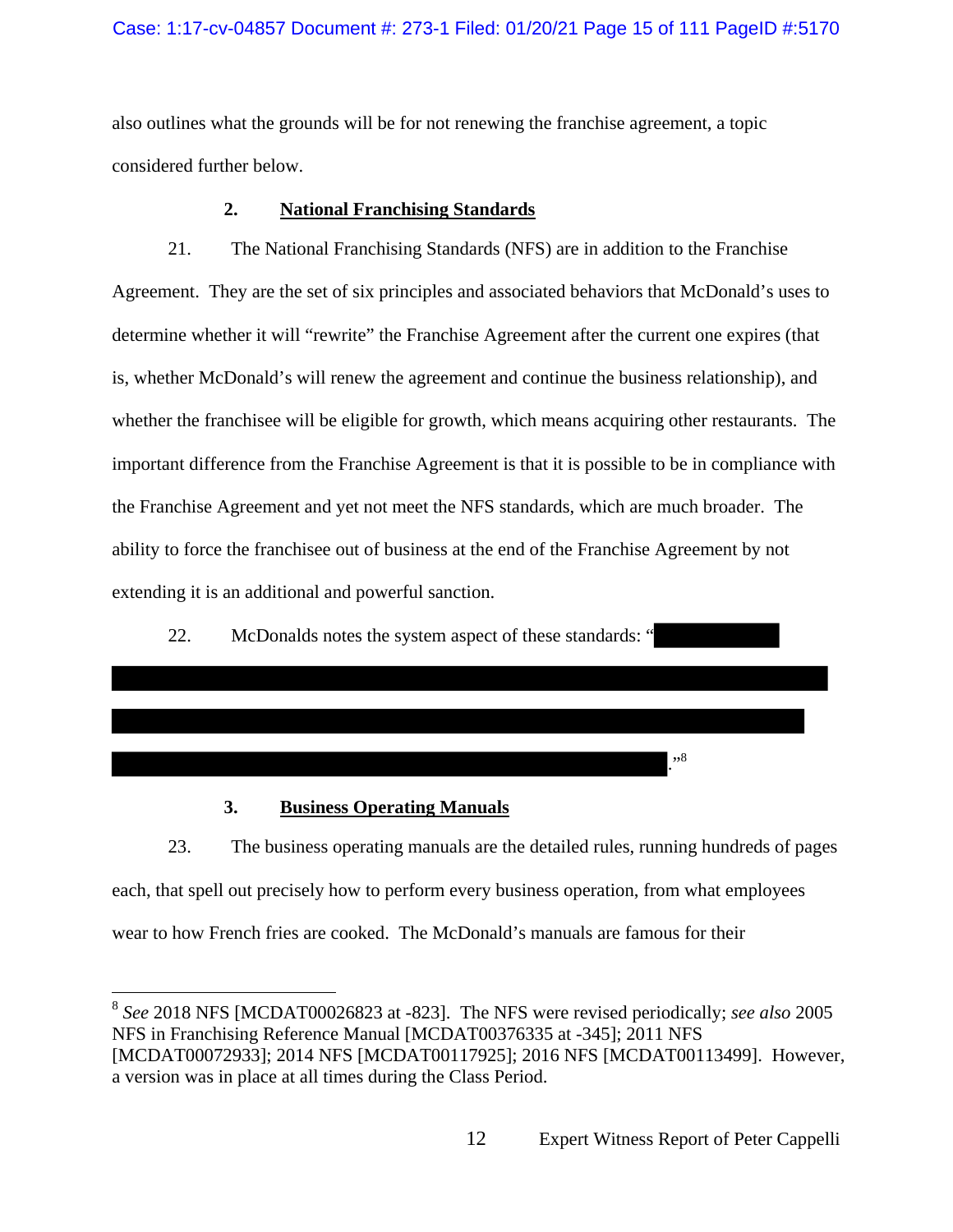### Case: 1:17-cv-04857 Document #: 273-1 Filed: 01/20/21 Page 16 of 111 PageID #:5171

unparalleled detail. Indeed, McDonald's is commonly described as having the most restrictive and rigorous control systems for franchisees of any well-known franchise operation. McDonald's corporation founder Ray Kroc began its franchising model in the 1950s with the following motto, revolutionary in its day and credited by him for the company's success: "Our motto was 'In business for yourself but not by yourself." McDonald's is often thought to be the model for much of the franchising practice around the world. Hennart (1994) argues that the ability to exert tighter control over franchise operations, as pioneered by McDonald's, was the key factor in making franchise operations a source of sustainable competitive advantage. As explained in the Franchise Agreement:



24. Because all McDonald's restaurants are required to follow the same business manuals and franchise standards, that means that all restaurant workers—whether at franchisee or corporate locations—must perform the same work in the same way. For example, my colleague Robin Leider at the University of Pennsylvania studied McDonald's as a frontline employee and described how every task was spelled out in detail in the business manual, every subcomponent timed and measured along the lines of Frederick Taylor's Scientific Management

 9 MCDAT00049035 at -056.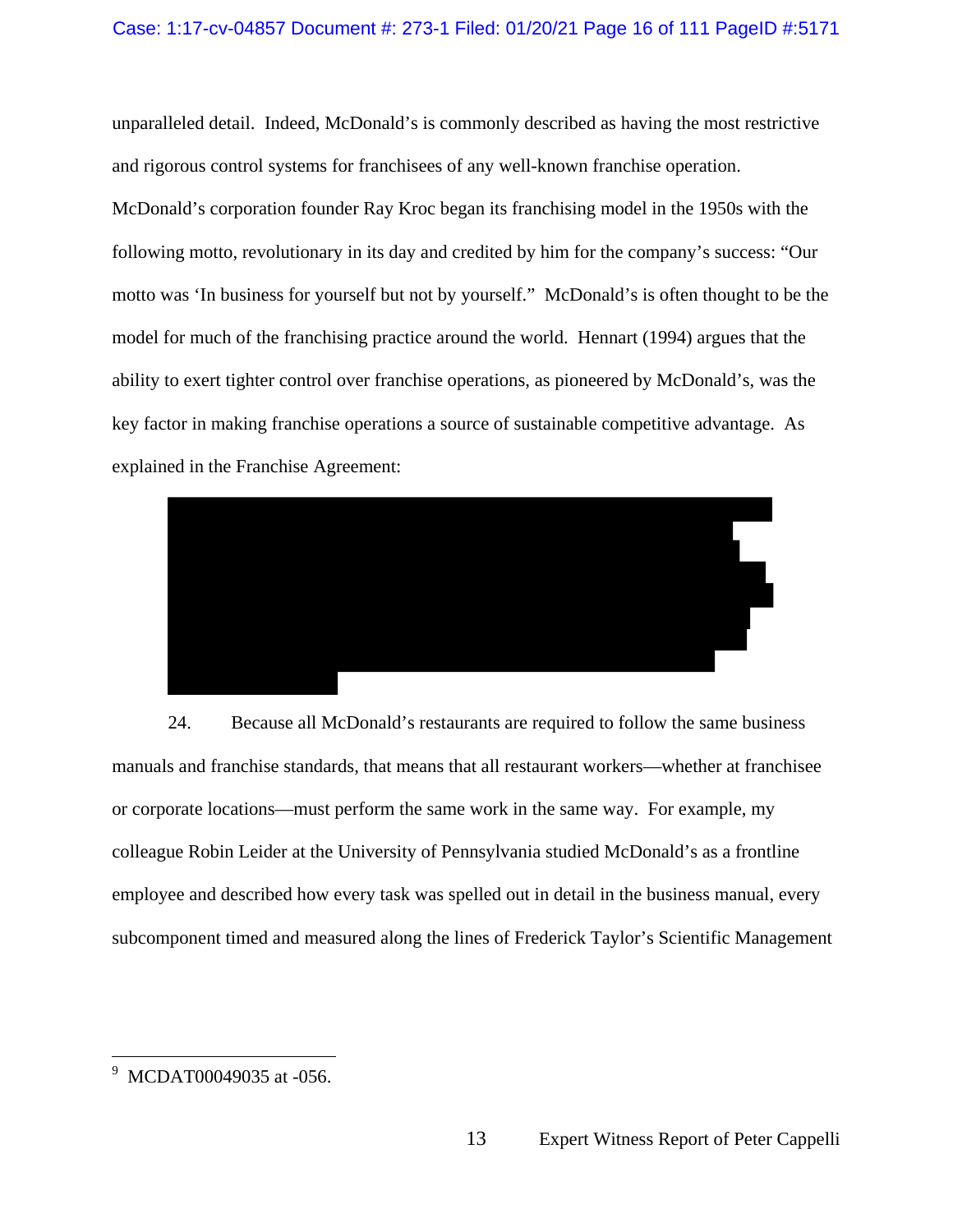# Case: 1:17-cv-04857 Document #: 273-1 Filed: 01/20/21 Page 17 of 111 PageID #:5172

approach, just as an assembly line would be.<sup>10</sup> This routinization of work practices was used to ensure consistency amongst the franchisees with respect to their operations.<sup>11</sup>

# **4. Explicit Monitoring of Franchisee Performance**

25. Explicit monitoring includes the data that McDonald's collects on the performance and situation at each franchise restaurant, as well as its corporate-owned restaurants. McDonald's collects a remarkable amount of data on their restaurants.

26. Franchise restaurants are required to report a wide range of financial data as well as performance data on an almost continuous basis. In 2016, the corporation put all its procedures for franchisee reporting online, creating a new approach called "Dynamic Standard Operating Procedures" where the reporting by franchisees to the corporation and the directions back to them are in real time. These procedures are as detailed as temperature checks on equipment and the walk-throughs of stores to check visually on operations.<sup>12</sup>

27. To illustrate,

[MCDAT00195020 at -

 $\overline{a}$  $10$  Robin Leidner. 1993. Fast Food, Fast Talk: Service Work and the Routinization of Everyday Life. Berkeley, CA: University of California Press.

 $11$  The literature on the importance of these agreements is reasonably extensive. Peterson and Dant (1990) show, for example, that operating practices were the most important reason why business owners decided to join franchise chains; Kaufmann and Stanworth (1995) found that business support systems that the franchisor provided, which included training and operating systems, were key. Detail on McDonald's training programs includes Crew Development Program [MCDAT00069503], Crew Trainer Training [MCDAT00123177], Shift Manager Training [MCDAT00067640 at -646, MCDAT00192323], and Department Manager Training [MCDAT00200992 at -992, MCDAT00067650 at -649-50].

<sup>&</sup>lt;sup>12</sup> Inkling, *McDonald's Selects Inkling to Deliver Critical Operating Procedures to More Than 750,000 Workers*, PR Newswire (Sept. 27, 2016), https://www.prnewswire.com/newsreleases/mcdonalds-selects-inkling-to-deliver-critical-operating-procedures-to-more-than-750000-workers-300333693.html.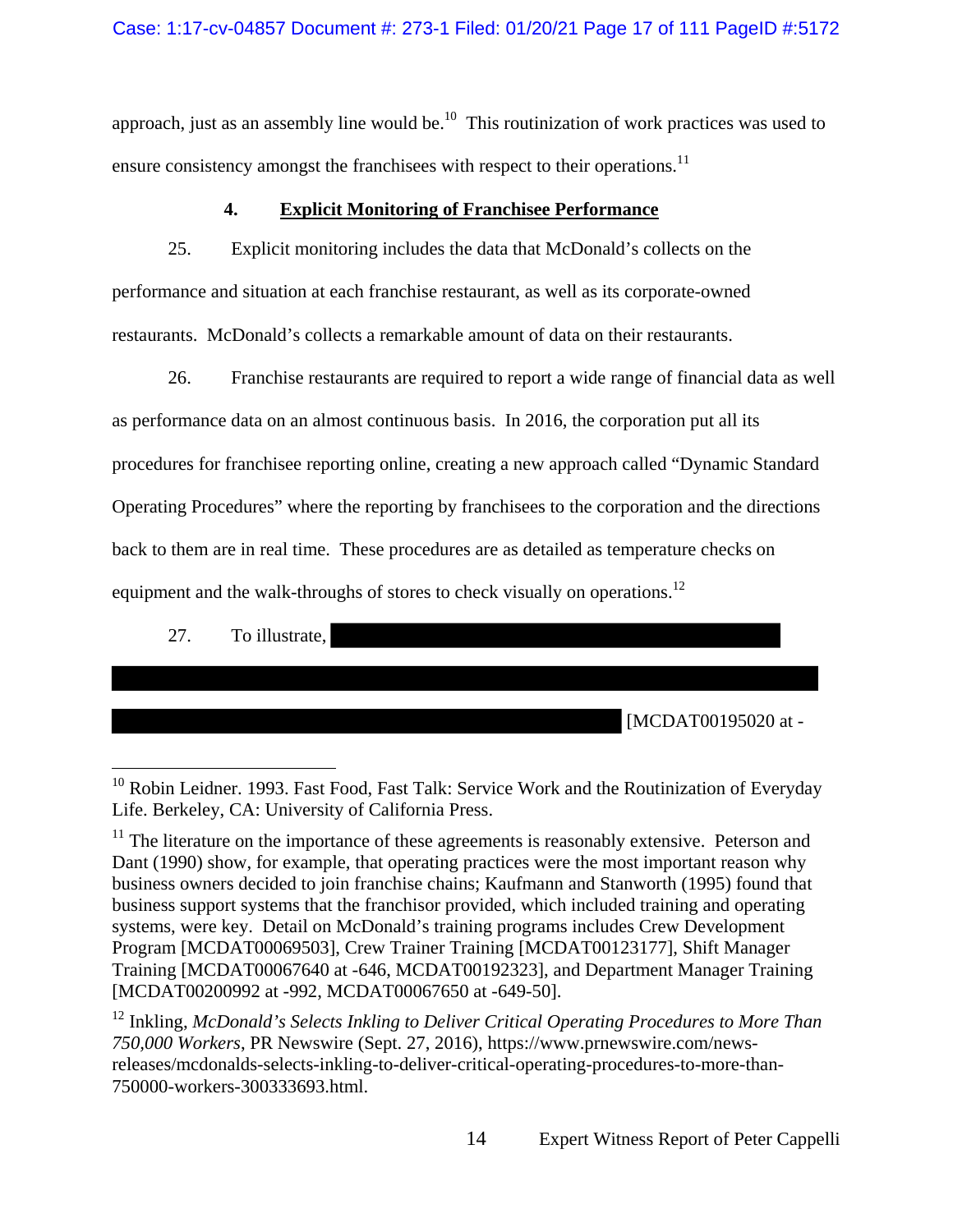### Case: 1:17-cv-04857 Document #: 273-1 Filed: 01/20/21 Page 18 of 111 PageID #:5173

028]. [*Id.* at -025]. [*Id.* at -031].

28. McOpCo uses secret shoppers to visit stores and report what they find both to the company and ultimately back to each restaurant's management. The level of detail in these reports is considerable, such as concerns that

 [MCDAT00068768]. It also uses "coffee stops," or Short Operational Reviews, which are less structured checks on the restaurant's performance.<sup>13</sup> In addition, each restaurant is assigned a Business Consultant from McOpCo who checks in with each restaurant periodically to evaluate performance.

29. The corporation's guidance specifies that ratings of individual employee performance were one of the criteria used to determine employee pay. For example, the

[MCDAT00279266 at -287]. Adopting consistent

performance evaluation standards helps to ensure the consistency and standardization of training and thus the work performed by restaurant employees throughout the McDonald's System.

30. The most important monitoring activity, however, is the Business Review, which summarizes the information collected on each Franchise restaurant for evaluation purposes.

 $\overline{a}$ 

<sup>13</sup> August 24, 2015 Deposition of Vivian Warfield, McDonald's Corporation Corporate Designee, at 54:4-8 (excerpts publicly filed in *Casey v. Ward*, No. 1:13-cv-1452 (RJL) (D.D.C. Feb. 27, 2016), Dkt. 160-44.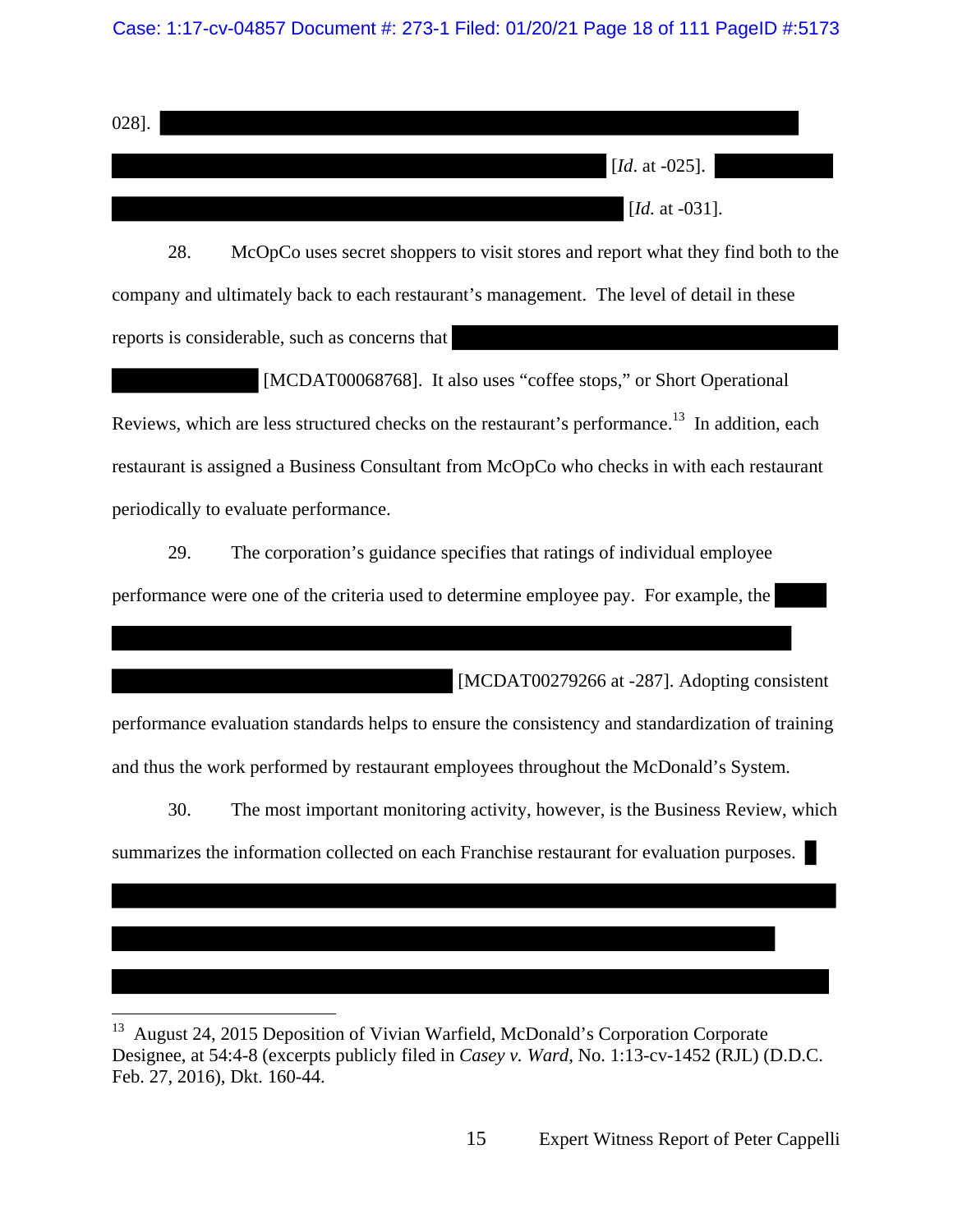Case: 1:17-cv-04857 Document #: 273-1 Filed: 01/20/21 Page 19 of 111 PageID #:5174

| [MCDAT00113518].                                                                         |
|------------------------------------------------------------------------------------------|
| 31.<br>The level of detail contained in the Review is considerable and includes required |
| action items,                                                                            |
| No aspect of the restaurant goes unmeasured [see, e.g.,                                  |
| MCDAT00122091]. Recommendations for more training are common.                            |
|                                                                                          |
| [MCDAT 00122081 at -082]. To put this in perspective, only 44% of                        |
| large corporations have a successor in mind for their $CEO1414$ and                      |
|                                                                                          |

32. The review reports data such as the number of customer complaints, financial performance, restaurant traffic and comparisons against other stores and for some measures against other chains. An example of some of the grades the restaurant receives is below:

 $\overline{a}$ 

<sup>&</sup>lt;sup>14</sup> Patrick M. Wright, Anthony J. Nyberg, Donald J. Schepker, Ormonde, R. Cragun, and Michael D. Ulrich. 2016. Current Practices in CEO Succession. Center for Executive Succession, University of South Carolina. Available at https://sc.edu/study/colleges\_schools/moore/documents/ces\_research/chro\_survey\_2016.pdf.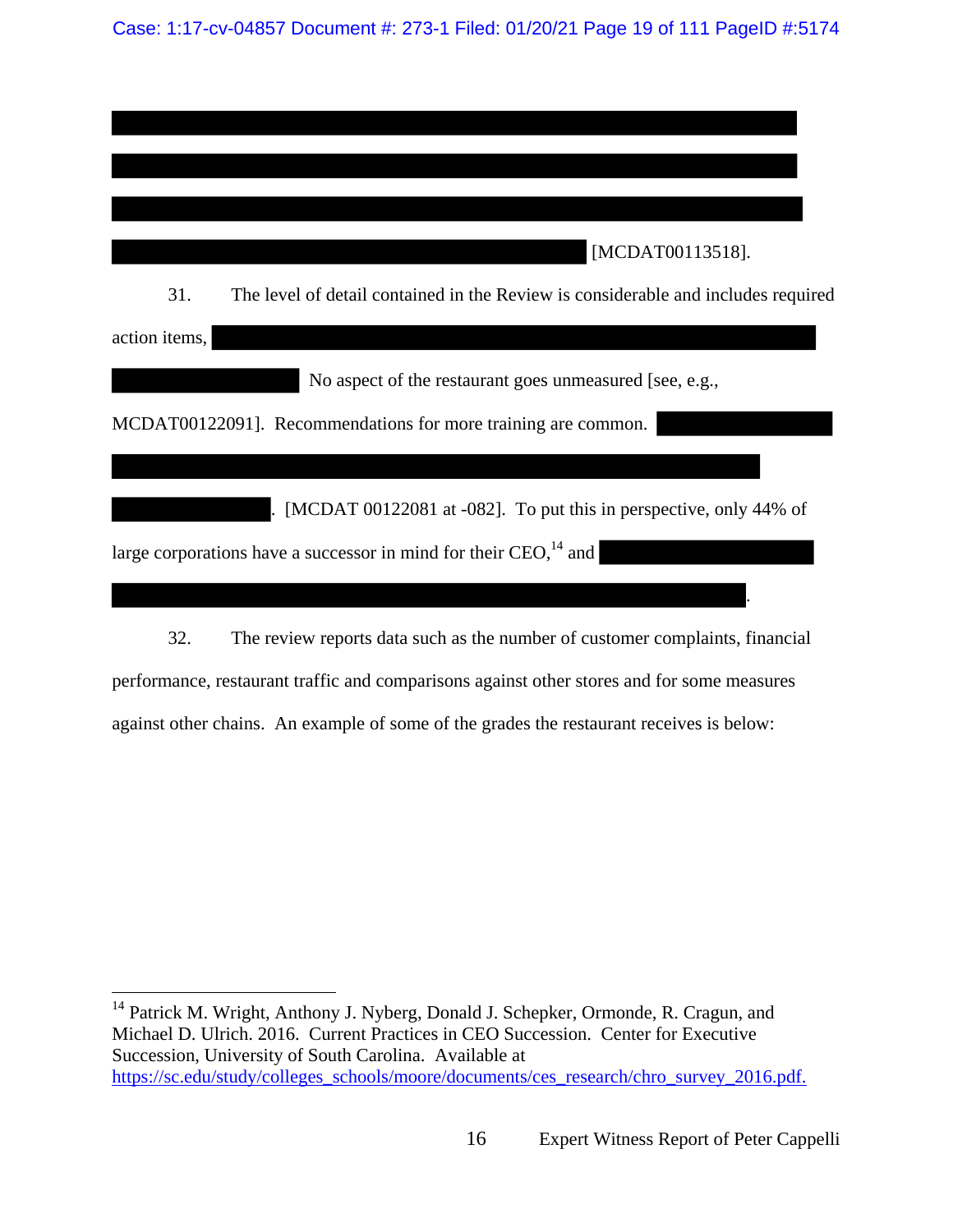

[MCDAT00043928 at -935.]

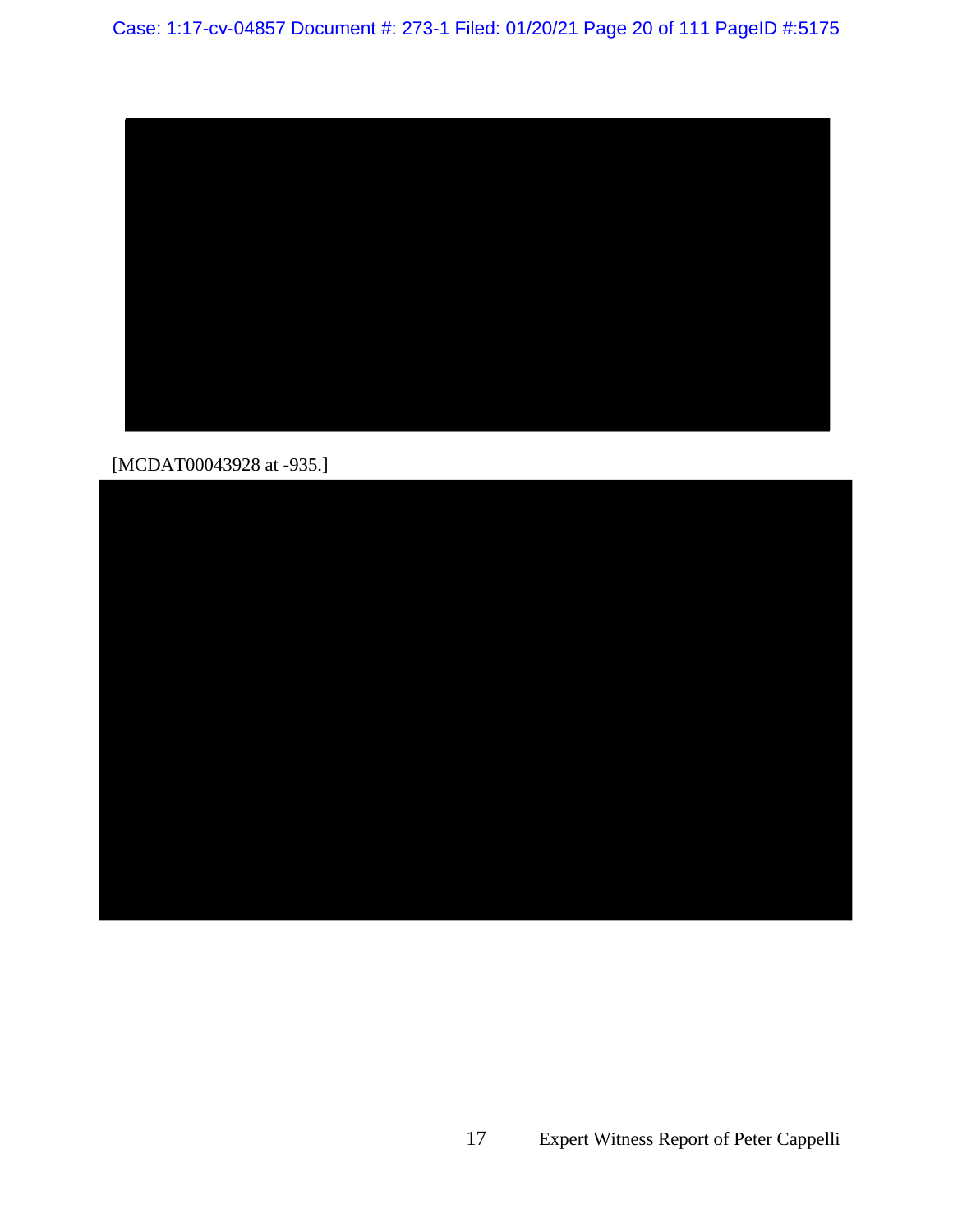

[MCDAT0043928 at -936]

# **5. Feedback Systems**

33. McDonald's uses feedback systems to provide operators with continuous information about the performance of their restaurants, often in real time. This information is different from the monitoring above in that restaurants are not necessarily scored on them by McDonald's. The corporation sees the information from these systems, but does not grade the franchisees on it. The most basic of these is the employee survey that franchisees are required to administer to their employees. It is administered by the franchisee, sent to the company for tabulating, and the results go back to the franchisee where they can learn about problems.

34. One of the software programs used by the franchisees is "Staffing, Scheduling, and Positioning for Operational Excellence."

[MCDAT00330173]. This is another example of standardizing operations across franchisees based on the McOpCo approach.

# **6. Peer Pressure**

35. Peer pressure refers to information about how other franchise operators are doing, including formal interactions with them where they compare notes. One of the six criteria

18 Expert Witness Report of Peter Cappelli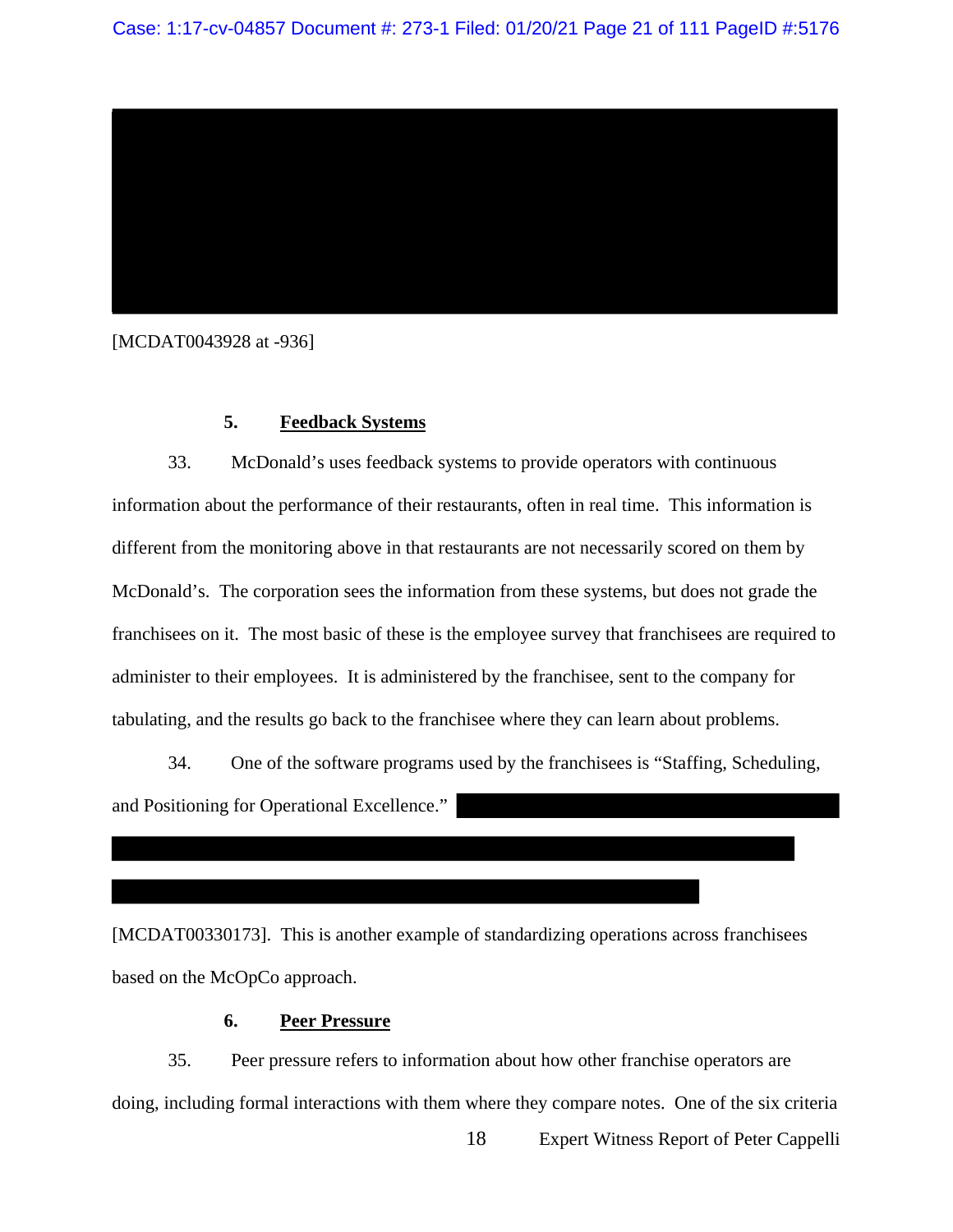Case: 1:17-cv-04857 Document #: 273-1 Filed: 01/20/21 Page 22 of 111 PageID #:5177





37. These examples show how McDonald's encourages gatherings amongst

franchisees. Formal mechanisms exist for such cooperation at the local and regional level,

including through "Co-Ops." These provide structured avenues for information and resource

sharing.

. [MCDAT00043928] An

important motivation for these interactions and for

 is to learn from each other, under the watchful eye of the franchisor, who organizes these interactions. Because such structured interactions have the shared purpose of improving restaurant performance by sharing know-how, such interactions also generate conformity pressures.

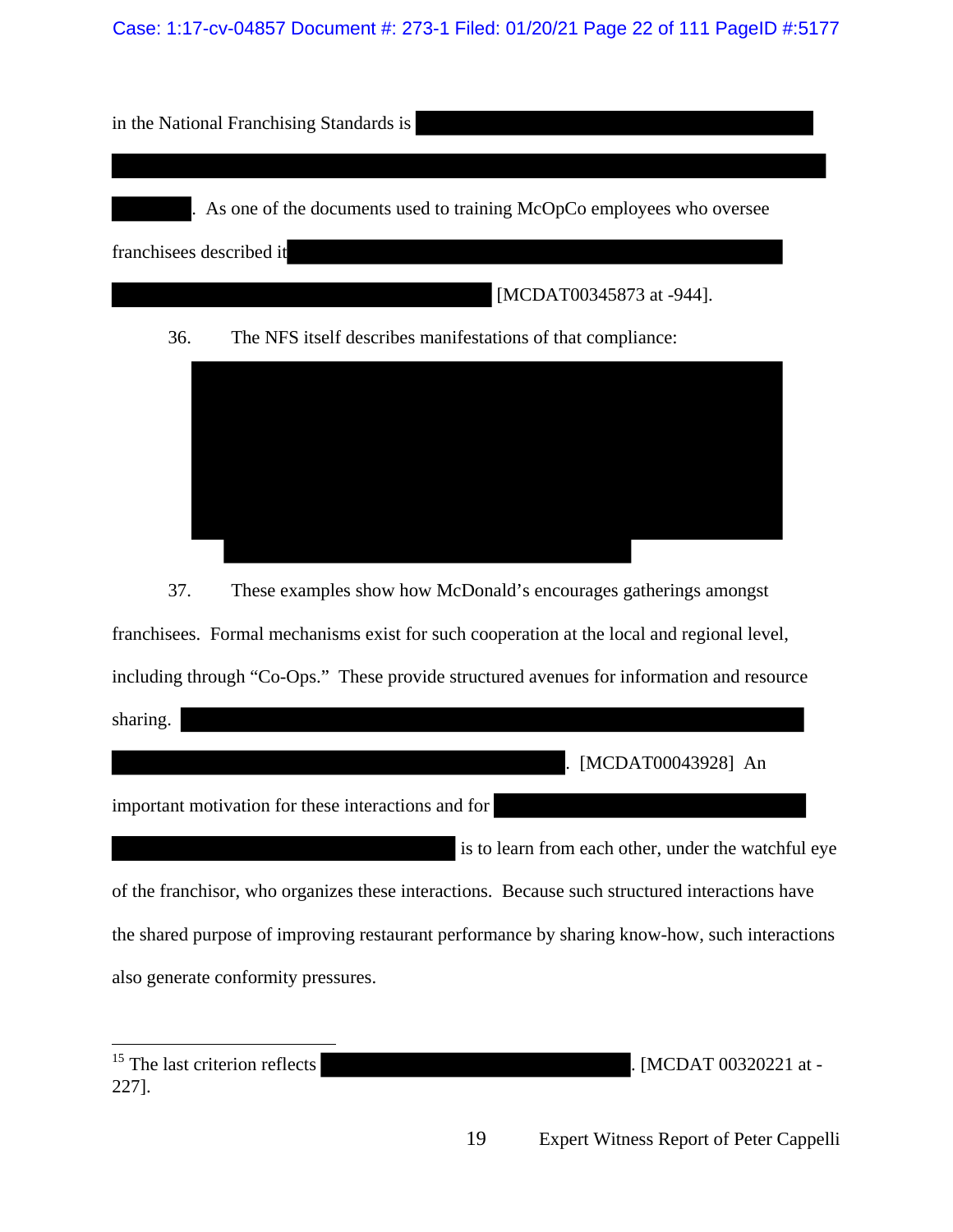### Case: 1:17-cv-04857 Document #: 273-1 Filed: 01/20/21 Page 23 of 111 PageID #:5178

38. McOpCo holds franchisees accountable for participating in these events with their peers. See, for example, [MCDAT00122087]:

39. One of the fundamental principles of social psychology is the notion that humans tend to conform their actions to what they see others doing, especially when those relevant others are similar to them.<sup>16</sup> Any individual who sees what peers are doing feels pressure to conform to their behavior, a phenomenon in psychology known as conformity pressures. That should be true for franchisees who see what peer operators are doing as well.<sup>17</sup>

# **7. Consequences for Non-Compliance**

40. Adherence to McDonald's system standards by the franchisees improves to the extent that there are consequences associated with being out of compliance. The biggest sanction for a material breach of the Franchise Agreement is that McDonald's may take possession of the franchisee's restaurant, leading to considerable losses for the franchisee. McDonald's also has the right to pursue other legal action against the franchisees who are not in compliance with the Franchise Agreement.

41. The other major sanction is to not extend that franchise agreement after its initial expiration. In of the expiring agreements were not extended.

 $16$ <sup>16</sup> This research has a long history, but in contemporary terms, it can be traced to Solomon Asch's experiments on the effect of peer behavior on our judgments: Asch, S. E. (1951). Effects of group pressure upon the modification and distortion of judgment. In H. Guetzkow (ed.) *Groups, leadership and men*. Pittsburgh, PA: Carnegie Press.

 $17$  For a review of the massive literature on this topic, see Cialdini, R. B.; Goldstein, N. J. (2004). *"Social influence: Compliance and conformity.") Annual Review of Psychology. 55: 591–621.*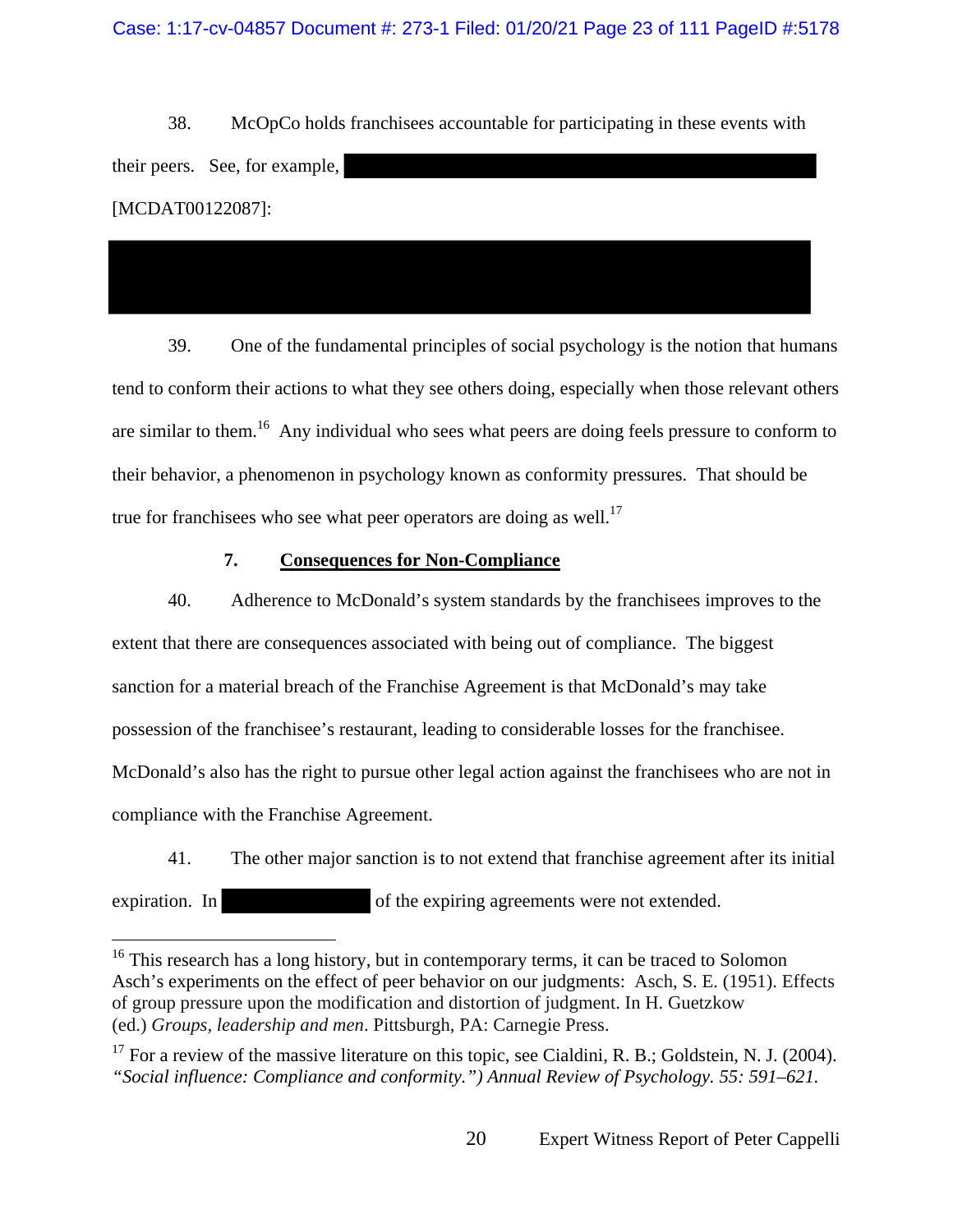[MCDAT00326676 at -679.] The costs to the franchisee in that context can be considerable because they have lost whatever investment they have made in building up the business, such as marketing, and the franchise then has no value: they have nothing to sell.

42. A final material sanction on franchises is to not allow them to expand. The reason this restriction has some real consequence for most franchisees is that, having spent the time and effort to learn how to run one restaurant, there are scale economies in running an additional one. operate multiple stores. [MCDAT00328574]

43. There are other ways in which compliance can be secured. Consider, for

example, getting franchisees to use McDonald's Employee Commitment Survey.

. [MCDAT00376335 at -353. See also

MCDAT00072715 at -721].

# **C. Effects of System-Wide Standardization**

44. The incredible level of standardization of tasks across restaurants means that local manager and employee discretion are substituted by standardized, system-wide rules and procedures. To effectuate the standards, a significant amount of training is required; indeed, training is also an important means of standardizing operations and practices across restaurants. To some extent, this is true of all franchise operations. Our study of franchise operations in the United States found that franchise systems, as such, provide considerably more training to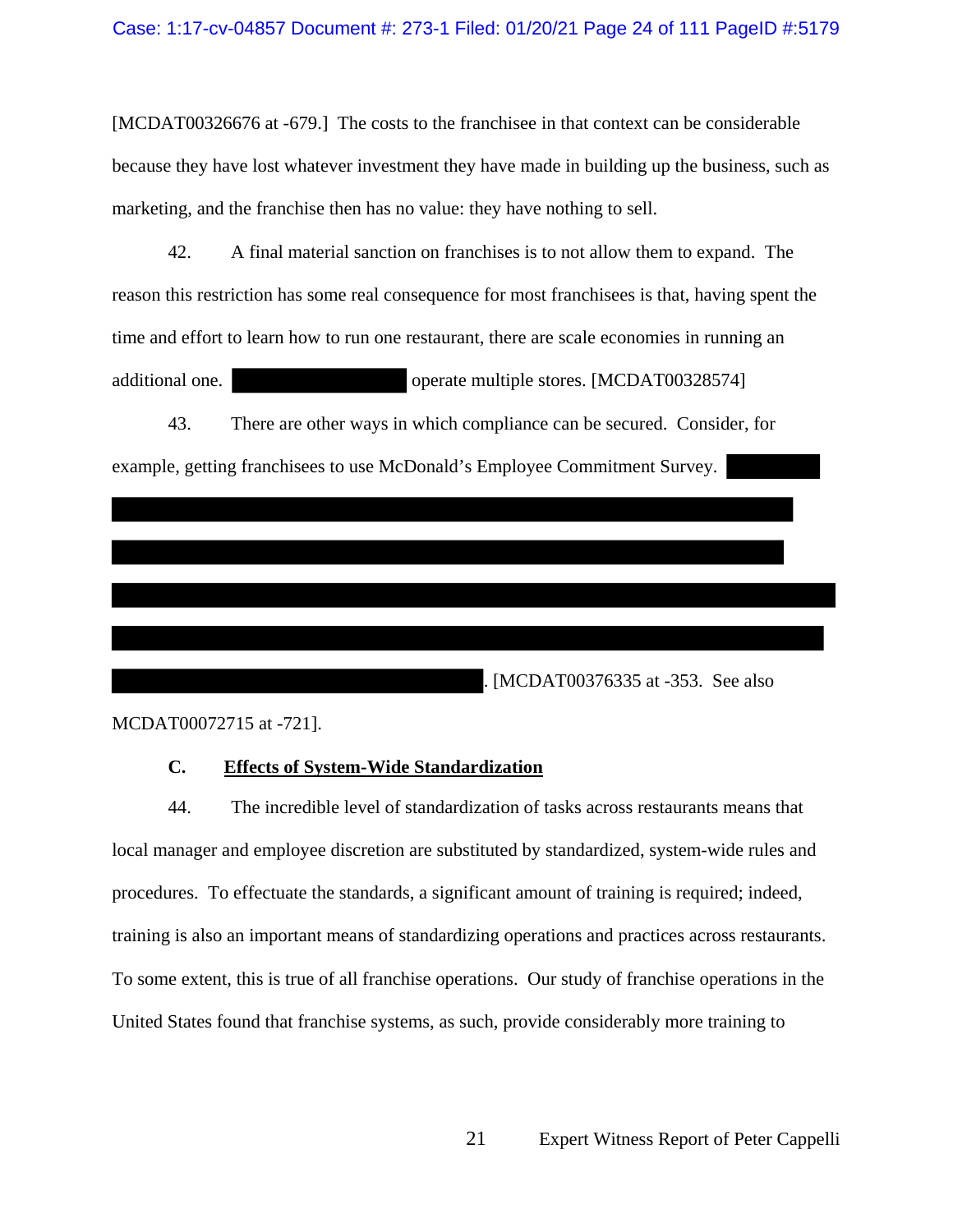employees than non-franchise operations, and almost twice as many hours of training for managers in particular.<sup>18</sup> Formal training programs are also important because they play a central role in socializing individuals into the culture of the organization (Kramer 2010), teaching them the norms and values that guide behavior. El Akremi et al. (2010) find that franchise training programs help create cohesion among franchisees in terms of norms and values.

45. The same is true at McDonald's. A former HR Senior Director testified that

Langhorn Dep.

69:5-15. He continued,

 $\overline{a}$ 

Langhorn Dep. 69:20-70:24.

46. This is consistent with the Plaintiffs' experience, too. As Ms. Deslandes testified, "[y]ou train every day, all day," on things from "customer greetings, proper procedures that McDonald's requests, how to fold a bag, how to handle an order, how to handle a complaint, how to keep your patience and be calm, proper cooking procedures that McDonald's wants [employees] to know." Deslandes Dep. 112:18-113:11. Each topic involved protocols specific to McDonald's; for example, with respect to handling complaints, Ms. Deslandes explained she was trained to give customers "the [WOW] factor. McDonald's trains you to handle upset customers. They have steps you follow. As long as you follow those steps, you should have a successful customer being happy." *Id.* 118:14-20. Food prep was also proprietary and "would

<sup>&</sup>lt;sup>18</sup> Peter Cappelli and Monika Hamori. 2008. Are Franchises Bad Employers? Industrial and Labor Relations Review. 61(2): 147-162. The descriptive results for the US as a whole are in Table 2, the regression results controlling for industry and size are in Tables 3a, 3b, and 3c.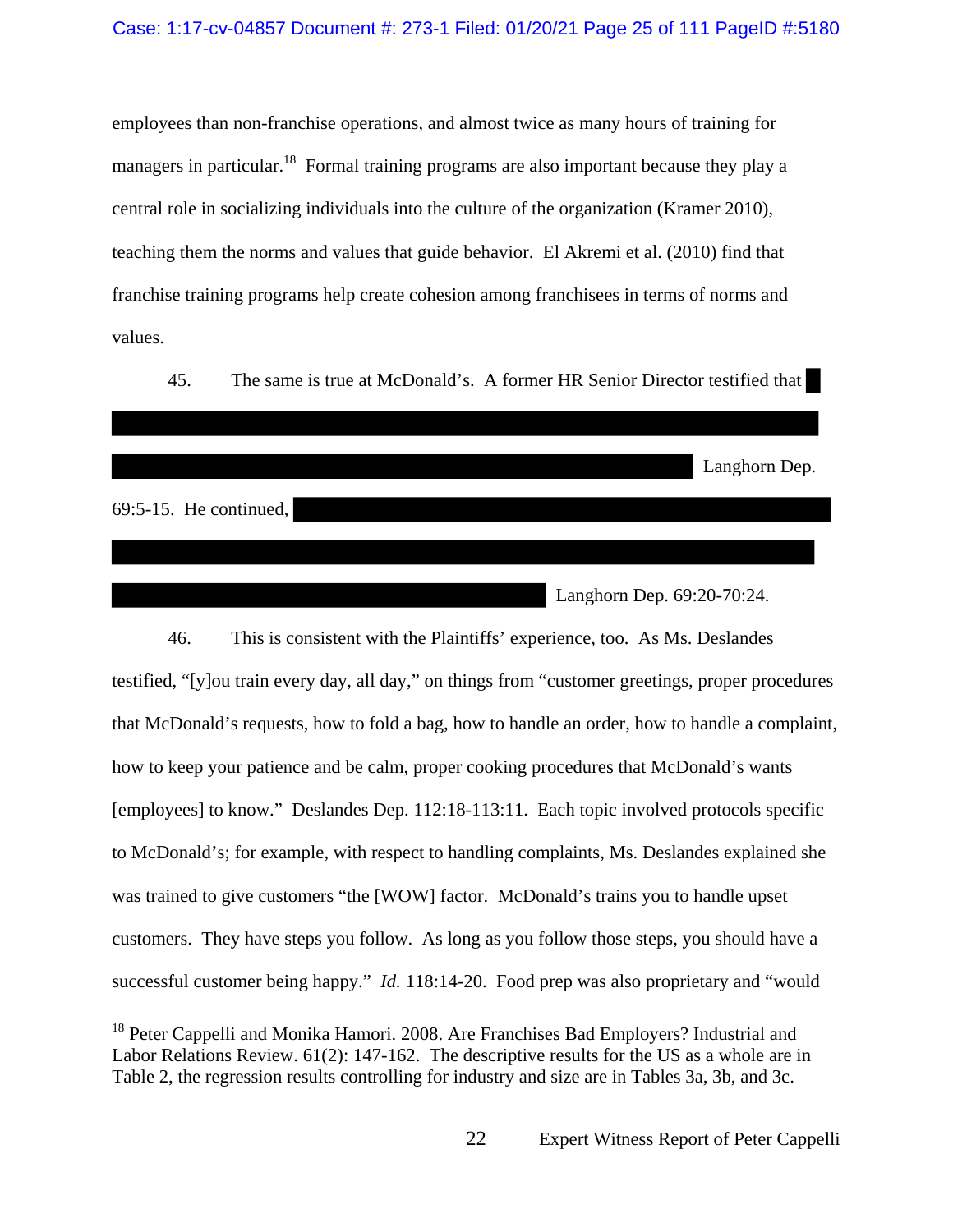depend on the item." *Id.* 122:15-21. Ms. Deslandes' own training included "anything to do with food, food safety, cash, cleaning, employees, customers and how to handle them, proper safety, proper food handling process for McDonald's, what the proper timing for McDonald's foods needs to be." *Id.* 166:1-9. Ms. Turner testified to having received similar types of specific training. Turner Dep. 96:12-97:18; 104:3-105:8; 168:4-19; 242:17-243:19.

47. In reality, a franchisee could not meet the business standards if crew were not trained to the McDonald's System. The National Franchising Standards explicitly require

[MCDAT00113499 at -503].

# **D. The Unique Value of McDonald's-Specific Training to McDonald's Restaurants**

48. Through their training and work experience, McDonald's restaurant workers develop skills that are of value primarily to McDonald's employers and that are not transferable because they are tied to McDonald's equipment and dependent on McDonald's systems. Many skills are not valuable to non-McDonald's work settings. Because the tasks that need to be performed are the same at each restaurant, mandated training at McDonald's also has the effect of creating what is essentially a template organizational chart of job roles within restaurants.

49. McDonald's provides its franchisees an Operations & Training ("O&T") Manual

### that

[MCDAT00115421]. McDonald's confirmed in a deposition that the O&T Manual sets the expected way of performing each job,

[Langhorn Dep. 69:5-70:24]. The Manual defines how tasks are to be performed:

*Id.* 70:22-24.

23 Expert Witness Report of Peter Cappelli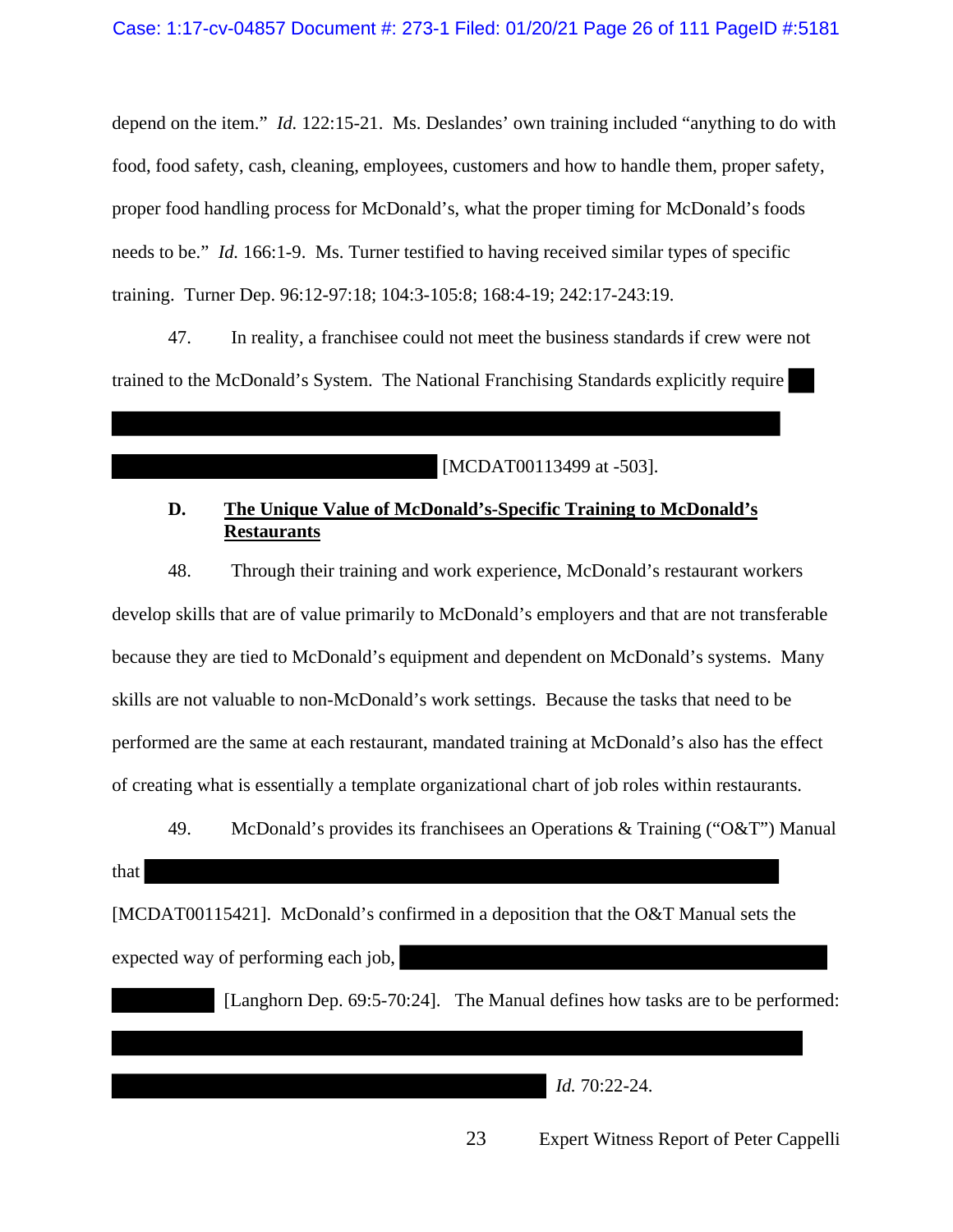50. As I describe in more detail below, the McDonald's No-Hire Agreement prevents restaurant employees from moving to the jobs where employers most want them – which is other McDonald's restaurants. The no-hire rule obviously lowers their market value and damages them by taking away the opportunities that are most plentiful, given the scale of McDonald's jobs described below. These are also the jobs where employers have the willingness to pay the most to get those McDonald's skills. As the McOpCo O&T Manual states,

[MCDAT00115421 at -432]. Therefore, training makes workers more attractive to other McDonald's employers versus third party employers.

51. Labor economists have long studied the benefits of training and how they are split between employers and employees. What determines the division is the relative bargaining power of employers and employees. That power is often determined by their available alternatives. Professor Gary Becker described this phenomenon 60 years or so ago with his Nobel Prize-winning distinction between general training and specific training.19 "General" training is the type of training that an employee receives which increases their productivity, and therefore their value, at all or many potential employers. Thus, the value of such training accrues generally to the employee, who becomes more marketable. "Specific" training, in contrast, is the type of training that an employee receives which increases their productivity, and therefore their value, primarily to their current employer. The value of specific training thus generally accrues to the employer, because the employee generally cannot take or use those specific skills in other

<sup>&</sup>lt;sup>19</sup> Gary Becker. 1964. Human Capital. Chicago: University of Chicago Press.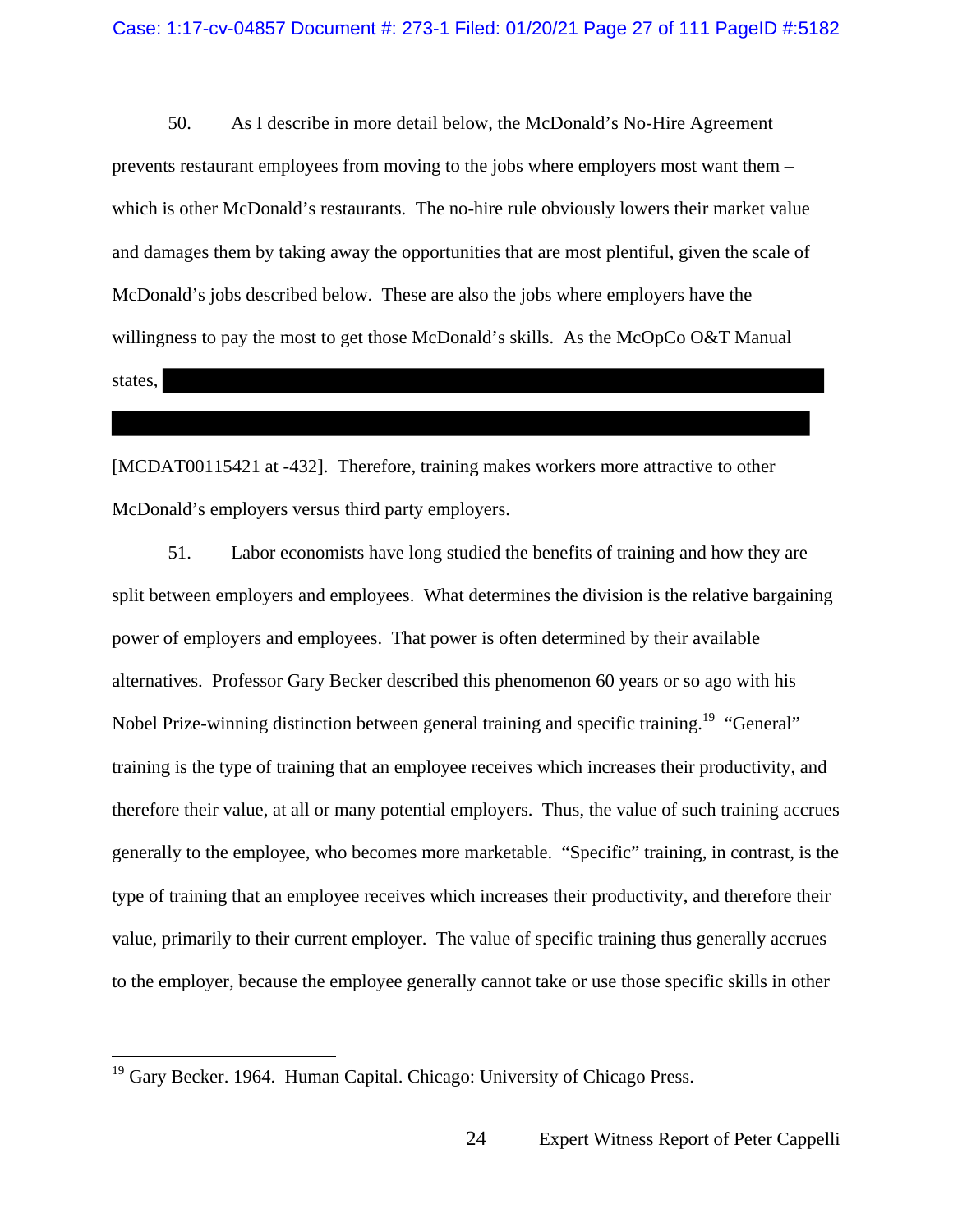### Case: 1:17-cv-04857 Document #: 273-1 Filed: 01/20/21 Page 28 of 111 PageID #:5183

settings, as they are inapplicable. The caveat, however, is that the employer retains an interest in retaining employees who have developed those specific skills.

52. The general vs specific skills distinction is arguably one of the most researched topics in labor economics. A Google Scholar search of articles finds 150,000 using the general and firm specific idea. Researchers have found that franchising works better and is more likely where human capital is intangible as in firm-specific skills<sup>20</sup>; a study of a restaurant chain found higher performance in those restaurants that had higher levels of human capital specific to that unit $^{21}$ 

53. At McDonald's, training also creates and enforces the promotion ladder and the restaurant-level organizational chart. Beyond basic performance in one's current role, additional training is a necessary condition for advancement to any position. The job roles and minimum training requirements, as well as the minimum training requirements for advancement, are identical at any McDonald's restaurant. It is also the case as we see below that success in the current role is a necessary condition for advancement to the next role up.

54. One of the consequences of the fact that each non-entry level job in the McDonald's System requires both experience in the job below and further training for the higher position is that all positions above entry-level Crew Member must be filled by someone already employed in the McDonald's System. Hiring anyone for non-entry positions from *outside* the

 $\overline{a}$ 

<sup>&</sup>lt;sup>20</sup> Frédéric Perdreaua, Anne-Laure Le Nadant, and Gérard Cliquet. 2015 Human Capital Intangibles and Performance of Franchise Networks: A Complementary View between Agency and Critical Resource Perspectives. MANAGERIAL AND DECISION ECONOMICS. 36: 121– 138.

<sup>21</sup> Robert E. Ployhart, Chad H. Van Iddekinge, and William I. Mackenzie Jr 2015. *Acquiring And Developing Human Capital In Service Contexts: The Interconnectedness Of Human Capital Resources*, Academy of Management Journal. 36: 121-138.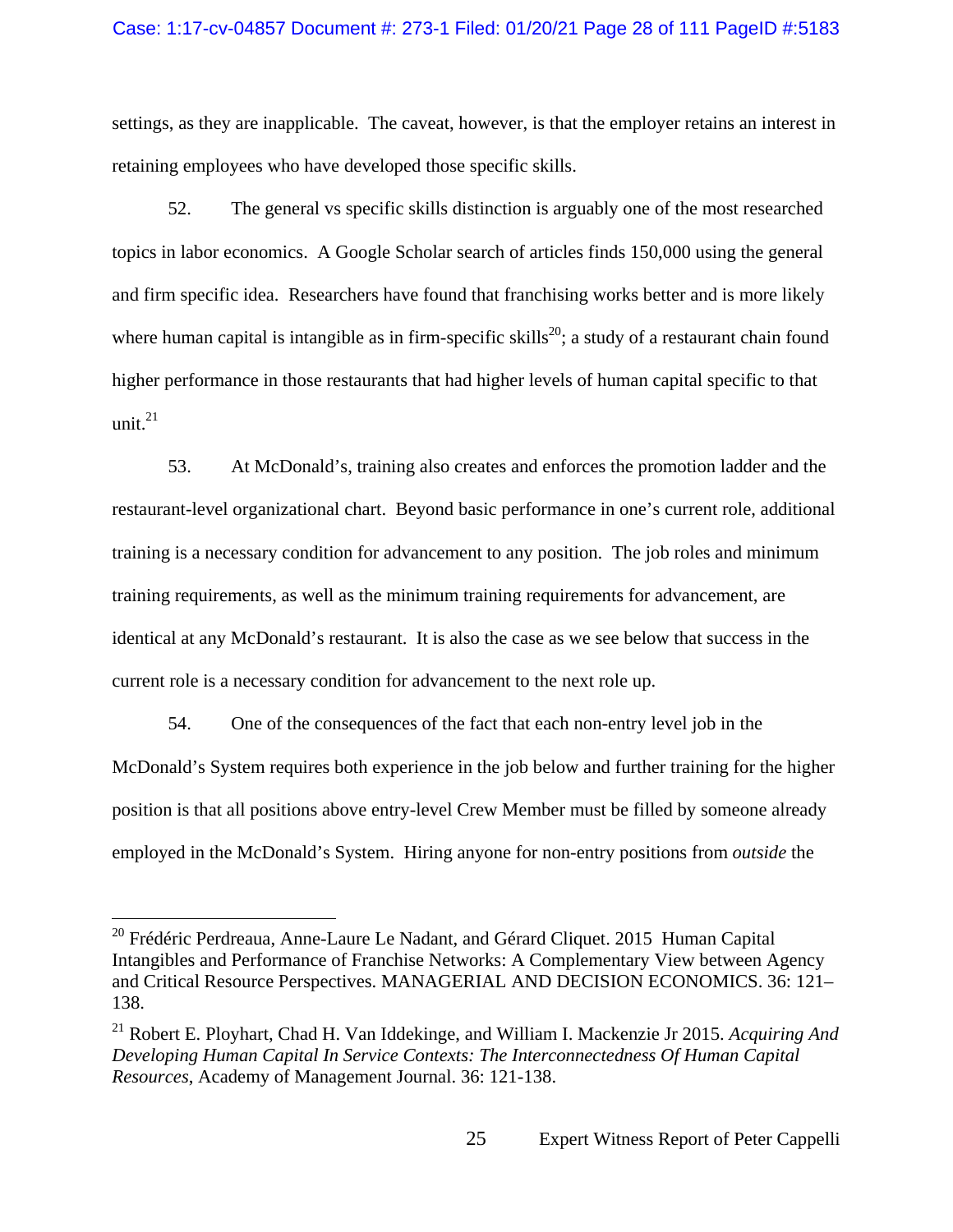### Case: 1:17-cv-04857 Document #: 273-1 Filed: 01/20/21 Page 29 of 111 PageID #:5184

McDonald's System would be highly inefficient (as it would require significantly more training than for promotes or laterals within the system), if not contrary to McDonald's standards (for example, a necessary pre-requisite for becoming a Department Manager is to first work as a Shift Manager). The No-Hire Agreement artificially shrinks the potential labor pool to fill such nonentry level positions to the level of individual Franchisees: each Franchisee can only look to fill these positions by promoting its own employees. It cannot hire employees of other Franchisees or McDonald's restaurants who have the necessary training or experience to fill the role right now.

55. Below is the list of standardized job roles in order of their authority and the training requirements that come with them, all of which contribute to consistency across the McDonald's System:<sup>22</sup>

a. **Franchisee – owner/operator**: The franchisee owns the restaurant, and most of the restaurants are owned by franchisees who own several restaurants. They differ from the other roles in that they are not employees, but have obligations to McDonald's specified through the Franchise Agreement.

b. **General Manager**: The General Manager oversees everything about their individual restaurant and also handles "outside" issues, such as marketing, relations with the community, and dealing with the Franchisee. Candidates for General Manager positions must first have been Department Managers.

.

 $\overline{a}$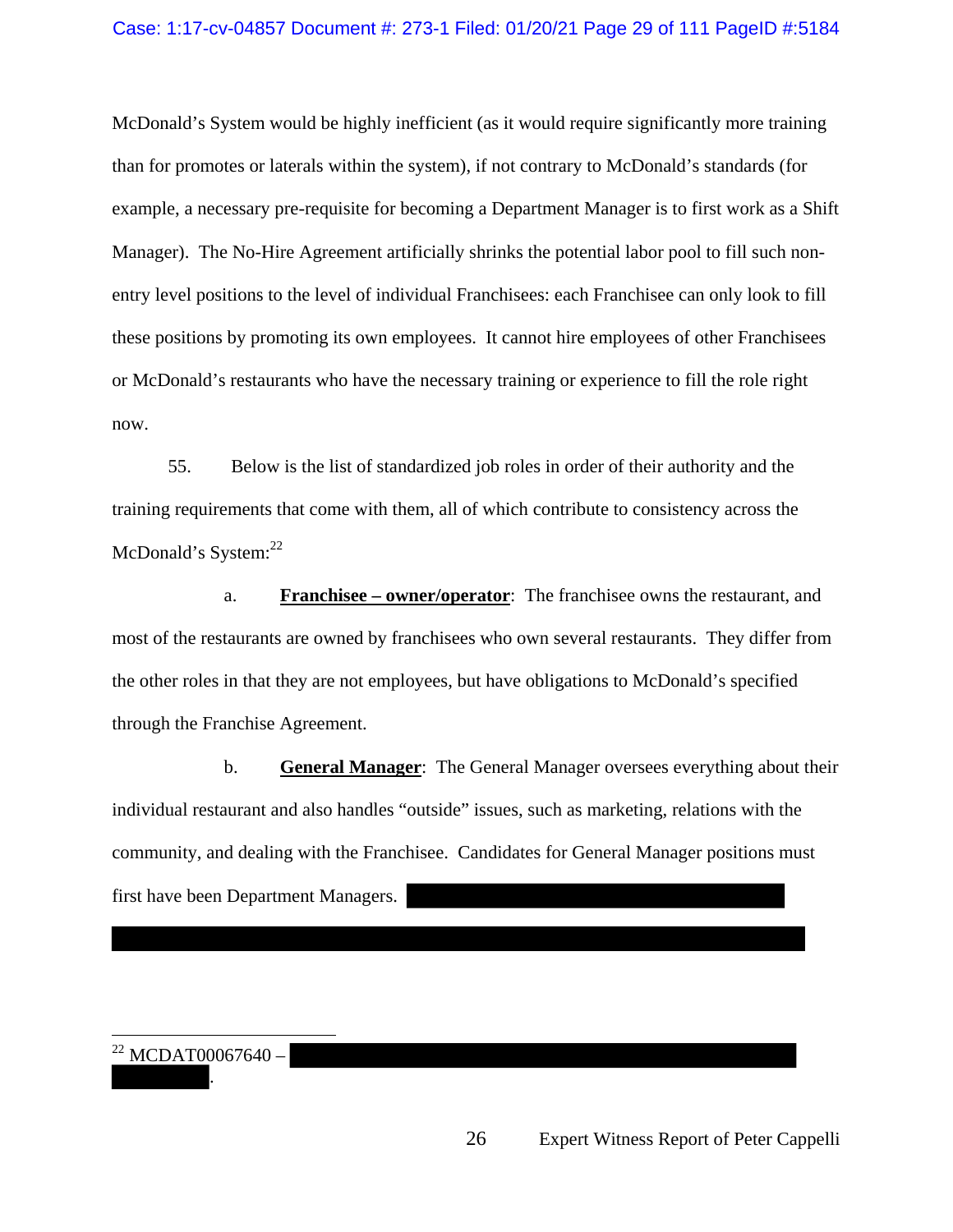Case: 1:17-cv-04857 Document #: 273-1 Filed: 01/20/21 Page 30 of 111 PageID #:5185

[MCDAT00024157; MCDAT00115424].

c. **Department Manager**: The Department Managers manage the inside aspects of the restaurant, each one in charge of a different part of the operation. They must be a Shift Manager first and then complete

[MCDAT00067640.]

.

.

[MCDAT00115424 at -449-59].

d. **Shift Manager:** The Shift Managers are the onsite leaders of the

restaurant. In addition to supervision, they also plan shift schedules and are responsible for meeting safety, performance, training, and other targets while they are working. One cannot become a Shift Manager without having already been verified as a Crew Trainer and other crewlevel verifications. Among the training requirements for Shift Manager are

|         | McDonald's estimates that completing the program requires |
|---------|-----------------------------------------------------------|
| roughly |                                                           |
|         | [MCDAT00067640 at -646-648, MCDAT00192323].               |

27 Expert Witness Report of Peter Cappelli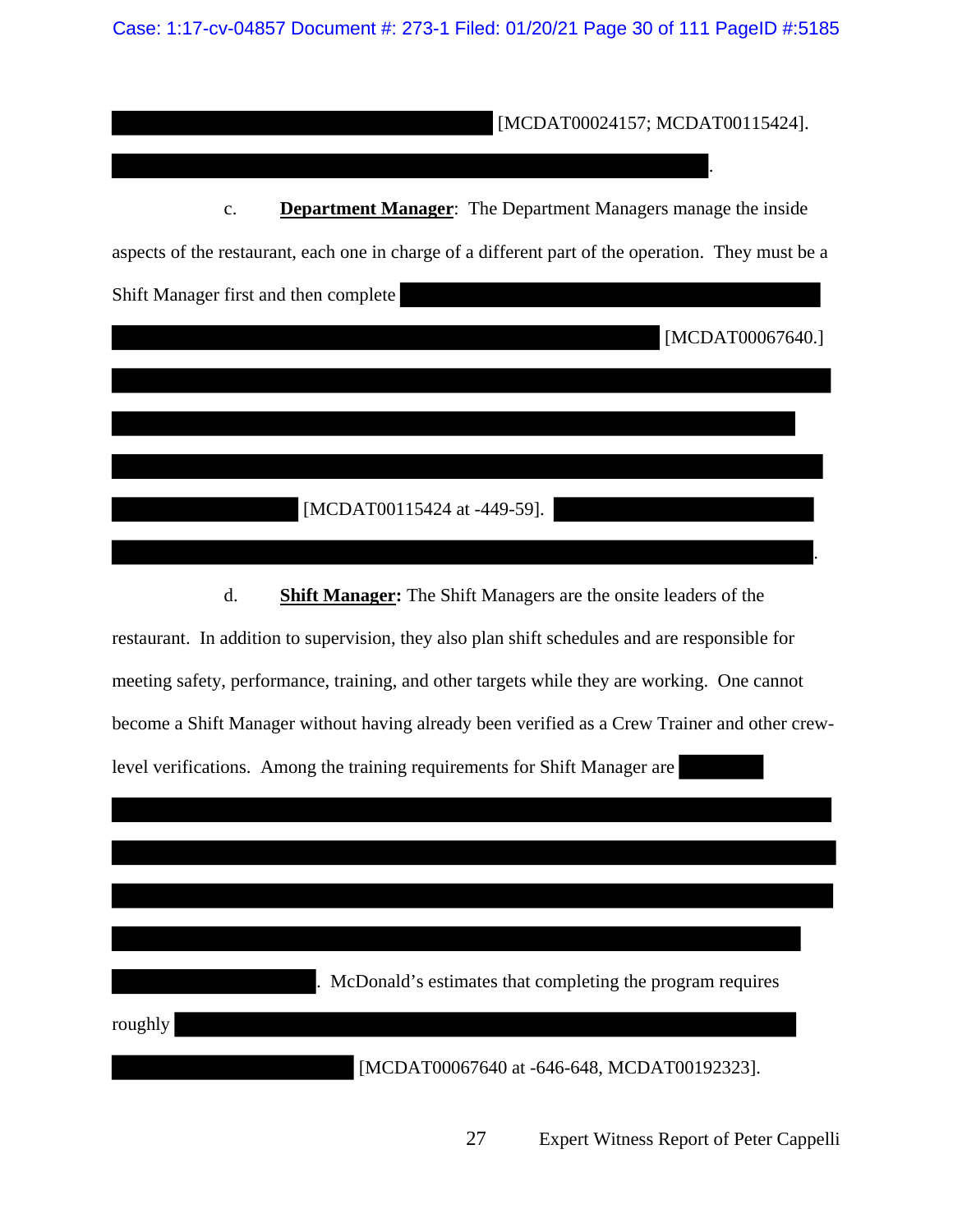e. **Crew Trainer**: The Crew Trainer's primary role is to teach new hires to become proficient and existing Crew Members who are changing work stations. As with airline pilots who must be certified separately for each plane they fly, Crew Members need to be verified as proficient for each station where they work – e.g., cash register vs. fryer. Crew Trainers have their own training requirements that

| [MCDAT00123177].                                                              |
|-------------------------------------------------------------------------------|
|                                                                               |
|                                                                               |
| [MCDAT00091474, MCDAT00199891]. It takes roughly                              |
| [MCDAT00067640 at -650-653]                                                   |
|                                                                               |
|                                                                               |
| $[Id.]$                                                                       |
| f.<br>Crew Member: This is the only entry-level position in a restaurant. New |
| hires into this position must first complete                                  |
| (MCDAT00069503).                                                              |
|                                                                               |
|                                                                               |
|                                                                               |
|                                                                               |
|                                                                               |
| [MCDAT00096147                                                                |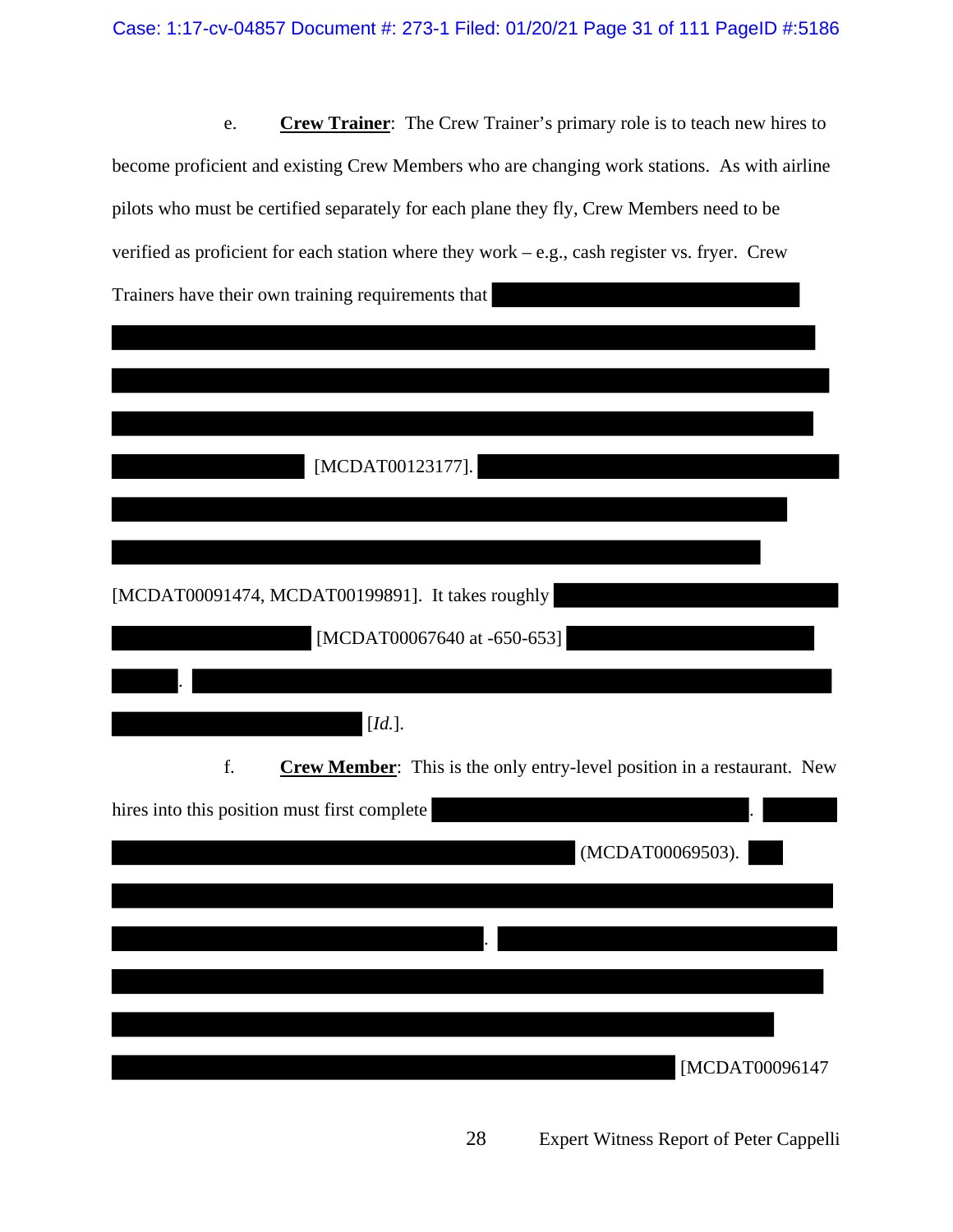at -155]. From that point on, the new Crew Member can work independently.

[MCDAT00069503].

[MCDAT00071560 at -564].

g. To get a sense of how detailed the training is even for a crew member, see

the scripted questions and follow-on questions that McOpCo provides for talking to new hires at

the 30 day follow-up with them [MCDAT0069503 at -512-514].



56. Not only does McOpCo require a great deal of training for the employees of its franchisees, it is extremely detailed in assessing how the employees performed in that training as the report card for Plaintiff Deslandes below indicates [LOPEZ/LCL 000006]: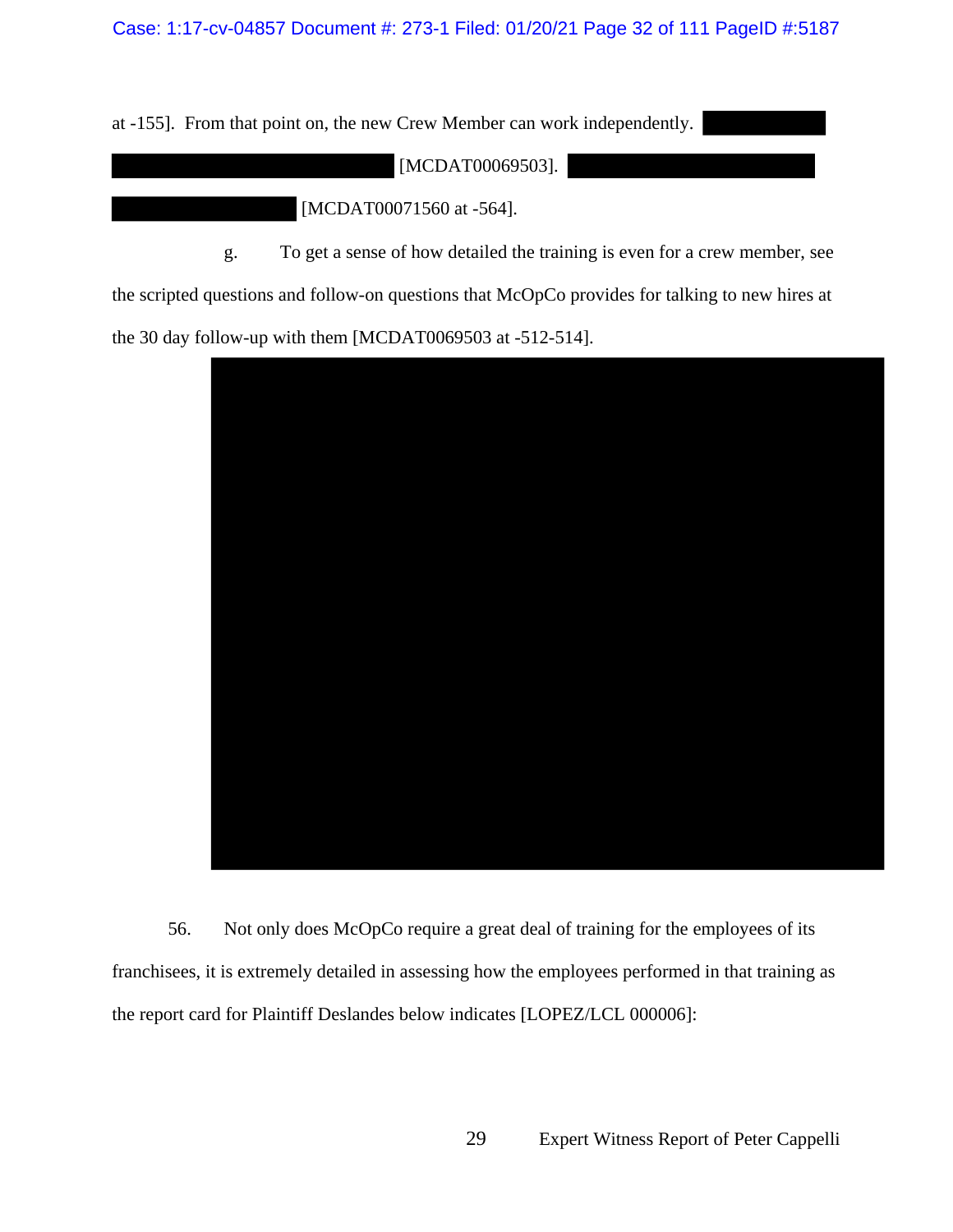

57. As noted above, the training requirements at McDonald's minimize if not entirely eliminate the possibility of hiring outside the McDonald's system except at the lowest level/Crew Member job. Hiring someone from outside the system even at that level requires that they complete a considerable amount of training. Training is not free. Beyond the cost of the training materials themselves and the cost of the time of the McDonald's employees who perform the training – Crew Leaders, Shift Leaders, offsite professional trainers, etc. – is the time of the person being trained. My understanding is that non-exempt employees must be paid for the time for which they are being trained under the Fair Labor Standards Act and applicable

30 Expert Witness Report of Peter Cappelli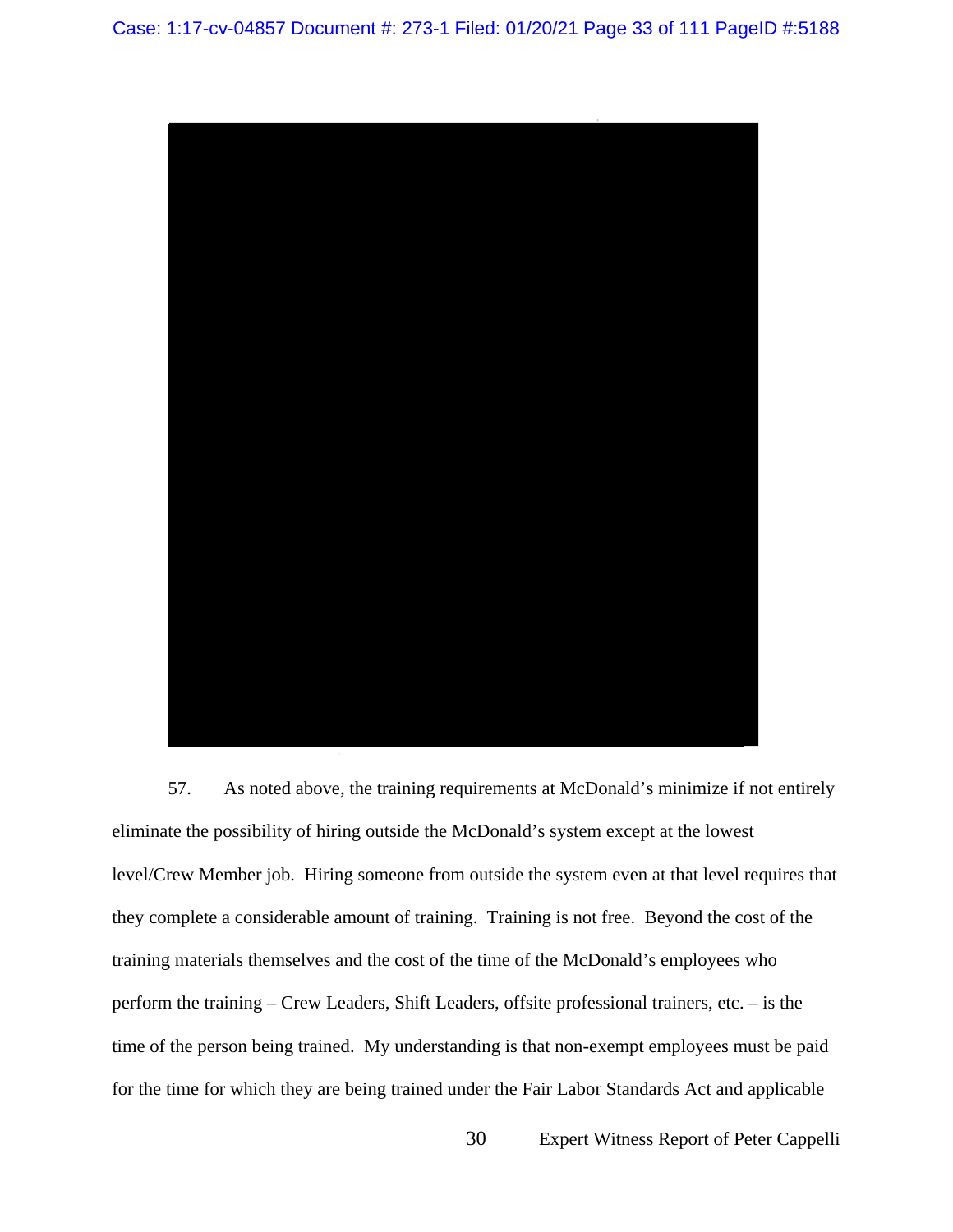### Case: 1:17-cv-04857 Document #: 273-1 Filed: 01/20/21 Page 34 of 111 PageID #:5189

state and local laws. Offsite training requires transportation and accommodation costs as well as time off work. For a shift manager, for example, their own time spent on training would be roughly of their annual pay because it represents that percentage of their time at work.<sup>23</sup>

58. The other issue is the benefit of work experience on the job. A shift manager in her first week on the job is unlikely to be anywhere near as effective as someone who has been doing it for a few years. Evidence that job performance rises with time in a job is inferred from the fact that wages rise on average with job tenure, especially so in the first year and then the next few, as we might expect with high turnover jobs like those at McDonald's. Estimates suggest that for average workers in the US they rise from roughly 32 to 43 percent in the first five years on the job.<sup>24</sup> They are likely to rise more for management jobs where there is greater discretion. The claim is not that wages rise this much with job tenure at McDonald's, it is that employee value is likely to rise considerably. A franchisee could avoid all those training costs and getting the higher performance from experience by hiring someone who had been in a shift manager role at another McDonald's restaurant. The fact that employees cannot move to other restaurants once they have those skills also means that there is no pressure to raise their wages.

### **E. The Non-Transferability of McDonald's-Specific Skills**

59. I turn now to the situation of Class Members and their options given the No-Hire Agreement and McDonald's specific training and experience requirements. The obvious point is that the employers most interested in hiring them would be other McDonald's restaurants

 $^{23}$  The amount of training time required for each job, as outlined in the paragraphs above, as a percentage of a working year represents roughly of their work time, therefore the equivalent amount of their compensation.

<sup>&</sup>lt;sup>24</sup> Henry R. Hyatt and James R. Spletzer 2016, The shifting job tenure distribution. Journal of labour economics. 41(C) 363-377.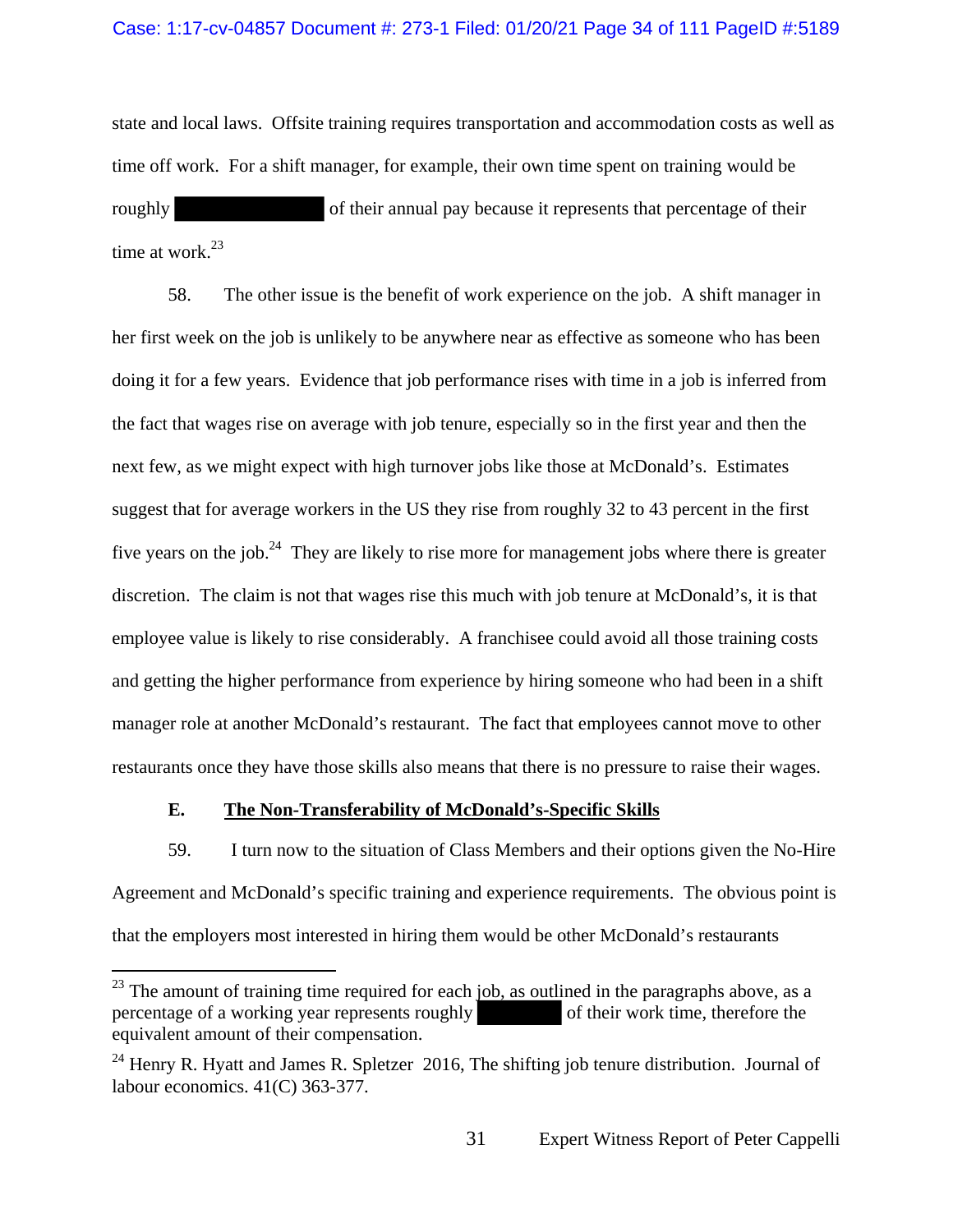### Case: 1:17-cv-04857 Document #: 273-1 Filed: 01/20/21 Page 35 of 111 PageID #:5190

because it would save training costs—given that they are already trained—and also secure higher performing workers because of their experience.

60. Could ex-McDonald's employees work elsewhere than in other McDonald's restaurants? Of course, any of us could work elsewhere: lawyers could be sommeliers, too, and might prefer it, but their skills are much more valuable practicing law. For the managerial roles at McDonald's, some of their training may be general in the sense that topics like

 may include some concepts that are reasonably common. But even that training is conducted in the unique context of McDonald's Systems. Much of the training for managers is quite specific to McDonald's, such

. Indeed, a significant portion of

Manager training is cumulative, building upon knowledge and experience acquired previously in lower positions at McDonald's. To illustrate the specificity of the training, Plaintiff Stephanie Turner describes that McDonald's had a required way to take cash from customers and place it on top of the cash drawer while counting out change, an approach that she noted was different from the one used at Kroeger, where she worked before. Turner Dep. 92:8-93:24. By leaving the McDonald's System, an employee loses the ability to sell that skill to an employer who has the greatest interest in it, another McDonald's restaurant. Ms. Turner also describes the specificity of the tasks in in a restaurant beginning with the basic task of putting a sandwich together, starting with the "initiator" job who operates the screen, "So when the order comes up on the KVS, they have like five to ten second to react to the screen. And you drop your buns, you put your wrap out or your box out on the table or whatever and then you start your sandwichs off." *See* Turner Dep.:96:22-97:21. From there, an "assembler," a separate job, takes over to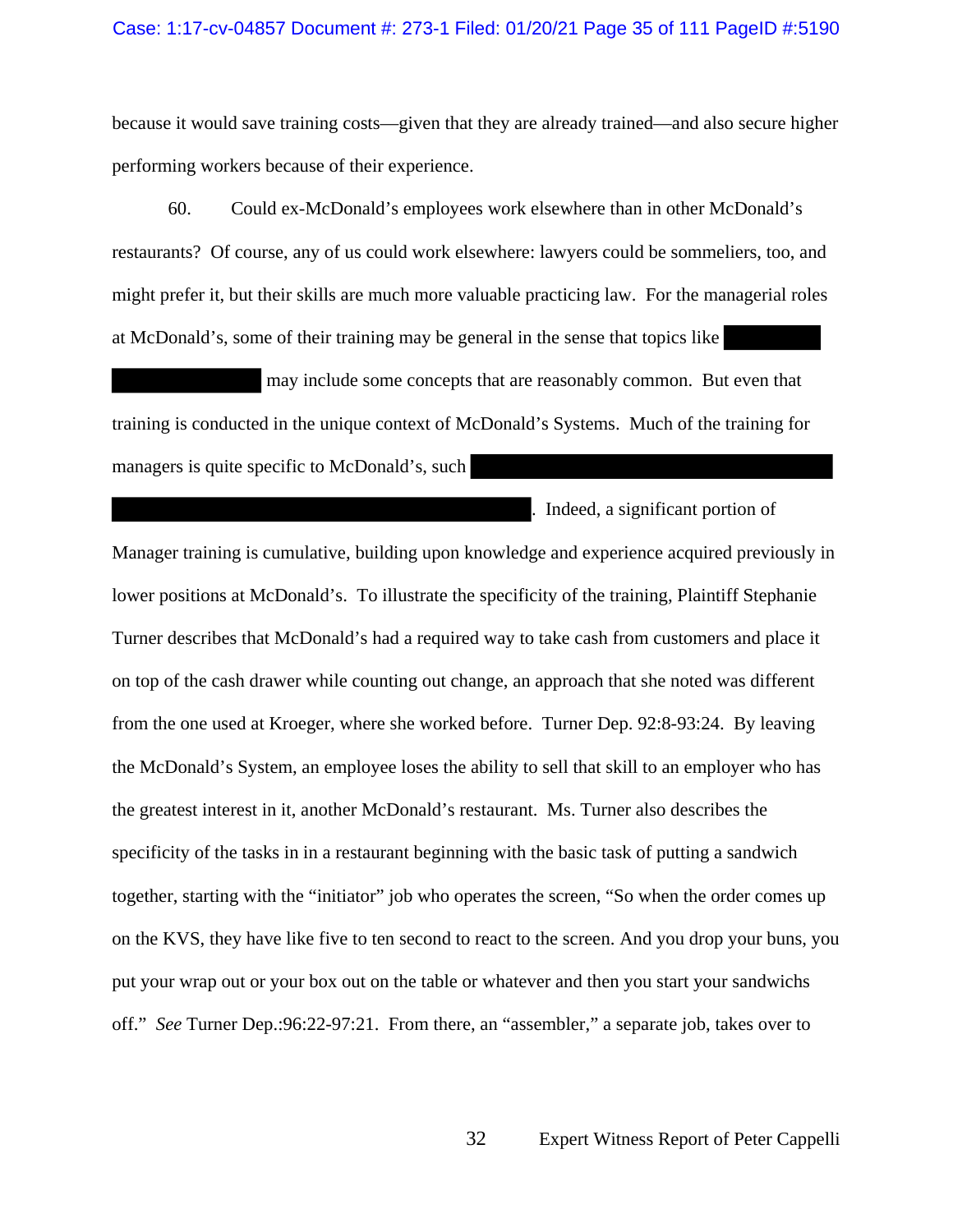add the meat. *Id.* As she testified, the training on something like quality is only useful at McDonald's "because you would only be talking about McDonald's qualities…." *Id.* 242:21-23.

61. For Crew, Crew Trainer, and Shift Manager positions, the training is about learning to operate McDonald's specific equipment at each "station" in the restaurant to meet performance standards unique to McDonald's. Operating a particular station also depends in part on where it is located within the restaurant's production process – what comes before it, what comes after it. That training is useless to, say, a Chipotle or Subway restaurant because they do not use the same equipment, let alone the same protocols. Even in a hamburger restaurant other than McDonald's, the McDonald's skills would have to be "unlearned" to fit to a new system, manifesting the difficulty of organizational change or the more prosaic "can't teach an old dog new tricks" issue. In the context of a chain like McDonald's, "specific" training as it is generally known is not tied to a single employer (such as an individual Franchisee or McOpCo), but to all employers within the McDonald's System.

62. From the perspective of a McDonald's employer, very little is lost, if anything, when an employee is replaced by someone who had performed the same or similar job title at another McDonald's restaurant: they are largely interchangeable. It would be in the interest of the restaurants to pay more to get these more valuable workers. In fact, a study in a restaurant chain found exactly this result, that the employers paid more to get equivalent managers from outside than when they were developed internally.<sup>25</sup> The individual's current McDonald's employer has the same incentive to retain that worker's value by offering them a higher wage. In other words, the greater productivity and value associated with a worker already endowed with

 $\overline{a}$ 

<sup>&</sup>lt;sup>25</sup> DeOrtentiis, P. S., Van Iddekinge, C. H., Ployhart, R. E., & Heetderks, T. D. (2018). Build or buy? The individual and unit-level performance of internally versus externally selected managers over time. *Journal of Applied Psychology, 103*(8), 916–928.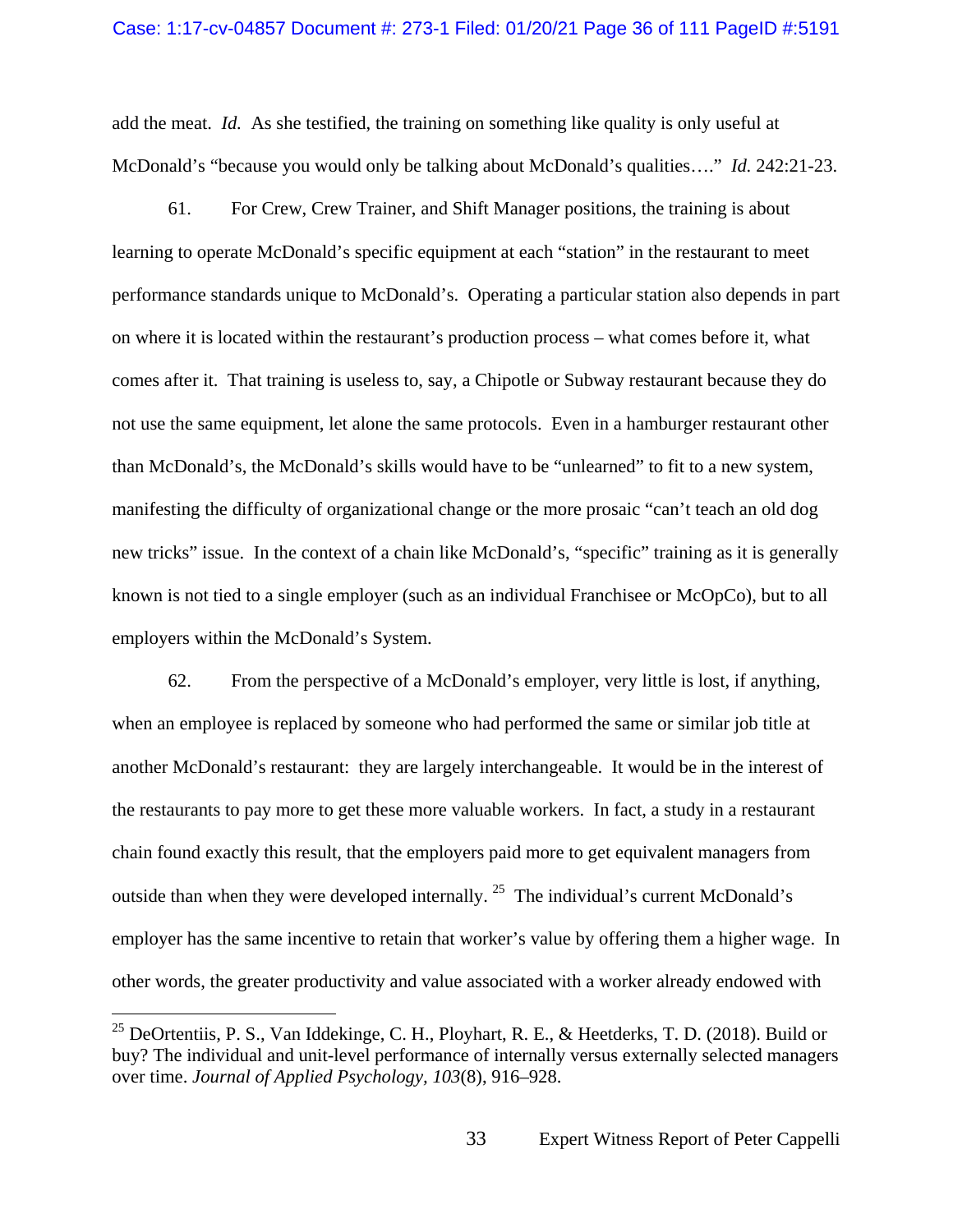firm-specific skills and training raises the demand for such workers within the chain, which drives up the worker's wages. That is how open labor markets work: demand bids up the wages of valuable workers.

### **V. MCDONALD'S NO-HIRE AGREEMENT**

63. Plaintiffs challenge an alleged No-Hire Agreement between and among

McDonald's and its franchisees, by which they agreed to limit competition between one another

for restaurant employees.

64. The No-Hire Agreement had several components. In its standardized franchise

agreement, McDonald's included a provision by which Franchisees agreed not to hire or solicit

people working for McDonald's or other Franchisees. This provision is known as "Paragraph

14," and it provides:

 $\overline{a}$ 

 During the term of this Franchise, Franchisee shall not employ or seek to employ any person who is at the time employed by McDonald's, any of its subsidiaries, or by any person who is at the time operating a McDonald's restaurant or otherwise induce, directly or indirectly, such person to leave such employment. This paragraph 14 shall not be violated if such person has left the employ of any of the foregoing parties for a period in excess of six months.<sup>26</sup>

65. Other documents produced by McDonald's explain what Paragraph 14 requires

and how McDonald's enforced it.

a. For example, the Franchising Reference Manual (dated July 1, 2008)

| includes the | which describes the Paragraph 14 |
|--------------|----------------------------------|
| requirement: |                                  |

<sup>26</sup> MCDAT00005225 at -234-35. This appears in a franchise agreement dated 2017. *Id.* at -234. However, I understand that a substantially identical provision was in place throughout the entire Class period (June 2013 to July 12, 2018), and was included in McDonald's franchise agreements since at least 1973. MCDAT00026839.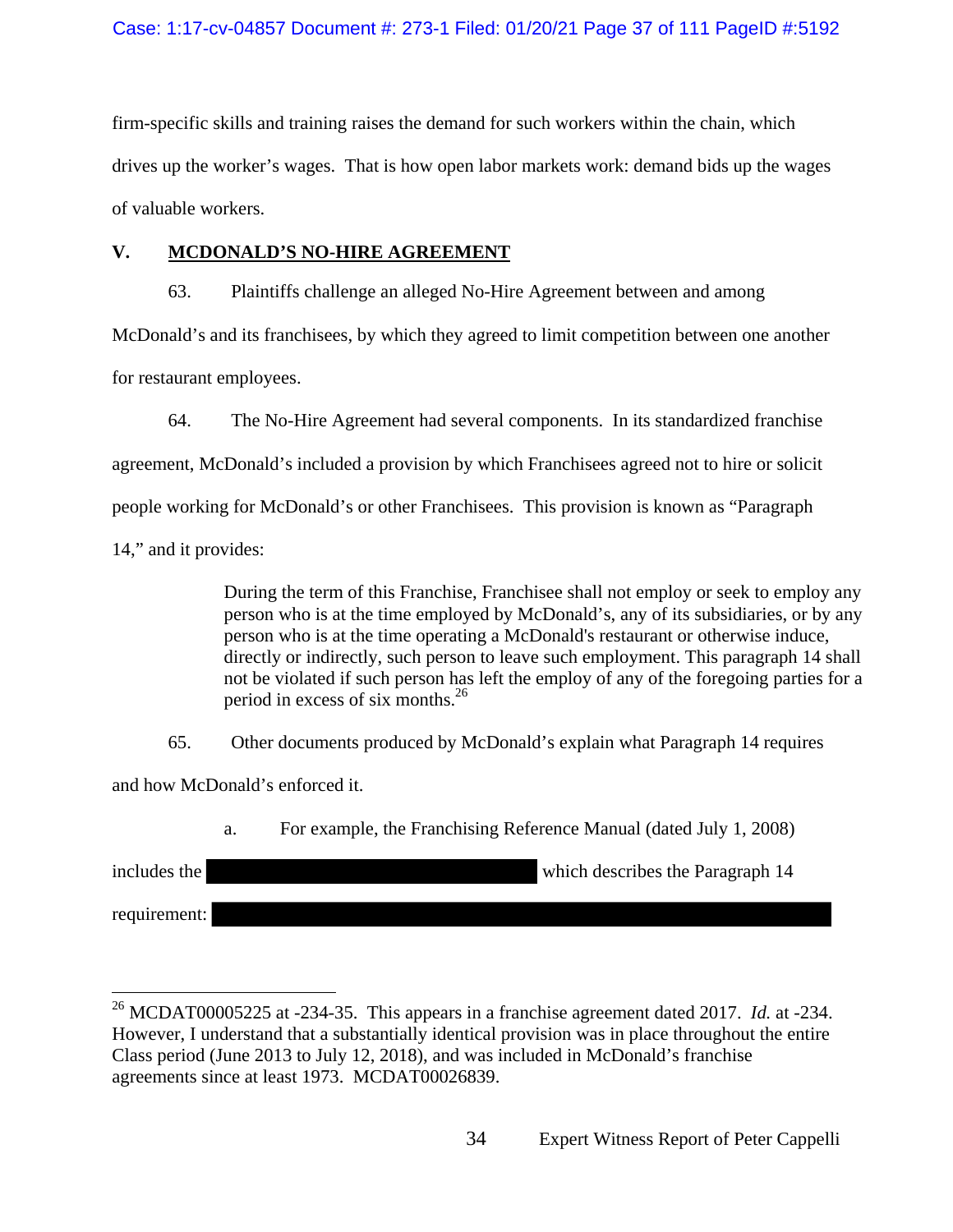Case: 1:17-cv-04857 Document #: 273-1 Filed: 01/20/21 Page 38 of 111 PageID #:5193

|          |    | 27                                                                                               |
|----------|----|--------------------------------------------------------------------------------------------------|
|          |    |                                                                                                  |
|          | b. | A December 4, 1995 McDonald's memorandum entitled                                                |
|          |    | that was sent to regional franchisees noted that                                                 |
|          |    | 28                                                                                               |
|          | c. | A 2011 memorandum from McDonald's to all Houston region franchisees,                             |
| entitled |    | reminded franchisees that                                                                        |
|          |    |                                                                                                  |
|          |    |                                                                                                  |
|          |    |                                                                                                  |
|          |    | Losing                                                                                           |
|          |    | eligibility for an NFS standard ultimately leads to losing the franchise at renewal time and may |
|          |    | be perceived as breach of the Franchise agreement, leading to termination.                       |
|          |    |                                                                                                  |

d. A summary of a business review of one franchisee indicates that McOpCo

wanted

[MCDAT00335736 at -738]:

 $\overline{a}$  $27$  MCDAT00376335 at -369.

- 28 MCDAT00219729 (Leon Dep. Ex. 33).
- 29 MCDAT00351646 at -648.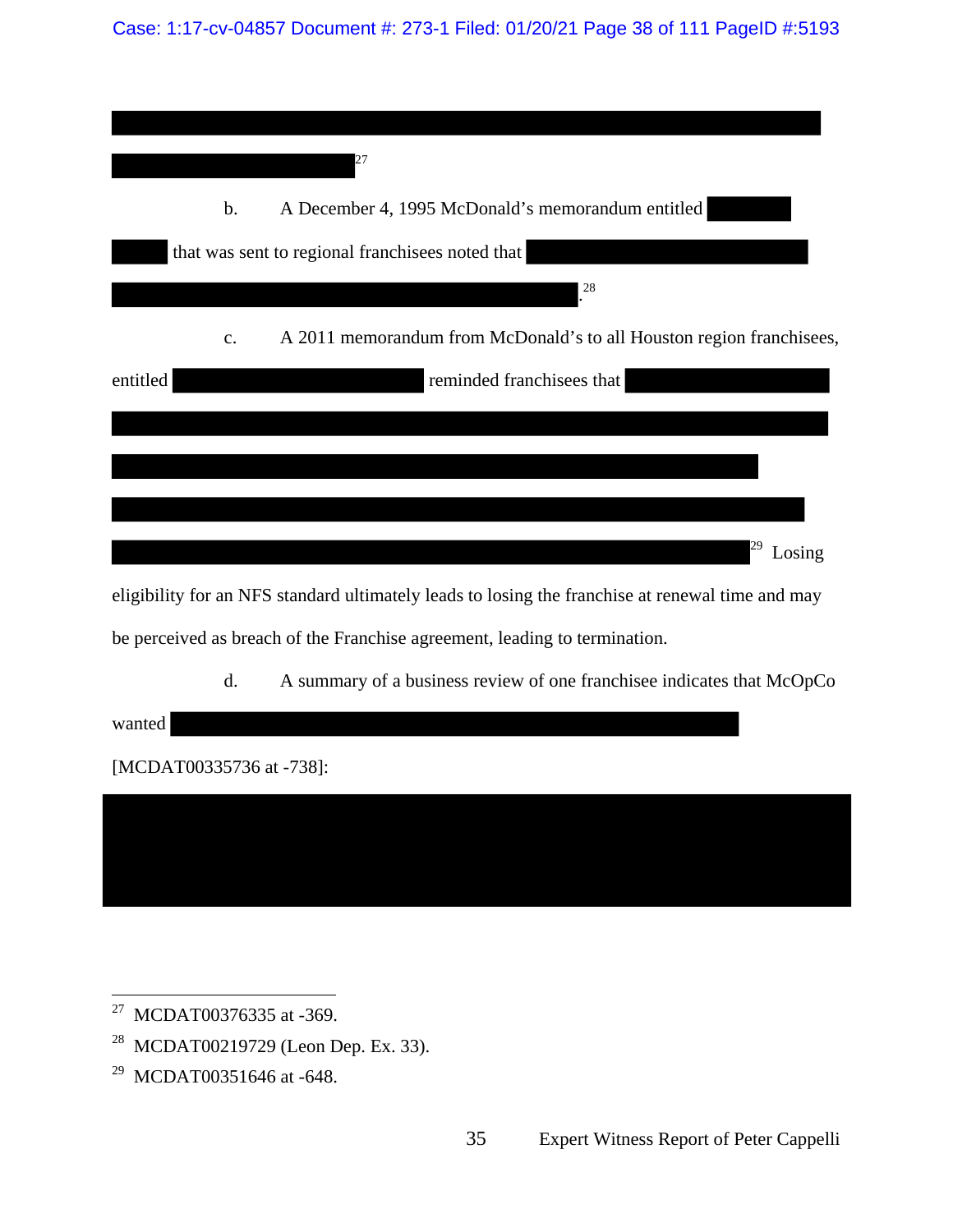66. Although Paragraph 14 explicitly refers only to limitations on Franchisees' hiring decisions, McDonald's reciprocated the agreement, and did not hire or solicit people for management positions who worked for its Franchisees.

| For example, McDonald's recruiter Deb Leon testified that<br>a. |
|-----------------------------------------------------------------|
|                                                                 |
|                                                                 |
| 30                                                              |
|                                                                 |
|                                                                 |
|                                                                 |
| $^{31}$<br>Ms. Leon indicated that                              |
|                                                                 |
|                                                                 |
| Id.                                                             |
|                                                                 |
|                                                                 |
|                                                                 |
| $^{32}$<br>At times, McDonald's was even more                   |
| strict. For example, one McOpCo Operations Manager commented:   |
|                                                                 |
|                                                                 |
| 33                                                              |
|                                                                 |
|                                                                 |
|                                                                 |

- 31 *Id.* 58:7-59:6
- 32 *Id.* 33:3-14; 37:21-38:15.
- 33 MCDAT00342473 at -474 (Leon Dep. Ex. 40).

 $\overline{a}$ <sup>30</sup> Leon Dep. 32:21-33:2.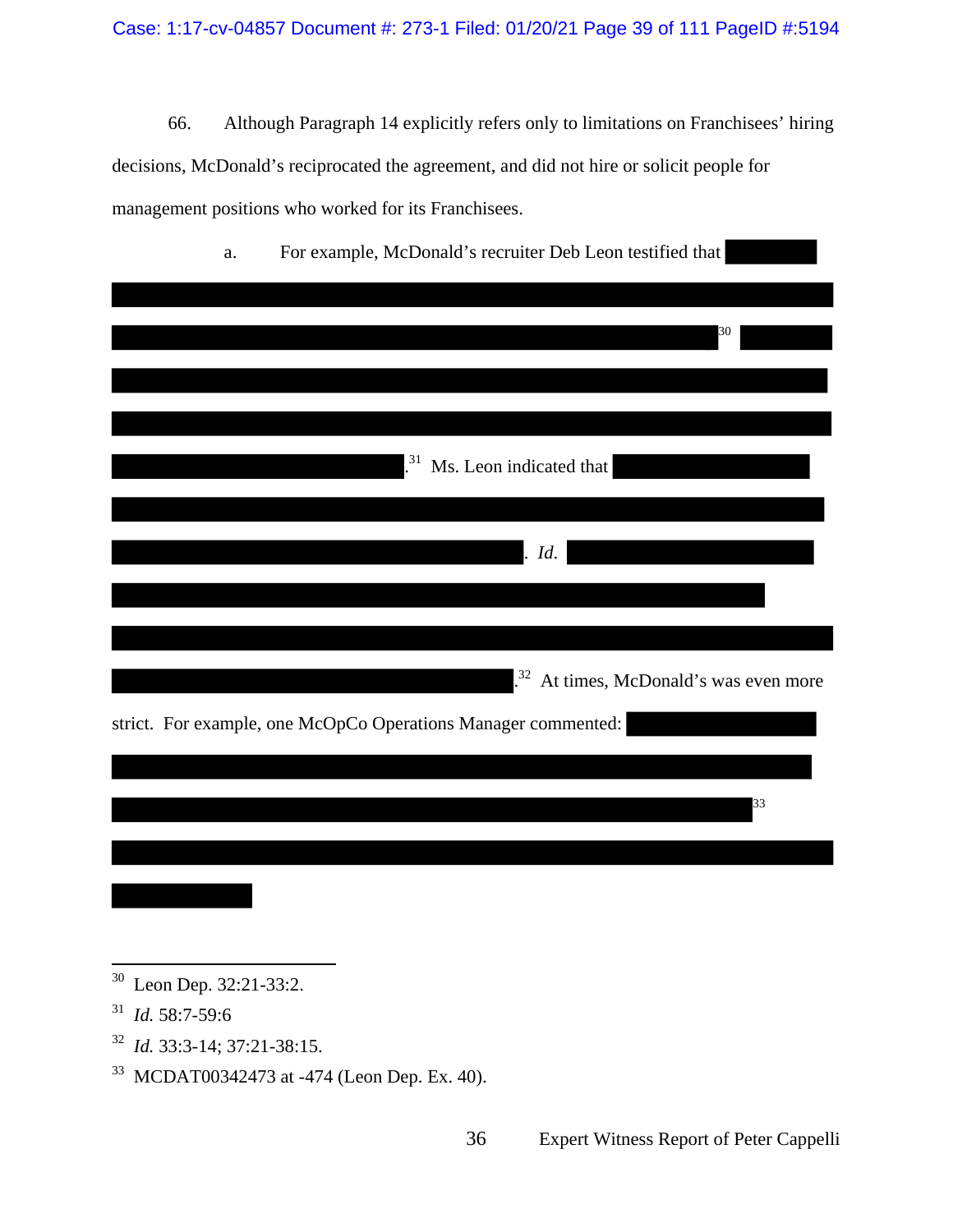# Case: 1:17-cv-04857 Document #: 273-1 Filed: 01/20/21 Page 40 of 111 PageID #:5195

| b.<br>So deep did the understanding of Paragraph 14 run in the McDonald's                  |
|--------------------------------------------------------------------------------------------|
| system that it became an assumption. To illustrate, Karen King claims that                 |
|                                                                                            |
|                                                                                            |
|                                                                                            |
| King Dep. 64:19-24. But she described it as                                                |
| , id., and testified that                                                                  |
| <i>id.</i> 58:13-18.                                                                       |
| In one example,<br>$\mathbf{c}$ .                                                          |
|                                                                                            |
|                                                                                            |
|                                                                                            |
|                                                                                            |
|                                                                                            |
|                                                                                            |
|                                                                                            |
|                                                                                            |
| [MCDAT00351647.]                                                                           |
| Even with the no-hire agreement in place, McDonald's restaurants found                     |
| themselves in competition with each other due to differing entry-level wages. Consider the |
| following exchange in this message to McDonald's corporate about                           |
|                                                                                            |
|                                                                                            |
|                                                                                            |
|                                                                                            |
|                                                                                            |
|                                                                                            |
|                                                                                            |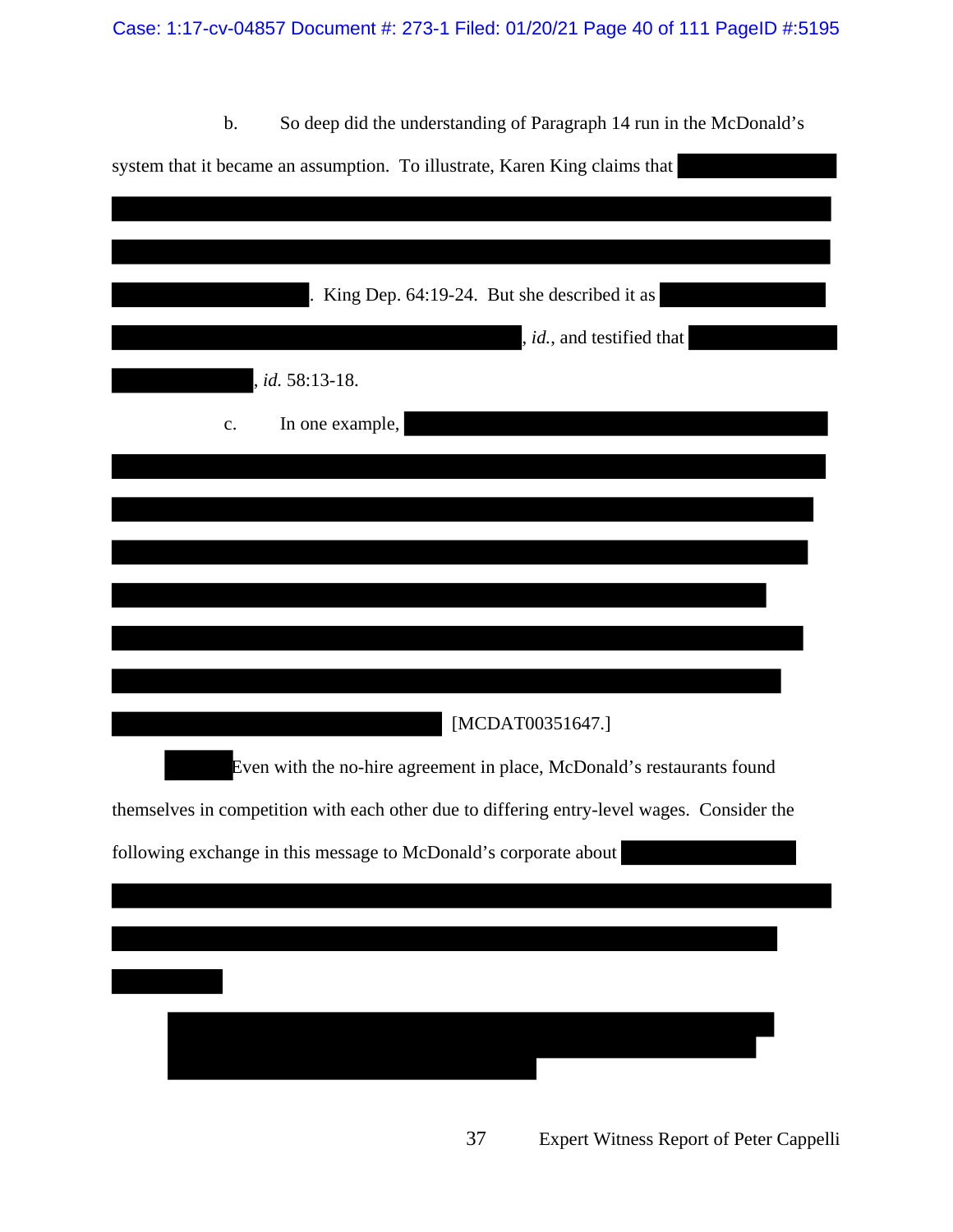68. In April 2015, McDonald's announced that it would raise wages at McOpCo restaurants system-wide by at least one dollar above the local minimum wage.<sup>35</sup> Lori Duggan described in her deposition that

. Duggan Dep. 65:14-66:14. She noted that

 $67:6-7.$ 

 $\overline{a}$ 

The public relations value of

*Id.*

being one dollar above the minimum required wages everywhere across the country was much more powerful. This is especially so given the attention minimum wages were being given and the pressure on government to raise them because employers were not doing so: ten states saw their minimum wages rise by statute, and ten more saw them increase by cost-of living formulas before the McDonald's announcement.<sup>36</sup> It reflected a concern about the structure of wages across the system.

69. McOpCo could not raise those entry-level wages unilaterally at the franchisees. What they could do unilaterally, and did, was introduce a new program for all McDonald's workers, including those of franchisees, that would pay for them to get a high-school diploma if

<sup>34</sup> MCDAT00153405. See also MCDAT 00362584.

<sup>&</sup>lt;sup>35</sup> See MCDAT00362584; MCDAT00132090.

<sup>36</sup> Burnett, Jennifer, *Minimum Wage Watch 2015*, The Council of State Governments (Dec. 2, 2014), http://knowledgecenter.csg.org/kc/content/minimum-wage-watch-2015-0.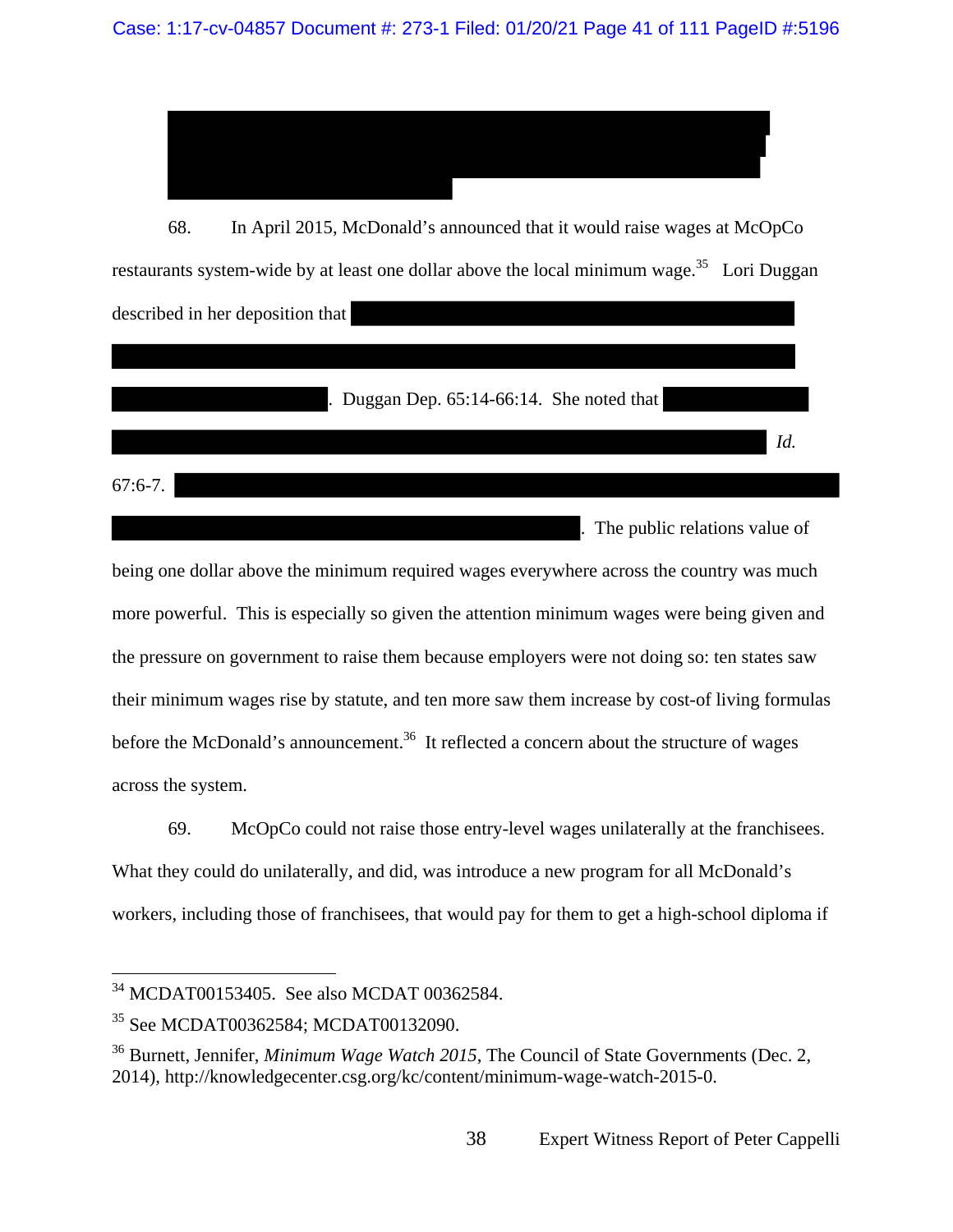### Case: 1:17-cv-04857 Document #: 273-1 Filed: 01/20/21 Page 42 of 111 PageID #:5197

they did not have one already and provide tuition assistance for some college courses. When McDonald's CEO Steve Easterbrook announced the increase and the educational support in the Wall Street Journal, he said that the reason for doing it was to help turn around McDonald's slide in sales over the previous two years: "Motivated teams deliver better customer service, and delivering better customer service in our restaurants in clearly going to be a vital part of our turnaround."37 In other words, it was a McDonald's system issue, not a McOpCo specific concern.

70. At least one observer suggested that the goal of the pay raise was to get franchisees to raise their wages. Richard Adams, head of the Franchise Equity Group that advises McDonald's franchisees said the McOpCo pay increase "forces the franchisees to raise wages." 38



<sup>37</sup> Gasparro, Annie & Morath, Eric, *McDonald's Joins Trend in Raising Pay*, Wall Street Journal (Apr. 1, 2015), https://www.wsj.com/articles/mcdonalds-to-raise-hourly-pay-for-90-000 workers-1427916364. The details of the support for schooling were also announced in this story.

 $39$  .

39 Expert Witness Report of Peter Cappelli

<sup>38</sup> Strom, Stephanie. *McDonald's to Raise Pay at Outlets it Operates*, N.Y. Times (Apr. 1, 2015), https://www.nytimes.com/2015/04/02/business/mcdonalds-raising-pay-for-employees.html.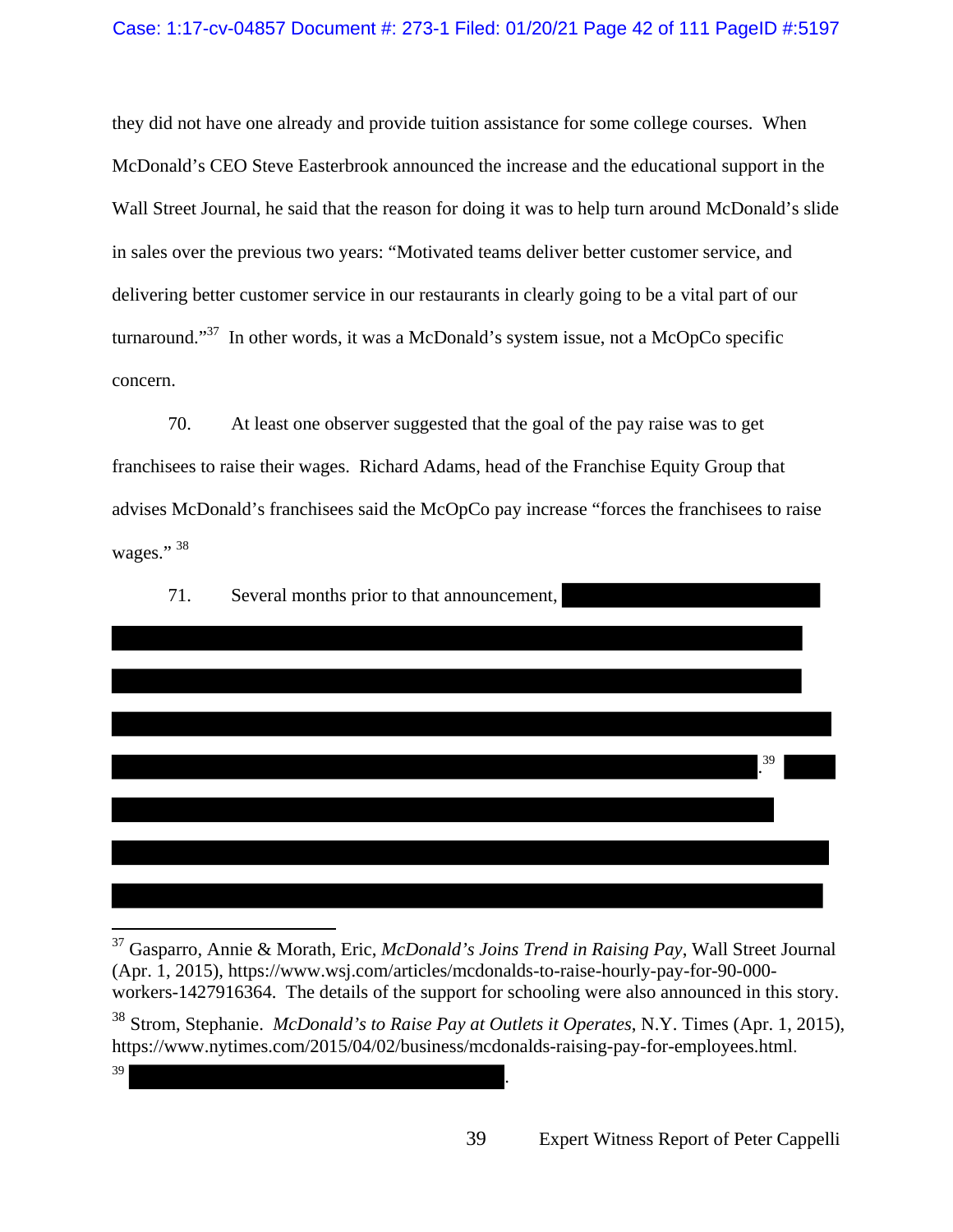Case: 1:17-cv-04857 Document #: 273-1 Filed: 01/20/21 Page 43 of 111 PageID #:5198

. 40 . 41 This demonstrated that McOpCo was aware that, even though McOpCo restaurants comprise only approximately 10% of McDonald's restaurants nationwide, a change in wages at those restaurants would place competitive pressure on franchisee-operated restaurants to raise their wages in order to remain competitive in that labor market. In other words, there was a market tying together the wages of franchisee and McOpCo restaurant employees, and both McOpCo and the franchisees were aware of that.

 $72.$ McDonald's implemented a one-year hiring moratorium at McOpCo restaurants of all crew people who worked, or had worked within six months, at a franchisee restaurant within miles of any McOpCo.42 McDonald's advised franchisee leaders on the eve of the April 1 announcement that this was intended to alleviate franchisees' concerns about competitive pressure they would face for workers, noting that McDonald's was "not to benefit by hiring [their] best and brightest."<sup>43</sup> Nearly a week later,

. 44 Other

personnel in McDonald's HR department, who oversaw recruitment and hiring at McOpCo

restaurants, understood this to be

 $(Lopez Dep. Ex. 106).$ 

 $40$  King Dep. 97:14-99:22.

<sup>41</sup> King Dep. 97:20-99:10.

<sup>&</sup>lt;sup>42</sup> MCDAT00397883.

 $43$  King Dep., Ex. 126; King Dep., Ex. 127.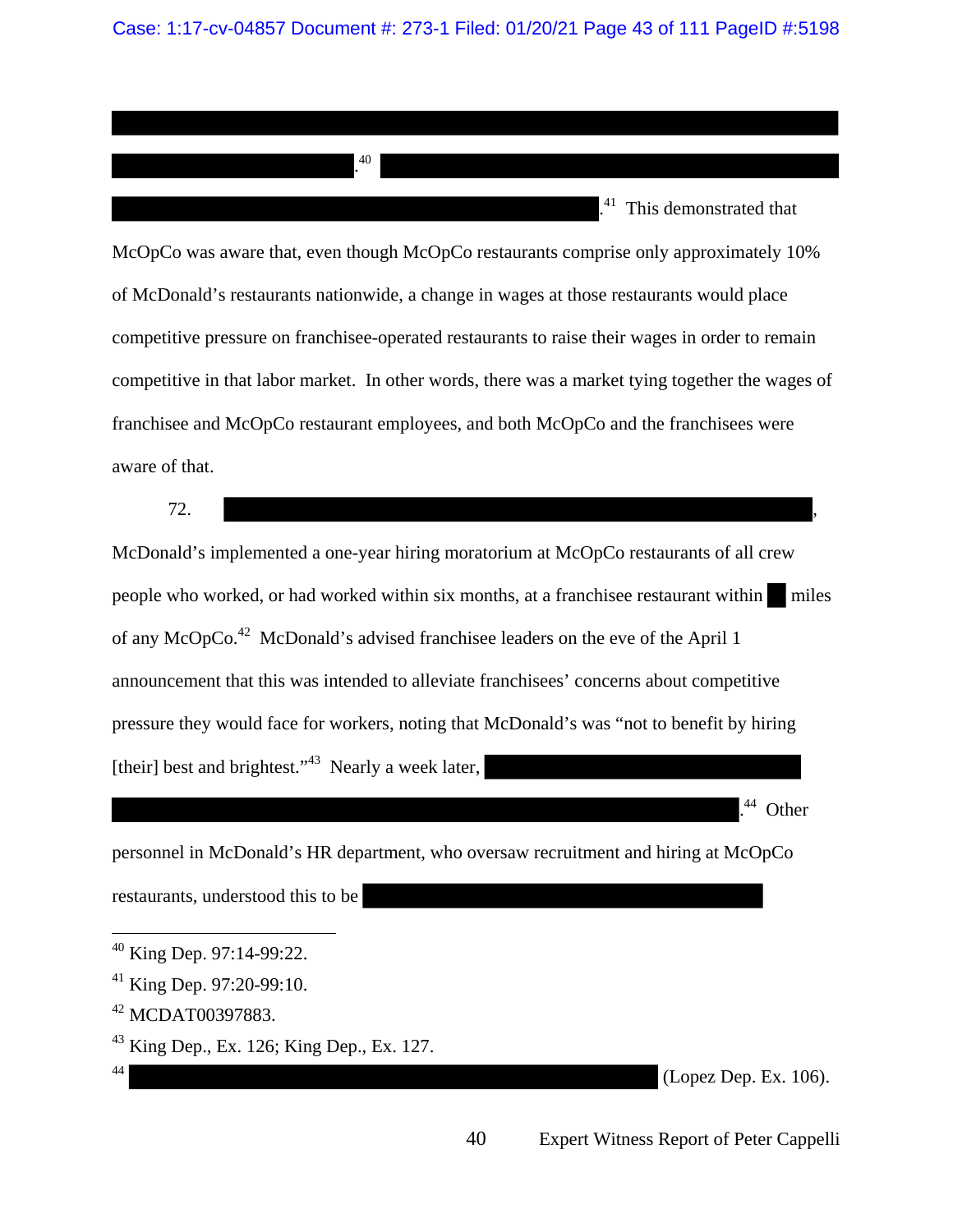<sup>45</sup> Thus, the effect of

the policy was to further limit the mobility of McDonald's workers, as it prevented crew members at franchisees from being hired at a McOpCo in any circumstances (whereas McDonald's reciprocation of Paragraph 14, which was already in place,

73. From a human resources perspective, it is obvious that the moratorium was imposed because the McOpCo wage hike would have put immediate pressure on nearby franchise restaurants to match McOpCo's wage increase, or face the threat that their employees would seek better paying positions at McOpCo. By adopting a moratorium, McOpCo removed that competitive pressure. Such an effect (competitive pressure) would not be possible unless there was a wage structure that, absent a restraint, tied together the wages of McOpCo and Franchisee restaurant employees, such that changes in one group's eventually get transmitted to the other group in competitive market conditions.

74. In its presentations to franchisees, the company's bullet points noted that:

[MCDAT00132041 at -066.]

75. McOpCo's description of franchisees within miles of a McOpCo as [King Dep. 140:14-146:17] meant they would be pressured to raise wages to match McOpCo. Franchisees themselves complained that McDonald's was "throwing owner/operators under the bus," and complained that the cost of matching McOpCo's pay would put them out of

).

<sup>45</sup> MCDAT00342220; MCDAT00342473 at -475.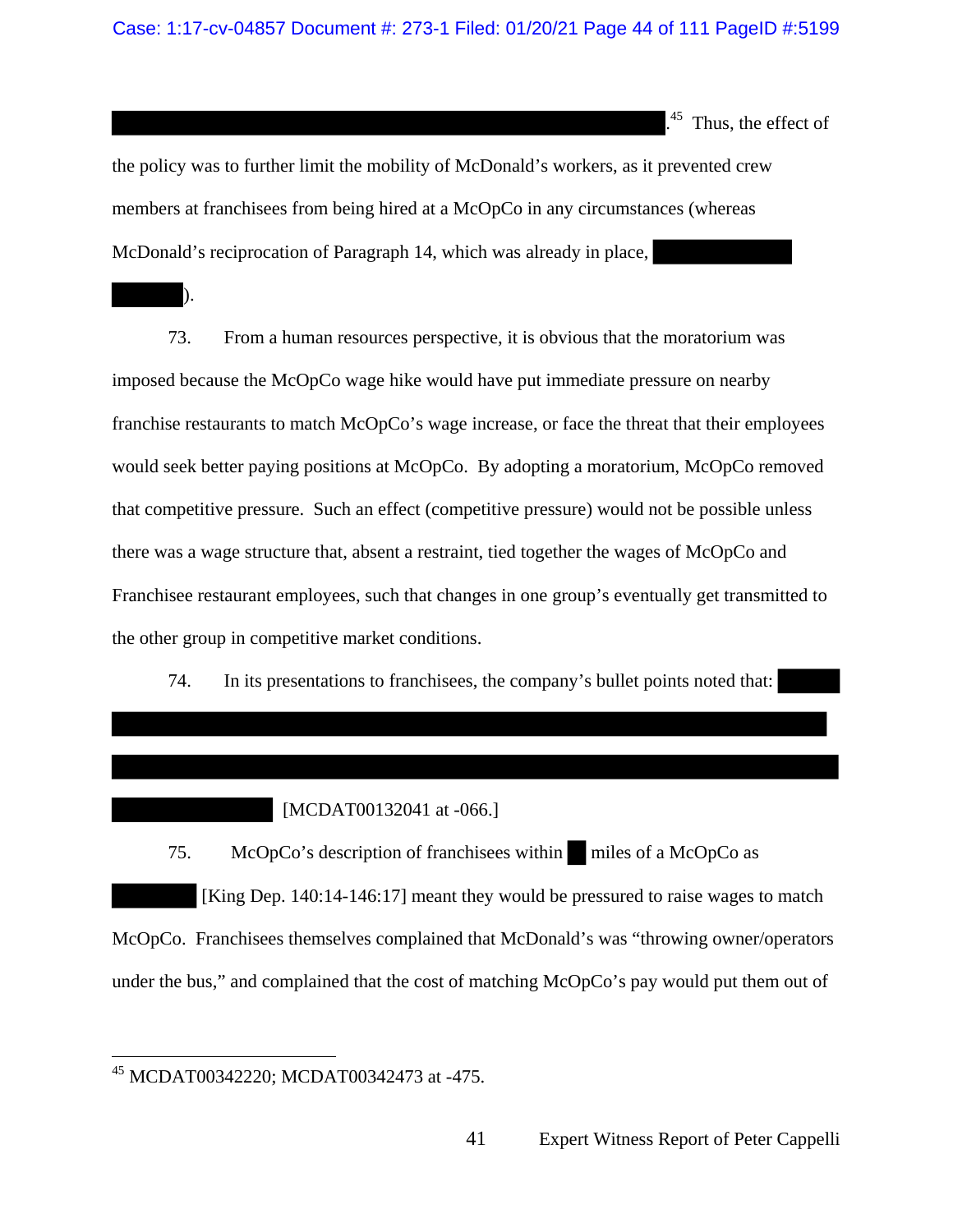business. [MCDAT00334049.] This demonstrates McDonald's recognition that a pay structure exists between restaurants owned by different people—not just within individual restaurants.

76. The other reason for raising wages across McOpCo and then across all McDonald's restaurants was to impose more standardization in pay practices across its operations:

|              | [MCDAT00267877 at -905.]                                                                        |
|--------------|-------------------------------------------------------------------------------------------------|
| 77.          | In response, franchisees complained that                                                        |
|              |                                                                                                 |
|              | McOpCo staff asked if there                                                                     |
| were ways to |                                                                                                 |
|              |                                                                                                 |
| 78.          | A franchise e's complaint to the corporation described                                          |
|              |                                                                                                 |
|              | [MCDAT00334049 at -050.] This message also                                                      |
|              | indicates that McOpCo's wage hike placed competitive pressure on the franchisees to raise their |
|              | wages, or they would not have bothered to explain                                               |
|              | Describing the reaction of the franchisees to the corporate pay increase, McDonald's franchisee |
|              | James Rivello noted in a report to regional McOpCo leadership that "I haven't seen this type of |

anger in my years in McDonalds in this region." [MCDAT00334049.] It is difficult to see why

 $\overline{a}$ <sup>46</sup> See Email chain between [MCDAT00334494 at -498].

47 *Id.* at -495.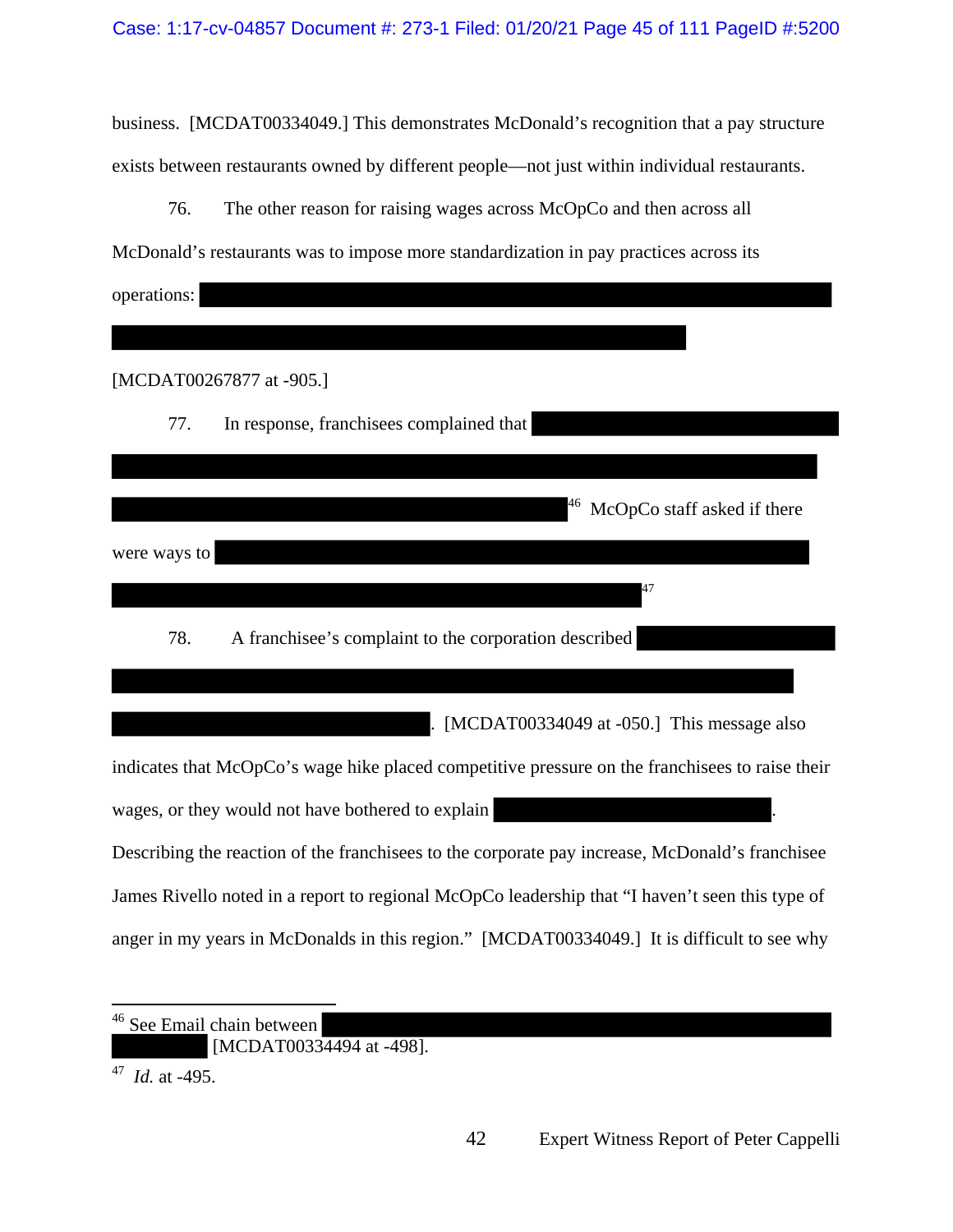franchisees would have such a reaction if the corporate decision did not put pressure on them to raise their own wages. McDonald's assurance that company-run McOpCo stores would not hire anyone who had worked for a franchisee in the past six months was announced shortly after the wage hike and reaction from franchisees. [MCDAT00342238.]

### **VI. WHY NO-HIRE AGREEMENTS HARM WORKERS**

### **A. Literature Linking Pay Increases to Job Mobility**

79. When we think of efforts to interfere with the market, we usually think of sellers who collude to raise prices – restricting the supply, for example, or agreeing to stay out of each other's markets. Such restrictions raise the prices of the products they sell. When there is only one seller, we refer to that situation as a monopoly. The reverse also happens, where buyers collude to reduce demand, to achieve the opposite result of lowering prices. When there is only one buyer, the situation is referred to as monopsony.48 When there is more than one seller but competition among sellers is restricted artificially, we refer to those situations as representing degrees of monopoly or oligopoly. When there is more than one buyer but competition among those buyers is restricted artificially, we refer to that situation as representing degrees of monopsony or sometimes oligopsony.

80. No-hire agreements are an artificial restriction on hiring that take other employers out of the market, reducing the employees' ability to move, an effect similar to monopsony in the labor market. In some cases, even when individuals quit their employer, the other employers are prohibited from hiring those individuals for some period thereafter. The more monopsony there is, the less demand for labor there is, and the lower wages and associated compensation are for employees in that labor market.

<sup>48</sup> *See* Alan Manning. 2003. Monopsony in Motion: Imperfect Competition in Labor Markets. Princeton: Princeton University Press.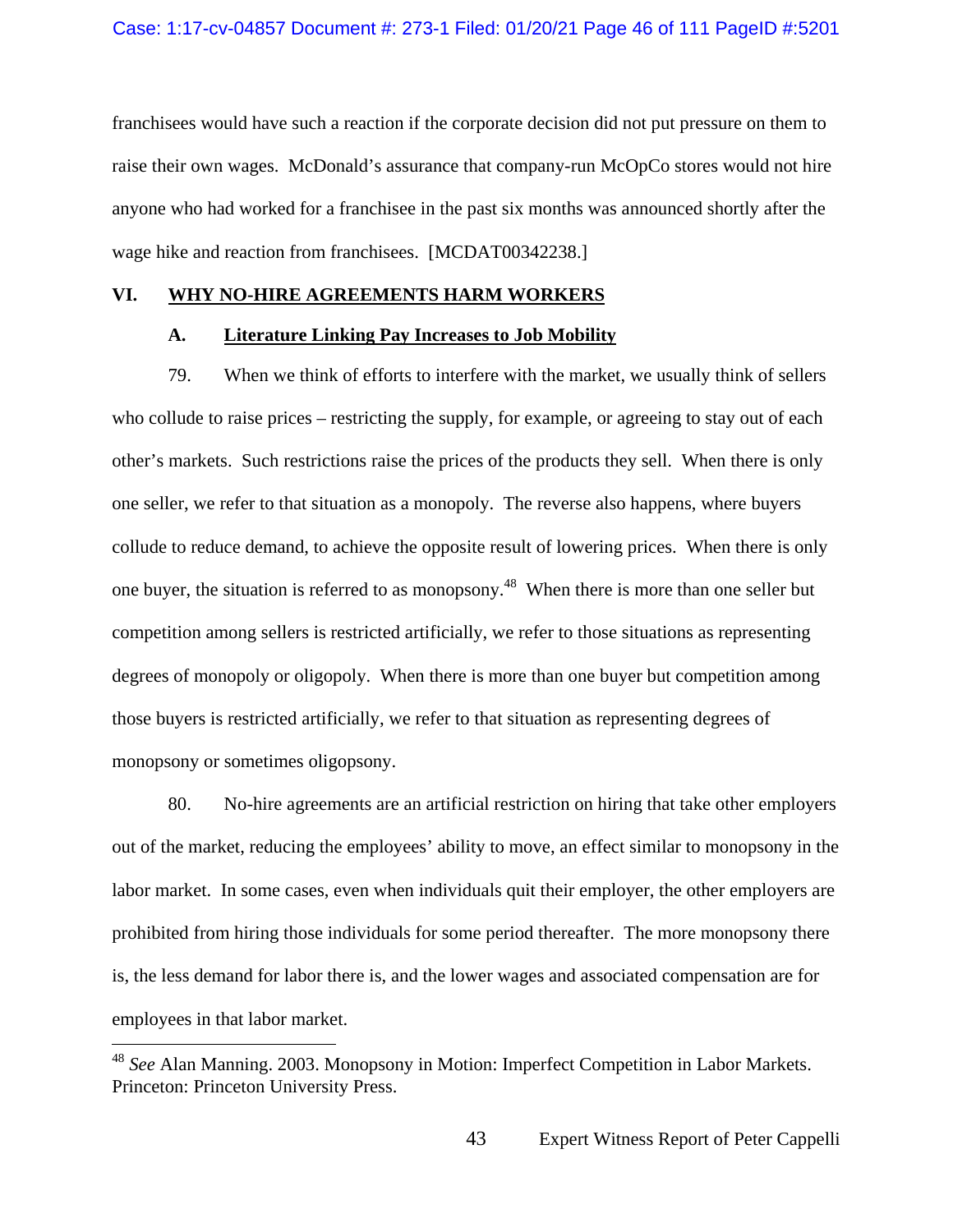81. The McDonald's no hire agreement creates a monopsony context for individual McDonald's restaurants. Because its current employees cannot take their skills to other competing McDonald's restaurants, of which there are roughly 14,000, their current employer has considerable power to keep their wages down. There is little doubt that employees of all kinds benefit from the freedom to change jobs, and therefore that restricting their ability to freely change jobs hurts them. The literature on this topic is extensive and concludes, for example, that even in a period when mobility across employers was low, one-third of all the growth individuals experienced over their careers came from changing employers (the rest came from advancement within an organization).<sup>49</sup> The gains from moving geographically in order to change employers grow with higher levels of skill. $50$ 

82. My Wharton colleague Matthew Bidwell examined changes in managerial jobs and found that those who moved to a new employer made considerably more money than those who held exactly the same job but moved into it from inside the employer. That pay premium associated with coming into a given role from outside lasted for seven years.<sup>51</sup> Bidwell and another Wharton colleague Ethan Mollick examined the careers of managerial workers across industries and found that even when individuals move to a new employer to take an identical job to the one they just left, they receive a substantial increase in pay simply for moving.<sup>52</sup> Giuseppe Moscarini and Fabien Postel-Vinay conclude that the average US worker saw their pay rise by

 $49$  For a classic study, see Topel, Robert H. and Michael P. Ward. 1992. Job Mobility and the Careers of Young Men. Quarterly Journal of Economics. 108: 439-479.

<sup>50</sup> *See* Yankow, Jeffrey J. 2003. Migration, Job Change, and Wage Growth: A New Perspective on the Pecuniary Return to Geographic Mobility. Journal of Regional Science. 43(3): 483-516. <sup>51</sup> Bidwell, M. J. (2012). Paying More to Get Less: The Effects of External Hiring Versus Internal Mobility. Administrative Science Quarterly. 1-39.

<sup>&</sup>lt;sup>52</sup> Matthew Bidwell and Ethan Mollick. 2015. Shifts and Ladders: Comparing the Role of Internal and External Mobility in Managerial Careers. *Organization Science 1-17.*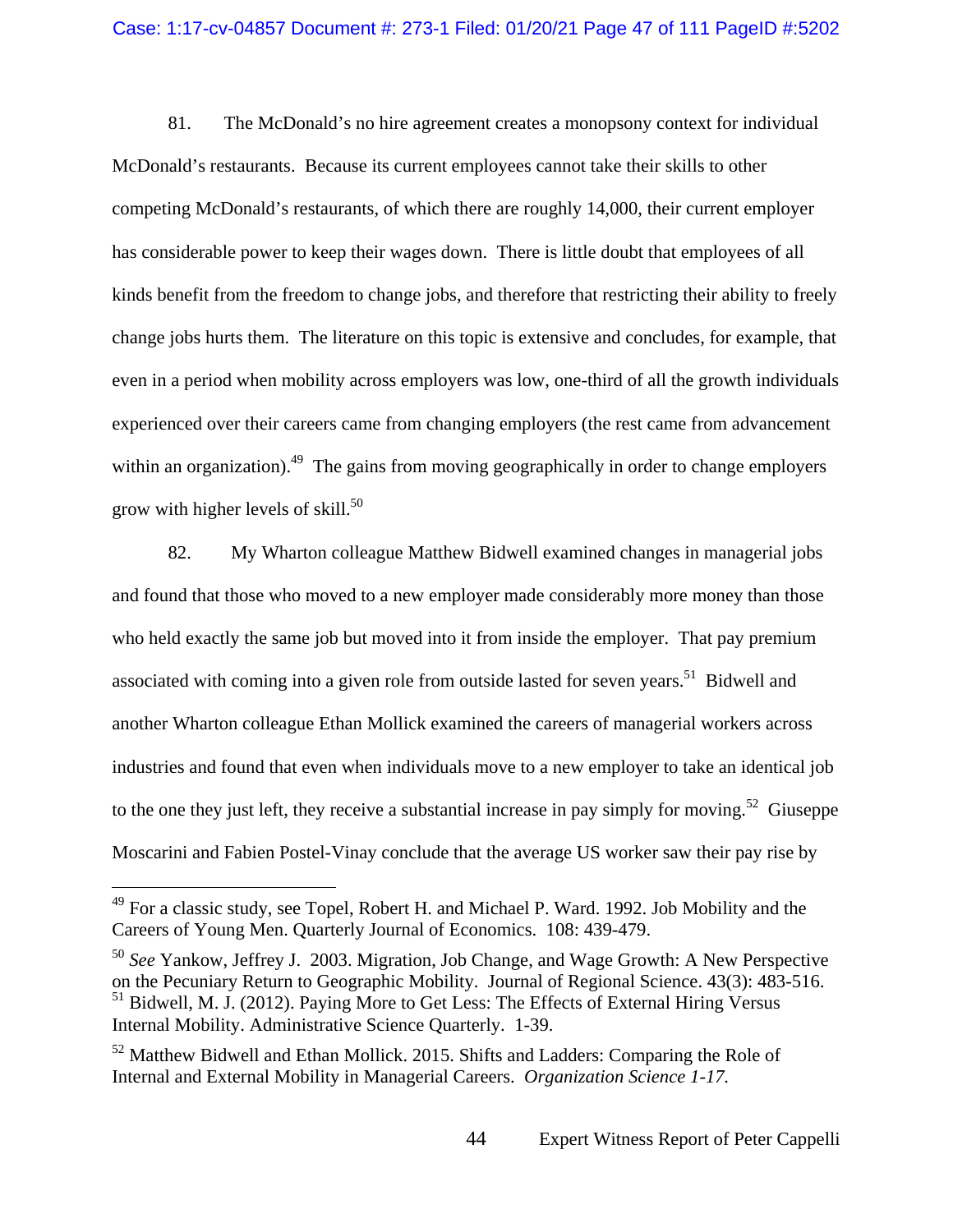### Case: 1:17-cv-04857 Document #: 273-1 Filed: 01/20/21 Page 48 of 111 PageID #:5203

four percent over time with every employer change and that 40 percent of wage increases over one's lifetime come from changing employers.53

83. After McOpCo agreed not to enforce the No-Hire Agreement, it became possible for individual employees to move across competing McDonald's restaurants. Employees who were prepared to leave to advance – say a Crew Trainer who is prepared to be a Shift Manager and was otherwise left waiting for an opening in their restaurant – might find an opening for a Shift Manager at another competing restaurant. These employees would see substantial increases in pay because of the promotions. This increased Classwide mobility would cause competing employers to bid up wages.

84. The estimates of the returns from changing jobs discussed above are biased downward because employers also raise the wages of employees who remain in their organizations when others start to leave in order to retain them, essentially trying to dissuade them from leaving. Job changes therefore have some benefit to those who stay in the organization as well as to those who leave. The general term for this benefit is "spillover" effects, in that employees who quit for better paying jobs elsewhere are improving the wages for those who stay, too. $54$ 

85. Further, Census data suggests that virtually all the individuals hired in the US in a given year, 66 million out of a labor force of 165 million, are backfilling vacancies created by

<sup>53</sup> Giuseppe Moscarini and Fabien Postel-Vinay. 2018. The Cyclical Job Ladder. Annual Review of Economics 10(1):165-188.

<sup>&</sup>lt;sup>54</sup> Historically, the spillover term was used to describe how unions raised wages at non-union firms because employers there increased wages to buy out interest in unionization. The most common example of spillover effects in contemporary research is with minimum wages pushing up wage rates for higher paid jobs. See David Neumark and William L. Wascher. 2008. Minimum Wages, Cambridge: MIT Press.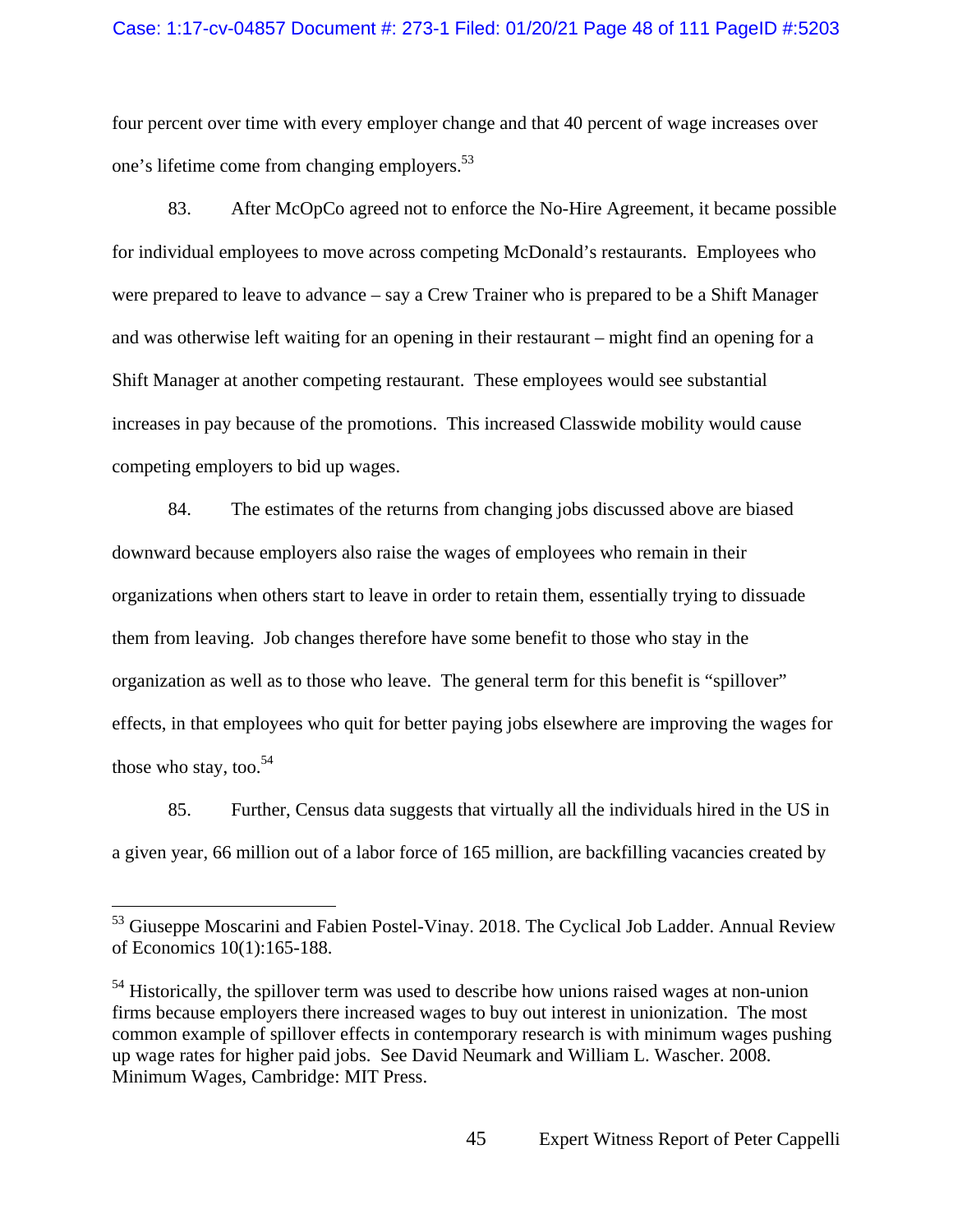#### Case: 1:17-cv-04857 Document #: 273-1 Filed: 01/20/21 Page 49 of 111 PageID #:5204

employees leaving, and virtually all of those who take new jobs are currently employed elsewhere.55 In other words, there is a huge amount of movement of individuals across jobs in the economy. The majority of individuals who change employers report that they were not actively looking for one: other employers recruited them.<sup>56</sup> "Poaching" and solicitation are major reasons why employees leave their current employer. My review of the hiring literature suggests that employers on average seem much more interested in external candidates to fill positions than their own internal candidates.<sup>57</sup> Given all this, there is no doubt that the No-Hire Agreement restricted the ability of Class Members to move and was costly to employees.

### **B. Interference With Employee Job Mobility Results In Lower Wages**

86. Keeping good employees from leaving matters for employers not just because of the chance that a good employee who leaves might be replaced by an employee of lesser quality, but also because replacing a good employee with an identical good employee involves transaction costs: the search for replacements, training, and ramp-up time to learn the new employer's practices, and lost opportunities during the period when the position may be vacant. The textbook solution to employee retention in economics is to offer terms and conditions that are good enough to keep employees from leaving.

87. The standard description of the way open labor markets work is that the value that employees create, often referred to as their marginal product, determines the demand that the

<sup>55</sup> *See* U.S. Bureau of Labor Statistics, *Job Openings and Labor Turnover—November 2020* (Jan. 12, 2021), https://www.bls.gov/news.release/jolts.nr0.htm. 70.7 million vacancies are filled each year with a workforce of roughly 160 million: voluntary turnover is the reason.

<sup>56</sup> Carlos Carrillo-Tudela, Bart Hobijn, Patryk Perkowski, and Ludo Visschers. 2015. Majority of Hires Never Report Looking for a Job. Federal Reserve Bank of San Francisco Economic Letter, March 30<sup>th</sup>.

<sup>57</sup> Peter Cappelli. 2019. Your Approach to Hiring is All Wrong. *Harvard Business Review*. May/June, 57-56.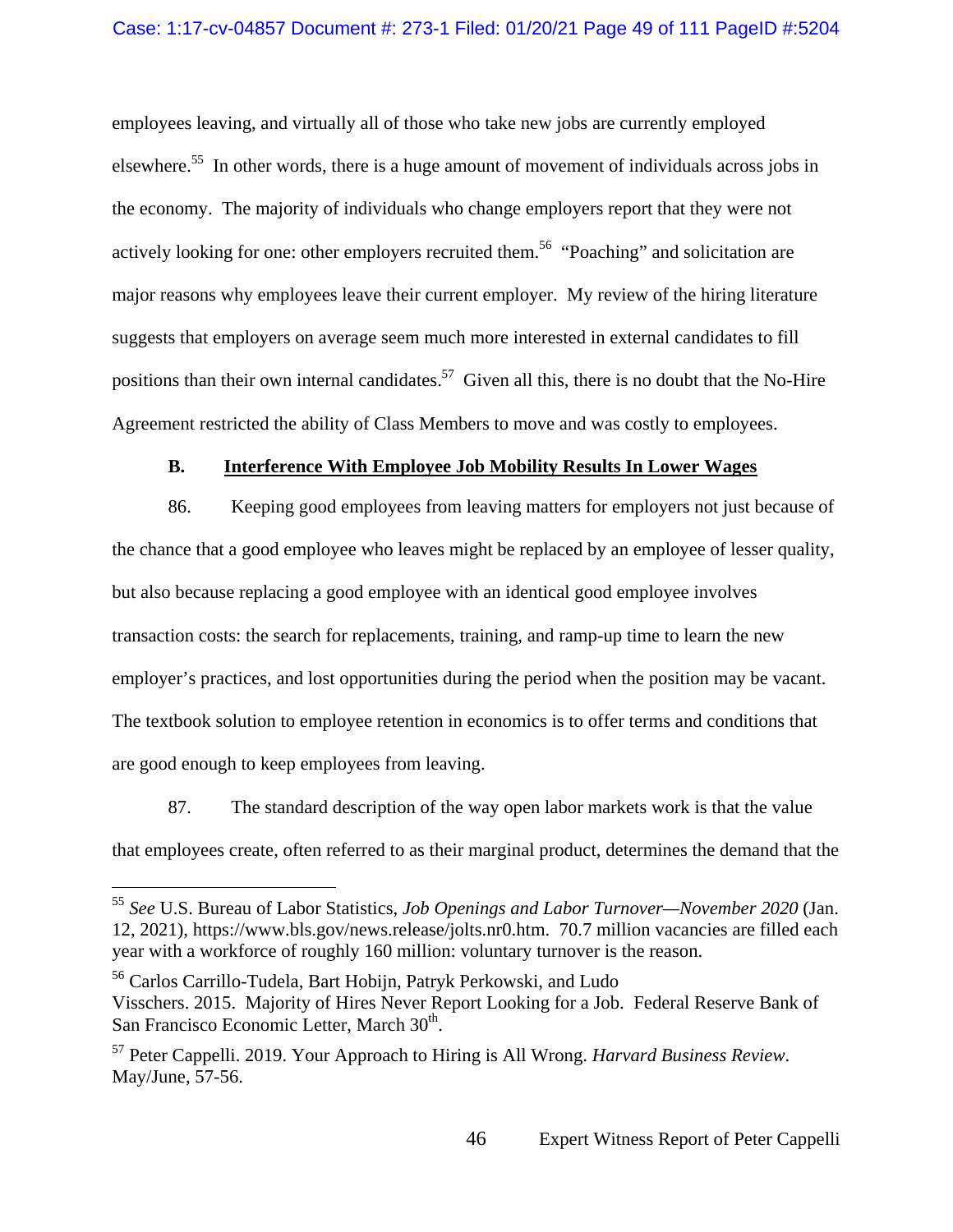employer has for labor and also the maximum amount they are willing to pay. That marginal product declines as we add more workers because the first ones handle the biggest tasks and make the biggest contributions, the next set handle less important tasks and make smaller contributions, and so forth. Employers stop hiring workers when the wage they have to pay is greater than the marginal product of that last worker. In this simple model, all employees are paid the same amount for the same job because once they are employed, it is not relevant who performs the tasks that would have been carried out first. The wage that they are paid also depends on the supply of labor, and that is shaped by opportunities elsewhere: If other employers have jobs with a higher marginal product and are willing to pay more, workers go to them first. An individual employer therefore cannot pay less than those opportunities – what is effectively the market wage – and retain their employees.

88. When we begin to relax the extreme assumptions of this model, we see different behavior, of course. Because job search takes time and also requires opportunities, employers are unlikely to lose all their employees at once. If they are good at recruiting and hiring, they may be able to pay employees less than the market rate, lose them over time to competitors, and backfill with new hires. This approach is not necessarily efficient, of course. There may also be attributes of an employer or of its location that allow them to pay less than the market average. We return to this topic below. *See* Section VI, *infra.*

89. If the employee's contribution is truly unique to the employer and the best use of that employee's skills and capabilities is with that employer, such as if the tasks do not exist elsewhere, then the above explanation does not hold because the value of their contributions on the open market is less than the value at their current employer. In that situation, the labor market alone does not determine wages. Such employees should be willing to stay at their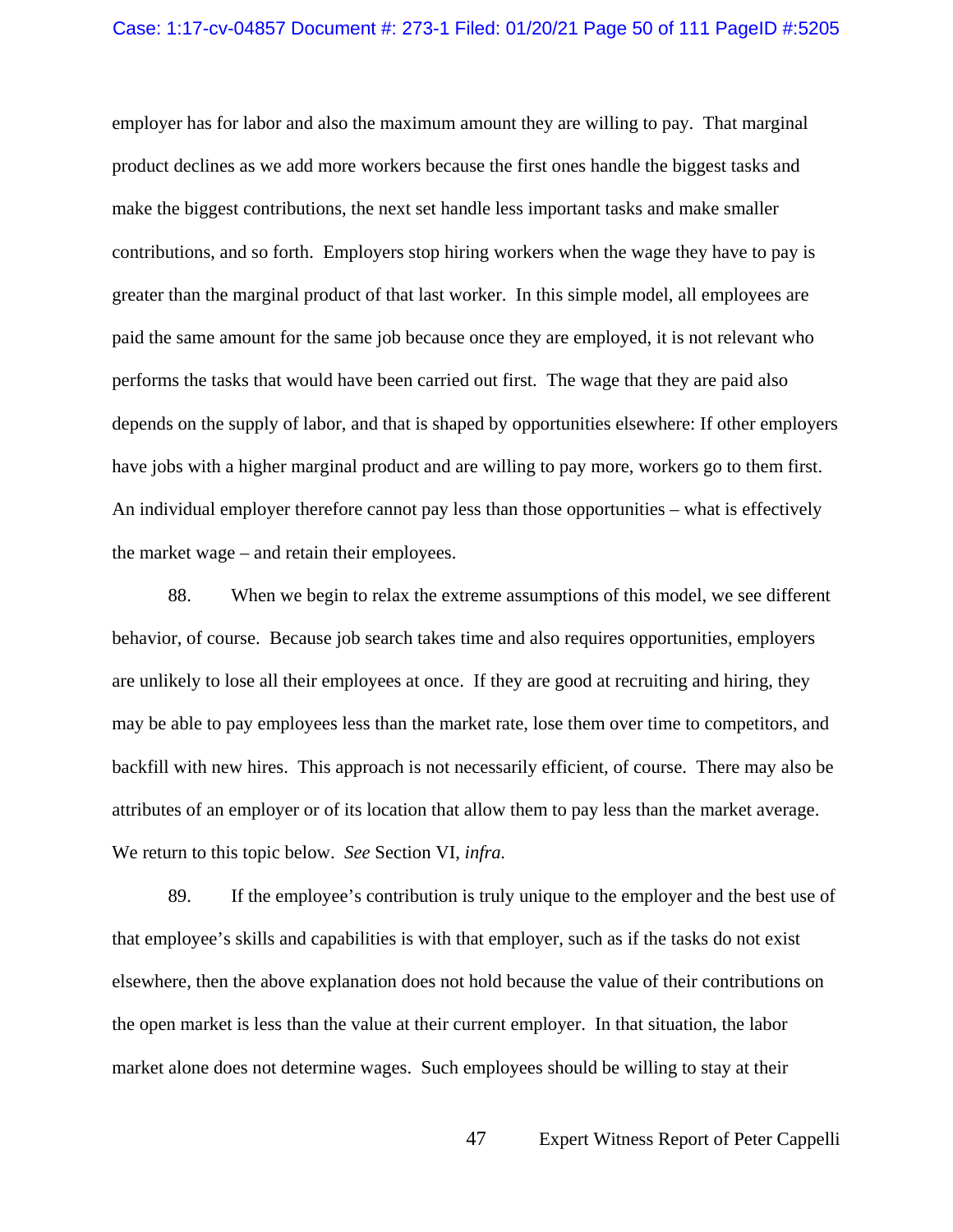#### Case: 1:17-cv-04857 Document #: 273-1 Filed: 01/20/21 Page 51 of 111 PageID #:5206

current job as long as it pays at least the market wage, but because employees are more valuable to the employer than any replacements that could be hired in, the employer should also be willing to pay them more if necessary to keep them up to the limit of their replacement costs. The wage the employee will actually receive is somewhere between the lower-bound market wage and the upper-bound value to the employer. What determines the outcome is the bargaining power between the employer and the employee. That power depends largely on the ability of the employee to leave.

90. It is also possible to pay employees less than the value of their current marginal product and less than their value elsewhere by interfering with the market through contracts and agreements that circumvent open labor markets and prevent current employees from leaving to take jobs elsewhere. No hire agreements and other efforts to interfere with the functioning of the labor market reduce opportunities for workers elsewhere and therefore their market wage. This is the monopsony context described above. In other words, my skills might be valuable to employers elsewhere, but if they will not hire me, my opportunities to pursue those options are eliminated. My market wage is therefore less, and it may also be less than the marginal product that the employer earns from its marginal worker. That creates a situation very similar to that where an employee has skills and capabilities more valuable to their current employer than to employers elsewhere. Employers can create that situation by imposing restrictions on the labor market.

91. Until the Washington Attorney General interceded, no-hire agreements in the franchise context were common, perhaps because until recently they have not been challenged. An influential study found that 58 percent of US-based franchise operations had no-hire requirements as part of their franchise agreements that governed the operation of the franchise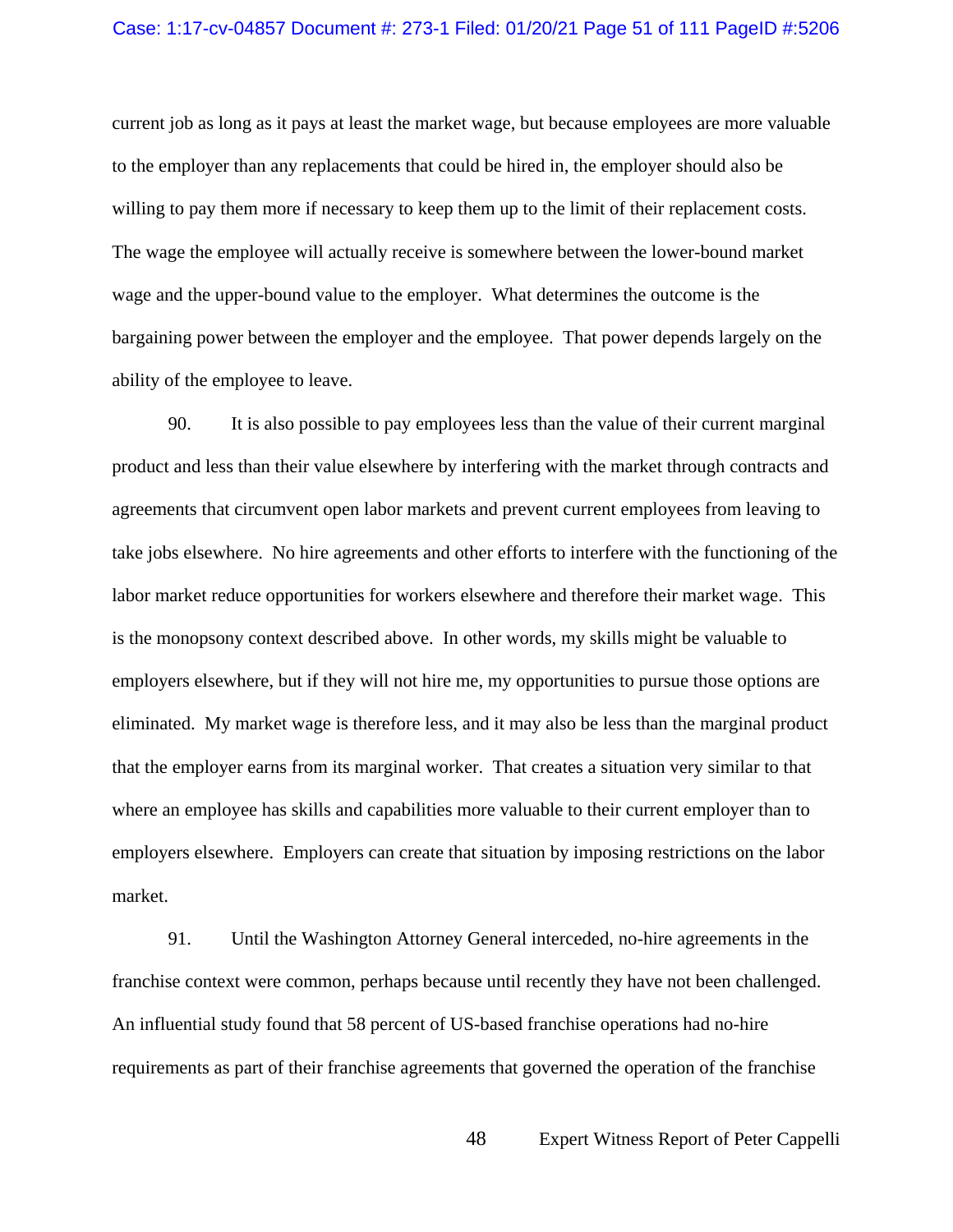### Case: 1:17-cv-04857 Document #: 273-1 Filed: 01/20/21 Page 52 of 111 PageID #:5207

and that a whopping 80 percent of fast-food companies like McDonalds had them.<sup>58</sup> These agreements restricted the franchise operations, from hiring employees from other operators in the same franchise chain. Doing so limits the demand in the labor market for current employees, making it more difficult for employees to leave, and reduces their wages as a result. As with the McDonald's arrangement that is the focus here, these arrangements appear on their face to be explicit efforts to restrain the labor market.

92. Princeton professors Alan Krueger and Orley Ashenfelter illustrated the potential effects of these agreements using the state of Rhode Island as an example. There were 261 franchise-based fast food restaurants across different franchise chains in the state. Assuming all the chains had no-hire requirements like the one McDonald's had, the effective number of alternative employers for entry-level labor fell from 261 to  $s$ ix.<sup>59</sup> As noted above, other employers even in fast food restaurants could not use the distinctive skills that McDonald's employees have, so any competition across chains would only be at the entry level.

93. It is also possible to understand the potential effect of no-hire agreements on employee outcomes by looking at research about other legal restrictions on employee mobility. The evidence that they lower employee wages is extensive.<sup>60</sup> For example, research in economic

<sup>&</sup>lt;sup>58</sup> Alan B. Krueger and Orley Ashenfelter. 2018. Theory and Evidence on Employer Collusion in the Franchise Sector.

<sup>&</sup>lt;sup>59</sup> Krueger and Ashenfelter, ibid. That conclusion makes the reasonable assumption that where franchisees have more than one store in the state, such franchisees do not allow competition for labor among their stores.

 $60$  The mechanism through which restrictions on mobility play out is monopsony. For a recent review of the extent of monopsony in the labor market that includes studies of non-compete agreements and other legal constraints creating monopsony, see Anna Sokolova and Todd Sorensen. 2021. Monopsony in Labor Markets: A Meta-Analysis. ILR Review 74(1): 27-55. A review of the concept of monopsony and anti-trust issues related to it, see Alan Manning 2021. Monopsony in Labor Markets: A Review. ILR Review. 74(1): 3-26.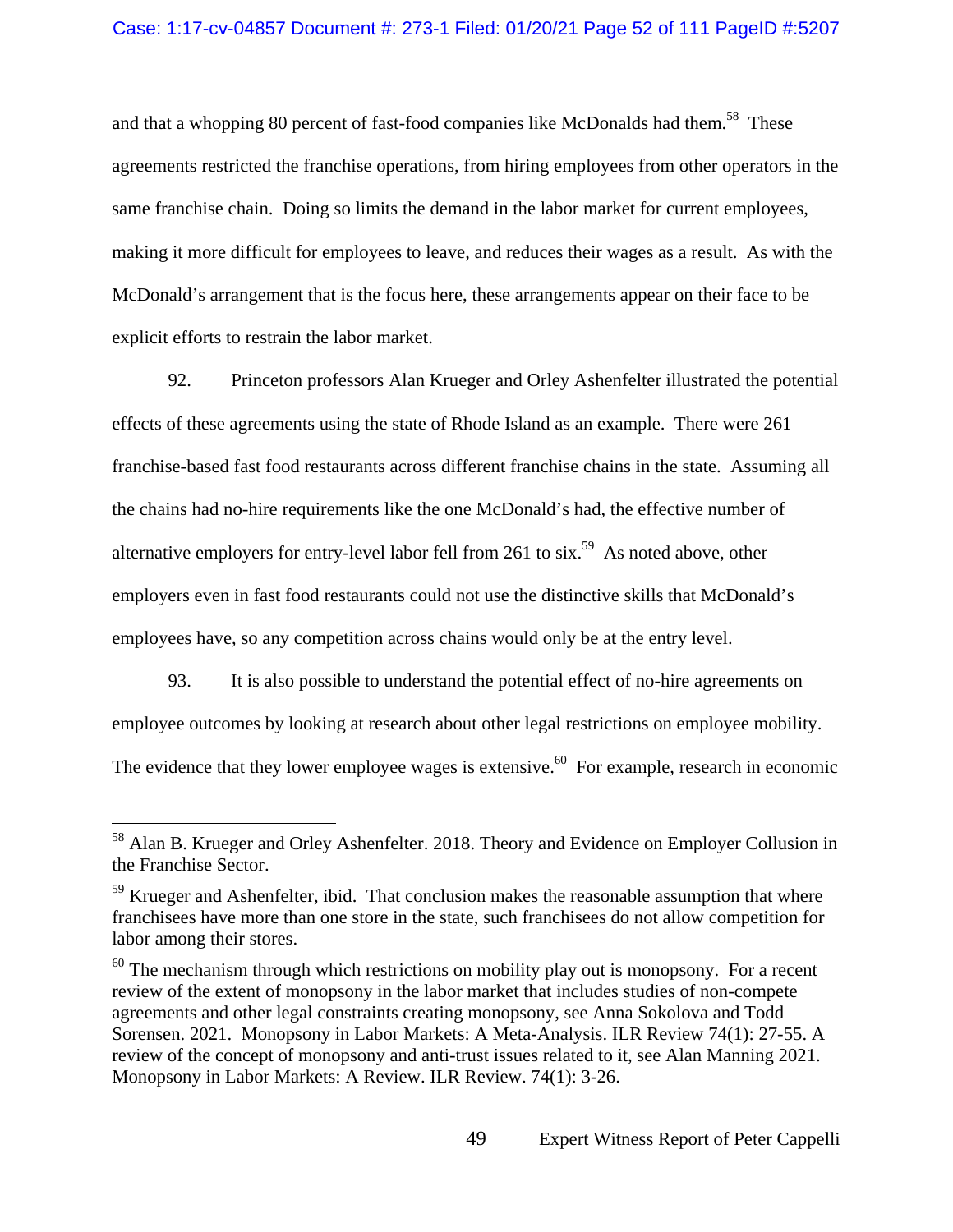### Case: 1:17-cv-04857 Document #: 273-1 Filed: 01/20/21 Page 53 of 111 PageID #:5208

history examined when criminal penalties for violating the Master-Servant laws in the UK were lifted making it easier for worker/servants to leave and found that wages rose.<sup>61</sup> A study of the reconstruction period in the South when criminal fines were imposed on sharecroppers who were enticed to move to a new owner found that higher fines reduced mobility and lowered the returns or rents that sharecroppers received.<sup>62</sup> A change in immigration law in the United Arab Emirates that making it easier for immigrants to change employers led to an increase in their earnings.<sup>63</sup>

94. In the US, the most common of these legal restrictions are non-compete agreements. While no-hire agreements like the one at McDonald's were contractual agreements among the employers not to hire each other's employees, non-compete agreements are contracts between employers and their employees prohibiting the employee from working for competitors of the current employee. Traditionally, such agreements have been justified by the employer's desire to protect its intellectual property and trade secrets from competitors. Though noncompete agreements may be lawful in certain circumstances (though some states prohibit them), researchers have routinely found that they tend to suppress wages.<sup>64</sup>

<sup>&</sup>lt;sup>61</sup> Naidu, Suresh, and Noam Yuchtman. 2013. Coercive contract enforcement: Law and the labor market in nineteenth century industrial Britain. American Economic Review 103(1): 107–44.

 $62$  Naidu, Suresh. 2010. Recruitment restrictions and labor markets: Evidence from the postbellum US South. Journal of Labor Economics 28(2): 413–45.

<sup>&</sup>lt;sup>63</sup> Nyarko, and Shing-Yi Wang. 2016. Monopsony power in migrant labor markets: Evidence from the United Arab Emirates. Journal of Political Economy 124(6): 1735–92.

<sup>&</sup>lt;sup>64</sup> Among the references here are an early report by the U.S. Treasury: Non-Compete Agreements: Economic Effects and Policy Consequences. April 2016. Washington, D.C.: US Department of the Treasury, Office of Economic Policy. Also a series of academic papers, such as Evan Starr, J.J. Prescott and Norman Bishara. 2020. Noncompetes in the US Labor Force. University of Michigan Law and Economics Research Paper No. 18-013 and Johnson, Matthew and Lavetti, Kurt and Lipsitz, Michael, The Labor Market Effects of Legal Restrictions on Worker Mobility (September 17, 2019). Available at

SSRN: https://ssrn.com/abstract=3455381 or http://dx.doi.org/10.2139/ssrn.3455381.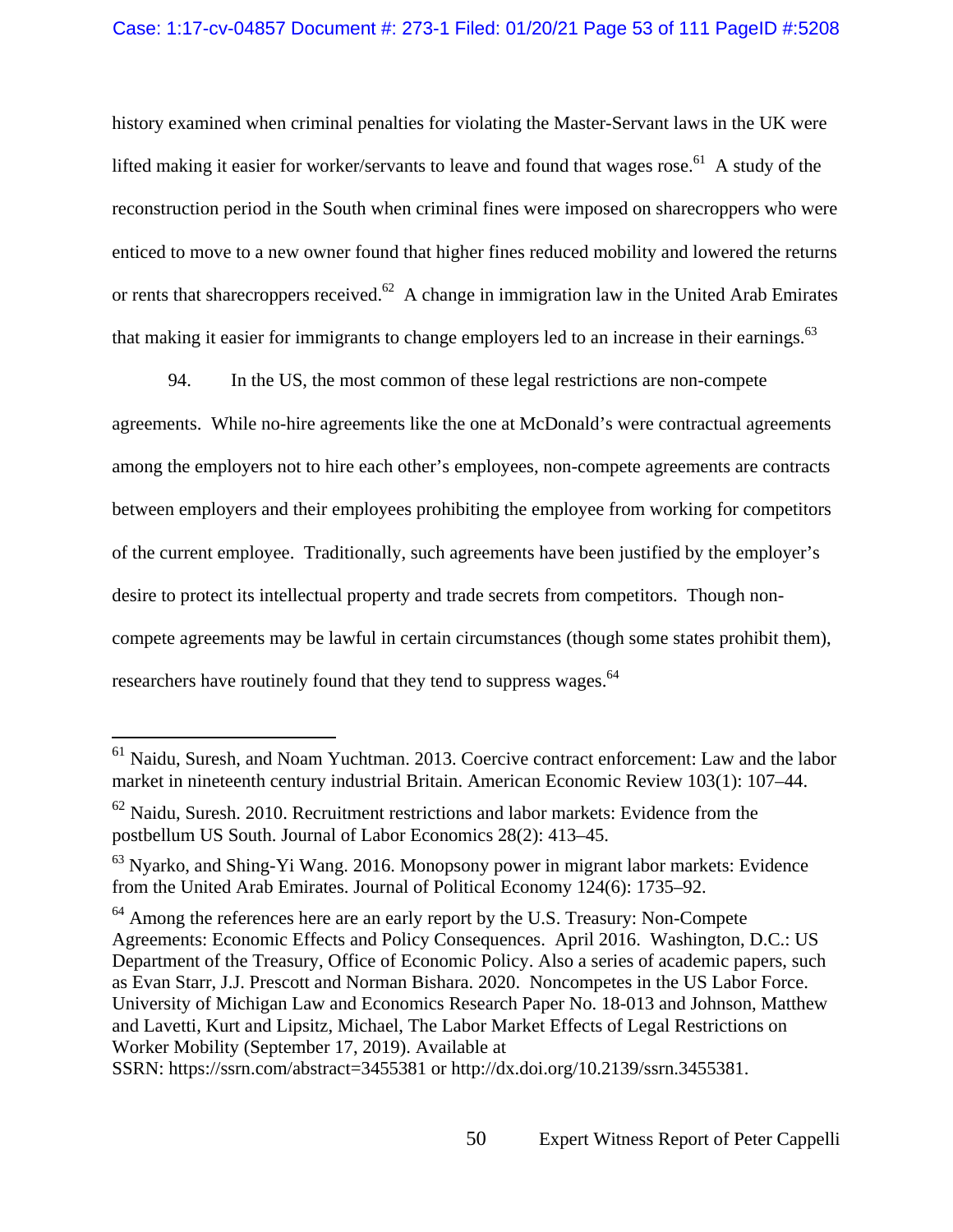#### Case: 1:17-cv-04857 Document #: 273-1 Filed: 01/20/21 Page 54 of 111 PageID #:5209

95. The fact that states vary in the enforceability of these non-compete agreements allows researchers to estimate their effects on wages. Equivalent workers in states that did not enforce these agreements would see their earnings fall by four percent if their states began enforcing them.<sup>65</sup> The ban on enforcing non-compete agreements for tech workers in Hawaii was associated with a four percent increase in their wages, and a related estimate suggested that tech workers in states that enforced those agreements had roughly 4.6 percent lower earnings than did equivalent workers in states that did not enforce them.<sup>66</sup> Note that these effects are not estimating the difference for individuals who were bound by non-compete agreements. These effects are simply associated with being in locations where those agreements can exist.

96. Oregon passed legislation rendering non-compete agreements unenforceable with respect to a variety of workers, including workers who earned less than the median wage for a family of four, which is especially relevant for the current context.<sup>67</sup> The legislation raised wages for all hourly workers by 2-3 percent and appeared to raise wages for those who had actually been bound by non-compete agreements by 14-21 percent.<sup>68</sup> This example illustrates

67 Chapter 902 Oregon Laws 2007. AN Act SB 248.

 $\overline{a}$ 

https://www.oregonlegislature.gov/bills\_laws/lawsstatutes/2007orLaw0902.html.

<sup>&</sup>lt;sup>65</sup> Starr, Evan. 2019. Consider this: Training, wages, and the enforceability of covenants not to compete. ILR Review 72(4): 783–817.

<sup>66</sup> Balasubramanian, Natarajan, Jin Woo Chang, Mariko Sakakibara, Jagadeesh Sivadasan, and Evan Starr. 2018. Locked In? The Enforceability of Covenants Not to Compete and the Careers of High-Tech Workers. Published online before print in Journal of Human Resources (May 2020): 1218-9931R1.

<sup>&</sup>lt;sup>68</sup> Lipsitz, Michael and Starr, Evan, Low-Wage Workers and the Enforceability of Non-Compete Agreements (December 9, 2019). Available at SSRN: https://ssrn.com/abstract=3452240.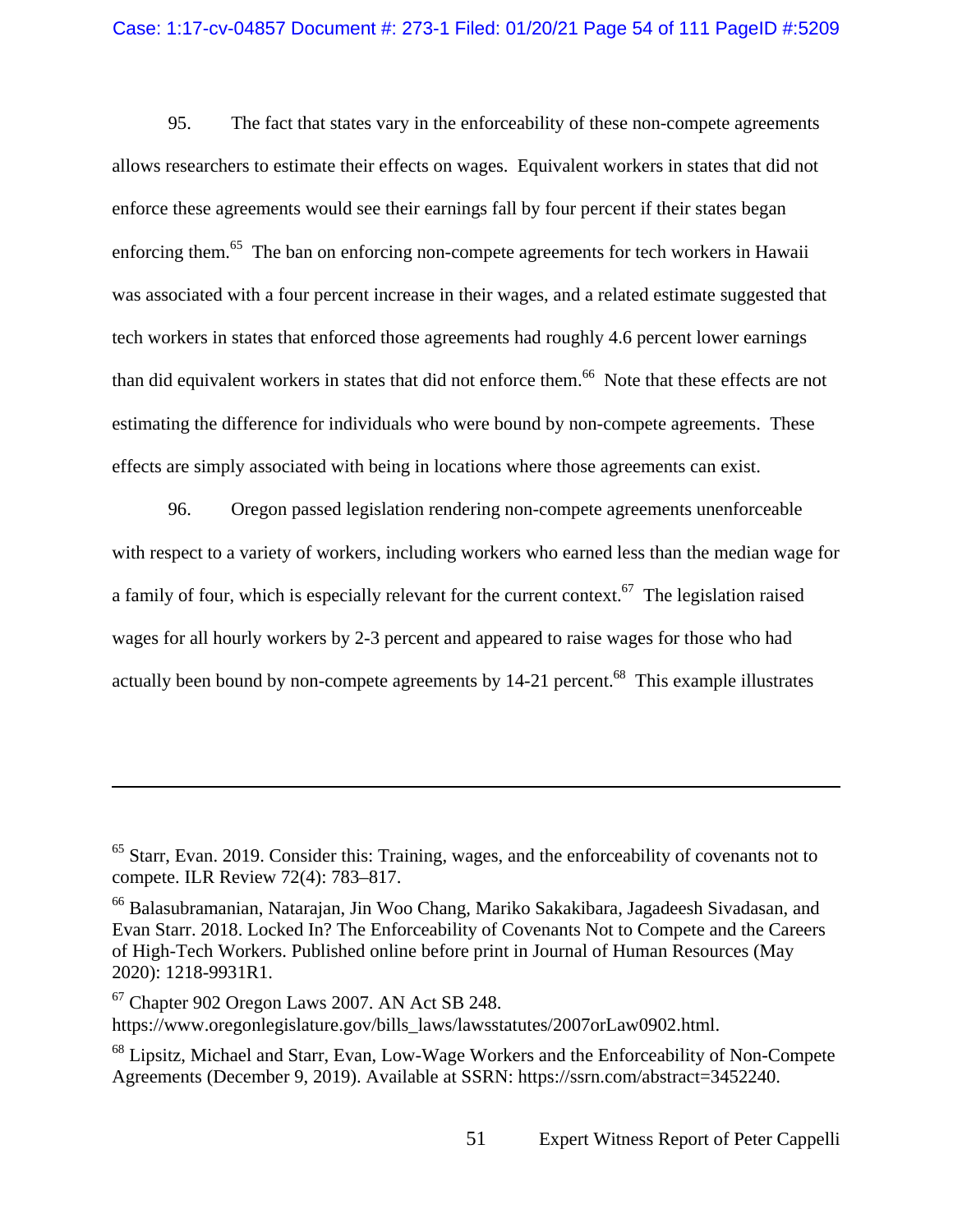#### Case: 1:17-cv-04857 Document #: 273-1 Filed: 01/20/21 Page 55 of 111 PageID #:5210

that interference with competition in the labor market, including for low-wage workers, can have a dramatic effect on wages and employee welfare.

### **C. Labor Markets Are Imperfect**

97. Another important point about labor markets is that they are imperfect. In other words, while economic theory often assumes that markets are perfectly competitive, they almost never are because buyer needs are rarely identical across participants, also true for sellers. Further, information about opportunities for buyers and sellers is typically incomplete. In a commodity product context, where all sellers are offering an identical product, even a one cent price hike above the market rate will cause people to immediately switch to the lower-priced competitor because of the assumption that everything else is equal among the choices. Labor markets are very different because employees rarely have full information about market rates (typically not even the same degree of information that employers like McDonald's who regularly perform market surveys do), and because there are significant frictions and transaction costs associated with searching for and obtaining a new job or a new hire. Due to these aspects of how labor markets normally function, no-hire agreements can be expected to have particularly serious consequences because they restrain opportunities and information about job opportunities.

98. This distinction is demonstrated by the concept of "job search." For example, a hypothetical textbook market model might assume that individuals face a constant stream of job offers, and their decision is mainly whether to remain with their current employer or take a new offer. In fact, however, finding an alternative job requires considerable effort and skill. Further, a market can be perfectly competitive only if buyers and sellers have access to information about the state of the market. That is not usually the case in labor markets, particularly from the employee's perspective. Employees generally do not know how much competing employers are

52 Expert Witness Report of Peter Cappelli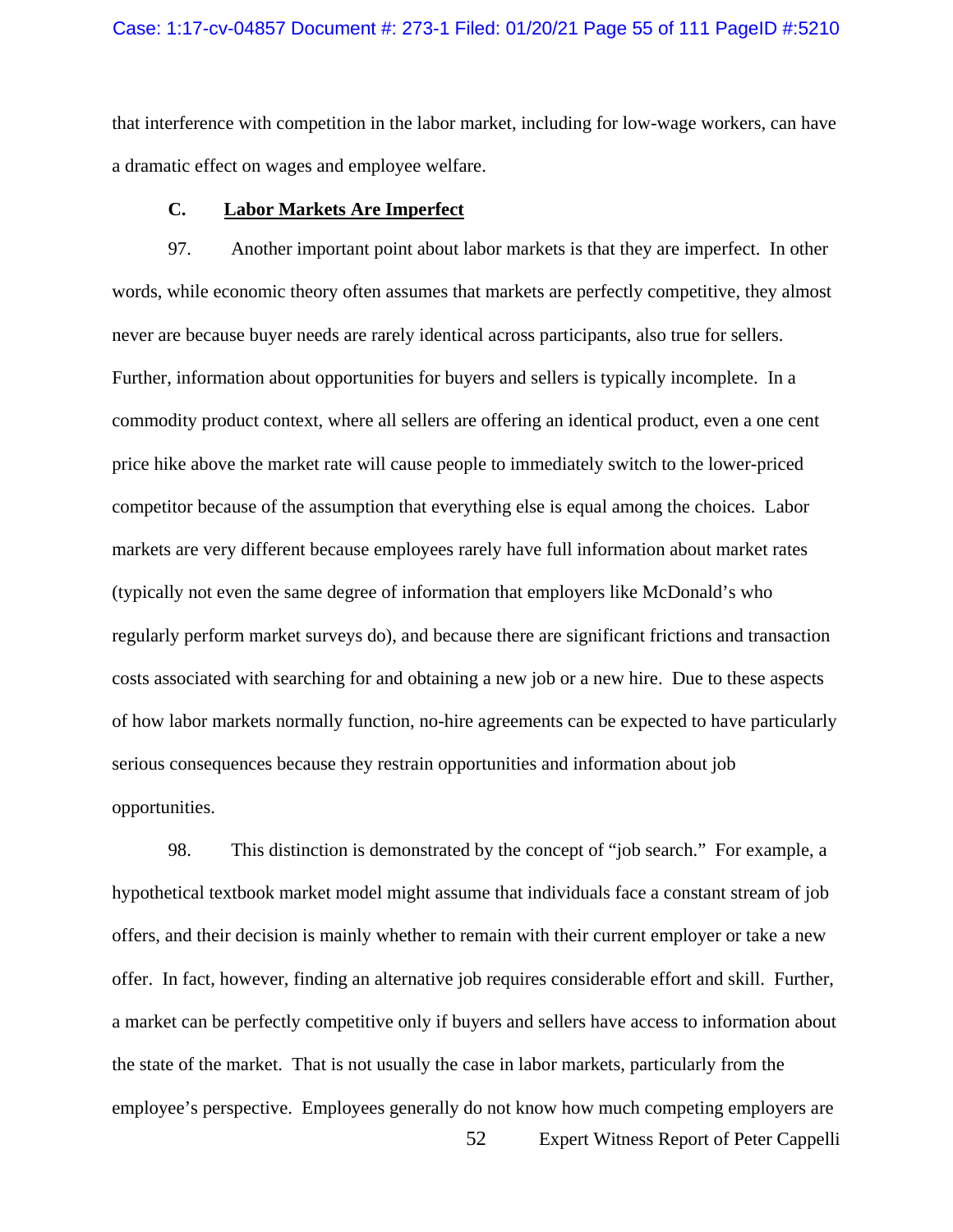#### Case: 1:17-cv-04857 Document #: 273-1 Filed: 01/20/21 Page 56 of 111 PageID #:5211

paying unless they apply for a job, receive an interview, and in some cases, receive an offer—or, if they are solicited by a prospective employer with information about the wage offerings. In contrast, employers usually have access to market surveys and other sources of information about the competitive wage. Anything that interferes with the flow of information to employees, then, contributes to the imperfection of the market.

99. The impediments to job search and the flow of information are particularly pronounced here where, as explained above, McDonald's No-Hire Agreement eliminated the most obvious alternative source of employment for Class Members: other McDonald's-branded restaurants. Indeed, not only is it the most obvious source due to Class Members' familiarity and experience with McDonald's standardized restaurant operation protocols, but because McDonald's is also one of the largest and most ubiquitous employers in the country. There are approximately 14,000 McDonald's restaurants in the United States as of September 2018.<sup>69</sup> Not surprisingly, they are concentrated where the population is. Researcher Stephen Von Worley mapped out all the McDonalds locations in the US and noted that they "cluster at the population centers and hug the highway grid. East of the Mississippi, there's wall-to-wall coverage, except for a handful of meager gaps centered on the Adirondacks, inland Maine, the Everglades, and outlying West Virginia."70 Orlando, Florida, for example, has one McDonalds for every 5000

<sup>69</sup> Colman Andrews, *Is your state 'lovin' it? A look at where the most McDonald's are located in the US*, USA Today (Sept. 13, 2018),

https://www.usatoday.com/story/money/business/2018/09/13/mcdonalds-states-moststores/37748287/ (analyzing placement based on data from McDonald's website).

 $70$  Stephen Von Worley. Where the Buffalo Roamed: How Far Can you Get from McDonalds" Data Pointed, September 22 2009. http://www.datapointed.net/2009/09/distance-to-nearestmcdonalds/.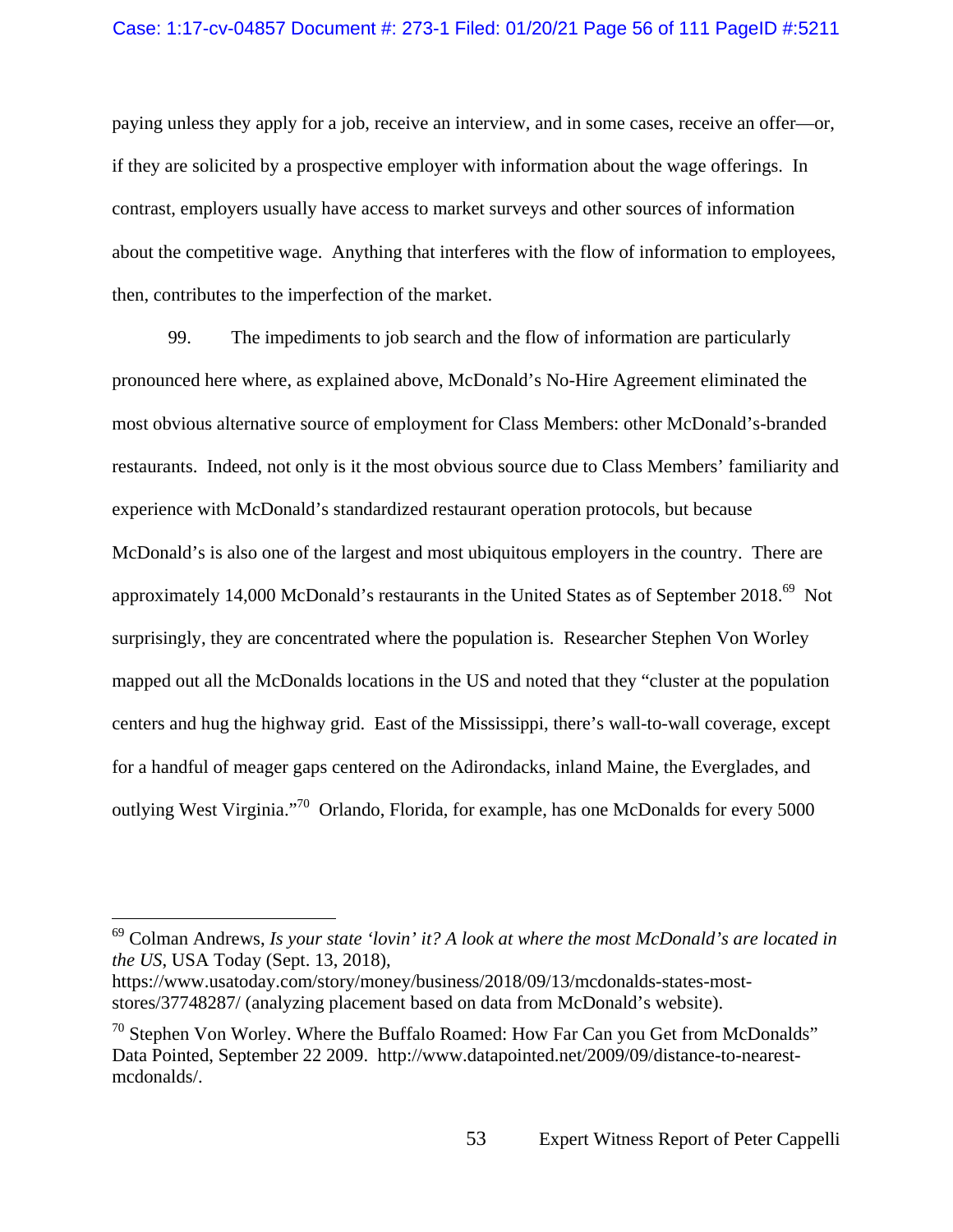residents.71 (To put that in perspective, there are only 10 to 15 *doctors* across all specialties per 5000 residents in Orlando,<sup>72</sup> so there may well be more McDonald's per capita than primary care doctors.) It is generally not difficult for a current McDonald's employee to find another McDonald's nearby, nor to find one should they move elsewhere in the United States. Without the No-Hire Agreement, these other restaurants would be high-value employment options given the skill set that the employee would bring to the table.

100. The other side of the equation, noted above, is that a McDonald's restaurant would be especially interested in hiring someone who is already working at another McDonald's restaurant because the training and ramp-up time required to work at McDonalds are eliminated. *See* Section IV, *supra*. Employers would generally prefer to hire somebody who already possesses both the general and specific skills necessary to perform the job rather than bear the costs of such training themselves (which include not only out-of-pocket costs associated with training, but also lost productivity during the training period).<sup>73</sup> This self-interest of each employer would normally give it an incentive to raise wages to preempt poaching by other

<sup>73</sup> *See* McDonald's Second Set of Interrogatory Responses No. 3:

 $71$  Irene Jiang. The 10 Cities with the Most McDonald's Restaurants Per Capital are Almost All in the South. Business Insider. December  $19<sup>th</sup>$  2019. https://www.businessinsider.com/10-citieswith-the-most-mcdonalds-restaurant-per-capita-2019-12.

<sup>72</sup> *See* Florida Health: 2017 Physician Workforce Annual Report. http://www.floridahealth.gov/provider-and-partner-resources/community-healthworkers/physician-workforce-development-and-recruitment/2017-doh-physician-workforcereport.pdf.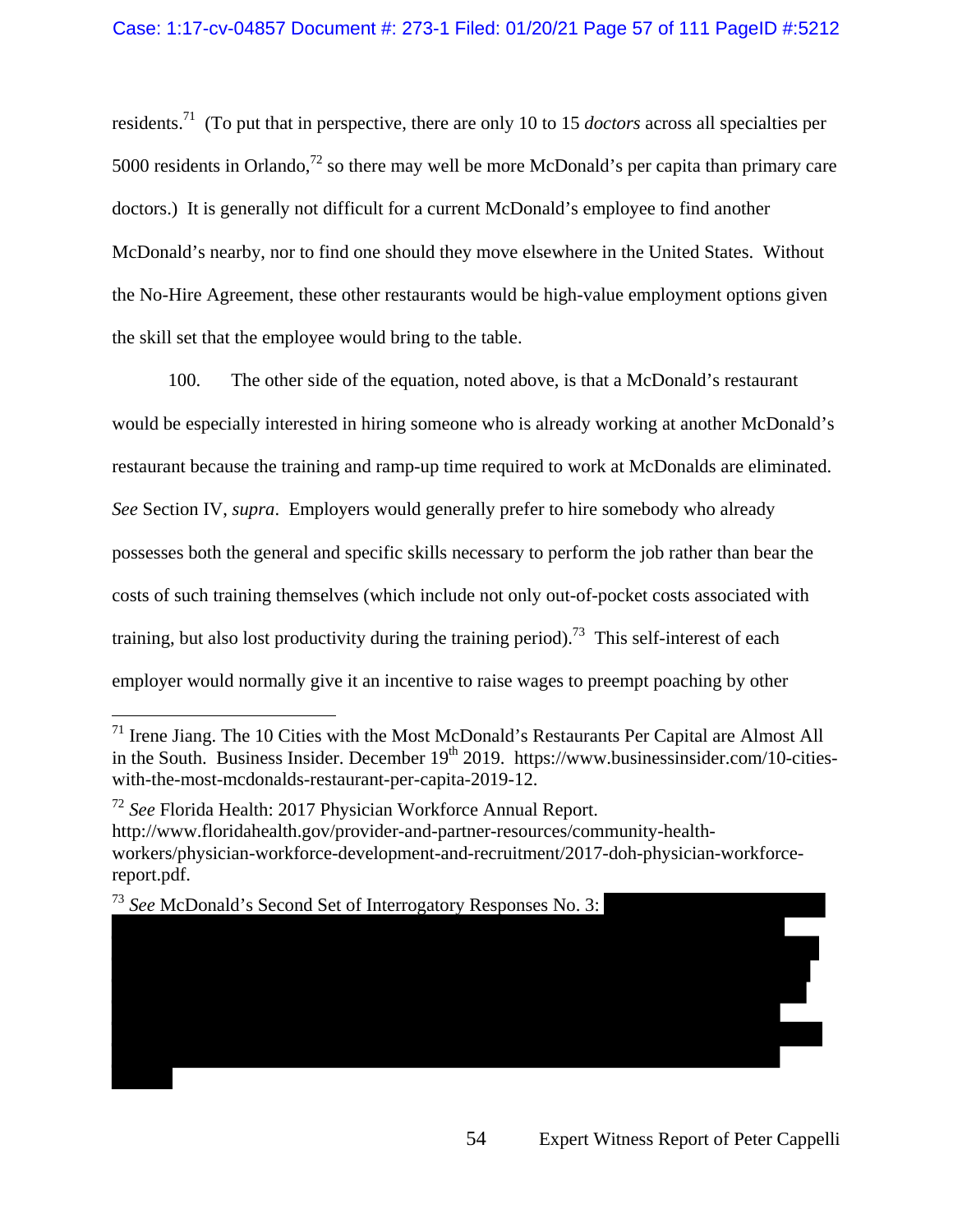### Case: 1:17-cv-04857 Document #: 273-1 Filed: 01/20/21 Page 58 of 111 PageID #:5213

employers, as well as to solicit well-trained employees at other employers. The No-Hire Agreement interferes with that process by removing each employer's incentive to pre-emptively raise wages, as well as its ability to solicit or hire people who already have the requisite training or experience from other McDonald's restaurants.

101. This dynamic can be illustrated by game theory and the "prisoner's dilemma," as first articulated by John Nash.<sup>74</sup> The "prisoner's dilemma" refers to a situation in which two accomplices have been arrested on suspicion of a crime, and are placed in separate rooms for interrogation and unable to communicate with one another. Thus, the suspects do not know whether the other will remain silent or will confess to obtain leniency. If both suspects remain silent, they both go free. If one suspect confesses and testifies against their partner, they get a light sentence, and their partner gets a heavy one. Knowing that and not trusting their partner, both confess and end up worse off than if they were silent.

102. The analogy can and has been be applied to our franchise restaurant context here. Imagine two McDonald's employers: Franchisee A and Franchisee B. Both have a natural incentive to raise wages to recruit one another's experienced and trained employees to fill their vacancies. If only one does so, they will reap the benefits while the other loses employees. Suspecting that the other restaurant will raise wages even if they do not, they both do so. Then wages would be bid up for both stores. Whether they are actually both worse off in that case is not so clear, as described below.

<sup>74</sup> Nash, John, 1950, *Non Cooperative Games*, Princeton University PhD dissertation, reprinted in *Annals of Mathematics* 54, 1951 (September) 286–295. See also Schelling, Thomas, 1978, *Micromotives and Macrobehavior* New York: Norton.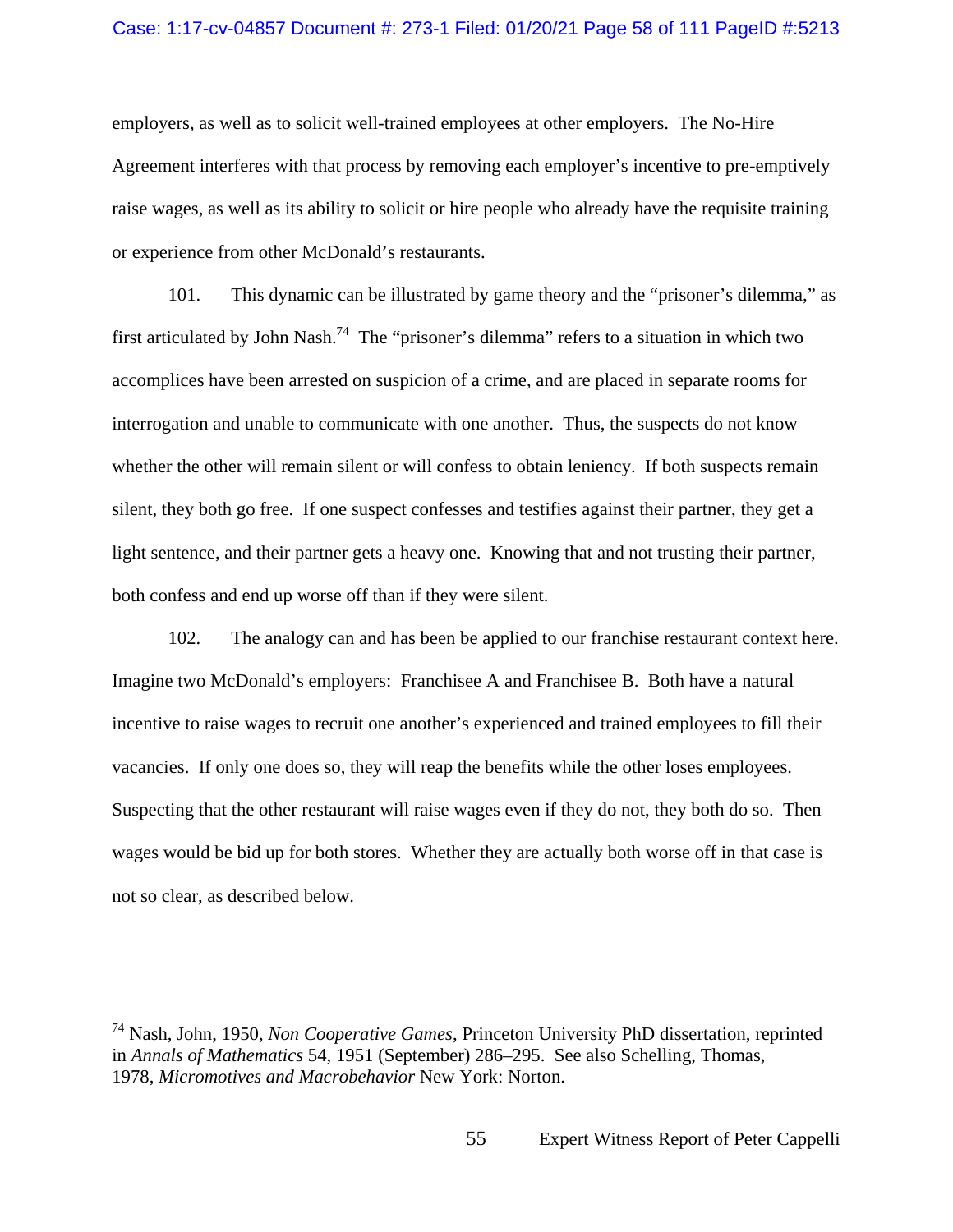103. Academics have discussed the application of the "prisoner's dilemma" to chain stores, including McDonald's.<sup>75</sup> An inelegant solution from the perspective of theorists, but an extremely effective one from the point of view of suspects (or, here, various owners of McDonald's restaurants), would be collusion: an agreement to foreclose competition for employees: If they can bind themselves to prevent either of them from trying to hire each other's employees and raising wages to do so, then the problem is solved. Indeed, McOpCo did exactly that. Records produced by McDonald's demonstrate that franchisees relied on the No-Hire Agreement, and McDonald's corporate enforcement of it, to keep their wages lower than they otherwise would:



### **VII. MCDONALD'S RESTAURANTS HAVE FORMALIZED PAY SYSTEMS**

104. I turn next to the topic of why McDonald's-branded restaurants sharing of a common pay system means that wage suppression from the No-Hire Agreement would impact all or nearly all Class Members.

### **A. The Principles Behind Formal Compensation Systems**

105. The role of compensation is to attract candidates to work for the organization, prevent them from leaving for jobs elsewhere (because turnover is costly), and motivate them to perform their jobs well. Textbooks describe some of the factors at work here: that employees

<sup>75</sup> Reinhard Selten. 1978, "The Chain-Store Paradox," *Theory and Decision*, 9: 127–159. James R. McGuigan, R. Charles Moyer, Frederick H.deB. Harris. 2010. Managerial Economics: Applications, Strategy and Tactics Cengage Learning: P.456.

<sup>76</sup> *See* MCDAT00319342.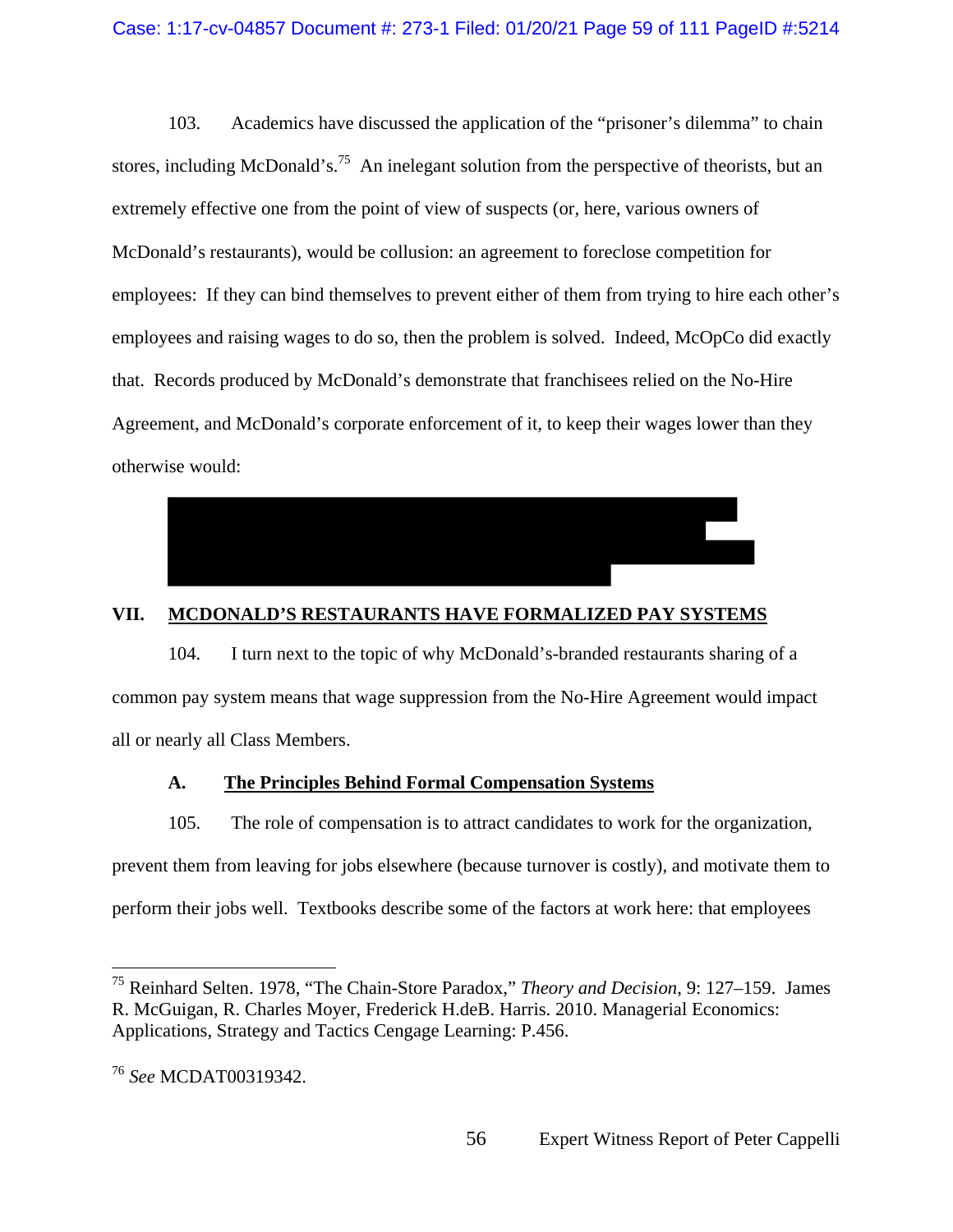#### Case: 1:17-cv-04857 Document #: 273-1 Filed: 01/20/21 Page 60 of 111 PageID #:5215

search for opportunities and leave if they find jobs that pay better than their current position, and that fairness concerns (i.e., internal equity) within an organization affect a range of employee behavior, from motivation to perform jobs to decisions to search for new jobs or leave.<sup>77</sup>

106. Compensation plays a very important role in employee behavior and job performance after employees are hired. Neither can be taken as a given. Virtually the entire human resources function is a management effort to influence employee attitudes and behavior and improve job performance. This takes place at all stages: from deciding who is hired, the process through which such people are hired (e.g., recruitment and selection), how they are trained, how they are paid, and so forth—all of which are designed to influence job performance. This theme takes us into the field of management, which is much more concerned about psychology and social interactions that go beyond economic models.

107. One of the factors important to the field of management relates to social comparisons. This is where concerns about fairness enter the picture. Employees ask: is the pay I receive for my work fair given the work I am doing, and is it fair compared to what others are earning? Thus, what constitutes "fair" is based on the comparisons that employees make with others doing similar work. They certainly care about how they are paid as compared to employees doing similar jobs elsewhere,<sup>78</sup> but as they stay in their current organization, their comparisons shift to include those they work with, including on a relative basis even where the

<sup>77</sup> *See* George T. Milkovich, and Jerry M. Neuman, and Barry Gerhardt, *Compensation*, at Chapter 3, "Defining Internal Alignment." New York: McGraw-Hill, 11<sup>th</sup> Edition.

<sup>78</sup> *See*, *e.g.*, Peter Cappelli & Peter D. Sherer, *Satisfaction, Market Wages, and Labor Relations: An Airline Study*, 27 Indus. Rel. 56-73 (1988). In this study, satisfaction with pay depended on the gap between current pay and market averages.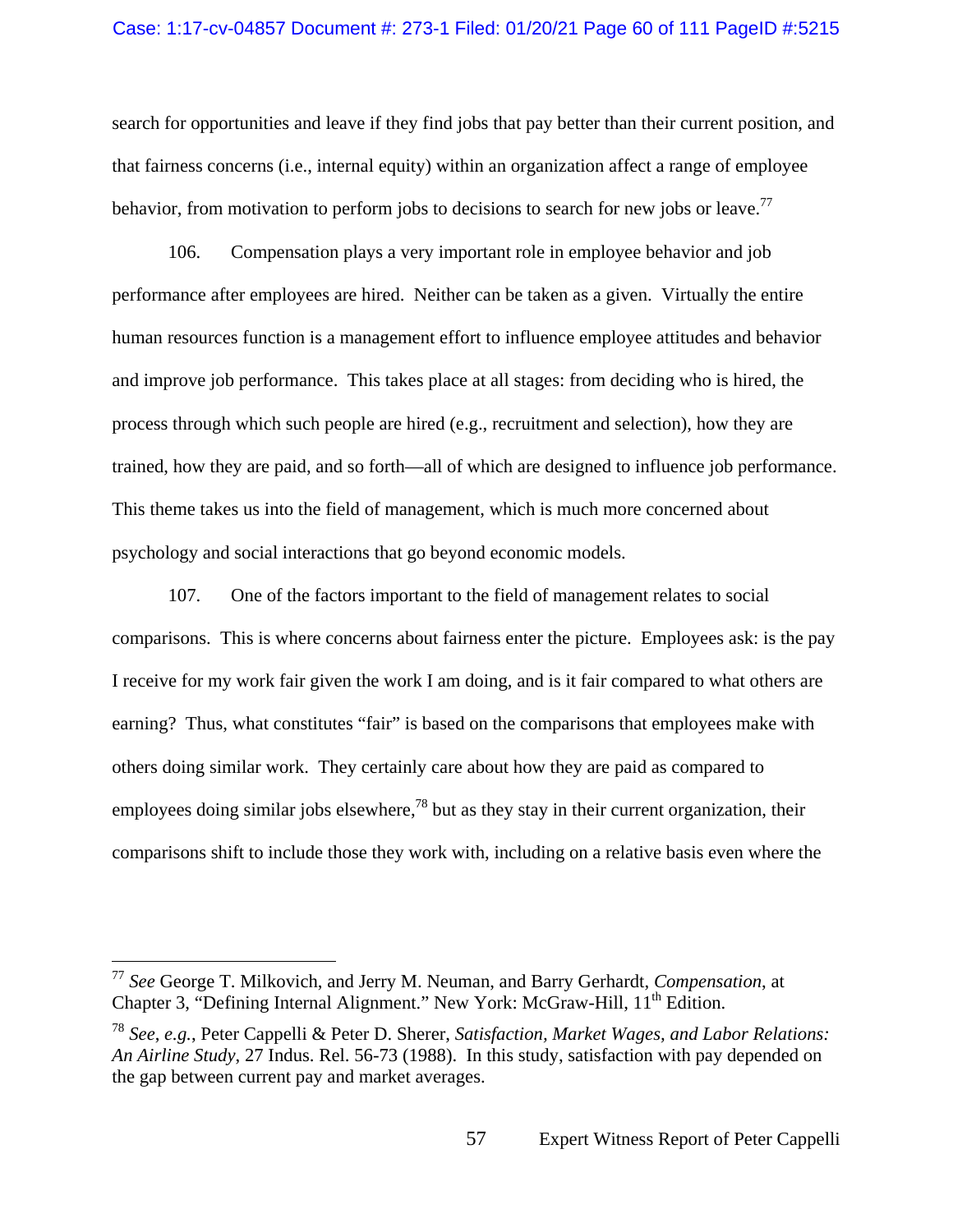jobs are not identical.<sup>79</sup> They also care about whether their performance is recognized and rewarded, again typically in a relative context: we want to be paid consistent with others, taking into account relative contributions. We expect, for example, to be paid more if we are contributing more.

108. The reason employers care that their employees feel that pay is fair is that if it feels unfair, they may react in ways that are harmful to the employer, such as with reduced productivity or possible departure. This well-documented phenomenon is known in organizational psychology as "equity theory." 80 Fairness, or equity, is based on what we contribute to a job relative to what we get out of it; we compare that ratio to what we see in our referents, and when we believe it is unfair, we try to adjust it. $81$  If, for example, we believe that others are contributing less than we are, yet our pay is similar, we may try to adjust that inequity by pulling back our effort to make that equation fair, which harms organizational performance. One way to think about these responses is that we are trying to make the relationship fair. We may also decide to leave if the inequity becomes severe.

109. Most organizations thus attempt to administer compensation systems that their employees will perceive as fair. Some part of that is to adjust individual pay according to contributions within the set of individuals doing similar jobs, typically through performance reviews. Another component has to do with relative pay as compared to other jobs. For example, if I hold a job that requires more from me, I expect to be paid more than those in jobs

<sup>79</sup> *See*, *e.g.*, Peter Cappelli & Peter D. Sherer, *The Effect of a Two-Tier Wage Plan on Employee Attitudes*, 43 Indus. & Labor Rel. Rev. 225-44 (1990). New hires who entered under a lower, two-tier pay scale eventually shift their referents from outside the firm to inside.

<sup>80</sup> The foundational study here is J.S. Adams, *Toward an understanding of inequit*y, 67 J. of Abnormal & Social Psychol. 422-36 (1963).

<sup>81</sup> *Id.*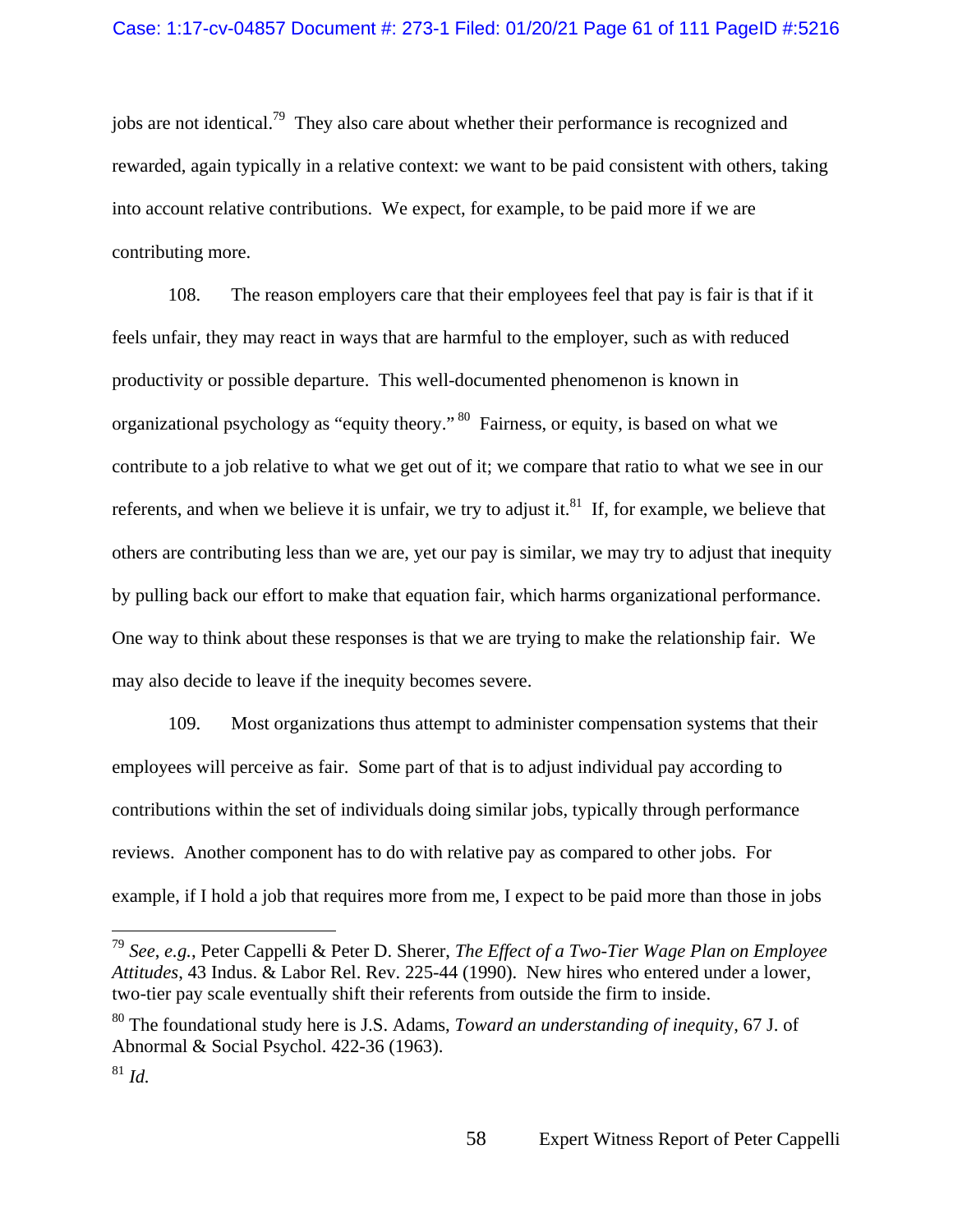#### Case: 1:17-cv-04857 Document #: 273-1 Filed: 01/20/21 Page 62 of 111 PageID #:5217

that require less. If I am in an organization that has a hierarchy of authority, I expect to be paid more than those who are lower in that hierarchy.

110. As a result, compensation in such organizations, including at McDonald's, is organized within a carefully designed system. The design of compensation systems generally begins in three steps: (1) job descriptions to identify the requirements and demands of all jobs, (2) a job evaluation to value those requirements and demands consistently across jobs, in the process calculating a wage for each job, and (3) sorting jobs into clusters or hierarchies (job families) reflecting the organizational hierarchy and advancement pathways. Of course, the scope of this task generally varies depending on the size of a firm and the number and types of employees who work there.

111. Pay levels are typically first set by benchmarking wage levels for equivalent jobs in the labor market. Jobs that are identical in similar employers are referred to as "benchmark" jobs, and wages for those jobs form the foundation of a pay system. The next step involves addressing concerns about fairness in pay levels across jobs that are otherwise similar but differ in the experience levels. For example, Restaurant Managers in the same restaurant are paid more than Shift Managers, who, in turn, are paid more than Crew Members. Finally, there are concerns about the structure of pay across different job titles: employees in different jobs who nevertheless have similar relative skills and value to their employer, or who work together on projects. These employees care about their compensation relative to their peers, and pay structures reflect those concerns. For example, a McDonald's restaurant may have different departments, but the managers of each department may have similar scopes of responsibility and skill and experience levels. Pay systems adjust pay levels to reduce some of the differences in pay that we might otherwise expect in order to create more equality where these comparisons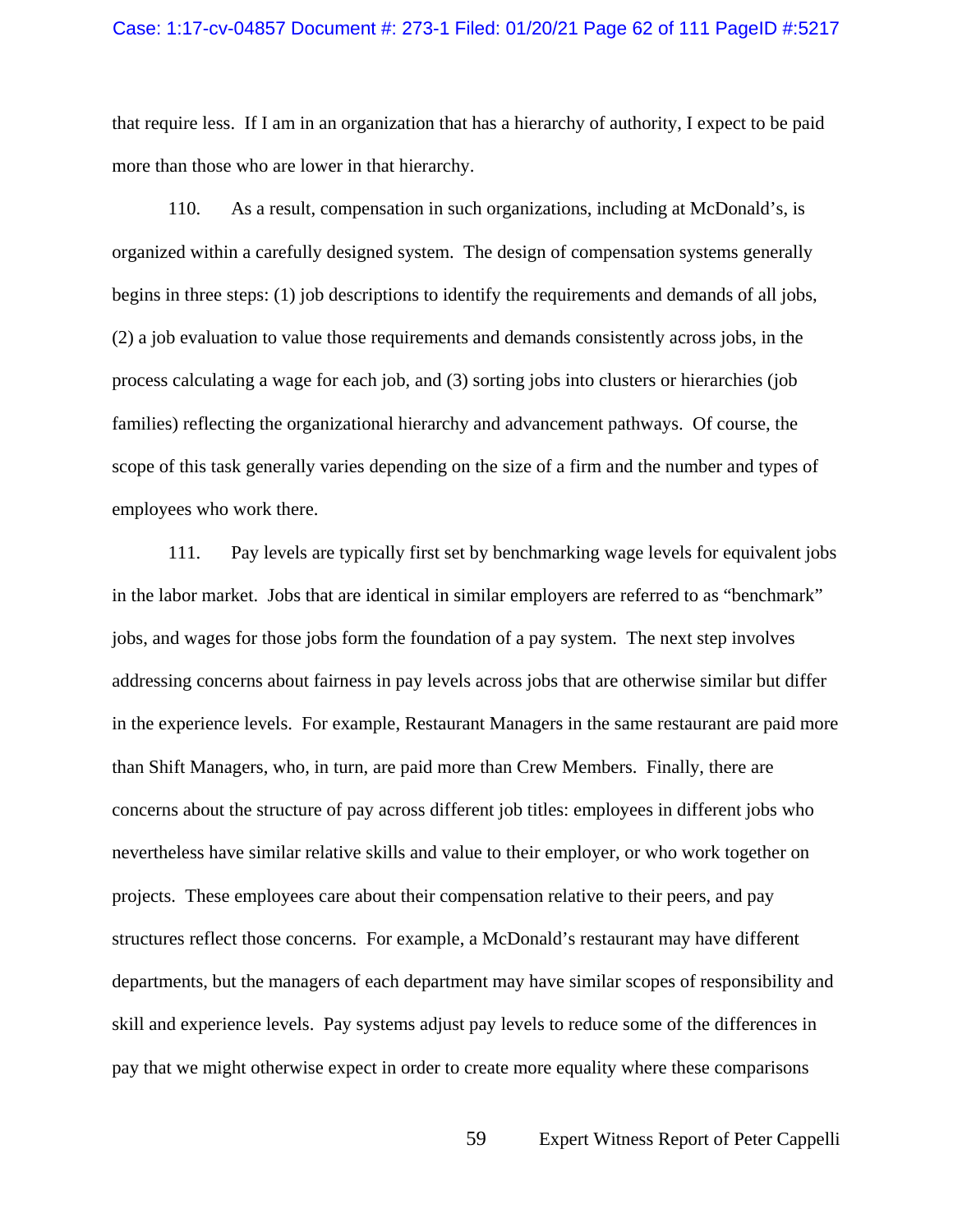matter. And pay systems also recognize differences in performance across individuals within the same jobs, paying more to those who perform better.

112. McDonald's employs standard practices in compensation systems of the kind described above. This begins within the McOpCo restaurant system, and includes

. As explained below, McDonald's then encourages individual

franchisees

. Together, practices like these create pay structures. What we see at McDonald's is a common, formal compensation structure recognizable to compensation specialists in any major corporation or large public or non-profit entity. McOpCo builds its pay system on

Duggan Dep. at 51:19-22.

113. Pay systems are not static, of course. Typically, pay rises across-the-board with inflation; overall rates of increase also reflect resources available to the employer, such as changes in budgets. Changes in the supply and demand within specific labor markets raise the pay of benchmark jobs. Employers respond by raising the pay of those jobs to prevent employees in them from leaving and from feeling underpaid. Such increases also spillover to other jobs because they are part of the same pay structure and have a relative relationship to one another that must be preserved in order to maintain that relationship.

114. As noted above, individual employees may have opportunities to change employers, which may reflect changes in market pay before market survey data does, leading to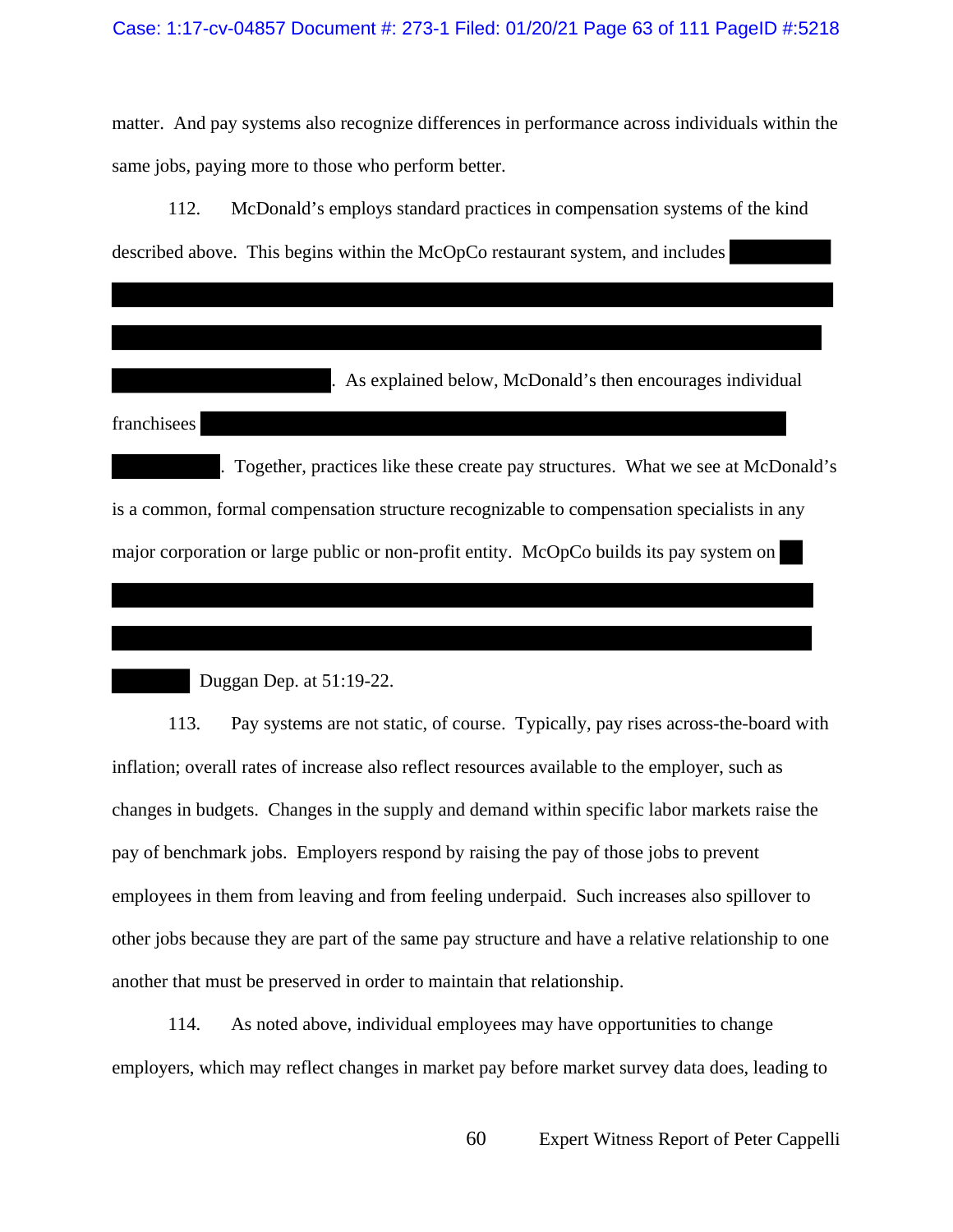adjustments of the kind above. Raising the pay of one employee in order to retain them may lead to pay raises for similar employees, who otherwise recognize that they, too, could secure higher offers in the outside market. In this way, increases for one employee spill over to increases for others.

### **B. How McDonald's Creates a Standard Compensation System**

115. McDonald's centralized compensation team created a very structured, consciously-designed, and centrally-coordinated pay system that applied to all McOpCo restaurants nationwide. The important question is how it influenced pay systems at franchisees.

116. Because franchisees are independent contractors and separate employers, the franchisor cannot dictate key terms of employment, like setting pay and benefits. What they can do, however is use all the practices outlined above, from monitoring to business manuals to peer pressure to sanctions, to shape and influence how franchisees exercise their independent discretion. An obvious point is that the franchisees have little choice but to adopt McDonald's job titles and job requirements of the people working in their restaurants. Otherwise, they would not conform to the operating manuals, the reporting requirements, and other systems McDonald's uses. The job titles create their organizational chart. Which job titles report to which managers is specified by McOpCo requirements.

117. It is also the case that individual franchise restaurants do not have a great deal of discretion on many of the other factors that affect their business, such as revenue, costs of supplies, fees to McOpCo, and so forth because of how constrained they are by the NFS standards and business manuals. If a restaurant has revenues of \$10,000,000 per year with a profit target of 20 percent, its supplies cost \$5,000,000, building costs and taxes are \$2,000,000, and fees are \$1,000,000, they could have all the official autonomy they want, but, practically speaking, there is only \$2,000,000 to pay employees.

61 Expert Witness Report of Peter Cappelli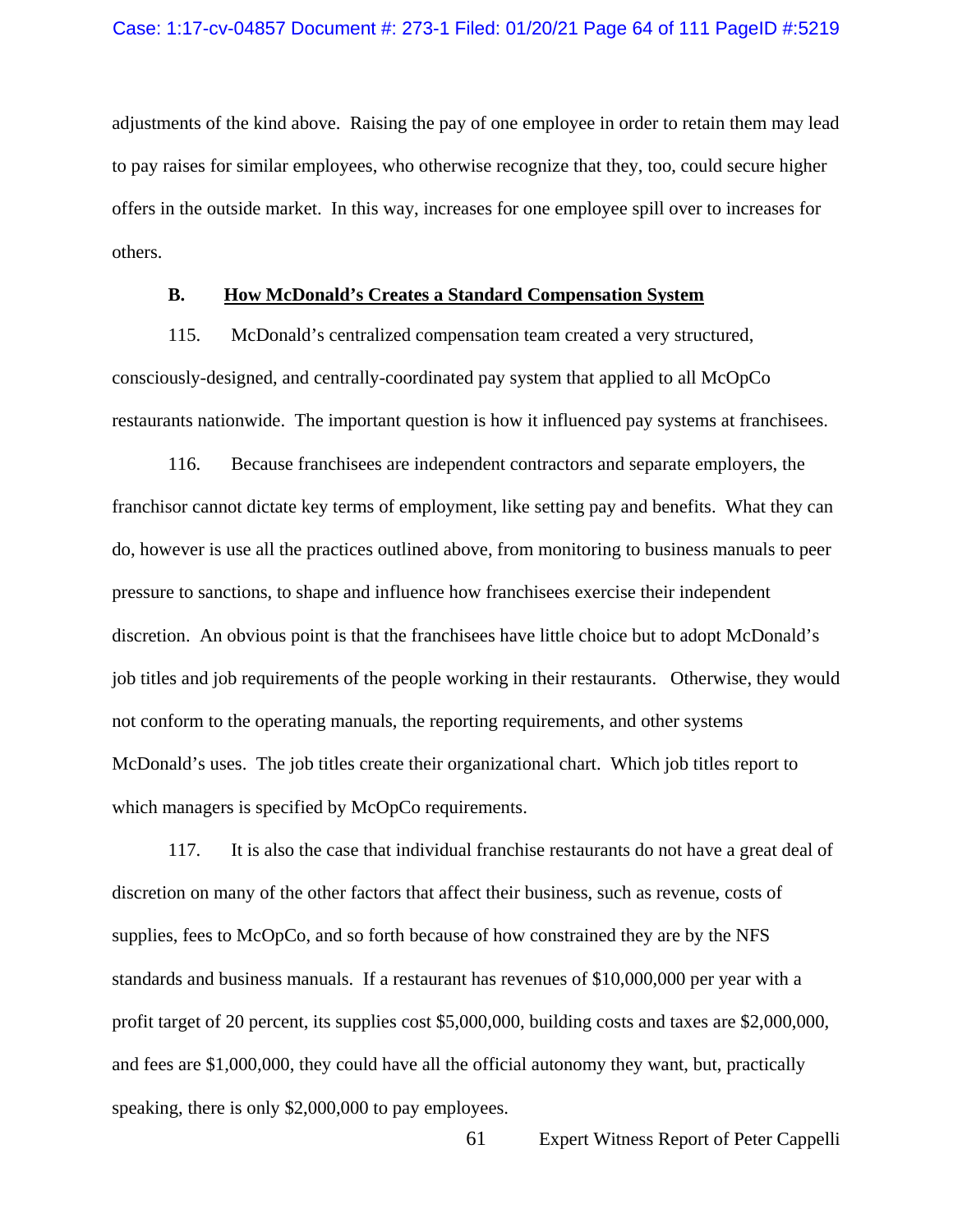### Case: 1:17-cv-04857 Document #: 273-1 Filed: 01/20/21 Page 65 of 111 PageID #:5220

We often believe that the ability to pay higher wages is dependent on productivity, but at McDonald's, so many factors that affect productivity are outside the control of the franchisee – the production process and performance standards, basic job requirements, and staffing – that they do not have much scope for increasing productivity if they are compliant with NFS standards. McDonald's essentially standardizes the job structure in the franchises and what each job entails. If Franchisee restaurants try to use a different job structure, the tools provided by McDonald's for monitoring and reporting will not work, creating strong pressures on Franchisees to conform by adopting similar job and thus compensation structures. For example,

119. With respect to how McOpCo determined how much restaurant employees would be paid, the pay structure for all restaurant employees, including managers, began with

with [MCDAT00248405] as in this example below [MCDAT00116264 at -320]. Even if the Franchisees stray somewhat from these precise guidelines, what matters is that there are structured relationships between the

  $82$  MCDAT00148170 ).

 $82$  McDonald's provides franchisees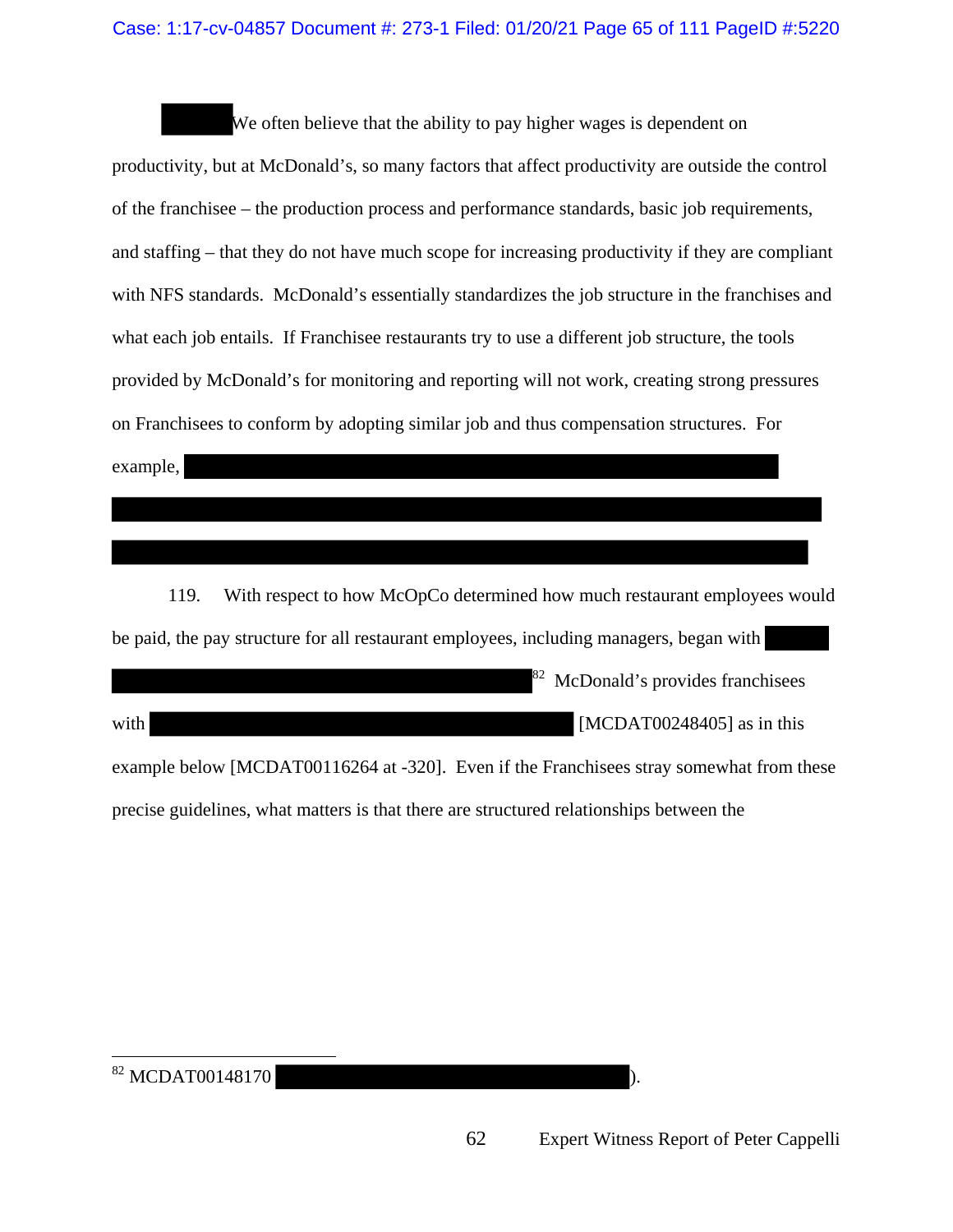Case: 1:17-cv-04857 Document #: 273-1 Filed: 01/20/21 Page 66 of 111 PageID #:5221

compensation of employees in different job titles.

| 120. |                          |  |  |
|------|--------------------------|--|--|
|      | [MCDAT00116264 at -318]: |  |  |
|      |                          |  |  |
|      |                          |  |  |
|      |                          |  |  |
|      |                          |  |  |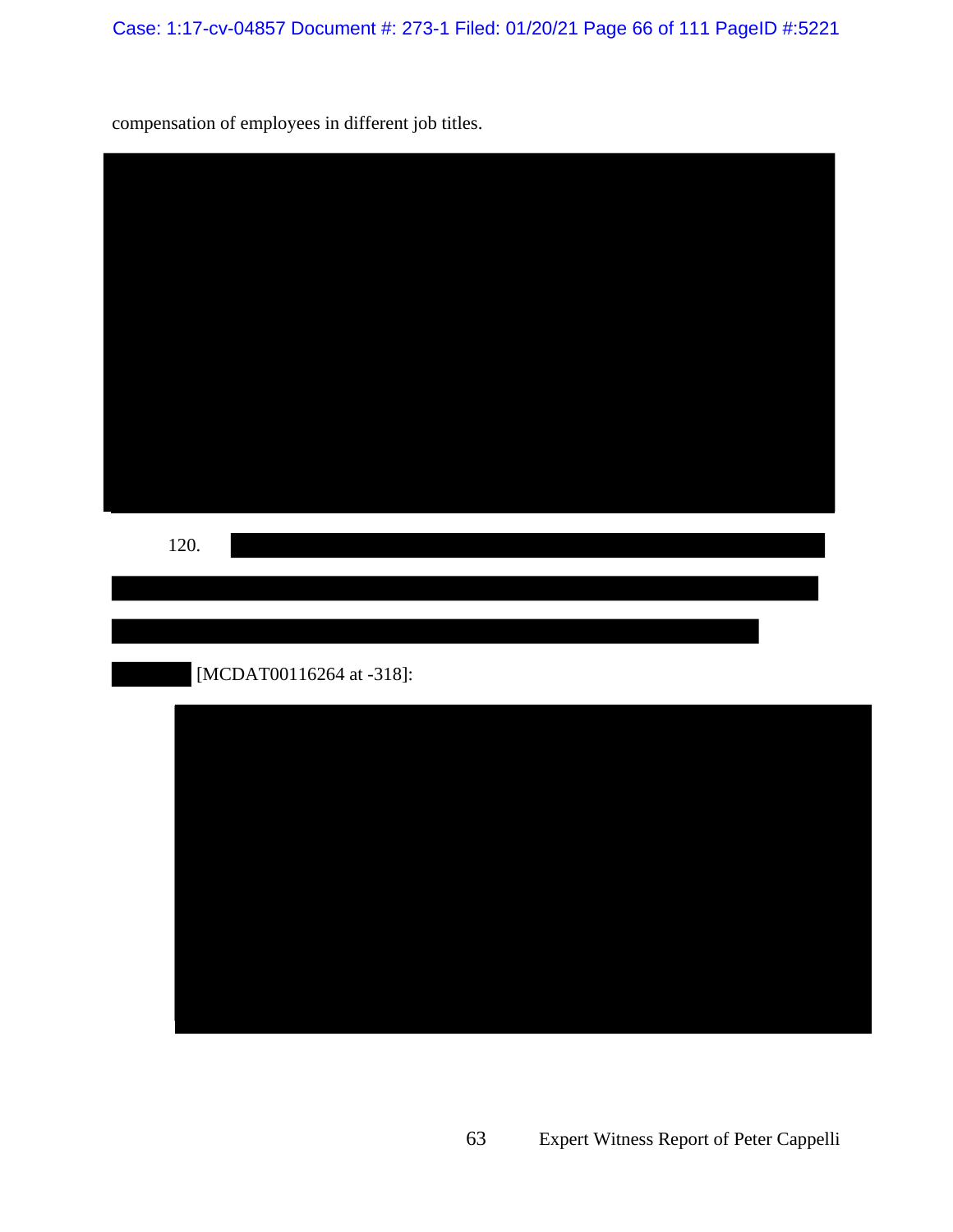| 121.<br>A 2014 document sent to franchisees explains that                    |
|------------------------------------------------------------------------------|
|                                                                              |
|                                                                              |
| 83<br>By default,                                                            |
|                                                                              |
|                                                                              |
|                                                                              |
|                                                                              |
|                                                                              |
|                                                                              |
| 122.<br>Even though McOpCo collected                                         |
|                                                                              |
|                                                                              |
|                                                                              |
|                                                                              |
| [MCDAT00229127 at -128]. A corporate webinar noted the same year that<br>85, |
| Two years                                                                    |
| later, the corporation concluded that<br>86                                  |
|                                                                              |
| <sup>83</sup> Email from                                                     |
| [MCDAT00068728].                                                             |
| $^{84}\, \mathrm{Id.}$<br>85                                                 |
| [MCDAT00228992 at -998, speaker notes, and at -9000, slide listing           |
| <sup>86</sup> See MCDAT00149367 & MCDAT00149370, at -378.]                   |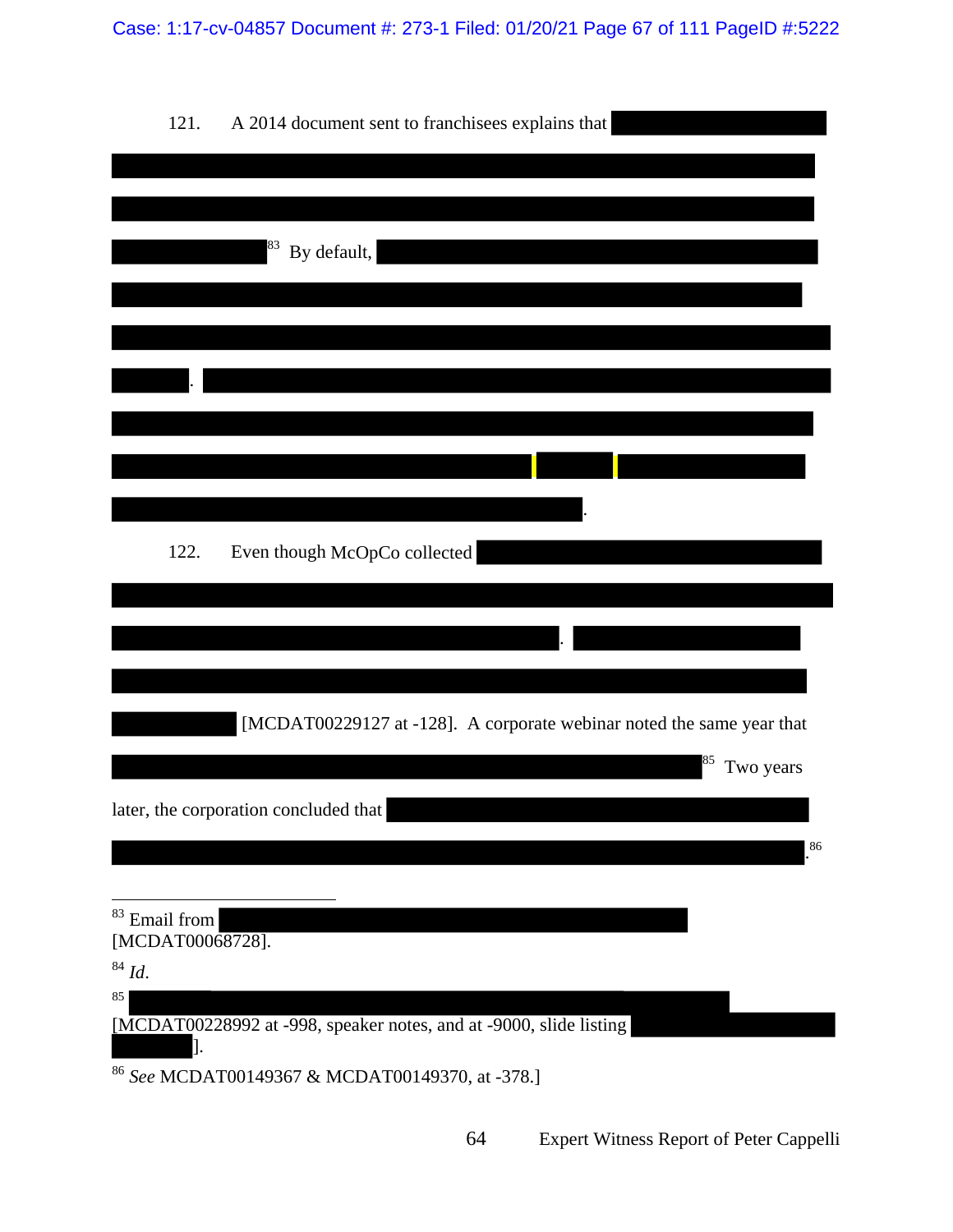## Case: 1:17-cv-04857 Document #: 273-1 Filed: 01/20/21 Page 68 of 111 PageID #:5223

| Its internal communication noted (in bullet points) that:                                                                                                                                |
|------------------------------------------------------------------------------------------------------------------------------------------------------------------------------------------|
|                                                                                                                                                                                          |
| [MCDAT00267877 at -905.]                                                                                                                                                                 |
| 123.<br>Amanda Yarbrough, Global People Insights Manager, Human Resources, stated                                                                                                        |
| in 2017 that                                                                                                                                                                             |
| She also notes that                                                                                                                                                                      |
| 88<br>McDonald's 2015 "Pay deck" presentation asserts that                                                                                                                               |
| A 2017 compensation strategy document stated that                                                                                                                                        |
|                                                                                                                                                                                          |
| [MCDAT00149367 & MCDAT00149370 at -<br>378].                                                                                                                                             |
| If we think about real wage cuts as imposing declines in wages on current                                                                                                                |
| employees and on potential candidates, then we can see that doing so would impose costs on an<br>employer. It would become more difficult to attract candidates, especially those of the |
| <sup>87</sup> MCDAT00110783.                                                                                                                                                             |

<sup>88</sup> MCDAT00110786 at -788.

<sup>89</sup> MCDAT00229127 at -129.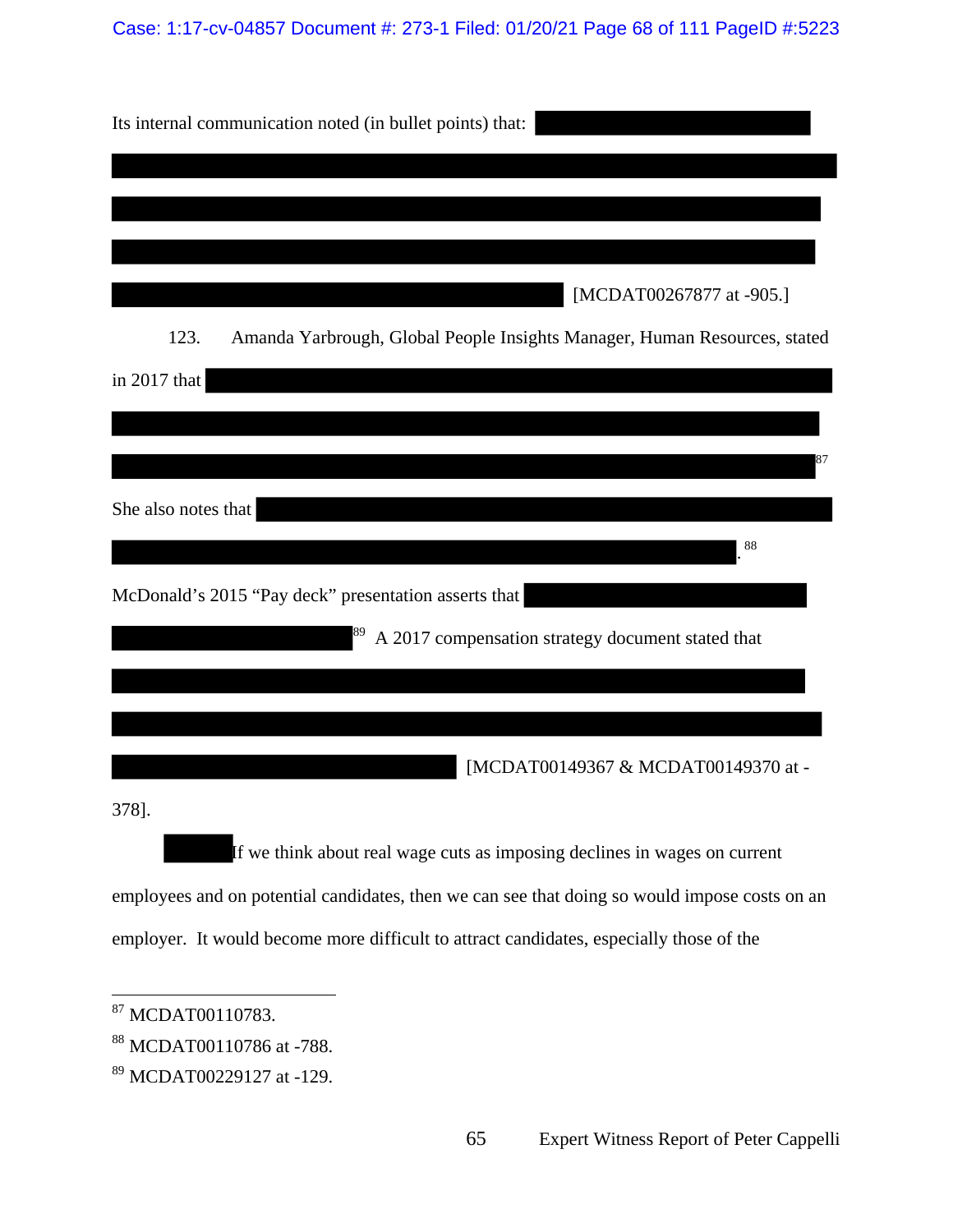### Case: 1:17-cv-04857 Document #: 273-1 Filed: 01/20/21 Page 69 of 111 PageID #:5224

appropriate quality, and it would be more difficult to retain them. This is especially the case in the 2010's when the labor market got stronger and store wages did not rise proportionately. There is some evidence in the materials provided of that difficulty:



126. Beyond the level of wages for individual jobs as they relate to their respective job markets is the question of the relationship between pay rates for different jobs in the same restaurants. The point here is that McOpCo also had an interest in the pay differences between jobs in the same restaurants. To see this in its own restaurants, consider the following exchange around wage increases for crew members:



 $\overline{a}$ <sup>90</sup> MCDAT00361842.

<sup>91</sup> *See* MCDAT00339861 at -862.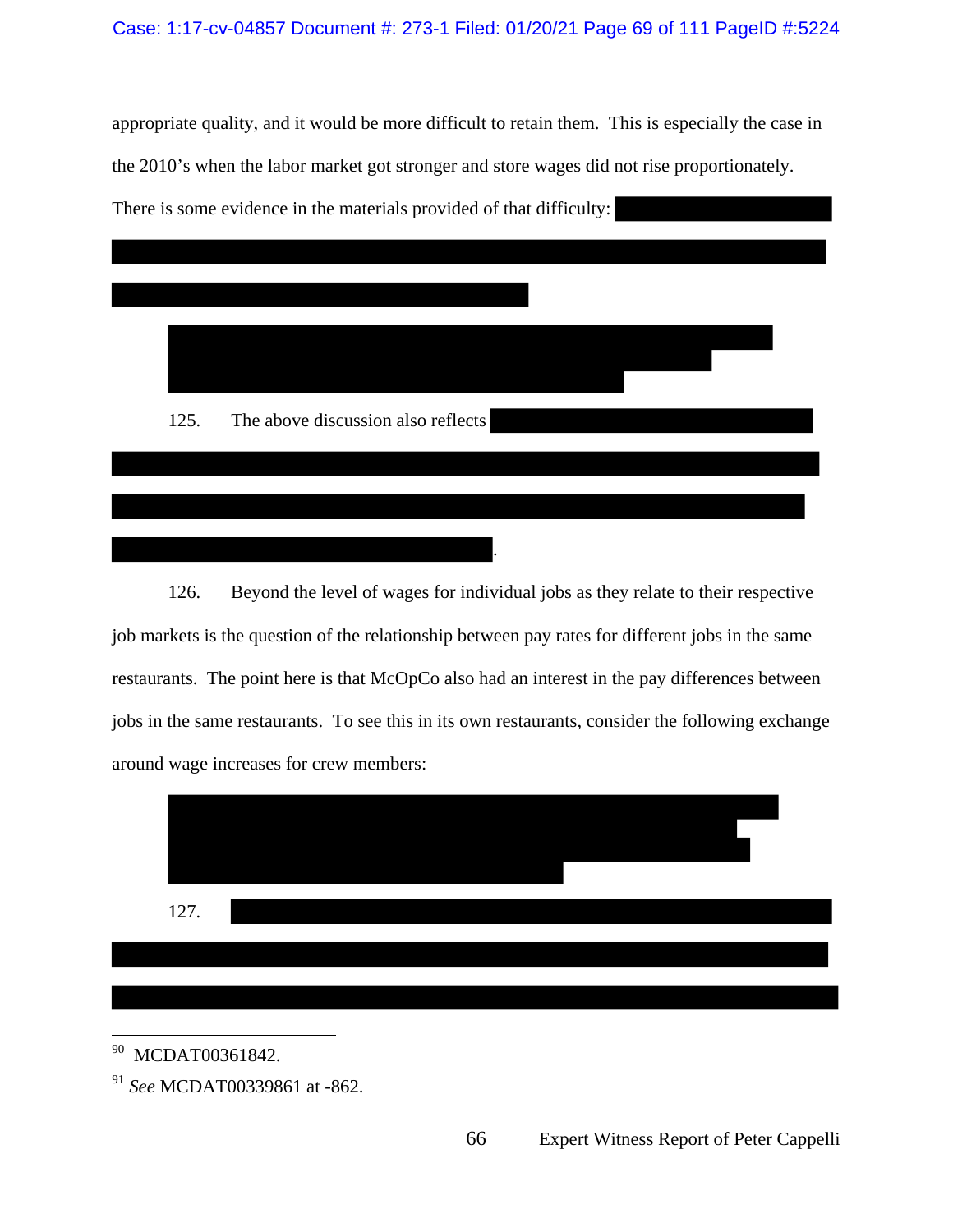Case: 1:17-cv-04857 Document #: 273-1 Filed: 01/20/21 Page 70 of 111 PageID #:5225

| 95                                                          |
|-------------------------------------------------------------|
| 128.                                                        |
|                                                             |
|                                                             |
| [MCDAT00279278]                                             |
| Lori Duggan noted that in the McOpCo-run stores,<br>129.    |
|                                                             |
| [MCDAT00133521                                              |
| [MCDAT00362034].<br>at -524.] See also<br>93 MCDAT00219860. |
| 94<br>[MCDAT00279266 at -273].                              |
| $\frac{95}{\text{See also}}$<br>[MCDAT00227461 at -461.]    |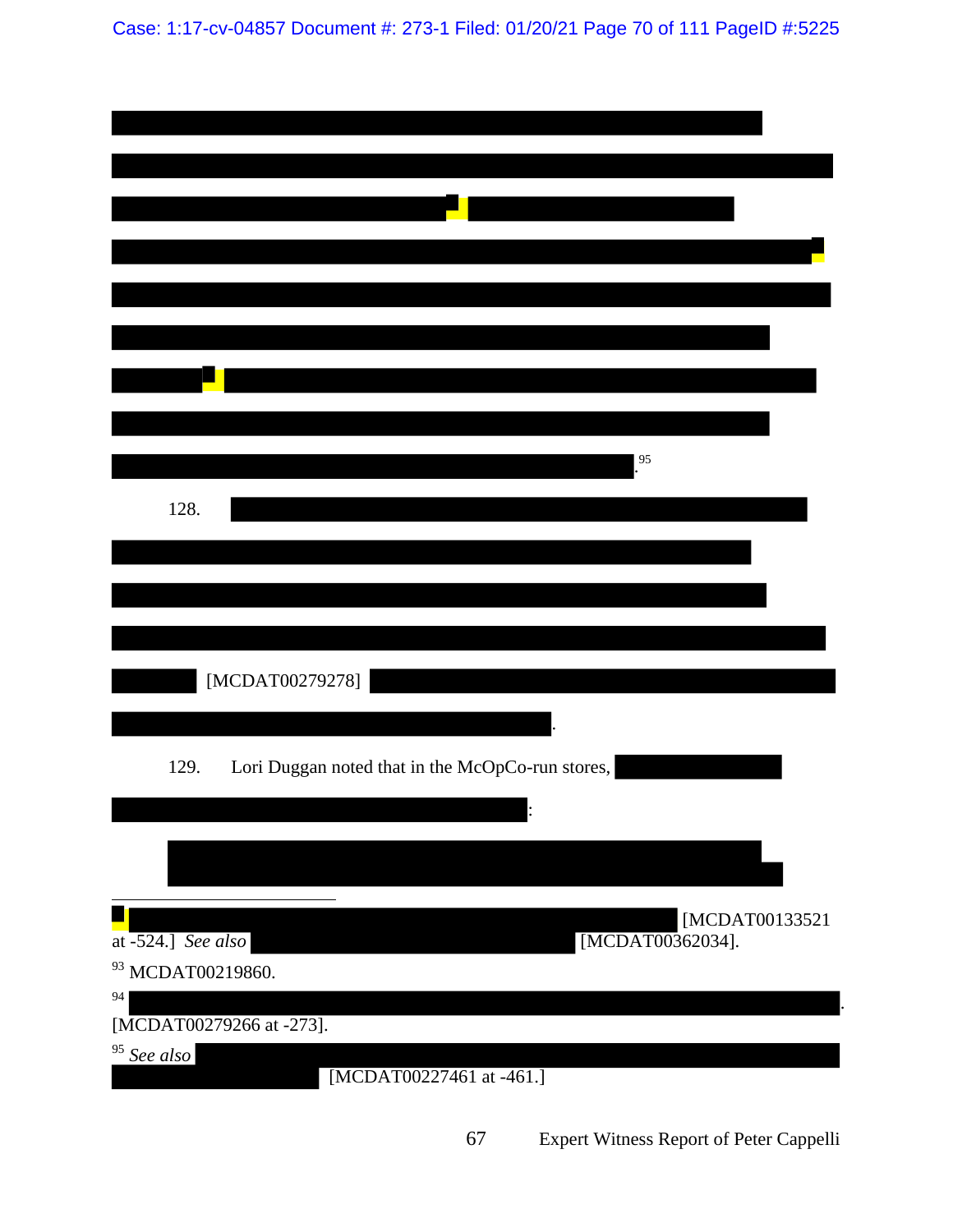| 130.<br>More specifically, McOpCo examined                                                  |
|---------------------------------------------------------------------------------------------|
|                                                                                             |
| [MCDAT00152828]. As noted earlier,                                                          |
|                                                                                             |
| 131.<br>McDonald's consistently adhered to and operationalized the principle of             |
| increasing pay when wages rose for one particular group, especially at the entry-level. For |
| example                                                                                     |
|                                                                                             |
|                                                                                             |
|                                                                                             |
| In                                                                                          |
|                                                                                             |
|                                                                                             |
| 98<br>As noted above,                                                                       |
|                                                                                             |
| <sup>96</sup> Duggan Dep. 34:15-34:20.                                                      |
| <sup>97</sup> See presentation "<br>" [MCDAT00145879].<br>98<br>As Lori Duggan noted,       |
|                                                                                             |
|                                                                                             |
| Duggan Dep. 79:16-80:7. A Florida owner/operator<br>and the                                 |
| response was                                                                                |
| [MCDAT00219860.]                                                                            |
|                                                                                             |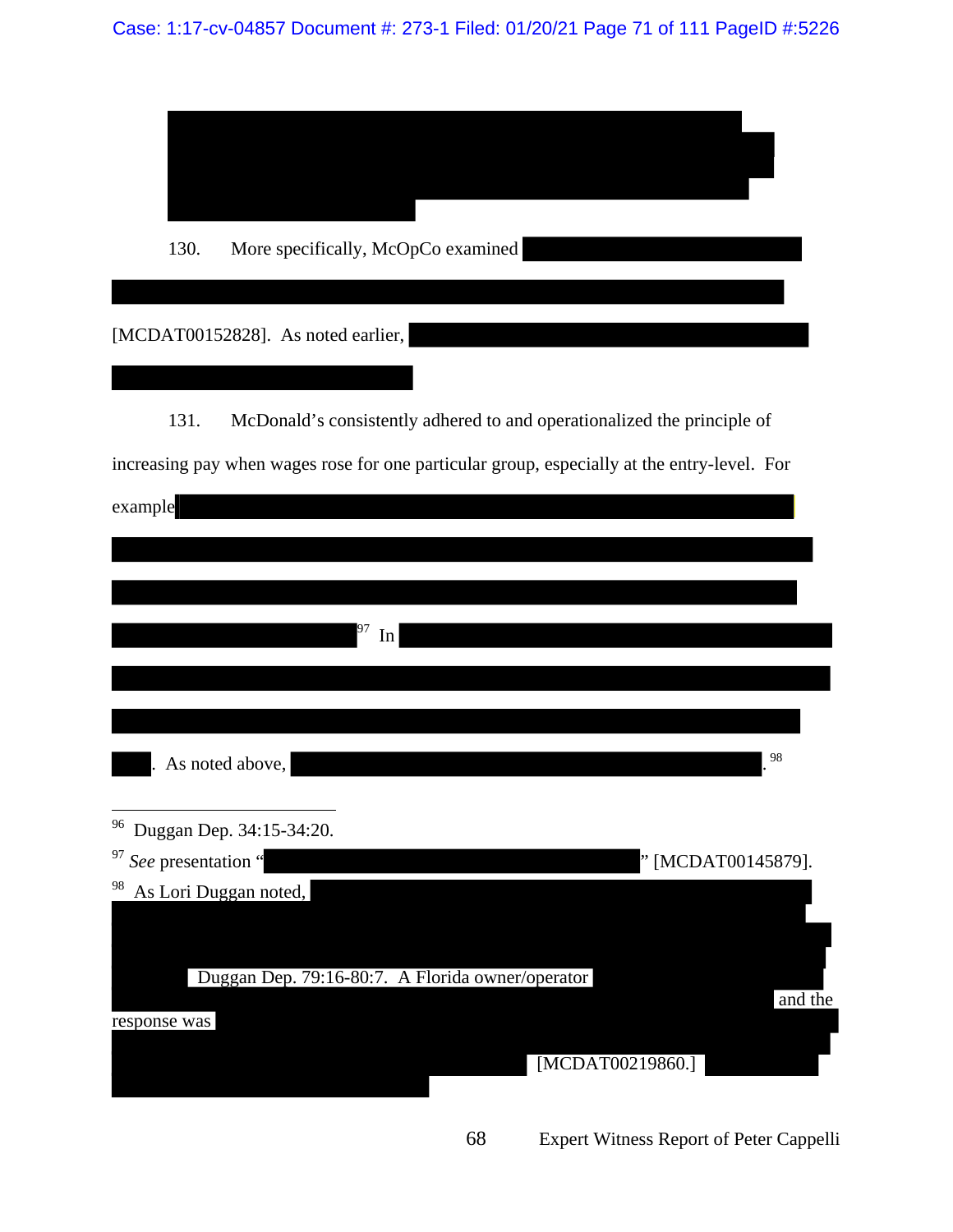Case: 1:17-cv-04857 Document #: 273-1 Filed: 01/20/21 Page 72 of 111 PageID #:5227

| 132.                    |                             |
|-------------------------|-----------------------------|
|                         |                             |
|                         |                             |
|                         |                             |
|                         |                             |
|                         |                             |
| 133.                    | [MCDAT00279266 at -288].    |
|                         |                             |
|                         |                             |
|                         |                             |
|                         |                             |
|                         | [MCDAT00279266 at -278-29]. |
| 134.                    |                             |
|                         |                             |
|                         | 99                          |
| $\frac{99}{\text{See}}$ |                             |
|                         | [MCDAT00126733].            |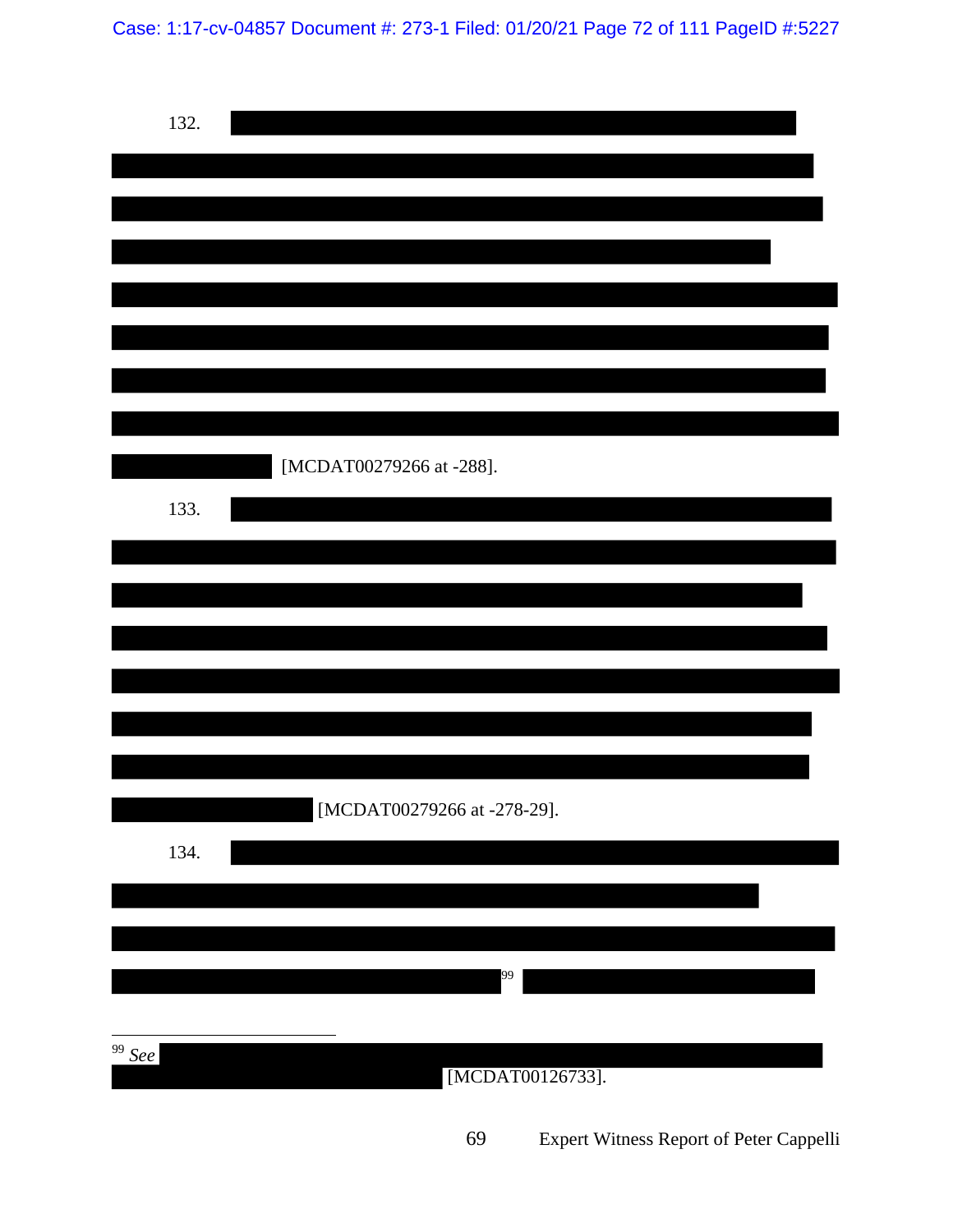Case: 1:17-cv-04857 Document #: 273-1 Filed: 01/20/21 Page 73 of 111 PageID #:5228



## **C. McDonald's Pay Structure Would Have Spread Anticompetitive Harm from the No-Hire Agreement**

135. The existence of this pay structure suggests that changes in some employees' compensation caused by the No-Hire Agreement would have spread to and also impacted other employees' compensation. Thus, we would expect that the No-Hire Agreement here caused system-wide depression of wages, affecting all Class Members.

136. What we have documented above that at the entry level, where there is some competition among McDonald's restaurants for employees, pay increases that were driven by state and local minimum wage increases created competition for workers and pressures to raise wages even in restaurants not covered by the minimum wage increase. The same is true after McOpCo's decision to raise its entry wages \$1 above minimum wage levels. Doing so put pressure on its own restaurants to raise wages for jobs above the entry-level to address concerns about fairness. McOpCo urged franchisees

. Of course, McOpCo acknowledged the

competitive pressure that raising its own wages \$1 dollar above the minimum wage placed on the franchisees to raise theirs.

| $100$ MCDAT00136907. |  |
|----------------------|--|

101 [MCDAT00221052].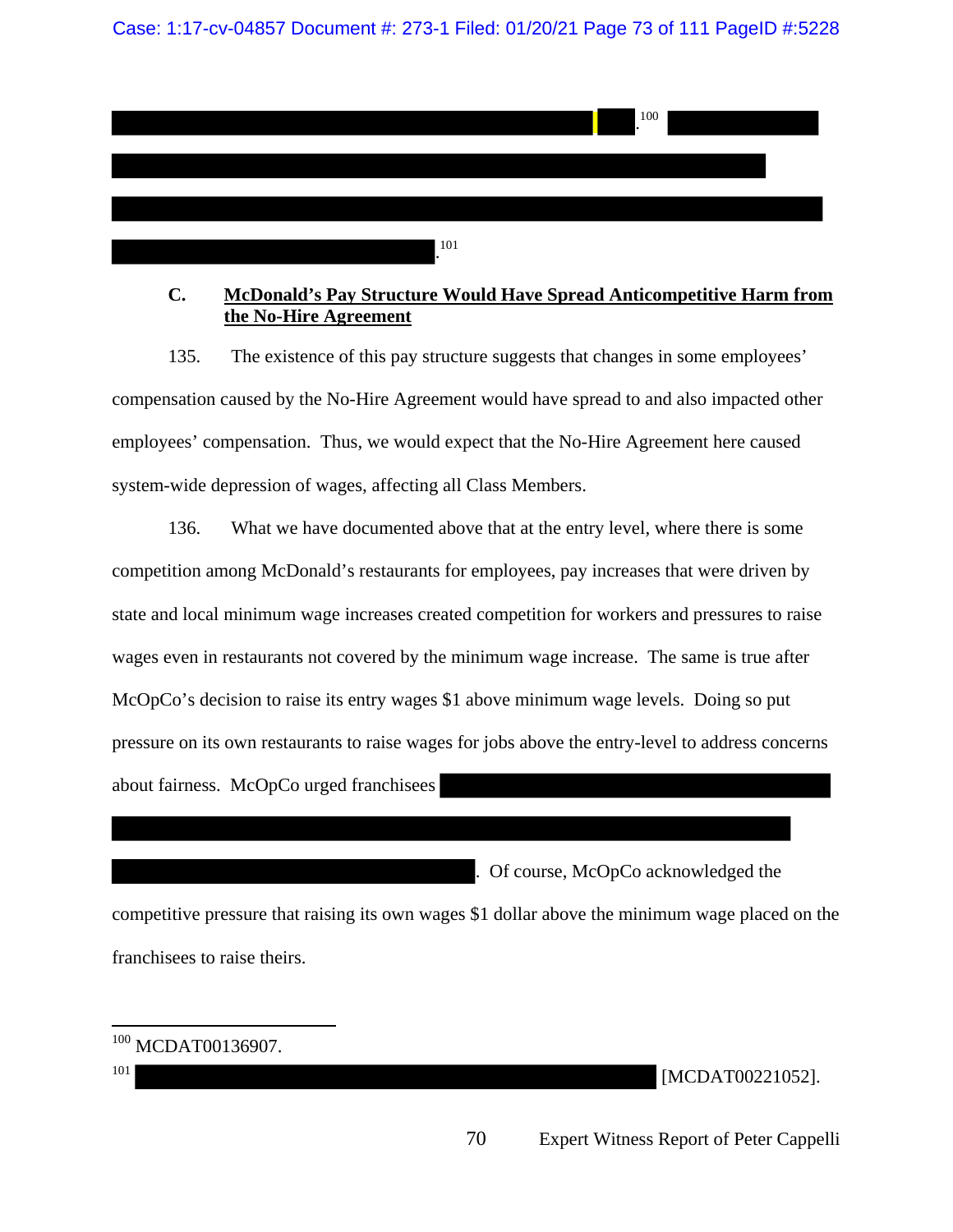#### Case: 1:17-cv-04857 Document #: 273-1 Filed: 01/20/21 Page 74 of 111 PageID #:5229

137. The Classwide effects of such no-hire agreements as compared to the situation in their absence is straight-forward. First, in the absence of such agreements, restaurants have an interest in filling positions above the entry level with lateral hires in the form of employees already trained for the particular jobs and working at other McDonald's restaurants, and would be willing to pay more to hire those McDonald's workers from other restaurants. That fact puts pressure on their current employers to raise their wages and prevent them from quitting. In doing so, we have a competitive labor market and something closer to a market wage.

138. This is true for every job in the McDonald's restaurants and so increased competition should have a direct effect on the pay for every job. It is also the case, though, that changes in the pay for any one job creates pressure to raise the pay of other jobs in order to maintain perceptions of fair pay in those jobs. As a practical matter based on fairness concerns, these adjustments are always upward in nominal terms, noting that ongoing inflation reduces all nominal wages in real terms. These relative wage pressures are in addition to market pressures raising wages for each individual job. We see this in the record above, even with the No-Hire Agreement, there is some competition for labor at the entry-level, and wage increases there led to pressures to raise wages throughout the hierarchy of jobs in each restaurant.

#### **VIII. CONCLUSION**

139. People who work at McDonald's restaurants, whether at franchise or corporate restaurants, receive training on specific skills that are principally of value to McDonald's restaurants. Thus, the No-Hire Agreement prevented Class Members from selling those skills to competing McDonald's restaurants. Furthermore, there is a pay structure tying together the wages of Class Members, whether they work at McOpCos or at Franchisee restaurants. Thus, impacts caused by the No-Hire Agreement would have been spread and felt Class-wide, not just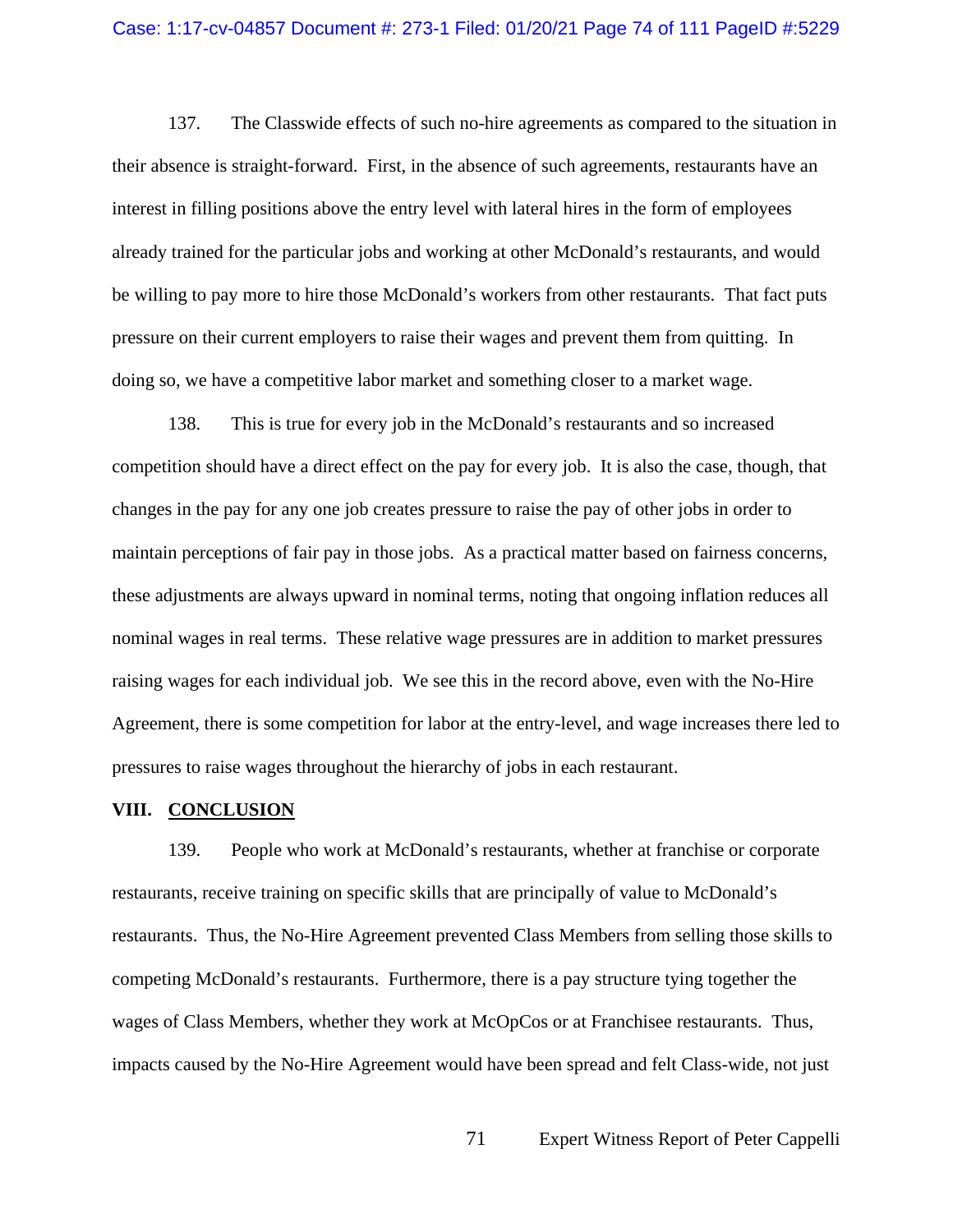Case: 1:17-cv-04857 Document #: 273-1 Filed: 01/20/21 Page 75 of 111 PageID #:5230

by employees who specifically attempted to or tentatively obtained employment with an alternate McDonald's employer.

 $\frac{1}{\sqrt{2}}$ 

Peter Cappelli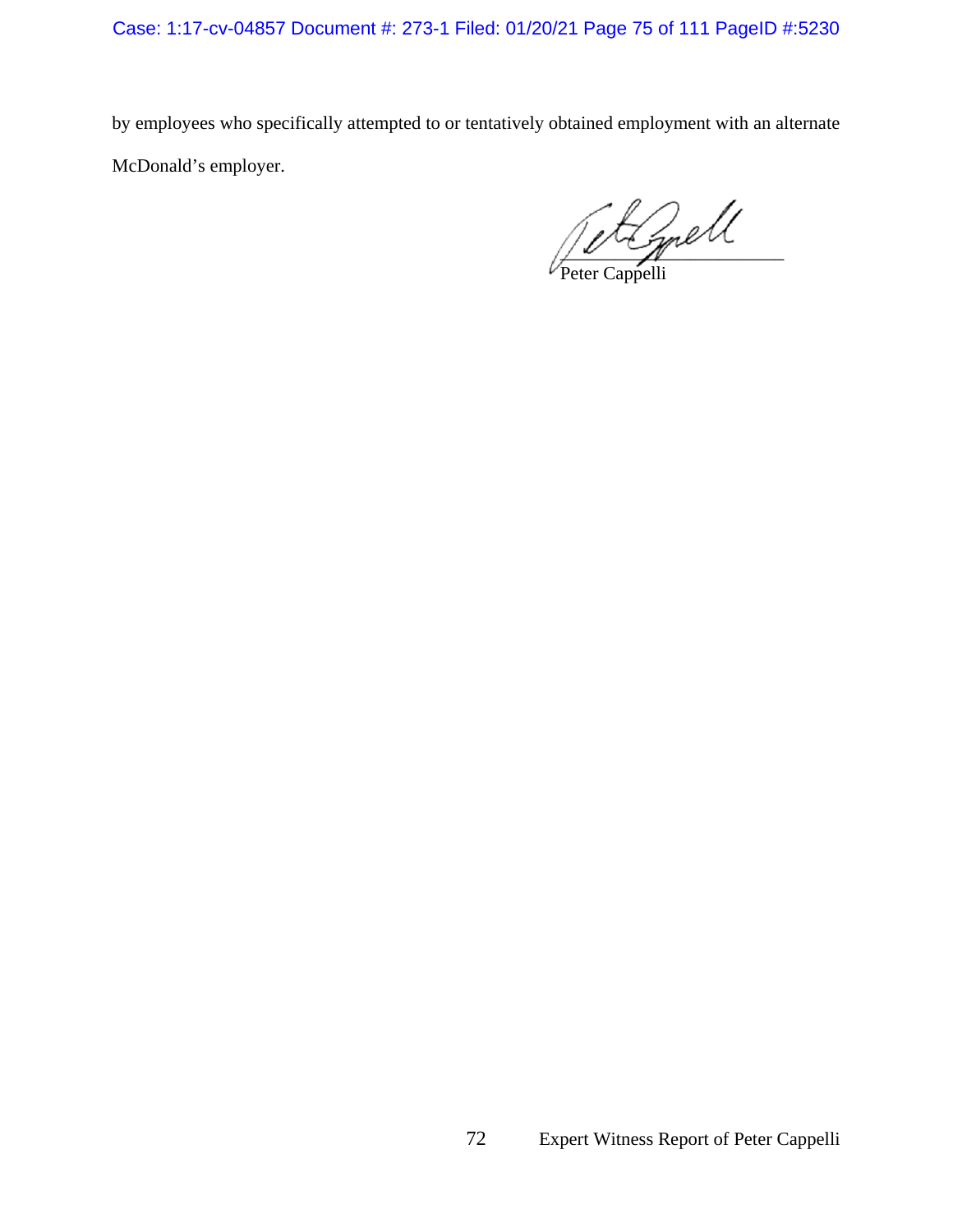Case: 1:17-cv-04857 Document #: 273-1 Filed: 01/20/21 Page 76 of 111 PageID #:5231

# **APPENDIX A**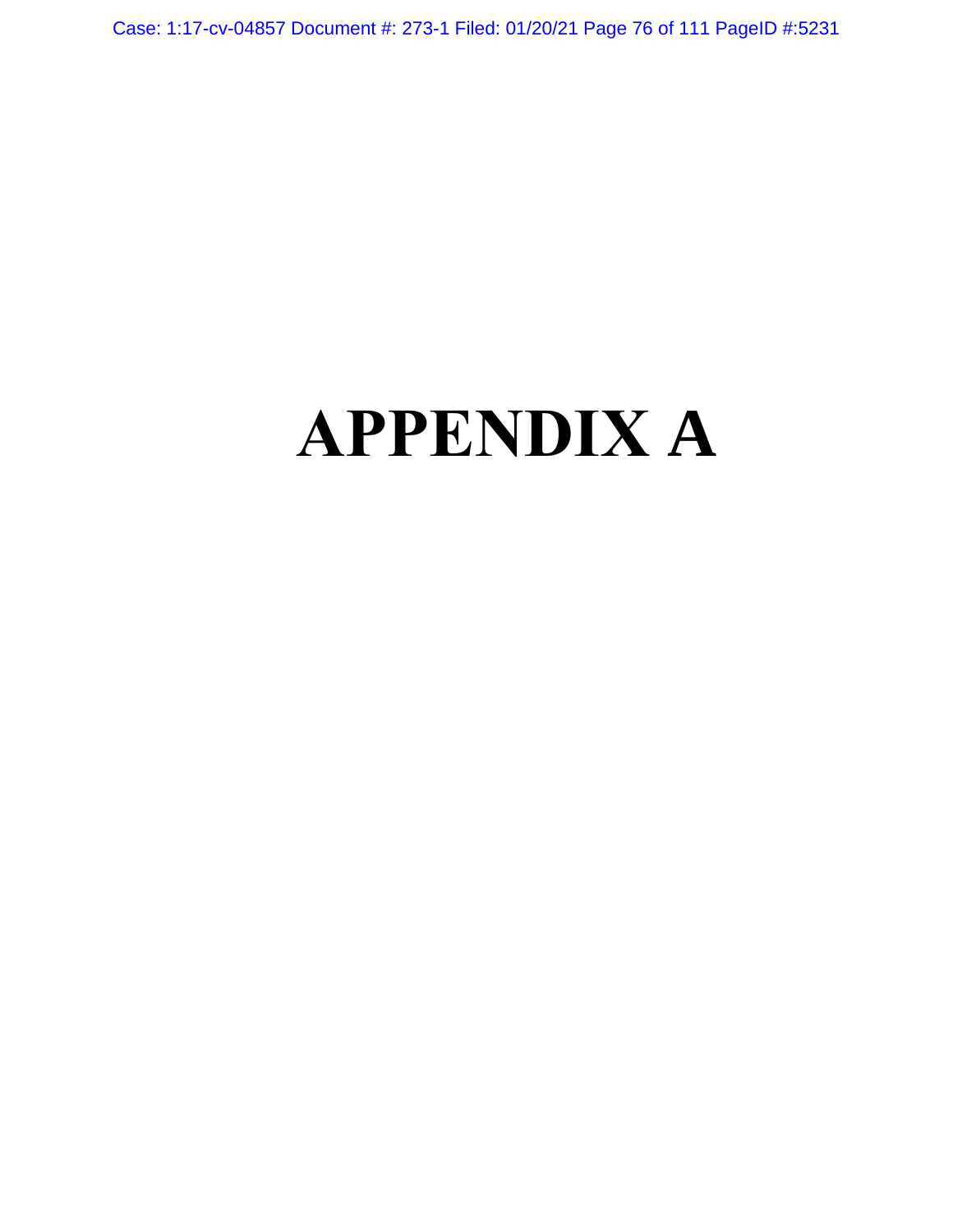Case: 1:17-cv-04857 Document #: 273-1 Filed: 01/20/21 Page 77 of 111 PageID #:5232

# **Peter Cappelli**

The Wharton School University of Pennsylvania Philadelphia, PA 19104 (215) 898-2722 cappelli@wharton.upenn.edu

*Curriculum Vita* 

#### **Education**

B.S. Industrial Relations, Cornell University, 1978. D. Phil. Labor Economics, Nuffield College, Oxford University, 1983. Doctor Honoris Causa, Liege University, Belgium, 2020

#### **Current Positions**

George W. Taylor Professor of Management and Director, Center for Human Resources at The Wharton School Research Associate, National Bureau of Economic Research, Cambridge, MA U.S. Govt - Top Secret/SCI clearance

#### **Awards, Scholarships, Fellowships**

Honorary Doctorate, Liege University, Belgium 2020 Next Avenue| PBS Top 50 Influencers in Aging, 2015. Lee Kong Chain Fellow, Singapore Management University, 2015-2016 HR Magazine's list of "top 5" Management Thinkers in the World, 2014 International Association of Corporate and Executive Recruiters 2010 "Pro" award for "Exceptional contributions to the human resources field." Elected as a Fellow, National Academy of Human Resources, 2003 2001 Vault.com's list of 25 most influential people in field of human capital, 2000. Elected as a Principal, Council on Excellence on Government, since 1998 Research Fellowship, Australian Center for Industrial Relations Research and Teaching, 1990-1991. German Marshall Fund Fellow, 1986. Guest Scholar, The Brookings Institution, Fall 1980. Fulbright Scholar, United Kingdom, 1978-1980. Studentship/scholar of Nuffield College, Oxford, 1978-1981. Summer Fellow, American Institute for Economic Research, 1980. Irving Ives Award, Outstanding member of the Freshman class, School of Industrial Relations, Cornell University. Irving Ives Award, Outstanding member of the Sophomore class. Daniel Alpern Award, Academic leader of the class of 1978.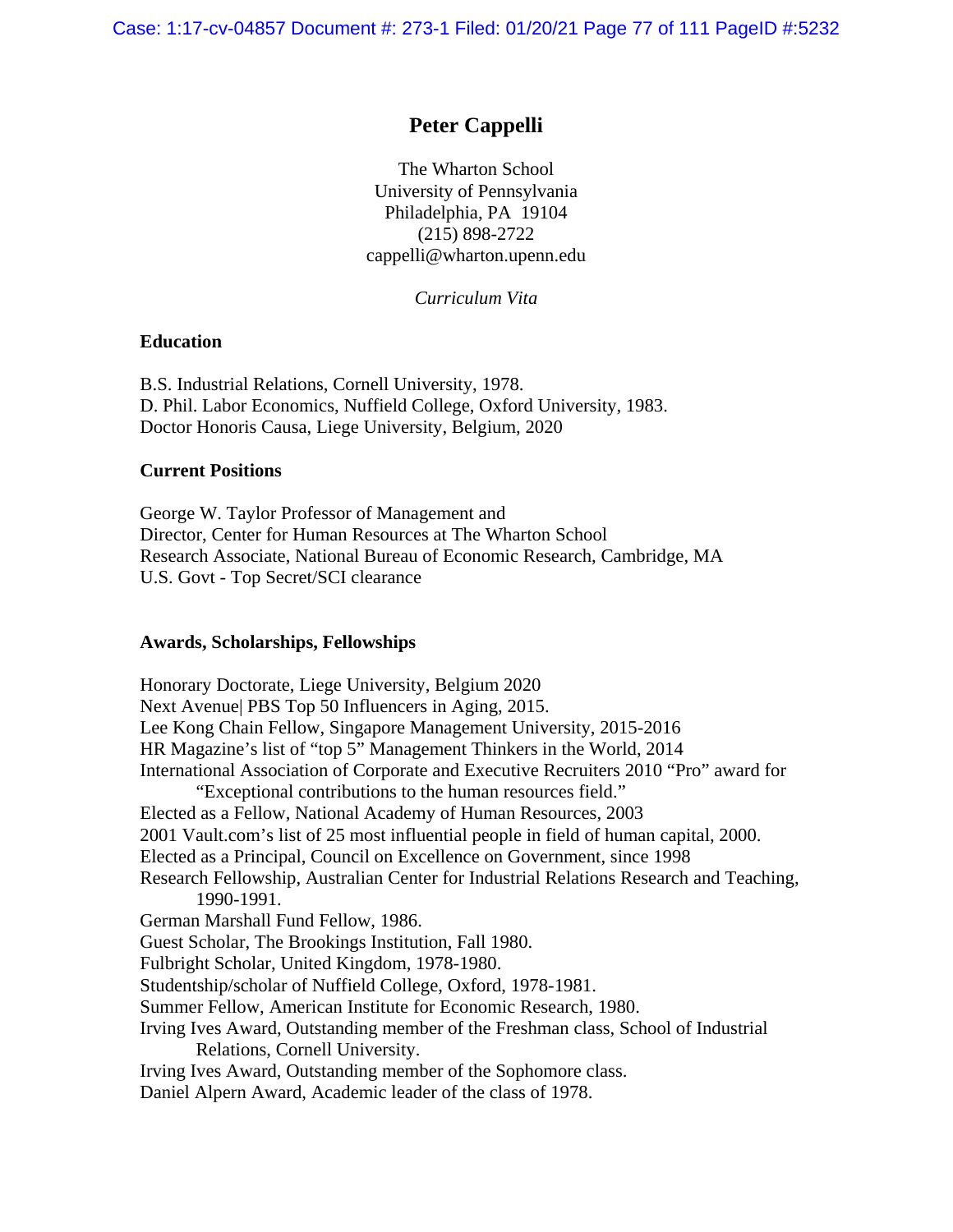# **Academic Positions**:

| George W. Taylor Professor of Management at the Wharton School since 1998.<br>Joseph Wharton Associate Professor at Wharton from 1985-1990, with tenure since 1990,                                                                                                                                                                                                                         |
|---------------------------------------------------------------------------------------------------------------------------------------------------------------------------------------------------------------------------------------------------------------------------------------------------------------------------------------------------------------------------------------------|
| Full Professor since 1994.<br>Professor of Education Graduate School of Education secondary appointment since 2009.                                                                                                                                                                                                                                                                         |
| Research Associate, National Bureau of Economic Research, since 2003.                                                                                                                                                                                                                                                                                                                       |
| Director of the Certified Employee Benefits Specialist program for the International<br>Foundation of Employee Benefit Plans since 2014.                                                                                                                                                                                                                                                    |
| Founding Editor, Academy of Management Perspectives, 2005-2008.                                                                                                                                                                                                                                                                                                                             |
| Board of Directors and Project Area Leader, U.S. Department of Education's National<br>Center on Postsecondary Improvement, Stanford Graduate School of Education,<br>1996 (\$12 million 5-year project).                                                                                                                                                                                   |
| Chair, Department of Management, The Wharton School, 1995-1998.                                                                                                                                                                                                                                                                                                                             |
| Co-Director, U.S. Department of Education's National Center on the Educational Quality<br>of the Workforce 1990 – 1995 (\$6 million 5-year project).                                                                                                                                                                                                                                        |
| Visiting Scholar, Centre for Economic Performance, London School of Economics 1993.<br>Visiting Professor, Universitia Luigi Bocconi (Milan) 1993.                                                                                                                                                                                                                                          |
| Staff Member, U.S. Secretary of Labor's Commission, "Work Force Quality and Labor<br>Market Efficiency," 1988-1989.                                                                                                                                                                                                                                                                         |
| Acting Associate Professor, Haas School of Business, U.C. Berkeley, 1989.                                                                                                                                                                                                                                                                                                                   |
| Assistant Professor, Institute of Labor and Industrial Relations, University of<br>Illinois, 1983.                                                                                                                                                                                                                                                                                          |
| Research Associate/Post-Doctorate, Sloan School of Management, MIT, 1982.                                                                                                                                                                                                                                                                                                                   |
|                                                                                                                                                                                                                                                                                                                                                                                             |
| <b>Other Relevant Academic Experience</b>                                                                                                                                                                                                                                                                                                                                                   |
| Chair – University of Pennsylvania Faculty Senate Committee on Compensation, 2019-<br>2020.                                                                                                                                                                                                                                                                                                 |
| Chair – Wharton MBA Committee for Curriculum Review – 1999.                                                                                                                                                                                                                                                                                                                                 |
| Editorial Boards: Administrative Science Quarterly (Cornell University), Employee<br>Relations (University of Manchester), Industrial and Labor Relations Review<br>(Cornell University, currently), Industrial Relations (Berkeley, currently),<br>Organizational Dynamics, Journal of Industrial Relations (currently), Leadership<br>and Organizational Development Journal (currently). |
| Delegate, US/USSR Emerging Leader's Summit (American Center for International                                                                                                                                                                                                                                                                                                               |
| Leadership), USSR, 1989.<br>Industrial Relations Research Association Executive Committee, 1993-96 (elected<br>position); Program Committee, 1992; Research Evaluation Committee, 1988-<br>1989, Nominating Committee, 1984.                                                                                                                                                                |
| Illinois Education Labor Relations Board Panel of Mediators.                                                                                                                                                                                                                                                                                                                                |
| President of the student body/Representative to the Governing Body (trustees),<br>Nuffield College, 1981.                                                                                                                                                                                                                                                                                   |
| Editor-in-Chief, ILR Forum, student research journal, 1977-1978.<br>Editor, Daily Labor Report, Employee Relations Reporter, Summer 1977, 1978, Fall                                                                                                                                                                                                                                        |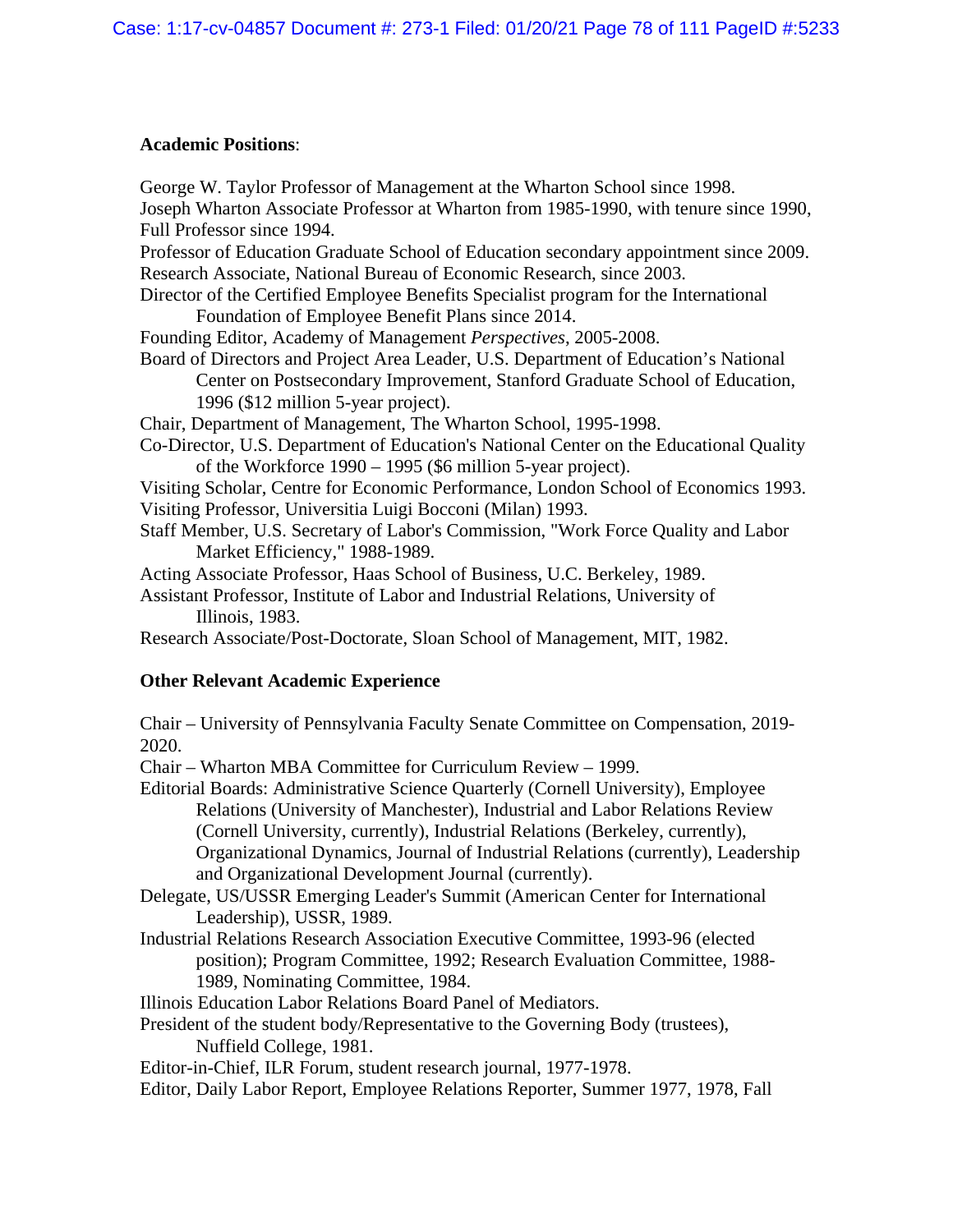1980, Bureau of National Affairs. Legislative Assistant, New York State Senate Labor Committee, 1978.

# **Other Roles**

| Chair of the Gerontological Society of America's Workgroup, Longevity Economics: Policies to                                         |
|--------------------------------------------------------------------------------------------------------------------------------------|
| Promote the Economic Advantages of Aging, 2017.<br>Member of the National Security Agency's Task Force on Equality, 2017 to present. |
| Harvard Business Review/McKinsey best paper judging panelist, 2016-2019.                                                             |
| Director of Wharton Business Radio and Host of In the Workplace, SiriusXM Channel                                                    |
| 111.2014-2018.                                                                                                                       |
| Member – City of Philadelphia's Commission on Sick Leave, 2014.                                                                      |
| Board Member, Human Capital Research Institute, Government of Singapore,                                                             |
| 2013 to 2017.                                                                                                                        |
| MacArthur Foundation Fellowship Nominator, 2013.                                                                                     |
| Member, Human Resources Steering Committee, OECD Paris, 2010 to 2012.                                                                |
| Academic Director, Advanced Management Program, Wharton School 1999 to 2013.                                                         |
| Member, World Economic Forum's Global Agenda Council on the Skills Gap, 2009 to<br>$-2014.$                                          |
| Member, Business Roundtable "Springboard" Commission on Workforce Training and                                                       |
| Development, 2009-2010.                                                                                                              |
| Advisory Board Member, University of Zurich program on education and the economy,                                                    |
| 2009 to 2013.                                                                                                                        |
| Distinguished Visitor, Ministry of Manpower, Singapore, 2008 to 2016.                                                                |
| External Expert, London School of Economics promotions committee, 2008 to 2010.                                                      |
| Member National Academy of Sciences committee on changing skill requirements in the<br>US economy, 2007.                             |
| Member, Select Greater Philadelphia Human Capital committee, 2006-2007.                                                              |
| Advisory Board member, Council on Adult and Educational Learning (CAEL), 2006-07.                                                    |
| Graduate Management Admissions Council (GMAC) Advisory Board member, 2004 to<br>2008.                                                |
| Academy of Management Governing Board, 2007.                                                                                         |
| Sloan Foundation Industry Fellows award committee, 2006-2008.                                                                        |
| Senior Advisor for Employment Policy, Kingdom of Bahrain, 2003-2004.                                                                 |
| Visiting Scholar, Singapore Management University, 2003.                                                                             |
| Visitor, Emirates Center for Social Science Research, Abu Dhabi, 2001.                                                               |
| Committee Member, Kennedy School/Harvard University Executive Session on the                                                         |
| Future of the Federal Workforce, 2001-2002.                                                                                          |
| Member, National Academy of Sciences/National Research Council Committee on the                                                      |
| Impact of the Changing Economy on the U.S. Education System, 2000-2001.                                                              |
| Member, National Goals for Education advisory panel, 2000.                                                                           |
| Member, National Academy of Sciences/National Research Council Committee on                                                          |
| Human Performance, 1997-'98.                                                                                                         |
| Member, US Delegation Drafting Committee, International Telecommunication's Union                                                    |
|                                                                                                                                      |
|                                                                                                                                      |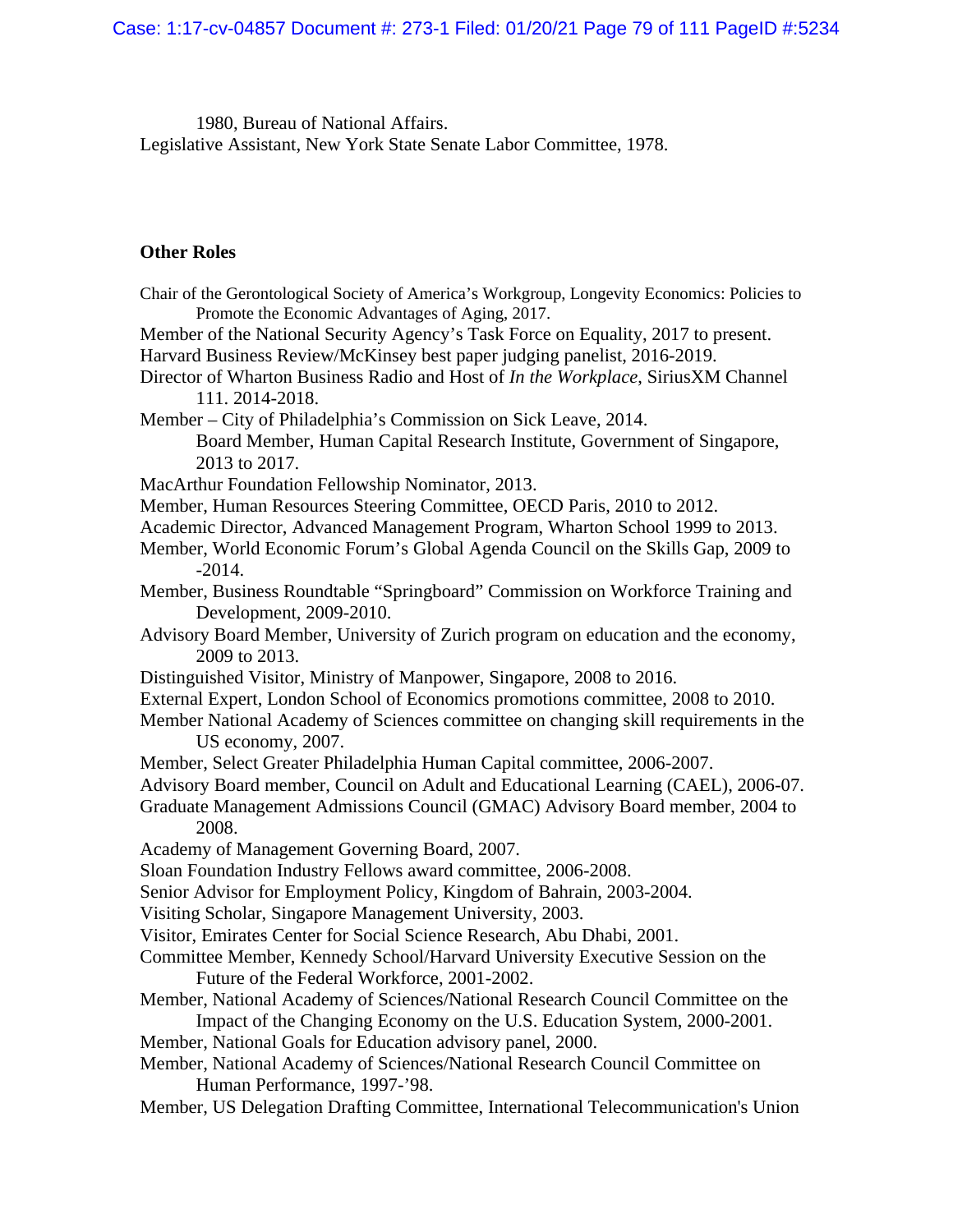Developmental Conference, 1992. Member, National Goals for Education, technical subcommittee, 1991.

#### **Publications**

Journals:

- 1. " Stop Over-Engineering People Management." *Harvard Business Review*, September-October 2020. Cover story.
- 2. Agency Workers Hurt Performance. With Liat Eldor. *Academy of Management Journal. Forthcoming.*
- *3.* The Advancement of Women in Executive Careers, with Rocio Bonet and Monika Hamori. *Strategic Management Journal. 2019.* 
	- *a. Excerpted in How More Women Can Become Business Leaders. Network for Business Sustainability, November 24th 2020.*
- 4. The Payoff from a College Education. *Oxford Review of Education*, 2019.
- 5. Artificial Intelligence in Human Resources: Challenges and a Path Forward. With Prasanna Tambe and Valery Yakubovich. *California Management Review*, 2019.
- 6. Where Measuring Engagement Goes Wrong. Peter Cappelli and Liat Eldor, *Harvard Business Review*, May 2019 (online)
- 7. Paying to Program? Engineering Brand and HiTech Wages. *Management Science.*  Prasanna Tambe, Yuan Yi, and Peter Cappelli. 2019.

*NBER Working paper excerpted in National Bureau of Economic Research Reporter, 2018.* 

- 8. How You are Hiring is All Wrong. *Harvard Business Review.* May 2019.
- *9.* A Social Exchange Perspective on Stock Options, with Martin Conyon, *ILR Review,* 2019.
- 10. New Rules for Talent, *Harvard Business Review*, with Anna Tavis, March-April 2018.
- 11. What do Performance Appraisals Do? *ILR Review*, Peter Cappelli and Martin Conyon. 2017.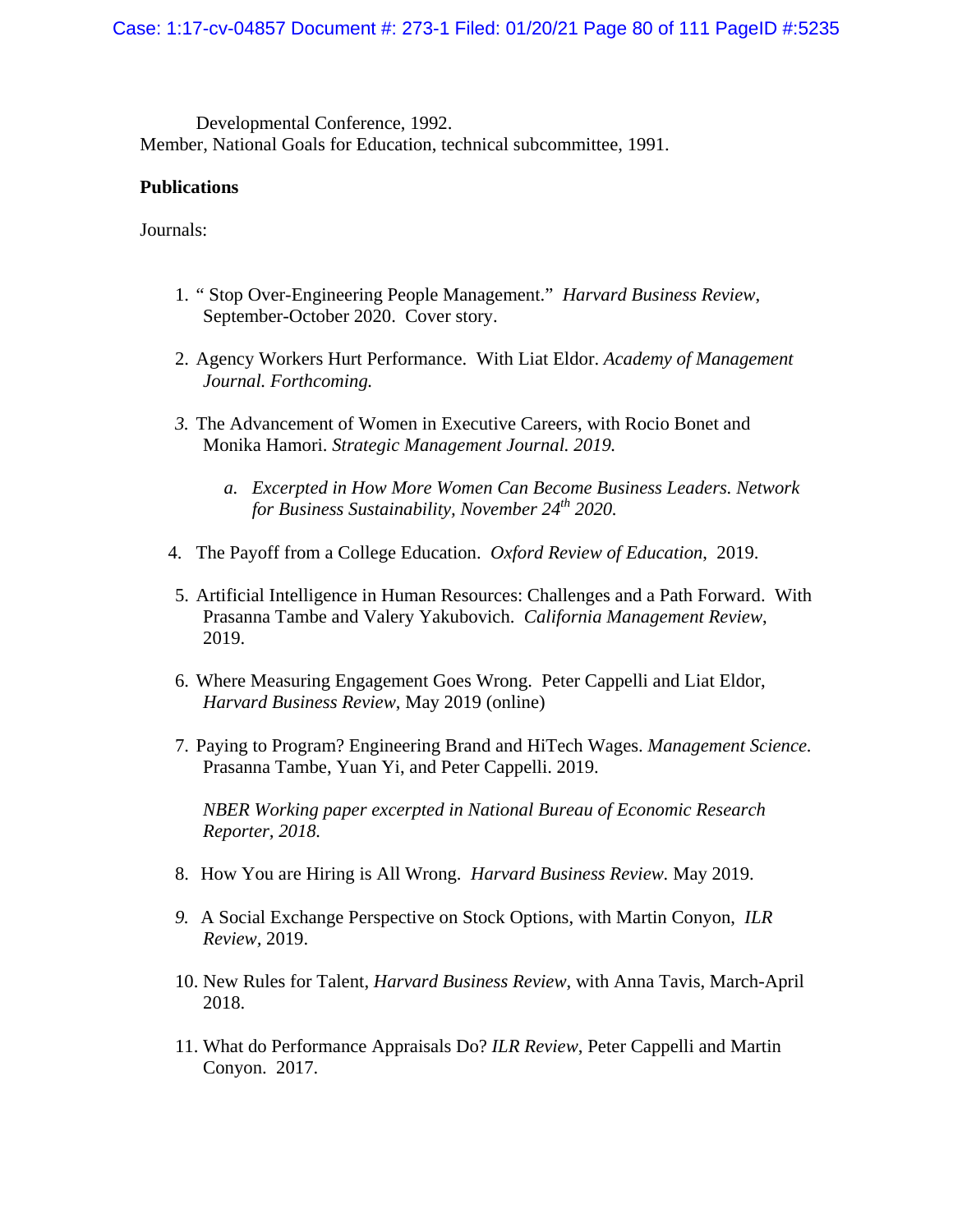12. The Performance Management Revolution. *Harvard Business Review*, Peter Cappelli and Anna Tavis. October 2015.

*Reprinted in HBR's Best Reads 2018. Boston: Harvard Business Press.* 

*Excerpted in Asian Link, 2017, Issue 24: 30-35*.

- 13. Why We Love to Hate HR. *Harvard Business Review*, August 2015. Cover story.
- 14. Skill Gaps, Skill Shortages, Skill Mismatches: Evidence and Conclusions for the US. ILR Review, 2015.
- 15. Whose Got those Top Jobs? *Harvard Business Review*, Peter Cappelli, Monika Hamori, and Rocio Bonet, March 2014.
- 16. Talent Management: The Academic-Practitioner Gap. Peter Cappelli and JR Keller. *Annual Review of Psychology.* 2013.
- 17. Labor Market Intermediaries and the New Paradigm for Human Resources. Rocio Bonet, Peter Cappelli, and Monika Hamori. *Academy of Management Annals,* 2013.
- 18. HR for Newbies. *Harvard Business Review* October 2013.
- 19. Understanding Executive Job Search. Peter Cappelli and Monika Hamori. *Organization Science*, 2013.

*Excerpted as "Who Says Yes When the Headhunter Calls?" in The European Management Review. Jan/Feb 2014.* 

*Reprinted in Keys to Leadership Success. 2016. Paris: European Business Review.* 

- 20. Classifying Work in the New Economy. Peter Cappelli and JR Keller. *Academy of Management Review*, 2013.
- 21. A Study of the Extent and Causes of Alternative Work Arrangements. Peter Cappelli and JR Keller. ILR Review, 2013. Vol.66(4): 874-900.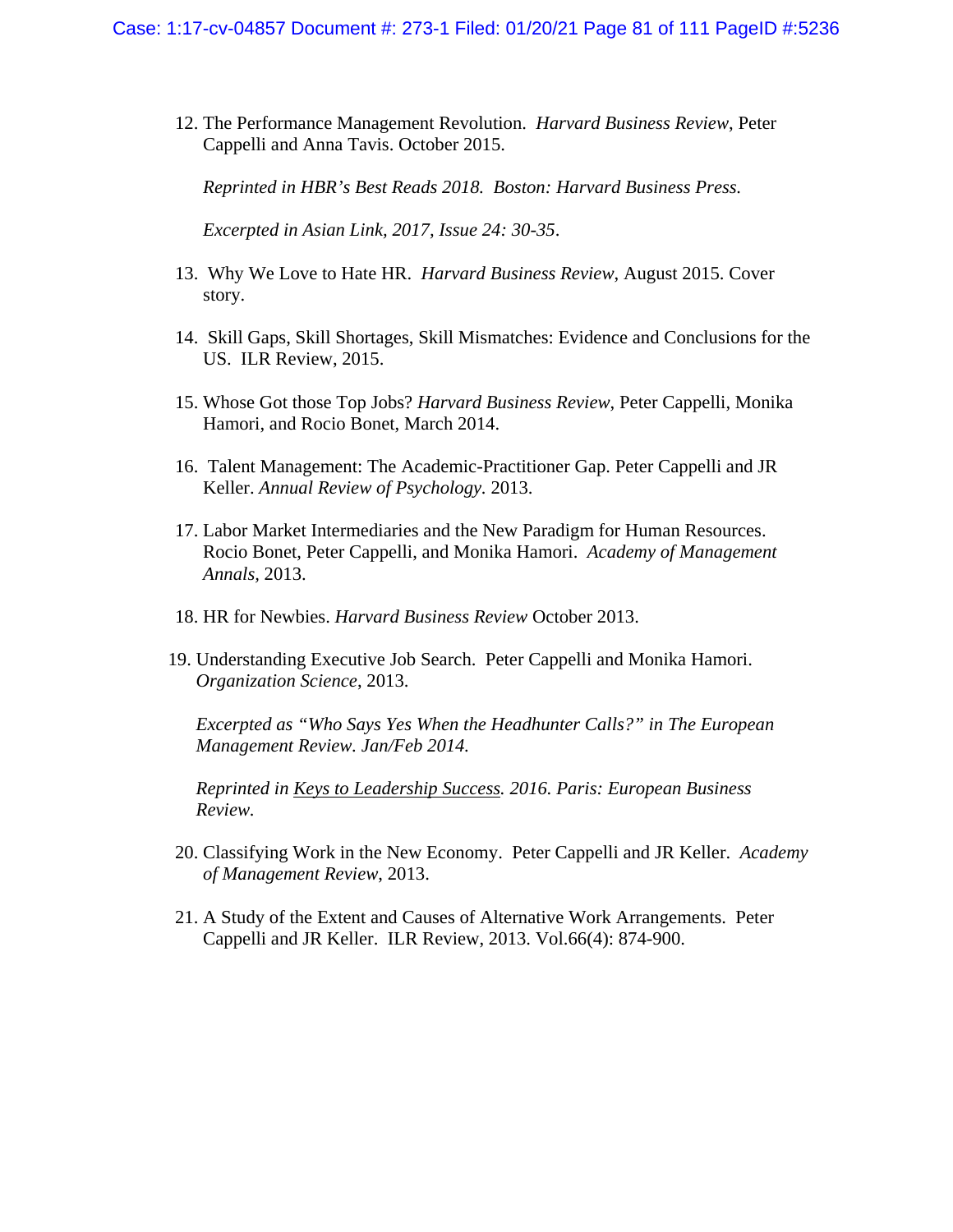- 22. A Cautionary View of Construct Validity. Human Resource Management Review, Vol 22, Issue 2, June 2012, 149-151.
- 23. HR Sourcing Decisions and Risk Management. Organizational Dynamics, 2011 Vol. 40, 310-316.
- 24. Reprinted in The World Financial Review, July/August 2011.
- 25. "Leadership Lessons from India." Peter Cappelli, Harbir Singh, Jitendra Singh, and Michael Useem. *Harvard Business Review*, March 2010.
- 26. "Applicant Screening and Performance-Related Outcomes.: Fali Huang and Peter Cappelli. *American Economic Review*, May 2010, Vol 100 Issue 2, p.214-218.

*SSRN's Top Ten Download List, 2012.* 

- 27. "The Rise and Decline of Executive Development." *Industrial and Corporate Change*. April 2010, Vol. 19 Issue 2, p509-548.
- 28. "What's Old is New Again: Managerial 'Talent' in an Historical Context." Joseph J. Martocchio and Hui Liao (eds.) *Research in Personnel and Human Resources Management*, Vol. 28, 2009.
- 29. "A Supply Chain Approach to Workforce Planning." *Organizational Dynamics*, January-March 2009 Vol.30 Issue No.1, 8-15.
- 30. "Talent Management for the 21st Century." *Harvard Business Review*, March 2008.

*Reprinted in Wolfgang Jaeger (ed.) Essays in Talent Management. Wolters Kluwer, 2008.*

- 31. "Are Franchises Bad Employers?" Peter Cappelli and Monika Hamori. *Industrial and Labor Relations Review*, January 2008, Vol. 61 Issue 2, p147-162.
- 32. "Tracing the Path of Research in Organizations and Work." *Work and Occupations*, 20(10): 1-3. 2006.
- *33.* "The Path to the Top: Changes in the Attributes and Careers of Corporate Executives, 1980 to 2001. *Harvard Business Review*, 83(1): 25-32, January 2005.

*NBER Working paper excerpted in National Bureau of Economic Research Reporter, October 2004.* 

*Reprinted in abridged form in "Pay, Performance, and Profits," Accenture Consulting: 2007.*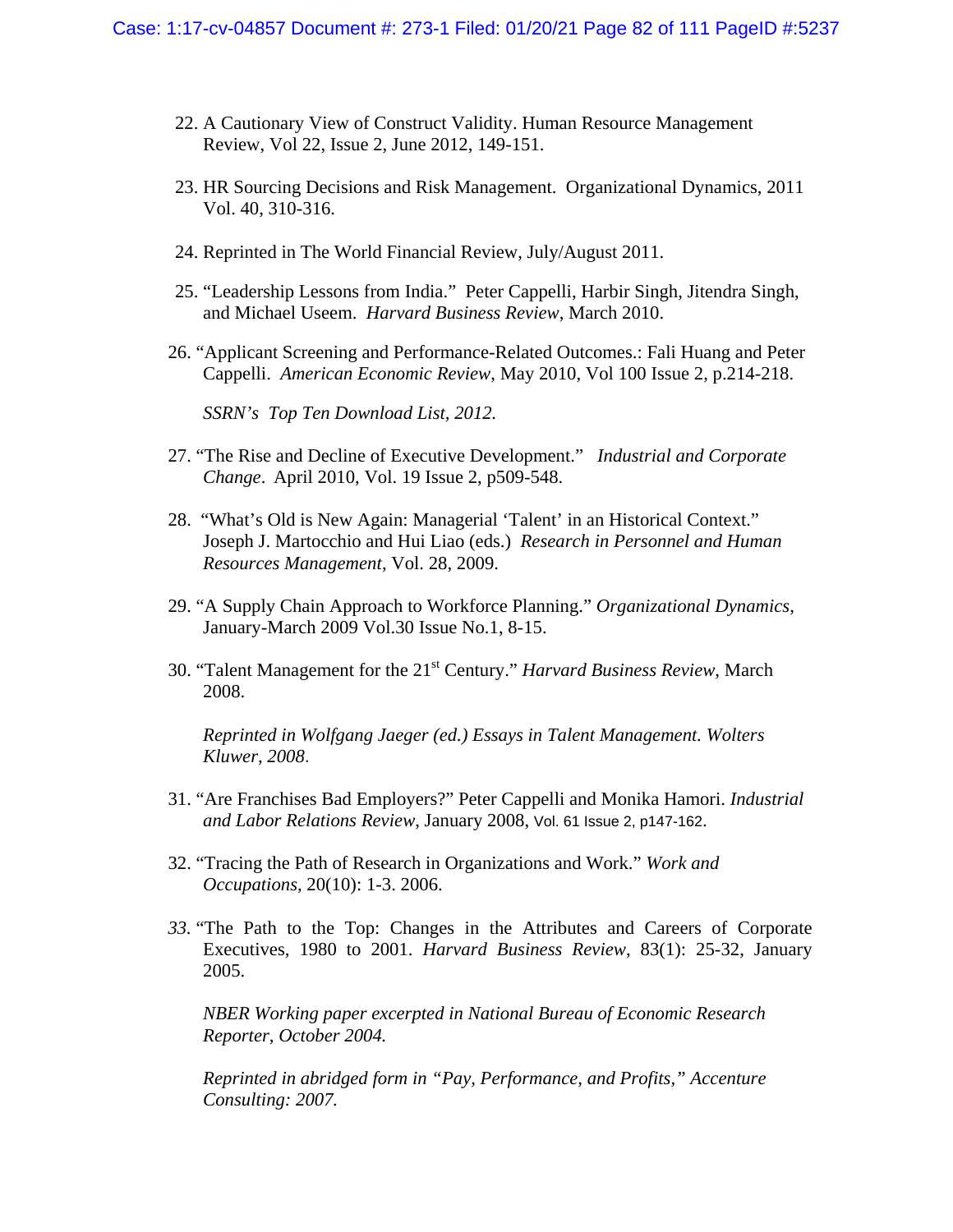34. "Why Do Employers Pay for College?" *Journal of Econometrics*, 121(1-2) August 2004, 213-241.

*Excerpted in National Bureau of Economic Research Reporter Spring 2003.* 

*Social Science Research Network's "Top Ten" most accessed papers from NBER working paper series, November 2002.* 

*Reprinted in Clive Belfield (ed.). Modern Classics in the Economics of Education, London: Edward Elgar, 2006.* 

- 35. "Why Do Employers Retrain At-Risk Workers? The Role of Social Capital." *Industrial Relations*, 43 (2) April 2004, 421-447.
- 36. "External Churning and Internal Flexibility: Evidence on the Functional Flexibility and Core-Periphery Hypotheses." Peter Cappelli and David Neumark. *Industrial Relations*, 43(1) Winter 2004, 148-182.
- 37. "Determinants and Outcomes of Employee Selection Procedures." Steffanie Wilk and Peter Cappelli. *Personnel Psychology*, 56(1) March 2003, 103-125.
- 38. Will There *Really* Be a Labor Shortage?" *Organizational Dynamics*, (3) 2003.

 *Reprinted in Michael Losey, Sue Messinger, and David Ulrich (2005). Arlington, VA: The Future of Human Resources. New York: Wiley.* 

 *Reprinted in* Human Resource Management, *Summer 2005 Vol. 44 No. 2 pp. 143-150.* 

 *Excerpted in Staffing Industry Report, 2005.* 

39. "Do 'High Performance" Work Practices Improve Establishment-Level Outcomes?" Peter Cappelli and David Neumark, *Industrial and Labor Relations Review*, July 2001,54(4): pp.737-775.

*Selected as one of the top five papers in 2000 and 2001 in the field of economics and employment by University of Minnesota's Industrial Relations Section, July 2002. An Emerald Quality Award publication.* 

- 40. "Managing Without Commitment." *Organizational Dynamics*, Vol. 28 No. 4 Spring 2000, pp.11-24.
- 41. "The New Deal at Work." *Kent Law Review*, Spring 2001.

*Reprinted in "Global Competition and the American Employment Landscape – As We Enter the 21st Century." Samuel Estreicher (ed.). The Hague: Kluwer International, 2001.*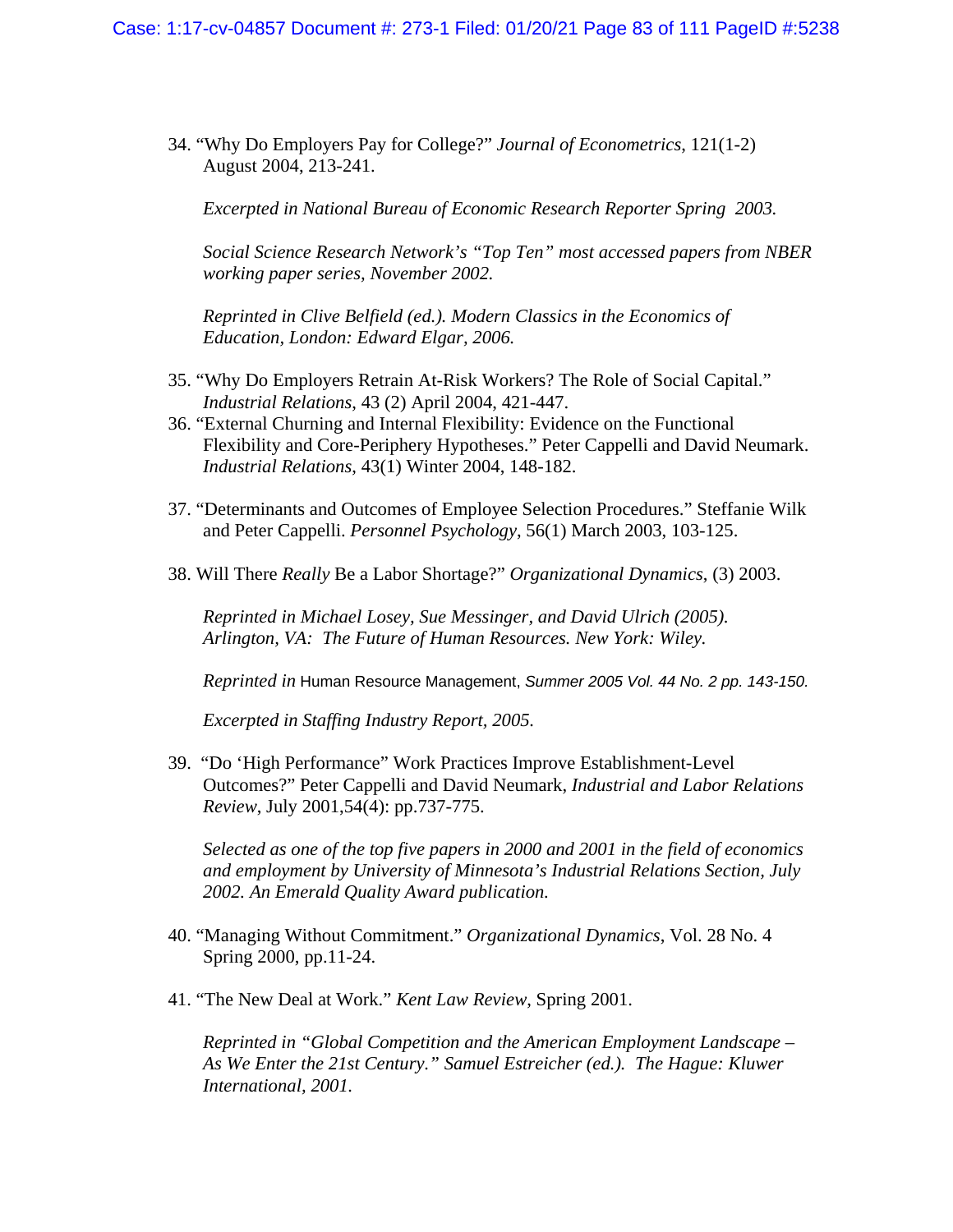- 42. "Old Laws Hobble the New Economy Workplace." *Sloan Management Review*, Vol. 42 No. 2, Winter 2001, pp.112-114.
- 43. "Making the Most of Online Recruiting." *Harvard Business Review*, Feb/March 2001.
- 44. "Changes in Managerial Pay Structures 1986-1992 and Rising Returns to Skill." K.C. O'Shaughnessy, David I. Levine, and Peter Cappelli. *Oxford Economic Papers*, (3) 2001, 482-507.
- 45. "The National Employer Survey: Employer Data on Employment Practices." *Industrial Relations*, Vol. 40 No. 2 October 2001, pp.635-647
- 46. "Why is it So Hard to Find IT Workers?" *Organizational Dynamics*, (2) 2001, 87- 99
- 47. "It Pays to Value Family: Work and Family Values Reconsidered." Peter Cappelli, Jill Constantine, and Clint Chadwick. *Industrial Relations*, Vol. 39 No. 2 April 2000, pp.175-198.

*2001 Kanter Award Nominee for best research on work and family, Center for Families at Purdue University.* 

*Excerpted from the working paper version in the Sunday New York Times, June 19, 1995.* 

48. "A Market-Driven Approach to Retaining Talent." *Harvard Business Review*, Jan/Feb2000, Vol. 78 Issue 1, p103-111.

*Reprinted in "Harvard Business Review on Finding and Keeping the Best People." Boston: Harvard Business School Press, 2001.* 

49. "Career Jobs Are Dead." *California Management Review*, Vol. 42 No1. Fall 1999, pp.146-167.

*Reprinted in Olivia Mitchell et al. The Future of Retirement. Philadelphia: University of Pennsylvania Press, 2003.* 

50. "Employee Involvement and Organizational Citizenship: Implications for Labor Law Reform and 'Lean Production.'" Peter Cappelli and Nikolai Rogovsky. *Industrial and Labor Relations Review*, 1998.

*An Emerald Publishing citation of excellence designee* 

51. "Technology and Changing Skill Requirements: Implications for Establishment Wage Structures." *New England Economic Review*, May/June 1996, pp. 139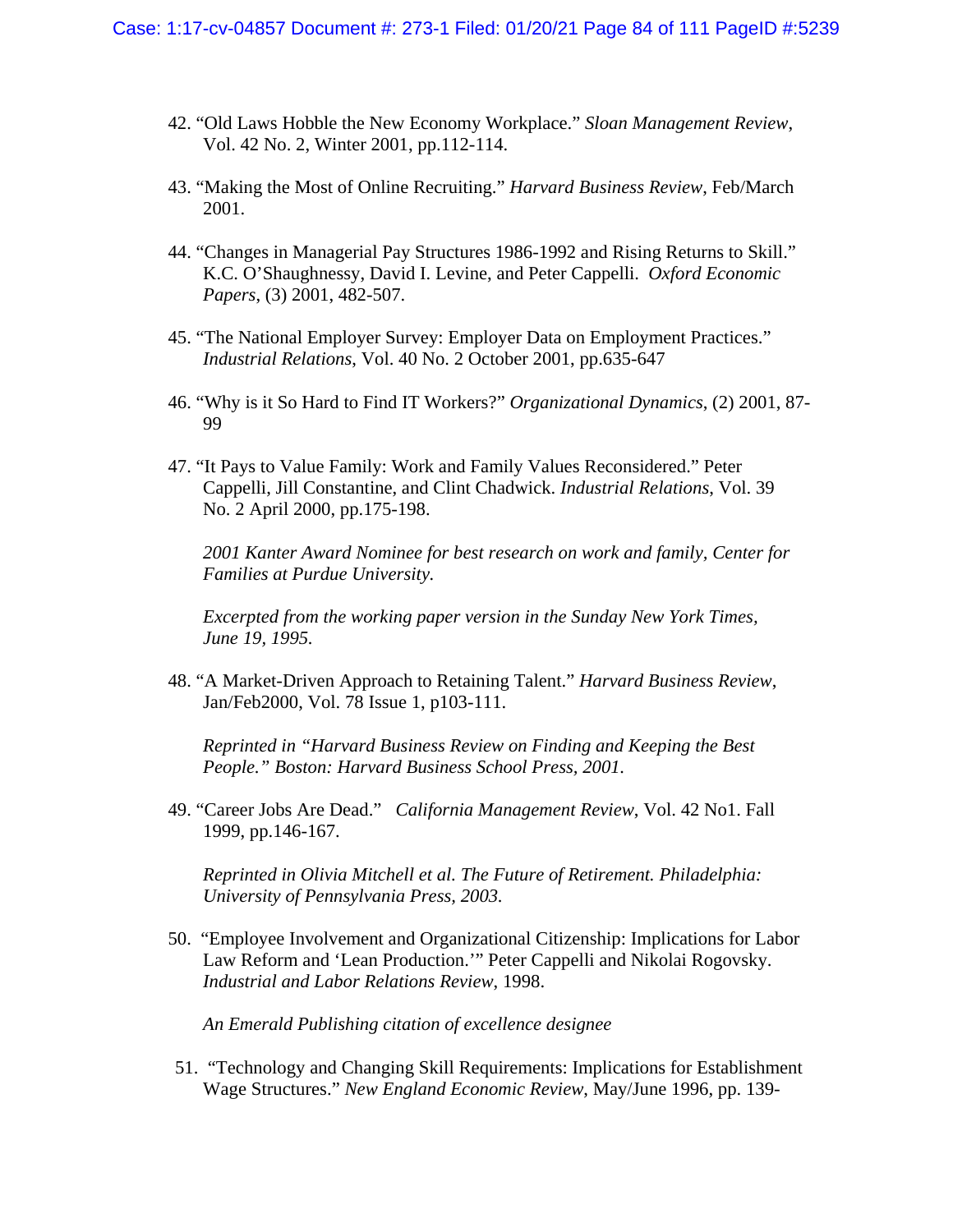154.

52. "Distinctive Human Resources Are Firm's Core Competencies," Peter Cappelli and Anne Crocker-Hefter, *Organizational Dynamics*, Winter 1996, pp. 7-22.

*Reprinted in The Competitive Advantage: Linking Human Resources Practices with Strategy. (New York: American Management Association, 1996.)* 

*Excerpted in Randall S. Schuller, Managing Human Resources. (New York: West Publishing, 1996.)* 

*Excerpted in Wayne Cascio, Managing Human Resources: Productivity, Quality of Worklife, Profits. (New York: McGraw-Hill 1998.)* 

*Reprinted in Susan Jackson and Randall Schuler (eds.). Readings in Strategic Human Resources Management. (Oxford: Blackwell, 1999.)* 

- 53. "British Lessons for Youth Apprenticeship Programs," *Industrial Relations*, Winter 1996. 35(1).
- 54. "Rethinking the 'Skills Gap'", *California Management Review*, Summer 1995 Vol. 37, No. 4, pp. 108-124.
- 55. "Rethinking Employment", *British Journal of Industrial Relations*, December 1995, Vol. 33, No. 4, pp. 563-602.

*Reprinted in Susan Jackson and Randall Schuler (eds.). Readings in Strategic Human Resources Management. (Oxford: Blackwell, 1999).* 

*Reprinted in Huw Beynon and Theo Nichols (eds). "Patterns of Work in the Post Fordist Era. Edward Elgar: Cambidge, UK. 2006.* 

*Reprinted in Michael Reich (ed.). "Segmented Labor Markets and Labor Mobility." Edward Elgar: Camberley, UK, 2009.*

- 56. "Are Skill Requirements Rising? Evidence for Production and Clerical Workers." *Industrial and Labor Relations Review*, Vol. 46, No. 3, April 1993, pp. 515-530.
- 57. "Examining Management Displacement," *Academy of Management Journal*, Vol. 35, No. 1, 1992, pp. 203-217.

*Excerpted in Chief Executive Magazine, 1993* 

58. "How Should We Assess Students in Higher Education? Lessons from Industry." *Change*, November/December 1992, Vol. 24, No. 6, pp. 54-61.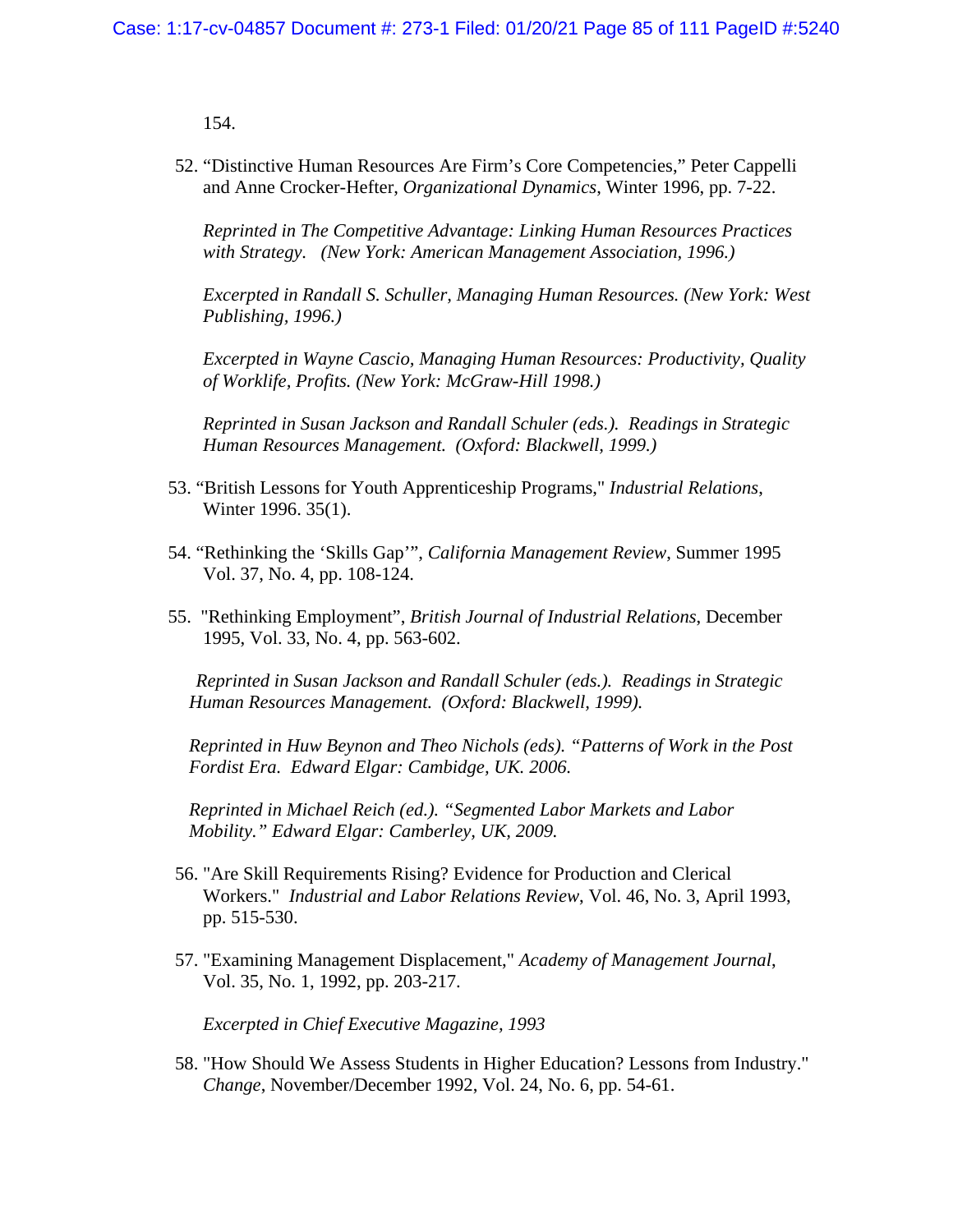59. "Why Some Jobs Receive Wage Premiums: A Test of Internal Labor Market, and `Tournament,' Theories. Peter Cappelli and Wayne Cascio, *Academy of Management Journal*, Vol. 34, No. 4, December 1991, pp. 848-868.

*Selected as best article on personnel/human resources by the Academy of Management in 1991-92.* 

- 60. "An Efficiency Model of Employee Grievances," Peter Cappelli and Keith Chauvin, *Industrial and Labor Relations Review*, Vol. 45, No. 1, October 1991, pp. 3-14.
- 61. "An Inter-Plant Test of Efficiency Wage Arguments," Peter Cappelli and Keith Chauvin, *Quarterly Journal of Economics*, Vol. 103, August 1991, pp. 769-787.
- 62. "Is Pattern Bargaining Dead? An Exchange." *Industrial and Labor Relations Review*. Vol. 44, No. 1, October 1990, pp. 152-156.
- 63. "The Effect of a Two-Tier Wage Plan on Employee Attitudes," Peter Cappelli and Peter D. Sherer, *Industrial and Labor Relations Review*, Vol. 43, No.2, January1990, pp. 225-244.
- 64. "Spanning the Union/Non-Union Boundary at Cummins Engine," Peter Cappelli and Peter D. Sherer, *Industrial Relations*. Vol. 28, No. 2, Spring 1989, pp. 206- 226.
- 65. "Union Wage Policies and Contract Ratifications: The 1982 and 1984 Auto Agreements," Peter Cappelli and W.P. Sterling, *Industrial and Labor Relations Review*. Vol. 42, No. 12, 1988.
- 66. "Comment on Ratifications" (same issue).
- 67. "Satisfaction, Market Wages, and Labor Relations: An Airline Study," Peter Cappelli and Peter D. Sherer, *Industrial Relations*. Vol. 27, No. 1, January 1988.
- 68. "Bargaining Structure, Market Forces, and Wage Outcomes in British Coal Mining," *Industrial Relations*. Vol. 26, No. 2, May 1987.
- 69. "Management Strategies and the Redesign of Jobs," Peter Cappelli and Robert B. McKersie, *Journal of Management Studies*. Vol. 24, September 1987, pp. 441- 462.

*Reprinted in A. Wells (ed.). Advances in the Practice, Theory, and Research of Strategic Human Resources. (New York: Harper Collins,).* 

*Reprinted in John B. Miner and Donald P. Crane. Advances in the Practice, Theory, and Research of Strategic Human Resource Management. (New York:*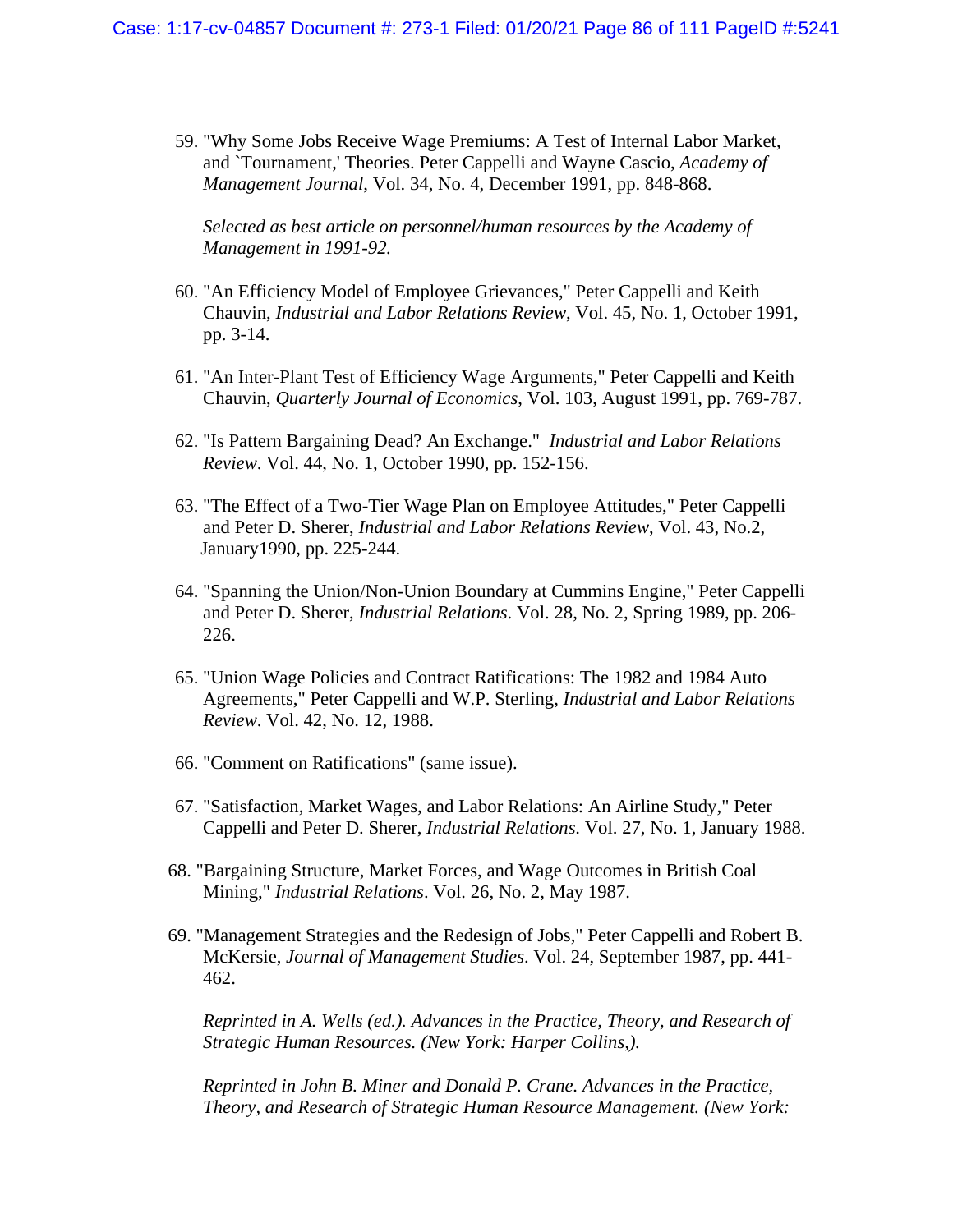*Harper Collins, 1995.)* 

- 70. "Competitive Pressures and Labor Relations: The Response of the Airline Industry," *Industrial Relations*. Vol. 24, No. 3, Fall 1985, pp. 316-338.
- 71. "Plant Level Concession Bargaining," *Industrial and Labor Relations Review*. Vol. 39, No. 3, October 1985, pp. 90-104.
- 72. "Fair Wages and the Industrial Civil Service," *Scottish Journal of Political Economy*. Vol. 32, No. 1, February 1985, pp. 51-66.
- 73. "Choice of Theory in Industrial Relations and the Implications for Research," *Industrial Relations*. Vol. 24, No. 1, Winter 1985, pp. 90-112.
- 74. "Auto Industry Experiments with Guaranteed Income Streams," *The Monthly Labor Review*. Vol. 107, No. 7, July, 1984, pp. 37-39.
- 75. "Strategic Choice and Industrial Relations Theory." Thomas Kochan, Robert B. McKersie, and Peter Cappelli. *Industrial Relations*, Winter 1984. pp. 16-39.

*Reprinted in U.S. Congress, Oversight Hearings, "Has Labor Law Failed?" Ninety* Eighth Congress, Second Session, 1984, p. 1181.

*Excerpted in Clark Kerr and Paul D. Staudohar (eds.). Industrial Relations in a New Age. (San Francisco: Jossey Bass, 1986). pp. 163-167.* 

76. "Comparability and the British Civil Service," *British Journal of Industrial Relations*. March 1984. pp. 33-45.

#### **Manuscripts Under Review:**

Management Without Managers. Tracy Anderson and Peter Cappelli. *Academy of Management Perspectives.*

How you Pay Determines How You Do: The Effects of Financial Aid on Student Performance, with Shinjae Won. NBER Working Paper.

Contracting-Lite: The Conflict between Contracting and Employment Practices and the Implications for Theory.

Never Too Much? The Nonlinear Effect of Psychological Safety on Professional service and Productivity at the Organization level, with Liat Eldor and Mical Hodor.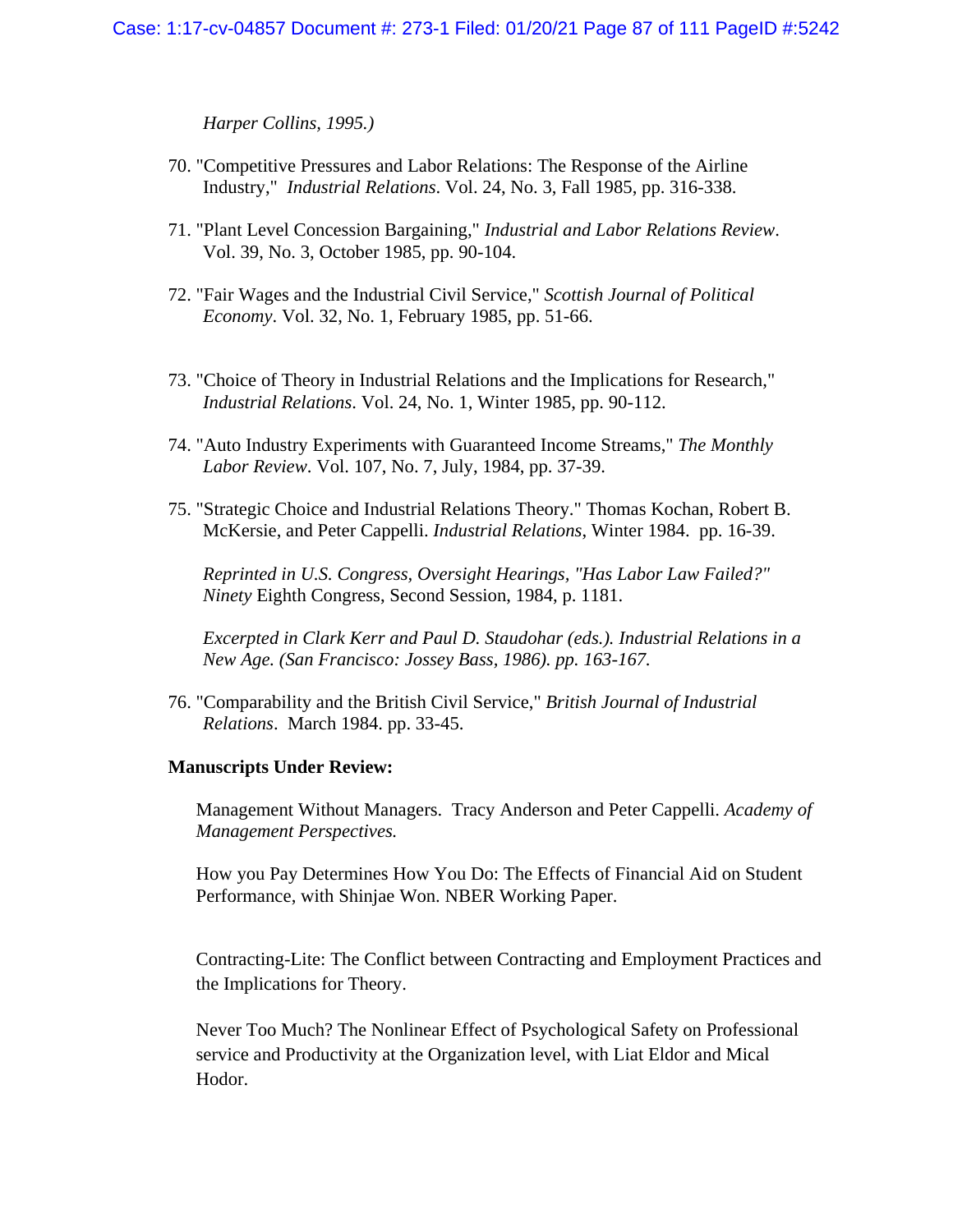#### **Books:**

- 77. What People Earn. (London: MacDonald-Futura, 1981).
- 78. Training and Development. Editor. (London: Dartmouth Publishing, 1994.)
- 79. Airline Labor Relations in the Global Era. Editor. (Ithaca, NY: Cornell University ILR Press, 1995.)
- 80. Change at Work (with Laurie Bassi, David Knoke, Harry Katz, Paul Osterman, and Michael Useem). (New York: Oxford University Press, 1996).

*Excerpted in* Looking Ahead *by the National Policy Association, 1996.* 

81. The New Deal at Work: Managing the Market-Based Employment Relationship. (Boston: Harvard Business School Press, 1999.)

*Japanese edition, 2001 (3rd printing). Selected as one of the 10 best business books of 2001 by academics surveyed by Weekly Diamond magazine. Spanish edition, 2001, Chinese edition, 2002.* 

- 82. Employment Strategies: Why Similar Companies Manage Differently. Editor. (New York: Oxford University Press, 1999.)
- 83. The Changing Nature of Work (as a member of the Committee on Techniques for the Enhancement of Human Performance). Washington, D.C.: National Academy Press, a Report of the National Research Council, 2000.
- 84. Employment Relations: The Future of White Collar Work. (editor). Cambridge: Cambridge University Press, 2008.
- 85. Talent on Demand: Managing Talent in an Age of Uncertainty. Boston: Harvard Business School Press, 2008. *Japanese edition, 2008, Thai and Vietnamese editions, 2008. Indonesian Edition, 2009, Chinese edition 2012 titled Talent Management Lectures.* Booz-Allen notable business book for 2008.
- 86. Managing the Older Worker (with Bill Novelli). Harvard Business, 2010
- 87. The Indian Way (with Harbir Singh, Jitendra Singh, and Michael Useem). Harvard Business, 2010. Hindi edition 2011, Chinese and Korean editions 2012.
- 88. Why Good People Can't Get Jobs: The Skills Gap and What Companies Can do About It. Wharton Digital Press, 2012.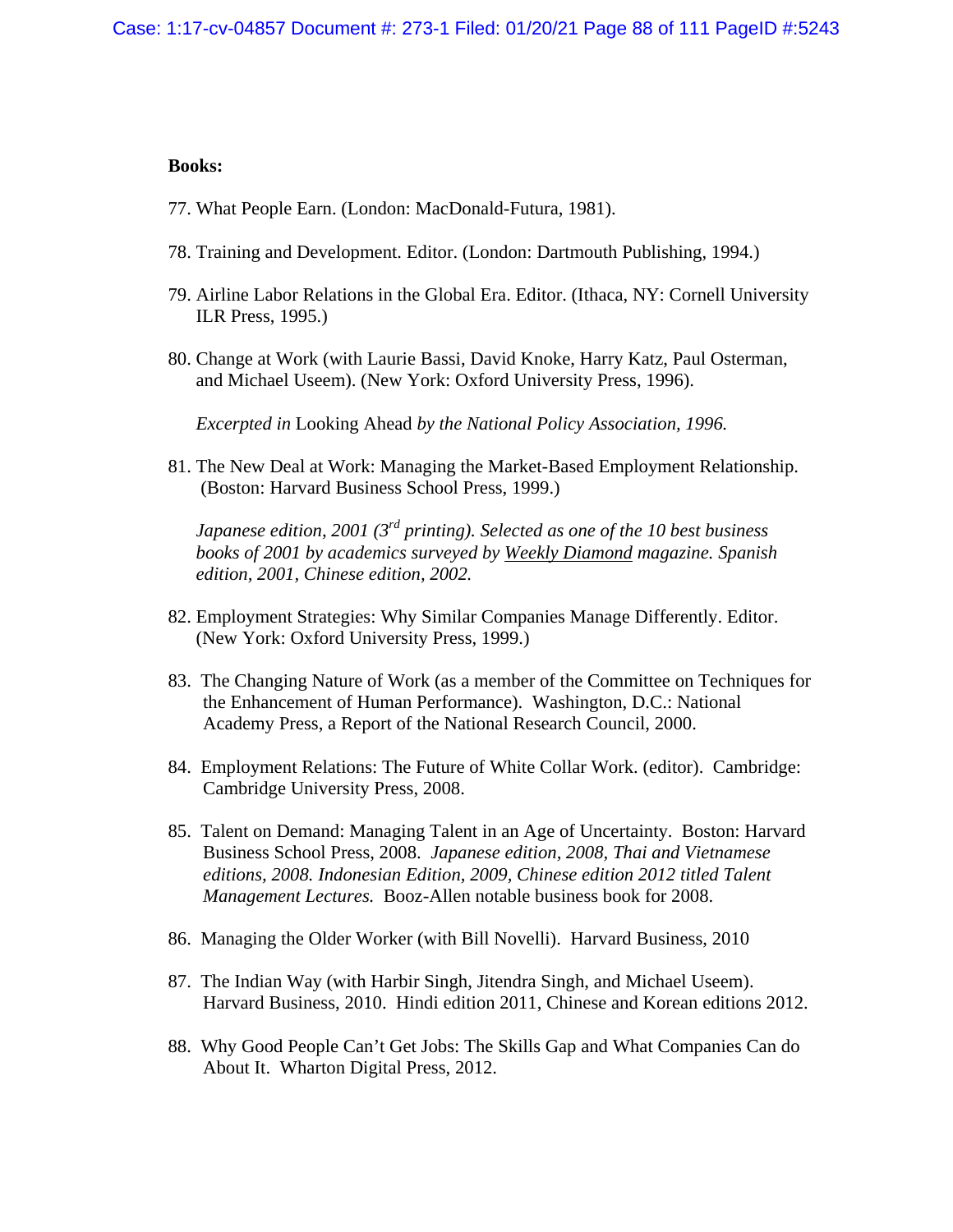*Excerpted in Time Magazine (Time.com) and the San Francisco Chronicle, Podcast version for Federal Reserve Bank of Atlanta.*

*Reviewed/Discussed in The New Yorker, The Atlantic, Forbes, Inc, Wall Street Journal, Washington Post, LA Times, Harvard Business Review, BBC Radio, various NPR shows, 60 Minutes on CBS. Chinese and Portuguese editions 2012.* 

- 89. Will College Pay off? A Guide to the Most Important Financial Decision You'll Ever Make. New York: Perseus-Public Affairs, 2015. Reviewed in *Wall Street Journal, Financial Times, Barrons*, and other business publications.
- 90. Fortune Makers: The Leaders Creating China's Great Global Companies. Michael Useem, Harbir Singh, Neng Liang, and Peter Cappelli. New York: Perseus-Public Affairs, 2017. Chinese (Taiwanese) edition simultaneous publication.

#### **Book Chapters, Etc:**

91. "The Concession Bargaining Experience," Robert B. McKersie and Peter Cappelli in Avoiding Confrontation in Labour Relations. (Montreal: McGill University Press, 1981). pp. 15-32.

*Reprinted in Richard L. Rowan (ed.) Readings in Labor Economics and Industrial Relations. (Homewood, IL: Irwin, 4th ed. 1986). pp. 243-253.* 

- 92. "Concession Bargaining and the National Economy," in Proceedings of the Industrial Relations Research Association, (Madison, WI: IRRA, 1983). pp. 362- 371.
- 93. "The Transformation of the Industrial Relations/Human Resources Function," Thomas Kochan and Peter Cappelli, in Paul Osterman (ed.), Internal Labor Markets. (Cambridge, MA: MIT Press, 1984). pp. 163-190.

*Reprinted in University of Toronto Personal Series, Vol. 1, No. 1, 1984.* 

94. "Union Gains under Concession Bargaining," in Proceedings of the IRRA, 1983, (Madison: IRRA, 1984). pp. 297-305.

*Selected for excerpting in The Monthly Labor Review. Vol. 107, No. 5, May 1984, pp. 40-42.* 

*Reprinted in Lloyd Reynolds, Stanley Masters, and Collette Moser (eds.) Readings in Labor Economics and Labor Relations. (Englewood Cliffs, N.J.: Prentice Hall, 4th Edition, 1985). pp. 40-41.*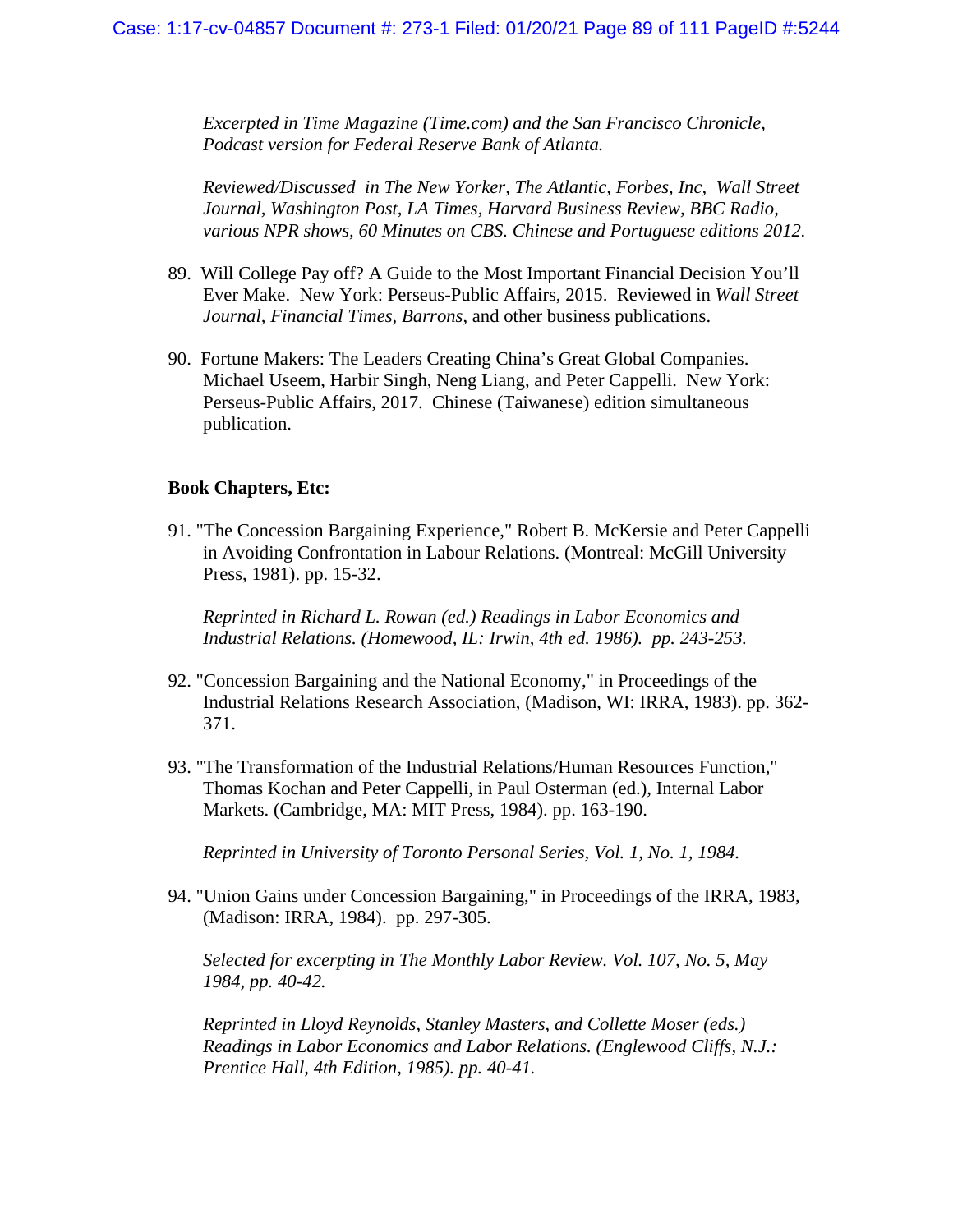- 95. "The Crisis in Collective Bargaining," Peter Cappelli and Robert McKersie, in Thomas Kochan (ed.) Strategies for the Labor Movement. (Boston: Little and Brown, 1985). pp. 227-246.
- 96. "Airline Industrial Relations in Transition," Peter Cappelli and Timothy Harris, Proceedings of the Industrial Relations Research Association. (Madison: IRRA, 1985). pp. 437-446.

*Selected for excerpting in The Monthly Labor Review. Vol. 108, No. 6, June 1985, pp. 37.* 

97. "The Effects of Management's Industrial Relations Strategy: Results of A Recent Survey," Peter Cappelli and John Chalykoff. Proceedings of the Industrial Relations Research Association. (Madison, WI: IRRA, 1986).

*Selected for Excerpting in The Monthly Labor Review. Vol. 109, No. 4, April 1986, pp. 45-47.* 

*Reprinted in Business Strategies, (Chicago: Commerce Clearing House, 1986).* 

- 98. "Putting Participation in Perspective" (Comment on William Gomberg), Human Resource Management, Vol. 25, No. 3, Fall 1986, pp. 365-368.
- 99. "Airline Industrial Relations After Deregulation," in Collective Bargaining in American Industry. David B. Lipsky and Clifford B. Donn (eds.), (Boston: D.C. Health and Co., 1987).
- 100. "Bargaining with the Bell System after Divestiture," Peter Cappelli and Charles Perry, Proceedings of the Industrial Relations Research Association. (Madison, WI: IRRA, 1987), pp. 191-200.
- 101. "New Management Strategies and Tactics in Labor Relations," Proceedings of the 40th Annual NYU National Conference on Labor Relations. (New York: Matthew Bender Co., 1987).
- 102. "Airline Labor Relations after Deregulation," Cleared for Takeoff: Airline Industrial Relations after Deregulation. (Ithaca, NY: ILR Press, Cornell University, 1988).
- 103. "The Role of Unions in Improving Workforce Quality, Labor Market Efficiency, and Effective Employee Management," in Investing in People: A Strategy to Address America's Workforce Crisis, (Washington, D.C.: U.S. Department of Labor, 1989).
- 104. "Collective Bargaining," in John Fossum (ed.) Employee Relations Handbook. (Washington, D.C.: BNA, 1990).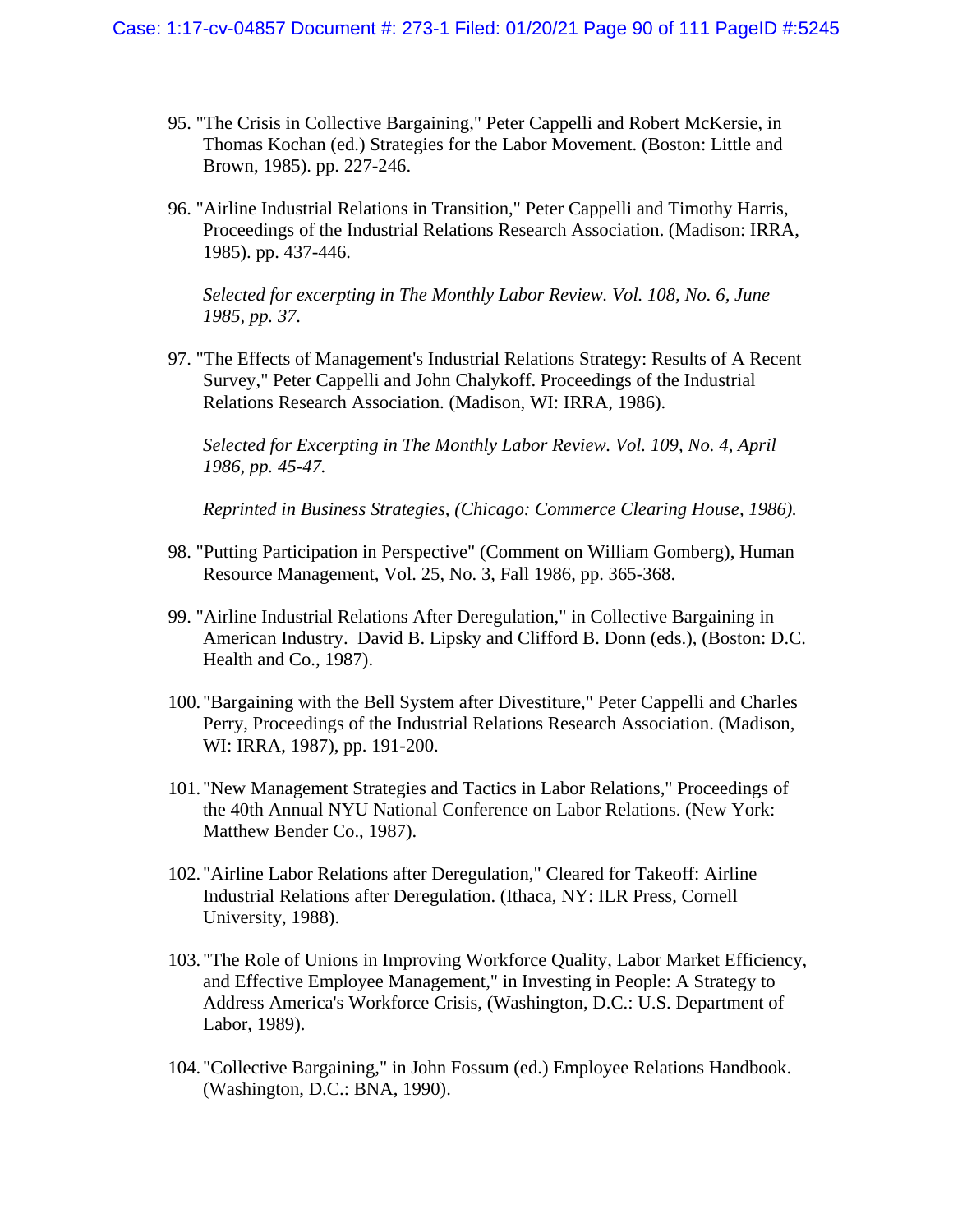- 105. "Still Working on the Railroad: An Exception to the Transformation of U.S. Labor Relations," (Washington, D.C.: U.S. Department of Labor, Bureau of Labor-Management Relations and Cooperative Programs, 1990).
- 106. "Labor Costs and Labor Relations in the Airlines: A Report to the U.S. Secretary of Transportation," (Washington, D.C.: U.S. Department of Transportation, Department of Economics, 1991.) Briefing reports with the Secretary July 1991.
- 107. "The Missing Role of Context in OB: The Need for a Meso Approach," Peter Cappelli and Peter D. Sherer, in Research in Organizational Behavior, L.L Cummings and Barry M. Staw (eds.), (Greenwich, CT: JAI Press, 1991).
- 108. "Economics and Organizational Behavior: Finding a Middle Path for Industrial Relations," Proceedings of the Industrial Relations Research Association. (Madison, WI: IRRA, 1991).
- 109. "Assessing College Student Performance: What Can We Learn from Industry Practices?" Briefing Paper for the National Goals for Education Panel. (Washington, D.C.: National Center on Educational Statistics, U.S. Department of Education, October 1991.)
- 110. "Is There a Future for the Field of Industrial Relations in the United States?" In Russell D. Lansbury (ed.). Industrial Relations Teaching and Research: International Trends. (Sydney: Australian Centre for Industrial Relations Research and Teaching, 1991, pp. 3-40.)
- 111. "Integrating Strategic Human Resources and Strategic Management," Peter Cappelli and Harbir Singh, in David Lewin, Olivia S. Mitchell, and Peter D. Sherer (eds.), Research Frontiers in Industrial Relations and Human Resources. (Madison, WI: Industrial Relations Research Association, 1993).

*Reprinted in A. Wells (ed.). Advances in the Practice, Theory, and Research of Strategic Human Resources. (New York: Harper Collins, 1995.)* 

- 112. "Youth Apprenticeships in Britain," Phi Delta Kappan, Spring 1996.
- 113. "New Work Systems and Skill Requirements," Peter Cappelli and Nikolai Rogovsky, International Labour Review, Vol. 133, No. 2, 1994.
- 114. "Self-Assessed Skill Needs and Job Performance," Peter Cappelli and Nikolai Rogovsky, Albert Tuijnman, Irving Kirsch, and Daniel Wagner (eds.). Adult Basic Skills: Innovations in Measurement and Policy Analysis. (Paris: OECD, 1995).
- 115. "Supply and Demand Factors Affecting Occupational Classifications."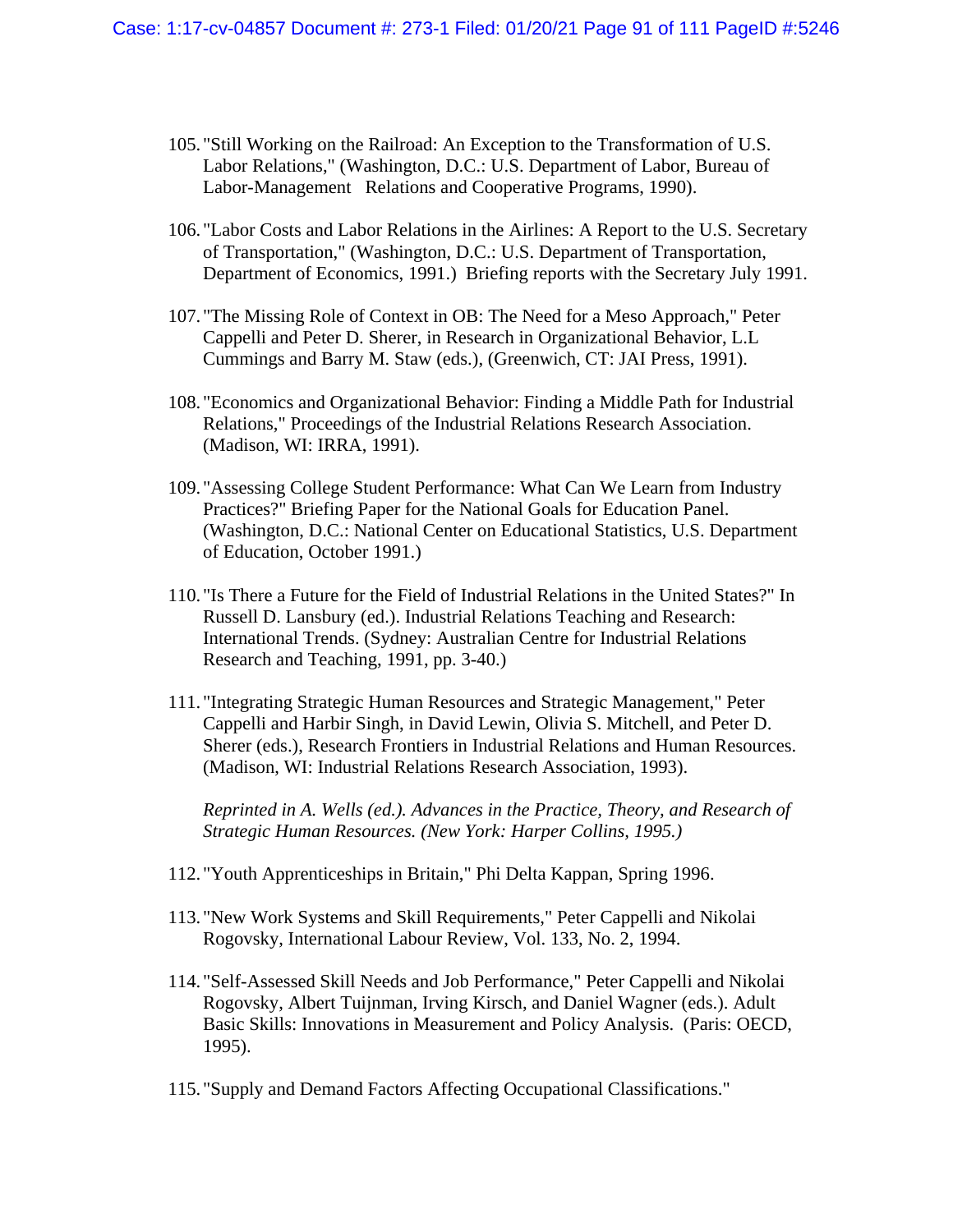(Washington, D.C.: Standard Occupation Classification Revisions Group/Bureau of Labor Statistics, Spring 1995.)

- 116. "Managerial Careers in the Insurance Industry" (with Elizabeth Scott and K.C. O'Shaughnessy), In Paul Osterman (ed.). Broken Ladders: Managerial Careers in Transition. (New York: Oxford University Press, 1997.)
- 117. "The New Employment Relationship and the Effects on Wage Pressure." Federal Reserve Board of Governors Presentation, Washington, D.C. November 1997. Reprinted in the Wharton Alumni Magazine, 1998.
- 118.Clint Chadwick and Peter Cappelli, "Alternatives to Generic Strategy Typologies in Strategic Human Resources Management." Research in Personnel and Human Resource Management, Greenwich, CT: JAI Press,1999.
- 119. "Examining the Incidence of Downsizing and Its Effects on Establishment Performance." In David Neumark (ed.). On the Job: Is Long-term Employment a Thing of the Past? New York: Russell Sage, 2000.

*Excerpted in Monthly Labor Review August 2000 Vol. 123 No. 8, p. 40.* 

*Reprinted in "Employee Downsizing." Institute of Chartered Financial Analysts (India), 2004.* 

- 120. "Market-Mediated Employment: The Historical Context. In Margaret Blair and Thomas A. Kochan (eds.) The New Relationship: Human Capital in the American Corporation. Washington, D.C.: The Brookings Institution, 2000.
- 121. "Labor Markets in the Gulf States: Prospects for Reform." World Economic Forum Arab Report, 2005.
- 122. "The External Labor Market." Peter Cappelli and Monika Hamori in The Handbook of Career Studies, Hugh Gunz and Maury Pieperl (eds.). New York: Sage, 2007.
- 123. "Changes at Work and the Opportunities for Theory." In Marek Korczinski, Randall Hodson, Paul Edwards. Social Theory at Work. Oxford: Oxford University Press, 2007.
- 124. "How Organizations Obtain the Human Capital They Need." Monika Hamori, Rocio Bonet, and Peter Cappelli. In Alan Burton-Jones and J.C. Spender (eds.). Oxford Handbook of Human Capital. Oxford: Oxford University Press, 2009.
- 125. "Succession Planning." In Sheldon Zedeck (ed.) *APA Handbook of Industrial and Organizational Psychology.* American Psychological Association, 2010.
- 126. "A supply chain approach to talent management". Peter Cappelli and JR Keller.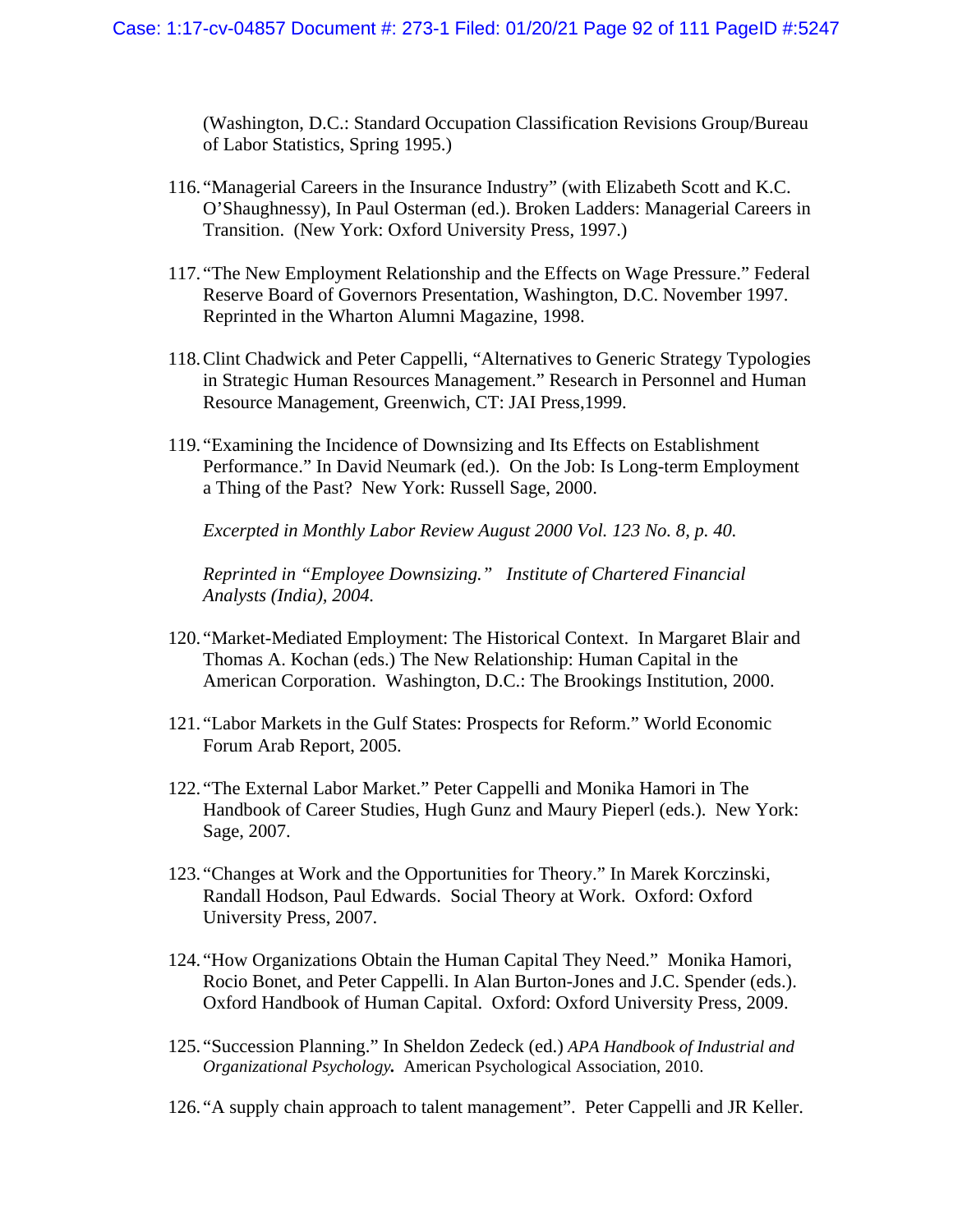2013. In Strategic Talent Management: Contemporary Issue in an International Context, Edited by Paul Sparrow, Cambridge University Press.

127. "Can Data Science Change Human Resources?" With Prasanna Tambe and Valery Yakubovich. In Jordi Canals and Franz Heukamp, ed, (2019). *The future of management in an Artificial Intelligence world.* London: Palgrave-MacMillan

#### **Columns for the** *Wall Street Journal:*

"Why Companies Aren't Getting the Employees They Need," *Wall Street Journal*, October 24, 2011. P. B1. Most read and emailed article in WSJ for week of October 23<sup>rd</sup>. Reposted on website March 2011.

"Why Companies Aren't Getting the Employees They Need: The Author Responds." *Wall Street Journal*, October 26<sup>th</sup> 2011, online edition.

"Why Focusing Too Narrowly on College Could Backfire," *Wall Street Journal*, November  $15<sup>th</sup>$  2013.

Used as the entrance exam question for Waseda University, Tokyo, Japan, 2015.

"Are Entrepreneurs Really Different that the Rest of Us?" With Laura Huang. *Wall Street Journal*, November 3<sup>rd</sup> 2014.

"Why Bosses Should Stop Thinking of 'A Players,' B Players,' and 'C Players'." *Wall Street Journal*, February 17<sup>th</sup> 2017.

"The Problem with Hiring" *Wall Street Journal*, February 25<sup>th</sup> 2019.

"It's Time to Get Rid of Employee Surveys." *Wall Street Journal*, August 1<sup>st</sup> 2020.

"Why the Office Isn't Going Away." *Wall Street Journal*, December 13<sup>th</sup> 2020.

#### **Other Media Publications**

What Determines Pay? Sir Henry Phelps Brown and Peter Cappelli, Working Together Society monograph, London, 1980.

"Labor Relations Enters New Territory," *Management Review*, Vol. 75, No. 3, March 1986, pp. 28-31.

"The Fare Wars Have Just Begun," *Philadelphia Inquirer*. March 25, 1986, p. 17.

"Settling Inexorably into Oligopoly" (Airlines after Deregulation), *The New York Times*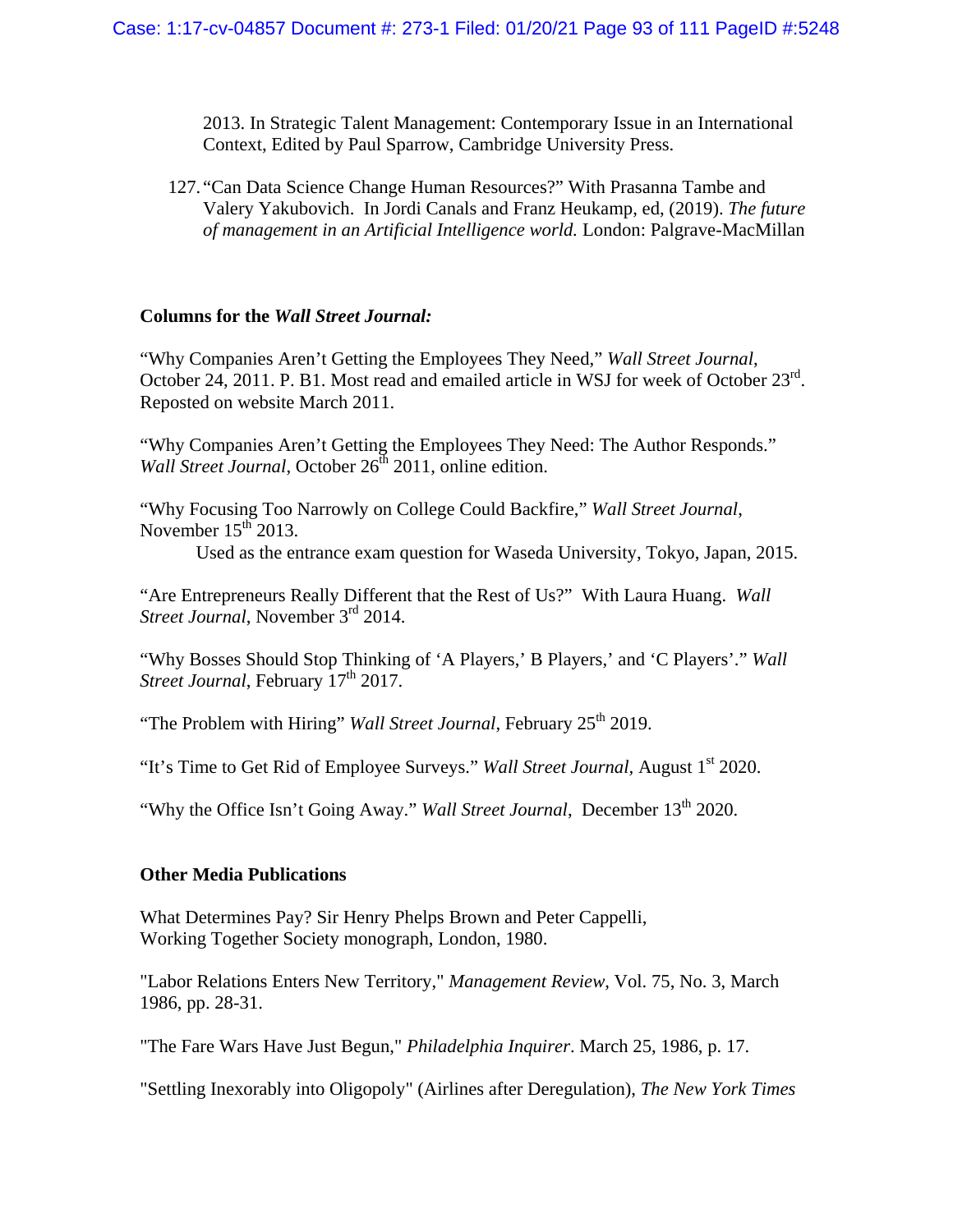*Sunday Business Forum*, September 7, 1986, p. B2.

"The Worst of Times for Airline Labor," *Newsday.* August 27, 1987.

"Two-Tier Wage Plans," *Journal of Commerce*. September 1, 1988.

"Sorry, Perestroika Isn't Enough," *The Christian Science Monitor*, Monday August 6, 1990.

"A Lesson for Labor from the American Airlines Strike," *Los Angeles Times*, November 26, 1993, p. B5.

"Part time: Good for Whom?" *Philadelphia Inquirer*, April 8 1997, pp.A31.

"Do Pepsi and Oatmeal Mix?" *Wall Street Journal*, December 5 2000, p. A26.

"Workers Clip the Wings of United." *Financial Times*, December 4 2002.

"Guest Workers and the Distorting Effects on Labor Markets." *Philadelphia Inquirer*, January 15, 2004.

"What Does 'Qualified' Truly Mean?" *Newsday*, January 11 2009.

"Why Tomorrow's Wall Street Leaders Don't Like Bonuses." *Washington Post,* December 19, 2010, with Michael Useem, John Paul MacDuffie, and Matthew Bidwell.

"Our Irrational, Harmful Bias Against the Unemployed." *Washington Post*, May 2nd 2012.

"If There is a Gap, Blame It on the Employers." *New York Times*, July  $9<sup>th</sup> 2012$ .

"What Employers Want? Workers They Don't Have to Train." *Washington Post*, September  $5<sup>th</sup>$  2014.

"How to Save Good Jobs." *The Washington Post*, February  $10^{th}$  2017.

### **Major Grants:**

1989 -- \$55,000 from U.S. Department of Labor to study transportation labor relations.

- 1991-1996 \$6 million from U.S. Department of Labor to establish the National Center for the Educational Quality of the Workforce. Co-Director.
- 1996-2001 \$12 million from U.S. Department of Labor to establish the National Center for Post-Secondary Improvement (run jointly with Stanford University), Executive Committee member, Project Area leader.
- 2000 \$143,000 School-to-Work Office of the U.S. Department of Education to study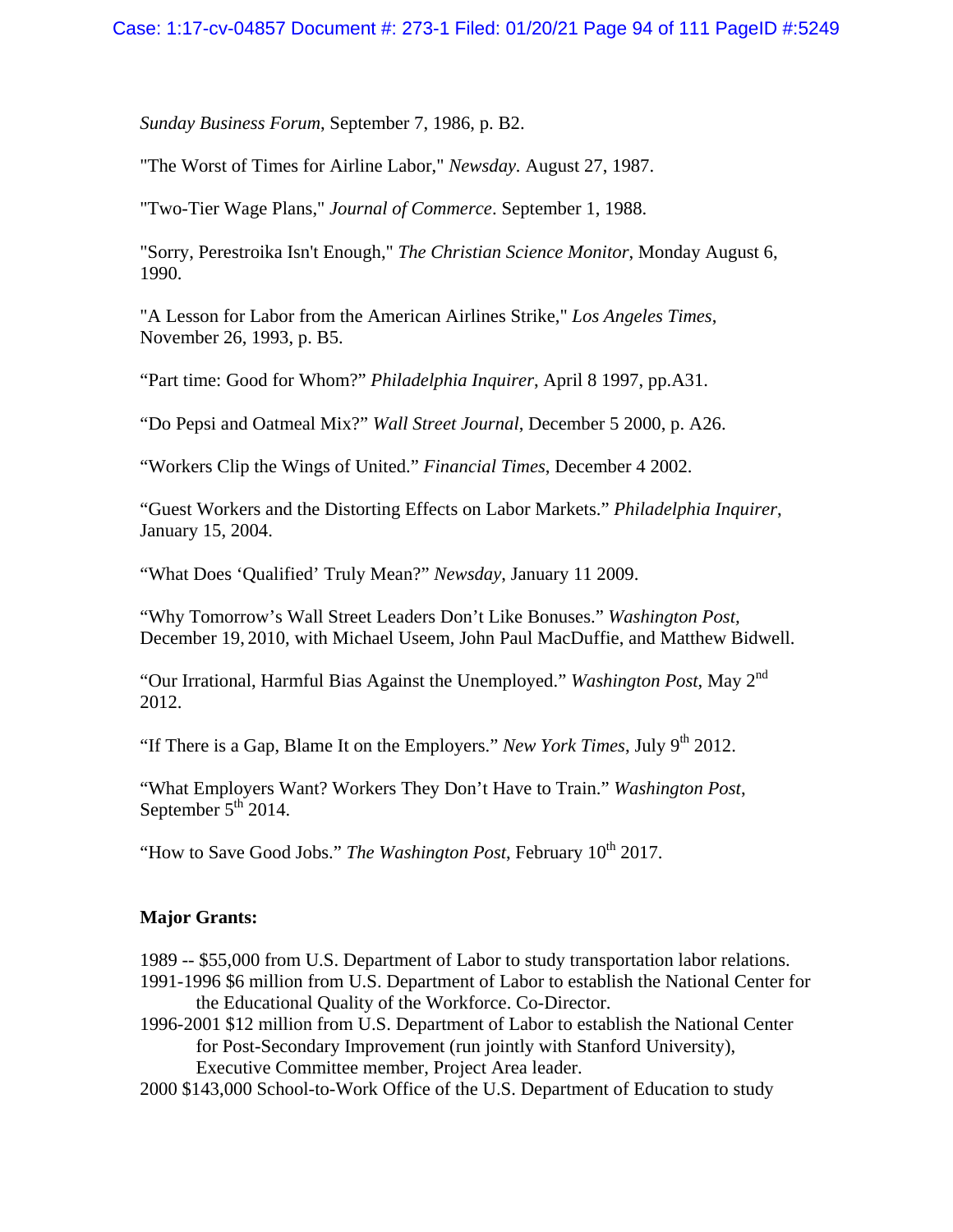employer involvement with schools.

- 2001 \$150,000 Ford and Rockefeller Foundations Project on Work to support the 2000 National Employer Survey.
- 2001 \$83,000 Russell Sage Foundation to examine the determinants of contingent work.
- 2003 \$285,000 National Science Foundation to study demographic issues in the IT workforce.

#### **Selected Presentations:**

Pierce Memorial Conference, "Collective Bargaining in American Industries," New York State School of Industrial and Labor Relations, Cornell University, 1986.

International Conference on Management Strategy and Industrial Relations, Manchester Business School, 1986.

Academy of Management Centennial Panel on Negotiations, 1986.

Sidney Harmon Lecture (panel), "Airline Experiments that Crashed," Kennedy School of Government, Harvard University, 1987.

Forty-first Annual NYU Conference on Labor Relations, Keynote Speaker, 1987.

National Mediation Board/Cornell University Conference on Airline Labor Relations, Keynote panel, 1987.

University of Sydney/Australian Center for Industrial Relations Research and Teaching Conference on Industrial Relations, May 1991.

Keynote Speaker, International Labour Organization Conference on Training (Geneva), 1993.

Keynote Speaker, National Planning Association Annual Meeting (Washington), 1993.

Milton Derber Memorial Lecture, University of Illinois Institute of Labor and Industrial Relations, 1998.

Peirce Memorial Labor Law Lecture, Kent University Law School, 1999.

Keynote Speaker, Stetson University Law School Annual Conference on Labor and Employment Law, 2000.

Master Class presentation, Society for Human Resource Management annual meeting, 2001.

Keynote Speaker, NASSCOM (Indian IT-BPO organization), 2005 and 2007, Chennai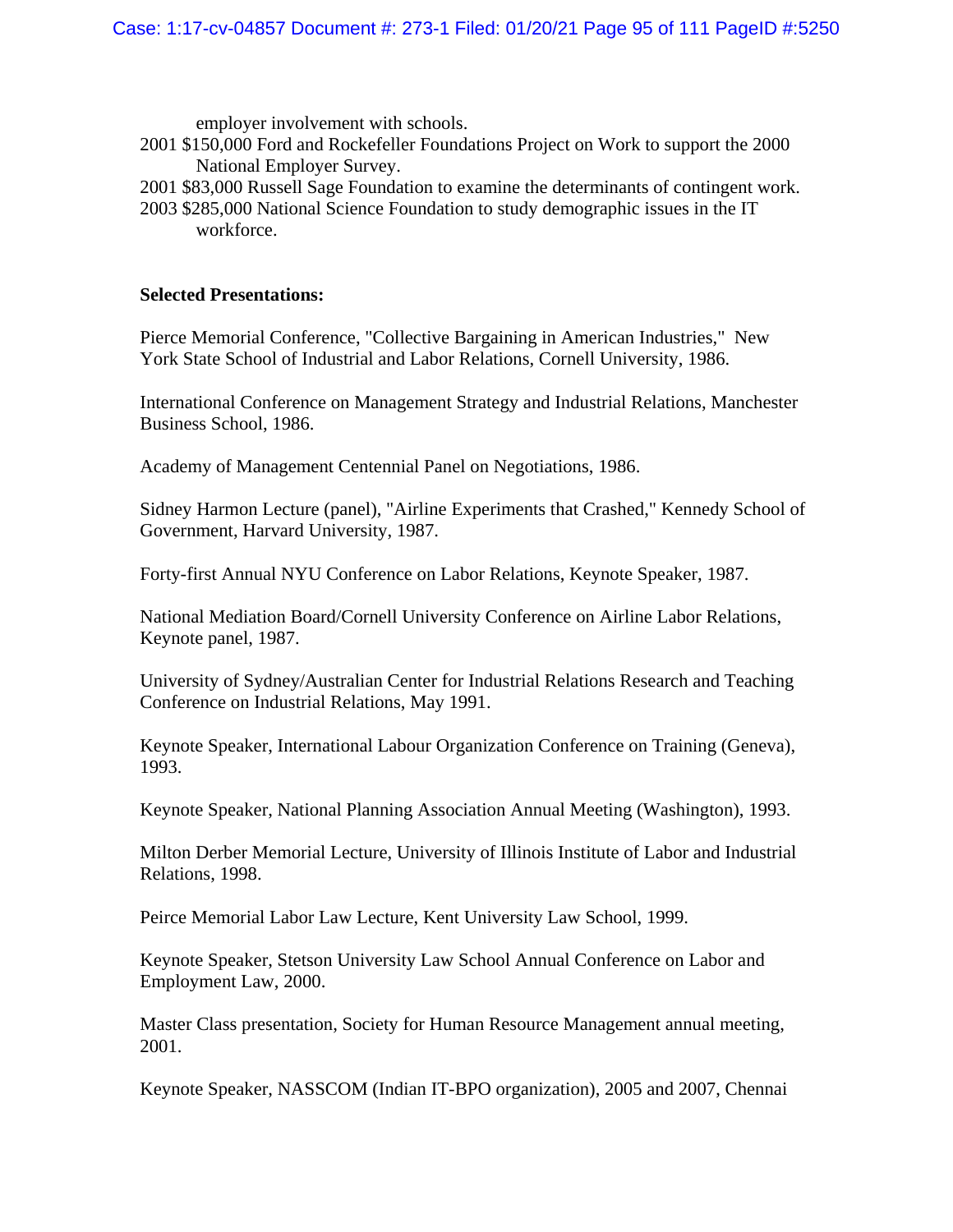India.

US Army Senior Conference XLVII, Key Note Speaker, West Point, NY 2010.

Convener, U.S. Department of Education/National Center on the Educational Quality of the Workforce Seminar Series, Washington, D.C., 1991-2000.

Keynote Speaker US Army's Annual Senior Conference, West Point, NY 2012.

The City Club of Cleveland presentation (the oldest free speech form in the US ) October 2015

# **Teaching Experience**:

Intermediate micro, macro, and labor economics, Oxford University. Collective bargaining, statistics/research methods, and compensation systems, University of Illinois. Negotiations and conflict resolution, organizational behavior, U.C. Berkeley. Collective bargaining, compensation/labor economics, organizational behavior, and negotiations and conflict resolution, The Wharton School.

## **Teaching Awards**:

Elected to University of Illinois list of Excellent Teachers, 1984. Nominated for Wharton's Anvil Award for excellence in teaching, 1990. Anvil Award Finalist, 1993. MBA "Core" teaching award, 1999; 2000; 2001. Miller-Sherrerd MBA Core Teaching Award, 2002, 2006 (for highest-rated courses). Executive MBA Teaching Award (for highest-rated course), 2002, 2005, and 2007, 2009, 2011, 2013. Undergraduate teaching award, 2019.

Executive Education - Academic Director for Wharton Executive Education Advanced Management Program (AMP); Program on Managing Higher Education/Institute for Research on Higher Education; Human Resource Business School; Middle East Partnership Initiative program for women managers from the Middle East.

# **Consulting Experience:**

Among significant consulting engagements was a study for the US Secretary of Transportation on pay in the airlines, a report outlining solutions to the labor-related conflicts holding back the expansion of the Pennsylvania Convention Center, a report outlining the process through which the State of Pennsylvania would take over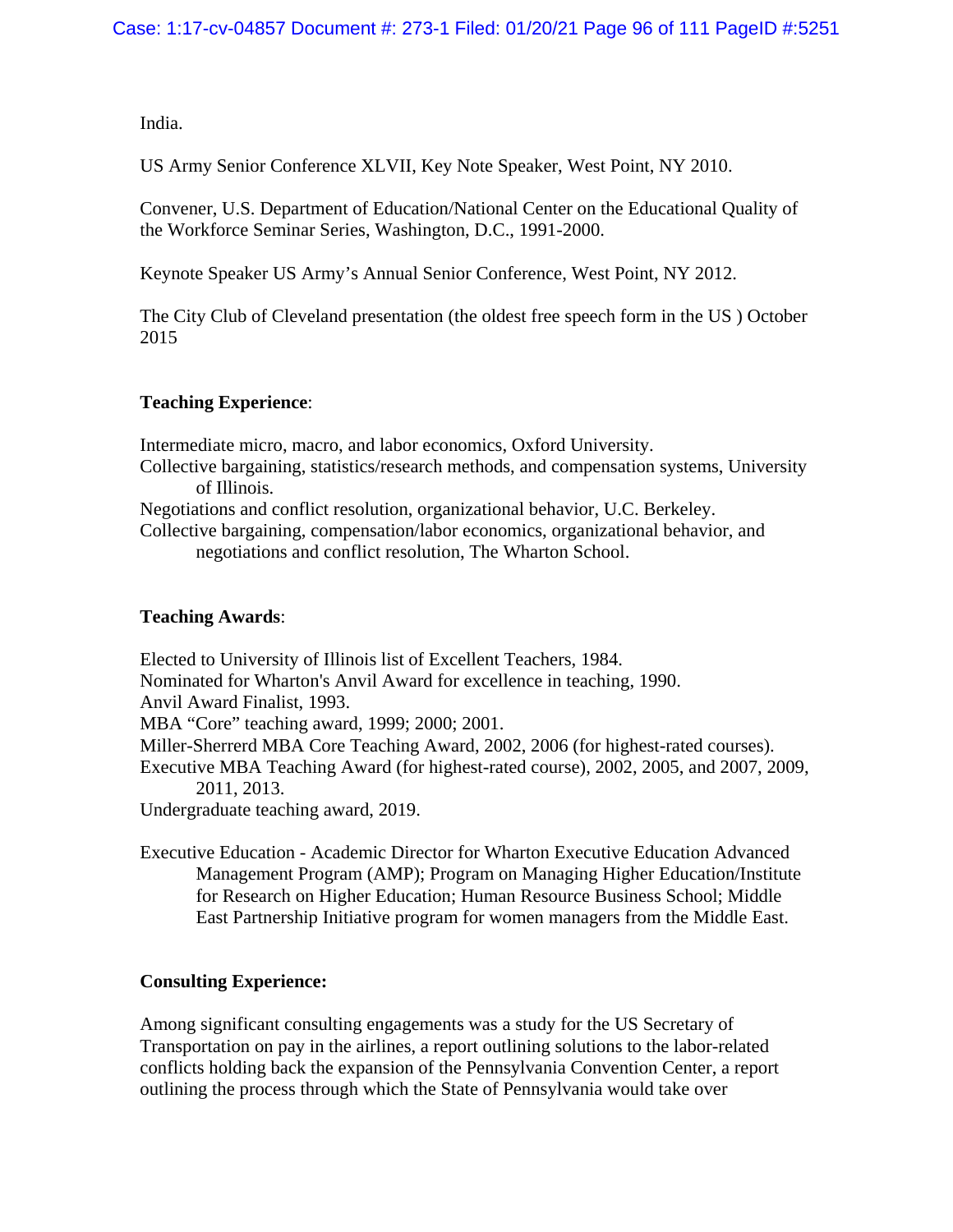responsibility for the administration of local courts, a proposal to the Kingdom of Bahrain outlining the reform of their labor markets, a study of the effects of the Work Opportunities Tax Credit for the National Employer's Opportunity Network.

Member of Ford Motor Company's Global Competency Board, advisory board member of Saba, Vault.com, Taleo, SkillSurvey, HireIQ. Member, New Products Committee, DBM International. Consultant to the IMF on performance management, OECD and WTO on human resources.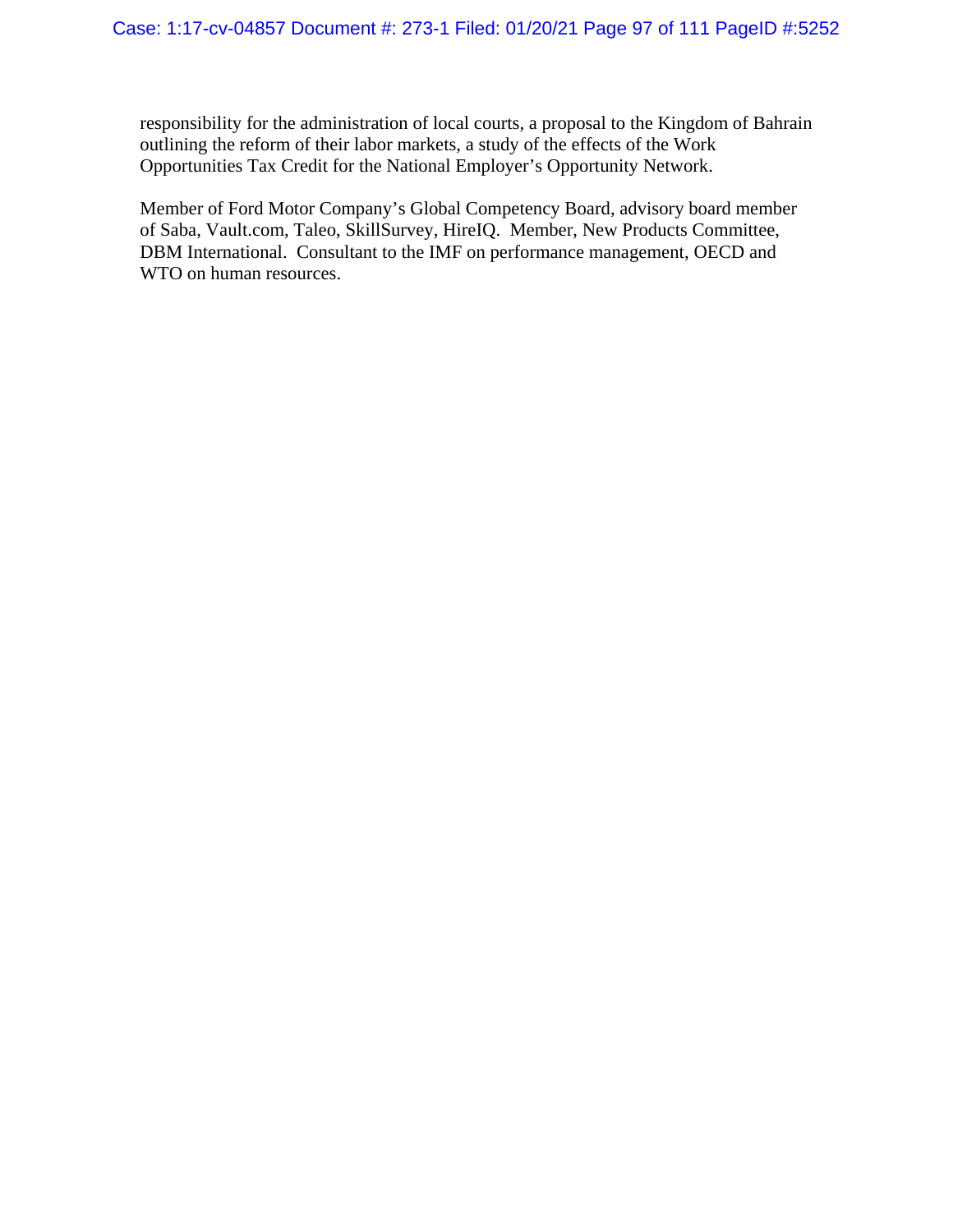Case: 1:17-cv-04857 Document #: 273-1 Filed: 01/20/21 Page 98 of 111 PageID #:5253

# **APPENDIX B**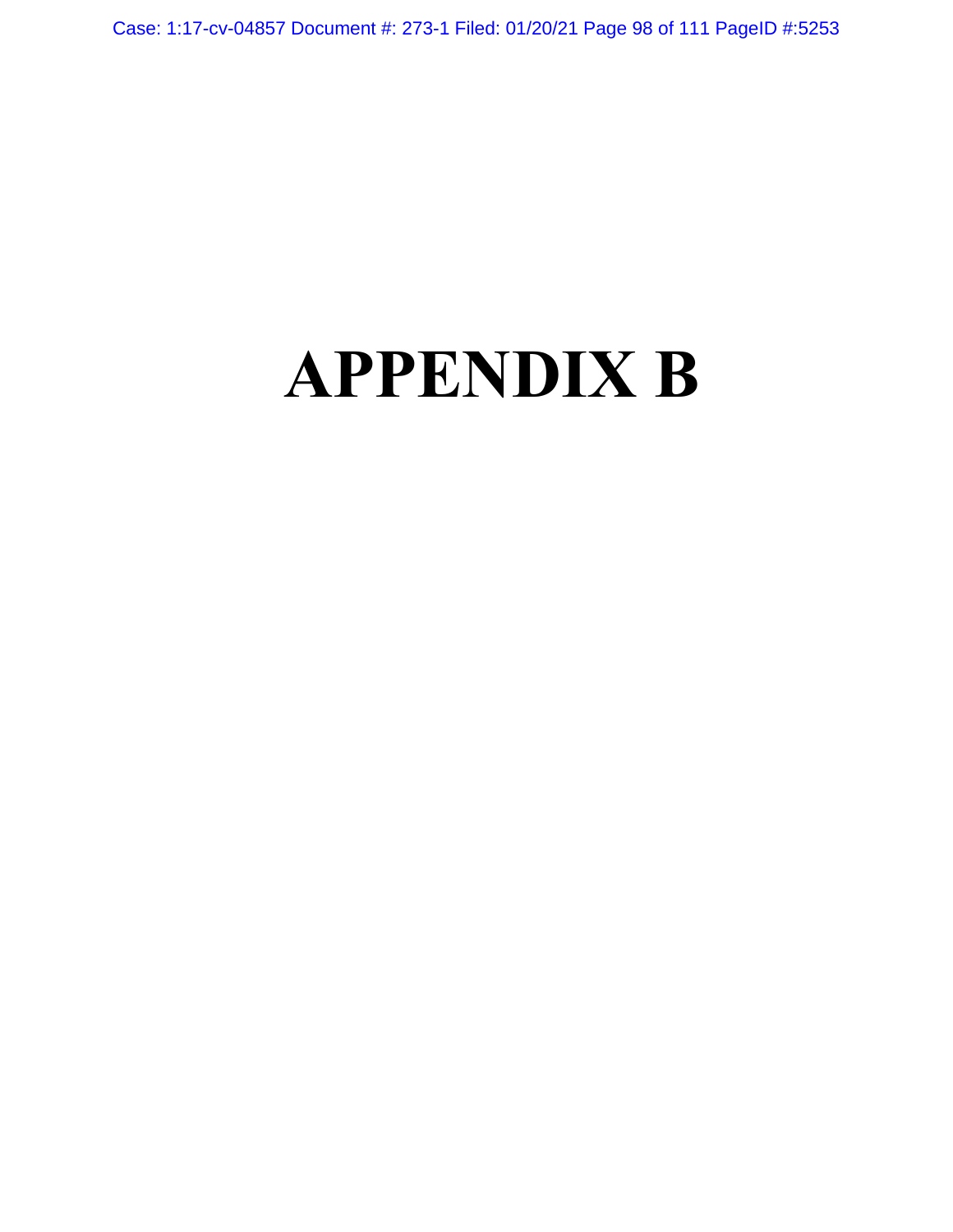### **Appendix B: Materials Considered**

#### Academic Literature

- Adams, J.S. *Toward an understanding of inequit*y, 67 J. of Abnormal & Social Psychol. 422-36 (1963).
- Agrawal, D., Lal, R. 1995. Contractual arrangements in franchising: An empirical investigation. Journal of Marketing Research, 32(2), 213-221.
- Andersen, P. 1999. Industrial Benchmarking for Competitive Advantage. Human Systems Management, 18 (3/4), 287-297.
- Asch, S. E. (1951). Effects of group pressure upon the modification and distortion of judgment. In H. Guetzkow (ed.) *Groups, leadership and men*. Pittsburgh, PA: Carnegie Press.
- Ashforth, B. E., Fried, Y. 1988. The mindlessness of organizational behaviors. Human Relations, 41(4), 305-329.
- Ater, I. and Rigbi, O. 2007. Price Control in Franchised Chains: The Case of McDonald's Dollar Menu. 2007. Stanford Institute for Economic Policy Research Discussion Paper No. 06-22.
- Atleson, J. B. 1983. Values and Assumptions in American Labor Law. Amherst, MA: University of Massachusetts Press.
- Autor, D. H. 2003. Outsourcing at will: The contribution of unjust dismissed doctrine to the growth of employment outsourcing. Journal of Labor Economics, 21, 1-42.
- Azoulay, P, Shane, S. 2001. Entrepreneurs, contracts and the failure of young firms. Management Science, 47(3), 337-358.
- Balasubramanian, N., Chang, J.W., Sakakibara, M., Sivadasan, J., and Starr, E. 2018. Locked In? The Enforceability of Covenants Not to Compete and the Careers of High-Tech Workers. Published online before print in Journal of Human Resources (May 2020): 1218-9931R1.
- Barthélemy, J. 2008. Opportunism, Knowledge, and the Performance of Franchise Chains. Strategic Management Journal (29) 13, 1451-1463.
- Batchelor, R. 2006. Metrics that matter: Benchmarking. Franchising World, 38(10), 37- 40.
- Becker, G. 1964. Human Capital. Chicago: University of Chicago Press.
- Becker, M.C. 2008. Handbook of Organizational Routines. Cheltenham, UK: Edward Elgar.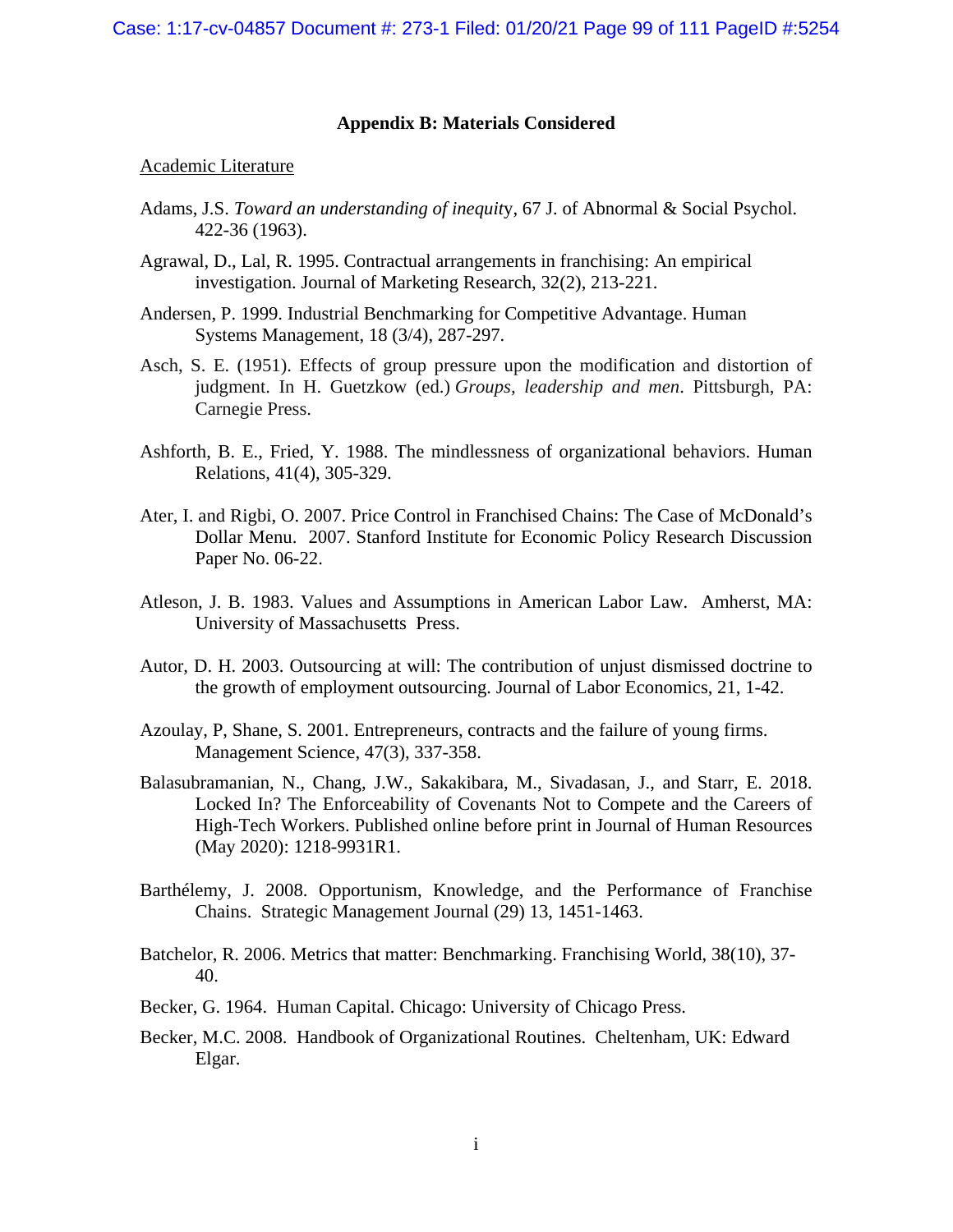- Bidwell, M. J. (2012). Paying More to Get Less: The Effects of External Hiring Versus Internal Mobility. Administrative Science Quarterly. 1-39.
- Bidwell, M. and Mollick, E. 2015. Shifts and Ladders: Comparing the Role of Internal and External Mobility in Managerial Careers. *Organization Science 1-17.*
- Blair, R.D., LaFontaine, F. 2005. The Economics of Franchising. New York: Cambridge University Press.
- Blair, R.D., and F. Lafontaine (1999): "Will Khan Foster or Hinder Franchising? An Economic Analysis of Maximum Resale Price Maintenance," Journal of Public Policy and Marketing, 18(1), 25–36.
- Bradach, J. L. 1997. Using the plural form in the management of restaurant chains. Administrative Science Quarterly, 42(2), 276-303.
- Bradach, J. L. 1998. Franchise Organizations. Boston, MA: Harvard Business School Press.
- Brickley, J. A., Dark, F. H. 1987. The choice of organizational form: The case of franchising. Journal of Financial Economics, 18(2), 401-420.
- Brown, W. O. 1998. Transaction costs, corporate hierarchies, and the theory of franchising. Journal of Economic Behavior and Organization, 36, 319-329.
- Carney, M., Gedajlovic, E. 1991. Vertical integration in franchise systems: Agency theory and resource explanations. Strategic Management Journal, 12(8), 607-629.
- Cappelli, P. & Sherer, P.D., *Satisfaction, Market Wages, and Labor Relations: An Airline Study*, 27 Indus. Rel. 56-73 (1988).
- Cappelli, P. & Sherer, P.D., *The Effect of a Two-Tier Wage Plan on Employee Attitudes*, 43 Indus. & Labor Rel. Rev. 225-44 (1990).
- Cappelli, P. and Hamori, M.. 2008. Are Franchises Bad Employers? Industrial and Labor Relations Review. 61(2): 147-162.
- Cappelli, P. 2019. Your Approach to Hiring is All Wrong. *Harvard Business Review*. May/June, 57-56.
- Carrillo-Tudela, C., Hobijn, B., Perkowski, P., and Visschers, L. 2015. Majority of Hires Never Report Looking for a Job. Federal Reserve Bank of San Francisco Economic Letter, March  $30<sup>th</sup>$ .
- Caves, R., Murphy, W. 1976. Franchising: Firms, markets and intangible assets. Southern Economic Journal, 42, 572-586.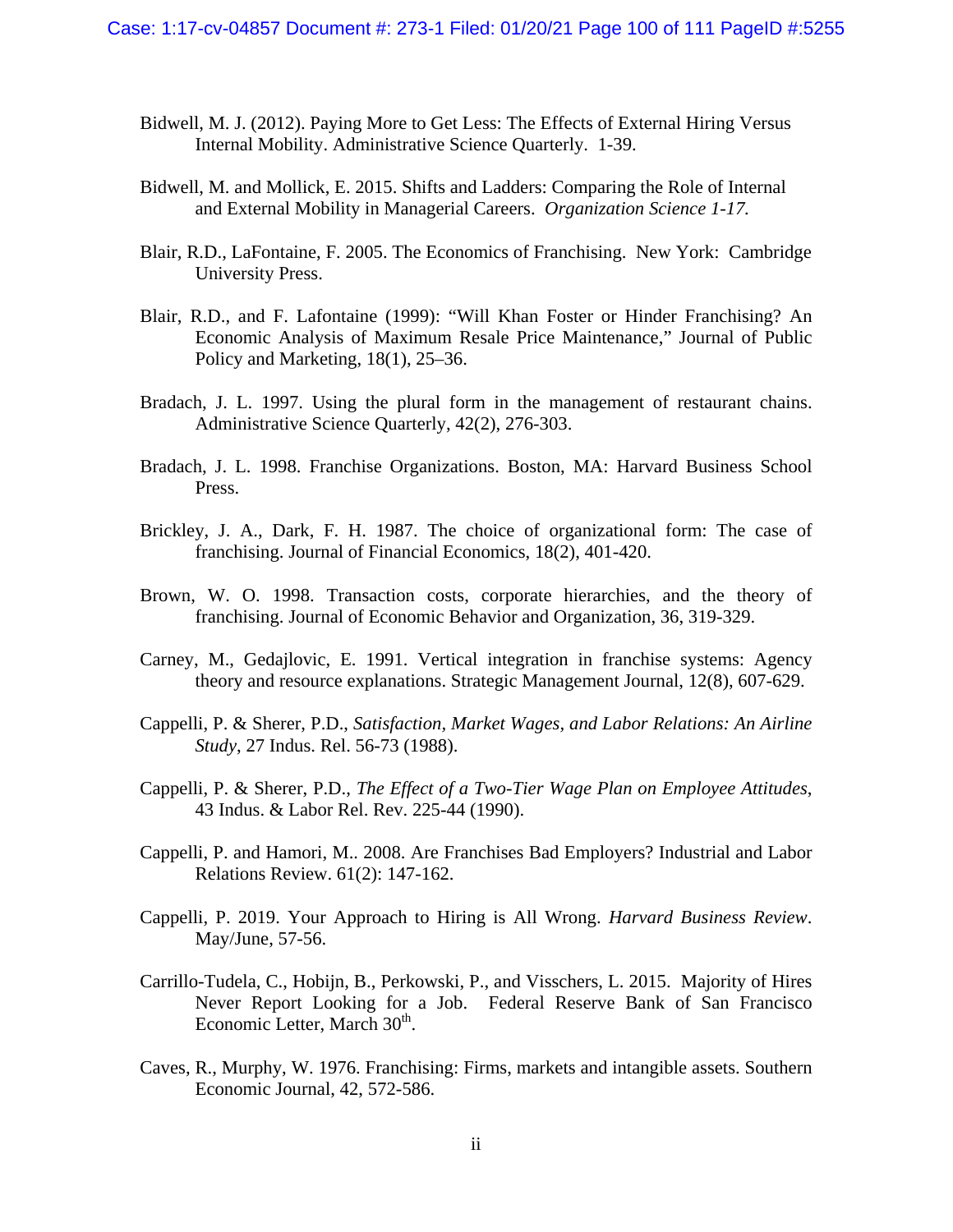- Choo, S. 2005. Determinants of Monitoring Capabilities in International Franchising: Foodservice Firms in East Asia. Asian Pacific Journal of Management, 22(2), 159-177.
- Cialdini, R. B.; Goldstein, N. J. (2004). *"Social influence: Compliance and conformity." Annual Review of Psychology*. 55: 591–621.
- Cohen, M. D., Bacdayan, P. 1994. Organizational routines are stored as procedural memory: Evidence from a laboratory study. Organization Science, 5(4), 554-568.
- Combs, J. G., Ketchen, Jr. D.J. 1999. Can Capital Scarcity Help Agency Theory Explain Franchising? Revisiting the Capital Scarcity Hypothesis. Academy of Management Journal, 42(2), 196-207.
- Combs, J. G., Ketchen, Jr. D. J. 2003. Why do firms use franchising as an entrepreneurial strategy? A meta-analysis. Journal of Management, 29(3), 443-465.
- Combs, J. G., Michael, S. C., Castrogiovanni, G. J. 2004. Franchising: A review and avenues to greater theoretical diversity. Journal of Management, 30(6), 907-931.
- Combs, J.G., Michael, S.C., Castrogiovanni, G. J. 2009. Institutional Influence on the Choice of Organizational Form: The Case of Franchising. Journal of Management, 35(5), 1268-1290.
- Cochet, O., Dormann, J., Ehrmann, T. 2008. Capitalizing on Franchisee Autonomy: Relational Forms of Governance as Controls in Idiosyncratic Franchise Dyads, Journal of Small Business Management, 46(1), 50-72.
- Cochet, O., Garg, V. K. 2008. How Do Franchise Contracts Evolve? A Study of Three German SMEs. Journal of Small Business Management, 46(1), 134-151.
- Crain, M.W., Johnson, J. M. 2001. Compliance Costs of Federal Workplace Regulations: Survey Results for U.S. Manufacturers. Regulatory Studies Program, Mercatus Center, George Mason University.
- Darr, E. D., Argote, L., Epple, D. 1995. The acquisition, transfer, and depreciation of knowledge in service organizations. Management Science, 41(11), 1750-62.
- Davey-Rafer, M.R. 1998. Training and Power in Franchise Systems: The Example of the UK Automotive Industry. Journal of European Industrial Training, 22(9), 367- 375.
- Delery, J. E., & Doty, D. H. (1996). Modes of theorizing in strategic human resource management: Tests of universalistic, contingency and configurational performance predictions. Academy of Management Journal, 39, 802–835.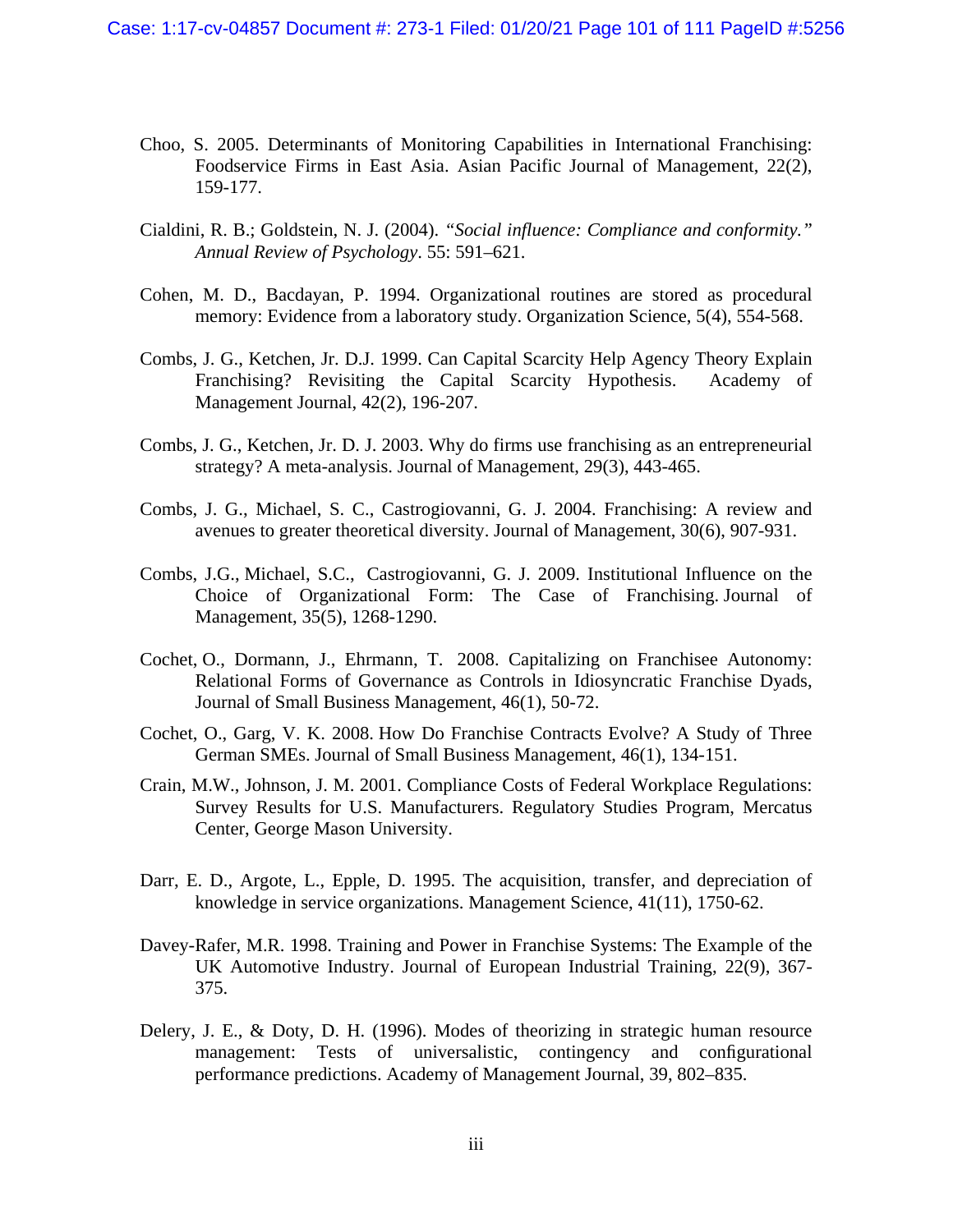- DeOrtentiis, P. S., Van Iddekinge, C. H., Ployhart, R. E., & Heetderks, T. D. (2018). Build or buy? The individual and unit-level performance of internally versus externally selected managers over time. *Journal of Applied Psychology, 103*(8), 916–928.
- El Akremi, Assaad, Karim Mignonac, and Rosenn Perrigot. 2011. Opportunistic behaviors in franchise chains: the role of cohesion among franchisees. Strategic Management Journal 32(9): 930–948.
- Falbe, C.M., Dandridge, T. C., Kumar, A. 1998. The effect of organizational context on entrepreneurial strategies in franchising. Journal of Business Venturing 14(1), 125–140.
- Feldman, M. S., Pentland, B. T. 2003. Reconceptualizing organizational routines as a source of flexibility and change. Administrative Science Quarterly, 48(1), 94-118.
- Gersick, C. J. G., Hackman, J. R. 1990. Habitual routines in task-performing groups. Organizational Behavior & Human Decision Processes. 47(1), 65-94.
- Gerson, K. 2002. ISO Certification: Putting a price on quality. Franchising World, 34(3), 48-49.
- Hackman, R., Wageman, R. 1995. Total Quality Management: Empirical, conceptual, and practical Issues. Administrative Science Quarterly 40, 309-342.
- Hennesy, D. A. 2003. Property rights, productivity, and the nature of noncontractible actions in a franchise system. Journal of Economic Behavior & Organization, 52(4), 443-468.
- Hennart, Jean-François. 1994. The "Comparative Institutional' Theory of the Firm: Some Implications for Corporate Strategy. Journal of Management Studies. 31(2): 193- 207.
- Hunt, S., Nevin, J. 2003. Power in a channel of distribution: sources and consequences. In F. Hoy and J. Stanworth (eds), Franchising: an International Perspective, London: Routledge.
- Henry R. Hyatt and James R.S pletzer 2016, The shifting job tenure distribution. Journal of labour economics. 41(C) 363-377.
- International Franchise Association. 2010. Economic Impact of Franchised Businesses. Retrieved on October 25, 2010 from http://www.buildingopportunity.com/download/National%20Views.pdf
- Johnson, Matthew and Lavetti, Kurt and Lipsitz, Michael, The Labor Market Effects of Legal Restrictions on Worker Mobility (September 17, 2019). Available at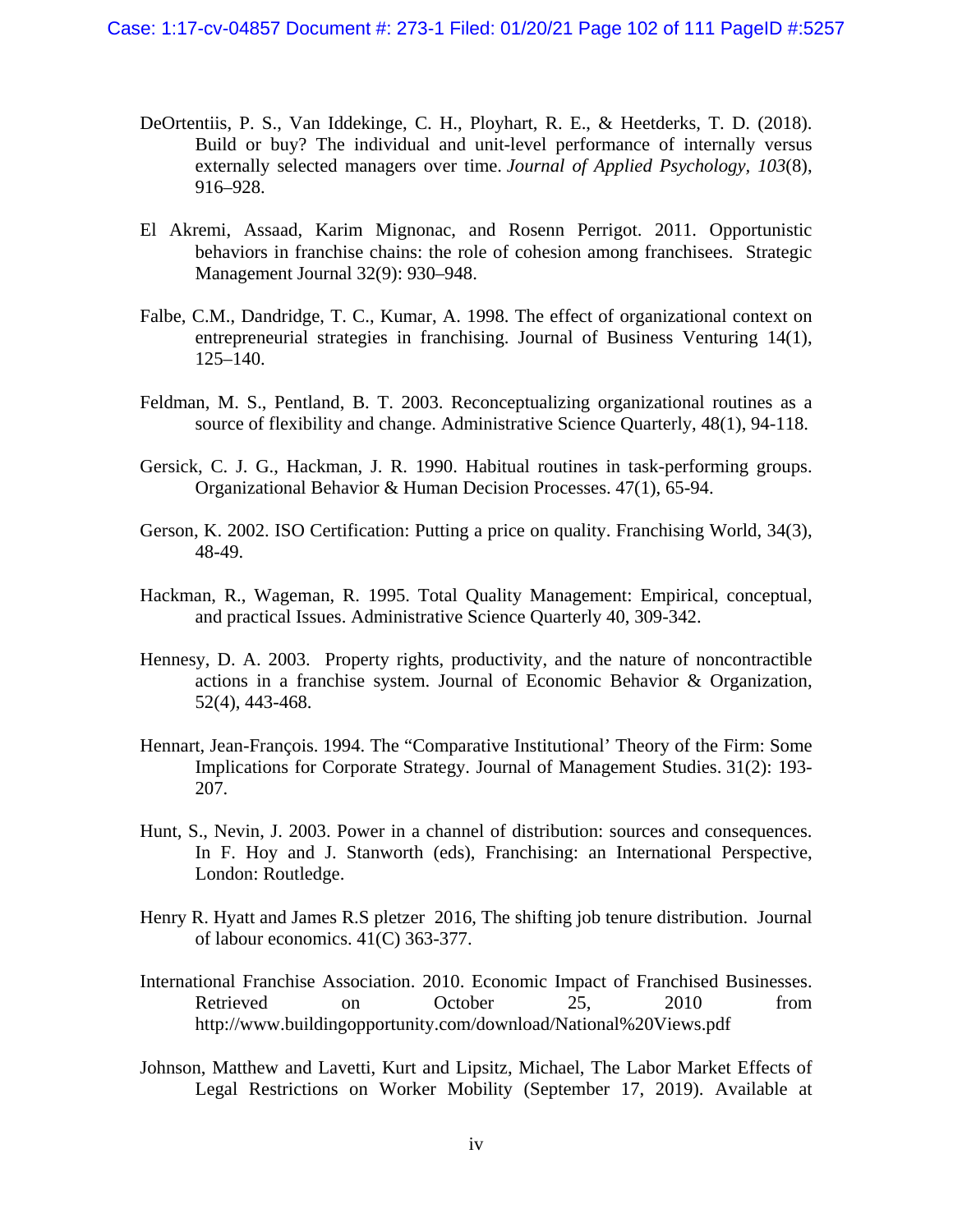#### Case: 1:17-cv-04857 Document #: 273-1 Filed: 01/20/21 Page 103 of 111 PageID #:5258

SSRN: https://ssrn.com/abstract=3455381 or http://dx.doi.org/10.2139/ssrn.34553 81.

- Kaufmann, P. J., Dant, R. P. 1995. Franchising: Contemporary issues and research. New York: Haworth Press.
- Kaufmann, P. J., Stanworth, J. 1995. The decision to purchase a franchise: A study of prospective franchisees. Journal of Small Business Management, 33(4), 22-33.
- Knott, A.M. 2001. The Dynamic Value of Hierarchy. Management Science. 47(3), 430- 449.
- Knott, A.M. 2003. The Organizational Routines Factor Market Paradox. Strategic Management Journal, 24(10), 929-943.
- Knott, A. M., McKelvey, B. 1999. Nirvana efficiency: A comparative test of residual claims and routines. Journal of Economic Behavior and Organization. 38, 365- 383.
- Kondrasuk, J.N., Reed, L. J., Jurinski, J. J. 2001. The dangers of misclassifying "Employees": Microsoft litigation emphasizes distinctions between employees and nontraditional workers. Employee Responsibilities and Rights Journal, 13(4), 165-173.
- Kosova, R., LaFonataine, F., and Perrigot, R. 2013. Organizational Form and Performance: Evidence from the Hotel Industry. Review of Economics and Statistics. 95(4): 1303-1323.
- Kramer, Michael. 2010. Organizational Socialization: Joining and Leaving Organizations. NY: Wiley.
- Krueger, A. B. 1991. Ownership, agency, and wages: An examination of franchising in the fast food industry. The Quarterly Journal of Economics, 106(2), 75-101.
- Krueger, A., Ashenfelter, O. 2018. Theory and Evidence on Employer Collusion in the Franchise Sector.
- Lafontaine, F., Raynaud, E. 2002. The role of residual claims and self-enforcement in franchise contracting. NBER Working paper No. 8868
- Lafontaine, F., Shaw, K. 1999. The Dynamics of Franchise Contracting: Evidence from Panel Data. The Journal of Political Economy 107(5), 1041-1080.
- Lafontaine, F., Shaw, K. 2005. Targeting Managerial Control: Evidence for Franchising. Rand Journal of Economics 36, 131-150.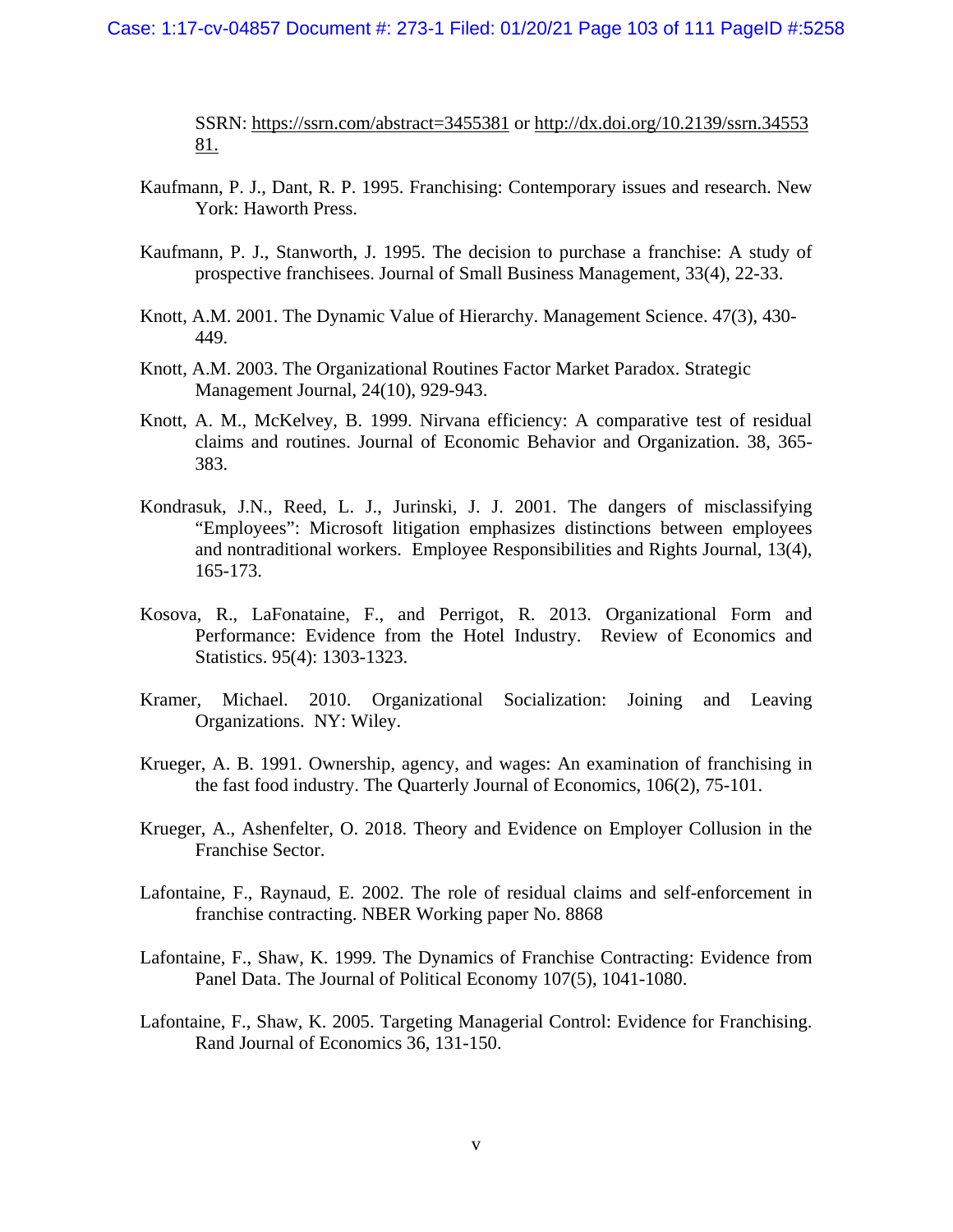- Lafontaine, F., Oxley, J. F. 2004. International Franchising Practices in Mexico: Do Franchisors Customize Their Contracts? Journal of Economics & Management Strategy 13(1), 95-123.
- Leidner, R. 1993. Fast Food, Fast Talk. Berkeley, Los Angeles, London: University of California Press.
- Lipsitz, Michael and Starr, Evan, Low-Wage Workers and the Enforceability of Non-Compete Agreements (December 9, 2019). Available at SSRN: https://ssrn.com/abstract=3452240.
- Manning, A. 2003. Monopsony in Motion: Imperfect Competition in Labor Markets. Princeton: Princeton University Press.
- Manning, A. 2021. Monopsony in Labor Markets: A Review. ILR Review. 74(1): 3-26.
- Maness, R. 1996. Incomplete contracts and the choice between vertical integration and franchising. Journal of Economic Behavior and Organization, 32, 101-15.
- Michael, S. C. 1996. To franchise or not to franchise: An analysis of decision rights and organizational form shares. Journal of Business Venturing, 11, 57-71.
- Michael, S. C. 2003. Determinants of Franchising across Nations. Management International Review, 43(3), 267-290.
- Milkovich, G.T., and Neuman, J.M., and Gerhardt, B., *Compensation*, at Chapter 3, "Defining Internal Alignment." New York: McGraw-Hill, 11<sup>th</sup> Edition.
- Moscarini, G. and Postel-Vinay, F. 2018. The Cyclical Job Ladder. Annual Review of Economics 10(1):165-188.
- Naidu, Suresh. 2010. Recruitment restrictions and labor markets: Evidence from the postbellum US South. Journal of Labor Economics 28(2): 413–45.
- Naidu, S. and Yuchtman, N. 2013. Coercive contract enforcement: Law and the labor market in nineteenth century industrial Britain. American Economic Review 103(1): 107–44.
- Nash, J., 1950, *Non Cooperative Games*, Princeton University PhD dissertation, reprinted in *Annals of Mathematics* 54, 1951 (September) 286–295.
- Nelson, R., Winter, S. 1982. An Evolutionary Theory of Economic Change. Cambridge: Harvard University Press.

Neumark, D. and Wascher, W.L. 2008. Minimum Wages, Cambridge: MIT Press.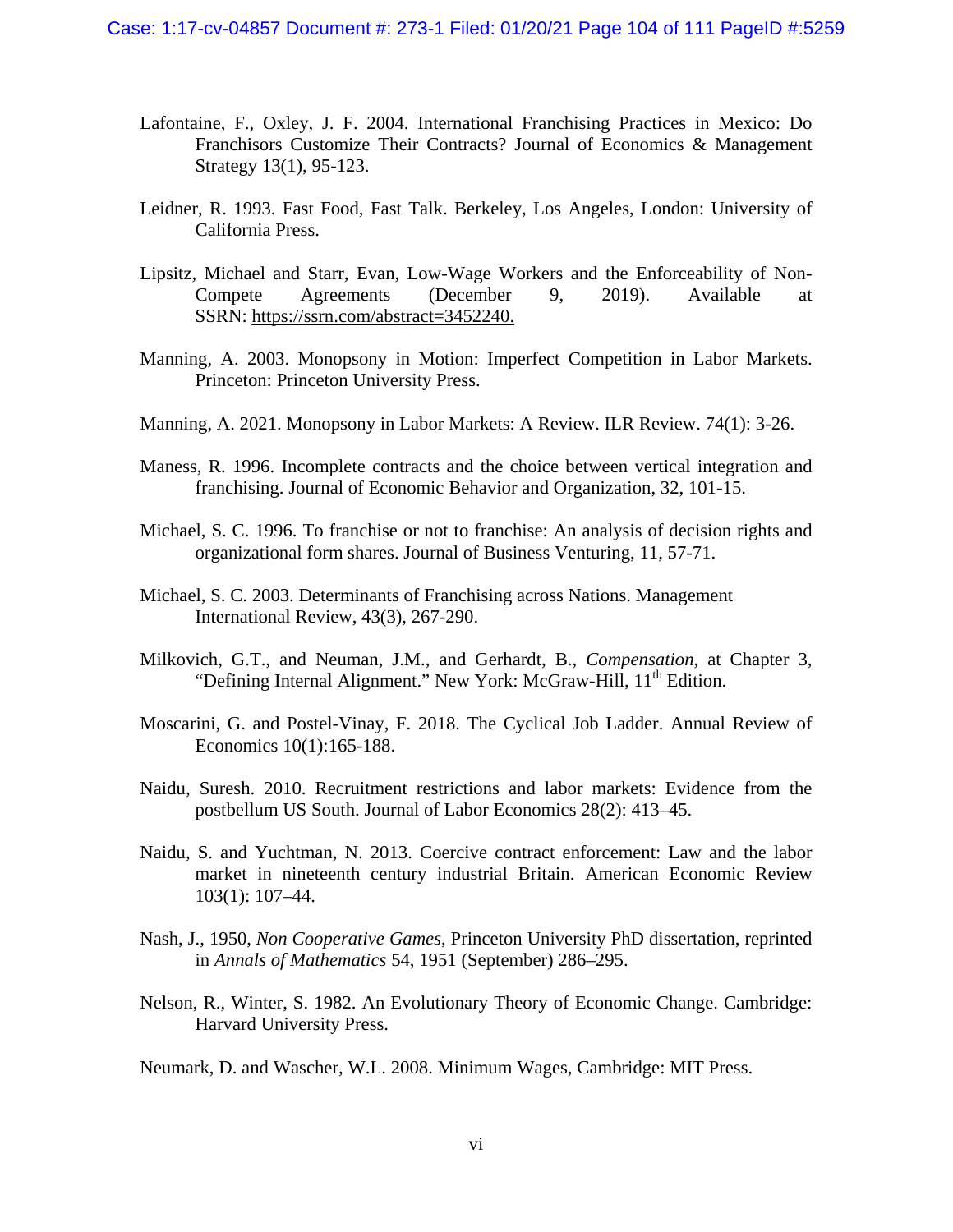- Norton, S. W. 1988. An empirical look at franchising as an organizational form. Journal of Business, 61(2), 197-217.
- Nyarko and Shing-Yi Wang. 2016. Monopsony power in migrant labor markets: Evidence from the United Arab Emirates. Journal of Political Economy 124(6): 1735–92.
- Oster, S. M. 1996. Nonprofit organizations and their local affiliates: A study in organizational forms. Journal of Economic Behavior & Organization, 30(1), 83- 95.
- Oxenfeldt, M. R., Kelly, A. O. 1968. Will successful franchise systems ultimately become wholly-owned chains? Journal of Retailing, 44(4), 69-83.
- Peterson, A., Dant, R. P. 1990. Perceived advantages of the franchise option from the franchisee perspective: Empirical insights from a service franchise. Journal of Small Business Management, 28(3), 43-61.
- Porter, Michael E. 1995. In Michael Goold and Kathleen Sommers Luchs (eds). Competitive Advantage to Corporate Strategy in Managing the Multi-Business Company: The Basis and Rationale for Successful Diversified Groups. Cengage Learning EMEA. Chapter 12.
- Pentland, B. T., Rueter, H. H 1994. Organizational routines as grammars of action. Administrative Science Quarterly, 39(3), 484-510.
- Perdreaua, F., Le Nadant, A.L., and Cliquet, G. 2015 Human Capital Intangibles and Performance of Franchise Networks: A Complementary View between Agency and Critical Resource Perspectives. MANAGERIAL AND DECISION ECONOMICS. 36: 121–138.
- Peterson, A., Dant, R. P. 1990. Perceived advantages of the franchise option from the franchisee perspective: Empirical insights from a service franchise. Journal of Small Business Management, 28(3), 43-61.
- Ployhart, R.E., Van Iddekinge, C.H., and Mackenzie Jr., W.I. 2015. *Acquiring And Developing Human Capital In Service Contexts: The Interconnectedness Of Human Capital Resources*, Academy of Management Journal. 36: 121-138.
- Quinn, B., 1999. Control and Support in an International Franchise Network. 1999. International Marketing Review 16(4/5), 345-363.
- Schelling, Thomas, 1978, *Micromotives and Macrobehavior* New York: Norton.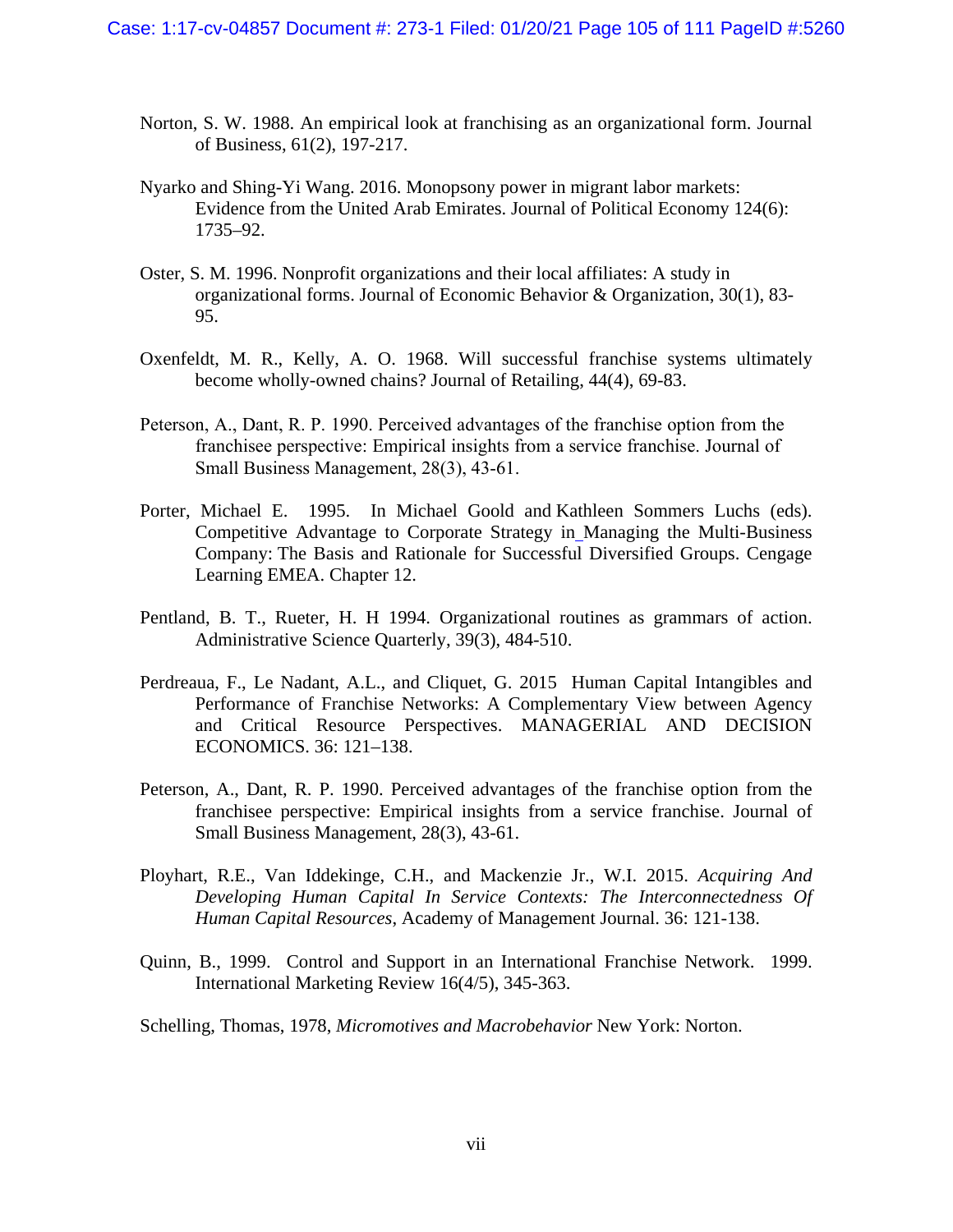- Selten, R. 1978, "The Chain-Store Paradox," *Theory and Decision*, 9: 127–159. James R. McGuigan, R. Charles Moyer, Frederick H.deB. Harris. 2010. Managerial Economics: Applications, Strategy and Tactics Cengage Learning: P.456.
- Shane, S. A. 1996. Hybrid organizational arrangements and their implications for firm growth and survival. Academy of Management Journal, 39(1), 216-234.
- Shane, S. A. 1998. Making new franchise systems work. Strategic Management Journal, 19, 697-707.
- Shane, S., Foo, M. 1999. New firm survival: Institutional explanations for new franchiser mortality. Management Science, 45(2), 142-159.
- Sokolova, A., Sorensen, T. 2021. Monopsony in Labor Markets: A Meta-Analysis. ILR Review 74(1): 27-55
- Sorenson, O., Sorensen, J. B. 2001. Finding the Right Mix: Franchising, Organizational Learning, and Chain Performance. Strategic Management Journal, 22(6-7), 713- 724.
- Stanworth, J., Curran, J. 1999. Colas, burgers, shakes and shirkers: Towards a sociological model of franchising. Journal of Business Venturing, 14(4), 323-354.
- Starr, E., Prescott, J.J., and Bishara, N. 2020. Noncompetes in the US Labor Force. University of Michigan Law and Economics Research Paper No. 18-013.
- Starr, E. 2019. Consider this: Training, wages, and the enforceability of covenants not to compete. ILR Review 72(4): 783–817.
- Szulanski, G. 2000. Appropriability and the challenge of scope. In: Dosi, G., R. Nelson, & S. Winter (Eds.). The nature and dynamics of organizational capabilities. Oxford University Press.
- Topel, Robert H. and Michael P. Ward. 1992. Job Mobility and the Careers of Young Men. Quarterly Journal of Economics. 108: 439-479.
- Truss, C. 2004. Who's in the Driving Seat? Managing Human Resources in a Franchise Firm. Human Resource Management Journal 14(4), 57-75.
- Winter, S. G. 1986. Comments on Arrow and Lucas. The Journal of Business, 59(4), S427-S434.
- Wright, P.M., Nyberg, A.J., Schepker, D.J., Ormonde, R. Cragun, and Ulrich, M.D. 2016. Current Practices in CEO Succession. Center for Executive Succession, University of South Carolina. Available at https://sc.edu/study/colleges\_schools/moore/documents/ces\_research/chro\_survey  $\_2016.pdf.$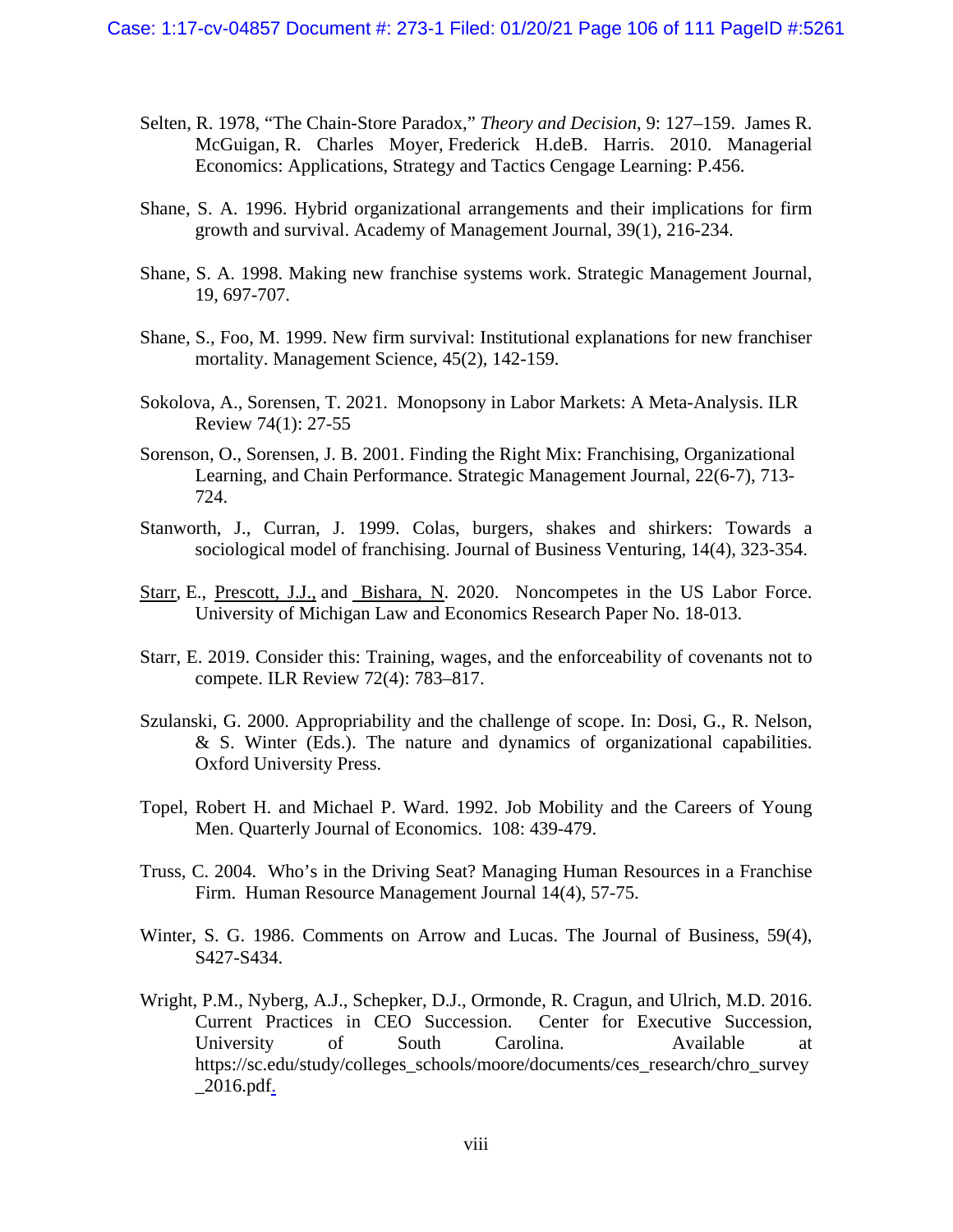- Yankow, Jeffrey J. 2003. Migration, Job Change, and Wage Growth: A New Perspective on the Pecuniary Return to Geographic Mobility. Journal of Regional Science. 43(3): 483-516.
- Yin, Xiaoli and Edward J. Zajac. 2004 The strategy/governance structure fit relationship: theory and evidence in franchising arrangements. Strategic Management Journal. 25(4): 365–383.
- Zollo, M., Winter, S. 2001. Deliberate learning and the evolution of dynamic capabilities. Organization Science, 13(3), 339-353.

Litigation Materials

- Amended Complaint by Leinani Deslandes (September 18, 2017)
- Plaintiffs' Responses and Objections to McDonald's Second Set of Interrogatories (March 26, 2020)
- McDonald's Responses and Objections to Plaintiffs' Second Set of Interrogatories (April 8, 2019)
- Deposition Transcript of Stephanie Turner
- Deposition Transcript of Deb Leon
- Deposition Transcript of Karen King
- Deposition Transcript of Lori Duggan
- Deposition Transcript of Jez Langhorn
- Deposition Transcript of Leinani Deslandes
- Exhibit 33 to the Deposition of Deb Leon
- Exhibit 40 to the Deposition of Deb Leon
- Exhibit 126 to the Deposition of Karen King
- Exhibit 127 to the Deposition of Karen King
- Exhibit 129 to the Deposition of Karen King
- Exhibit 106 to the Deposition of Jessie Lopez
- Exhibit 14 to the Deposition of Stephanie Turner
- Exhibit 4 to the Deposition of Stephanie Turner
- GROEN000001-000190
- LOPEZ/LCL000006
- LOPEZ/LCL000001-000252
- MCDAT00113518
- MCDAT00122081
- MCDAT00122091
- MCDAT00134879
- MCDAT00320221
- MCDAT00351647
- MCDAT00362584
- MCDAT00005225
- MCDAT00024157
- MCDAT00025846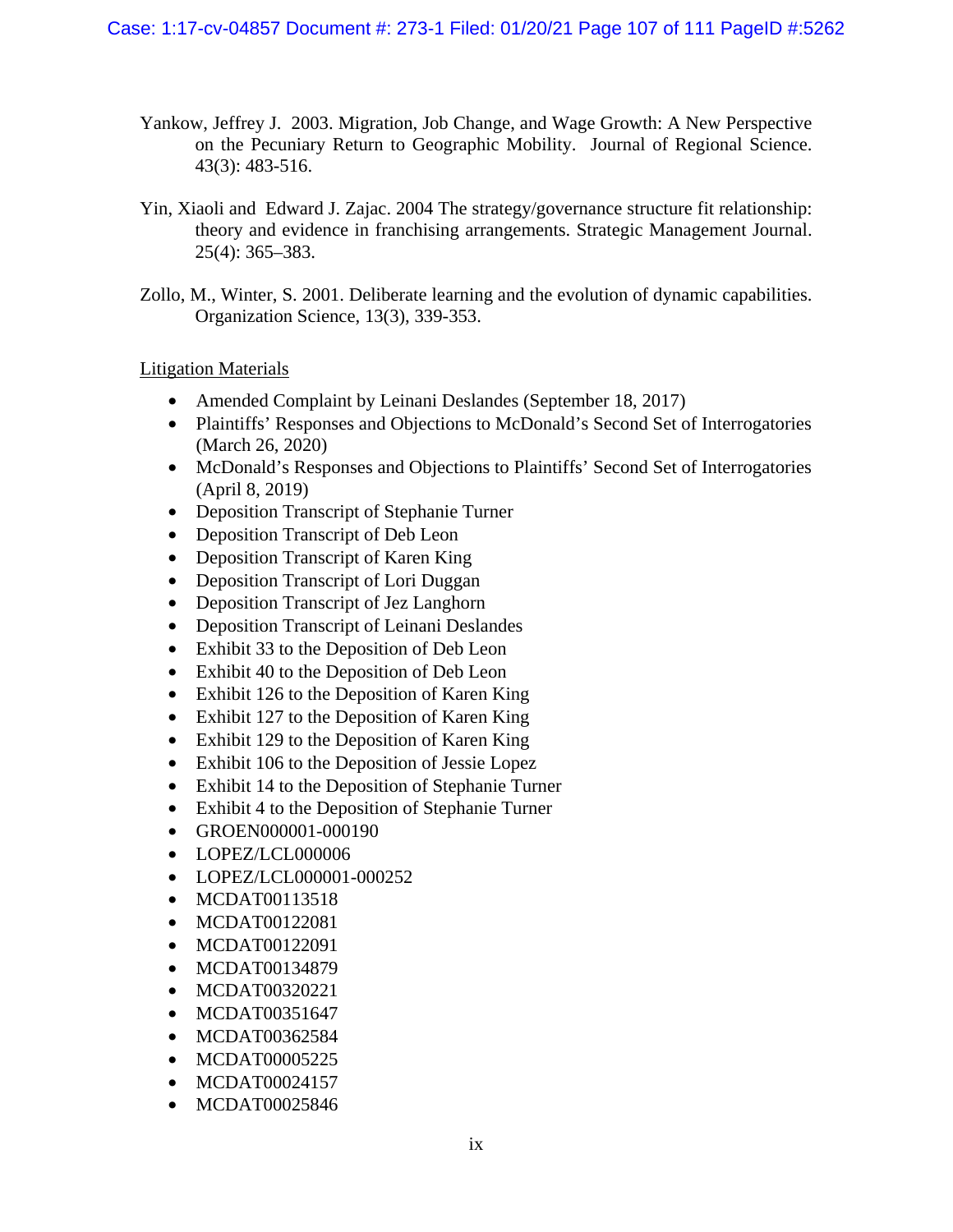- MCDAT00026823
- MCDAT00026839
- MCDAT00039532
- MCDAT00039533
- MCDAT00043928
- MCDAT00043928
- MCDAT00049035
- MCDAT00063705
- MCDAT00067633
- MCDAT00067640
- MCDAT00067650
- MCDAT00068728
- MCDAT00068740
- MCDAT00068757
- MCDAT00068767
- MCDAT00068768
- MCDAT00069499
- MCDAT00069503
- MCDAT00071560
- MCDAT00072715
- MCDAT00072933
- MCDAT00072935
- MCDAT00073994
- MCDAT00091014
- MCDAT00091474
- MCDAT00096138
- MCDAT00096147
- MCDAT00102697
- MCDAT00102699
- MCDAT00110783
- MCDAT00112246
- MCDAT00113499
- MCDAT00115421
- MCDAT00115424
- MCDAT00115528
- MCDAT00116264
- MCDAT00117925
- MCDAT00121396
- MCDAT00122087
- MCDAT00123177
- MCDAT00123687
- MCDAT00130084
- MCDAT00132041
- MCDAT00132090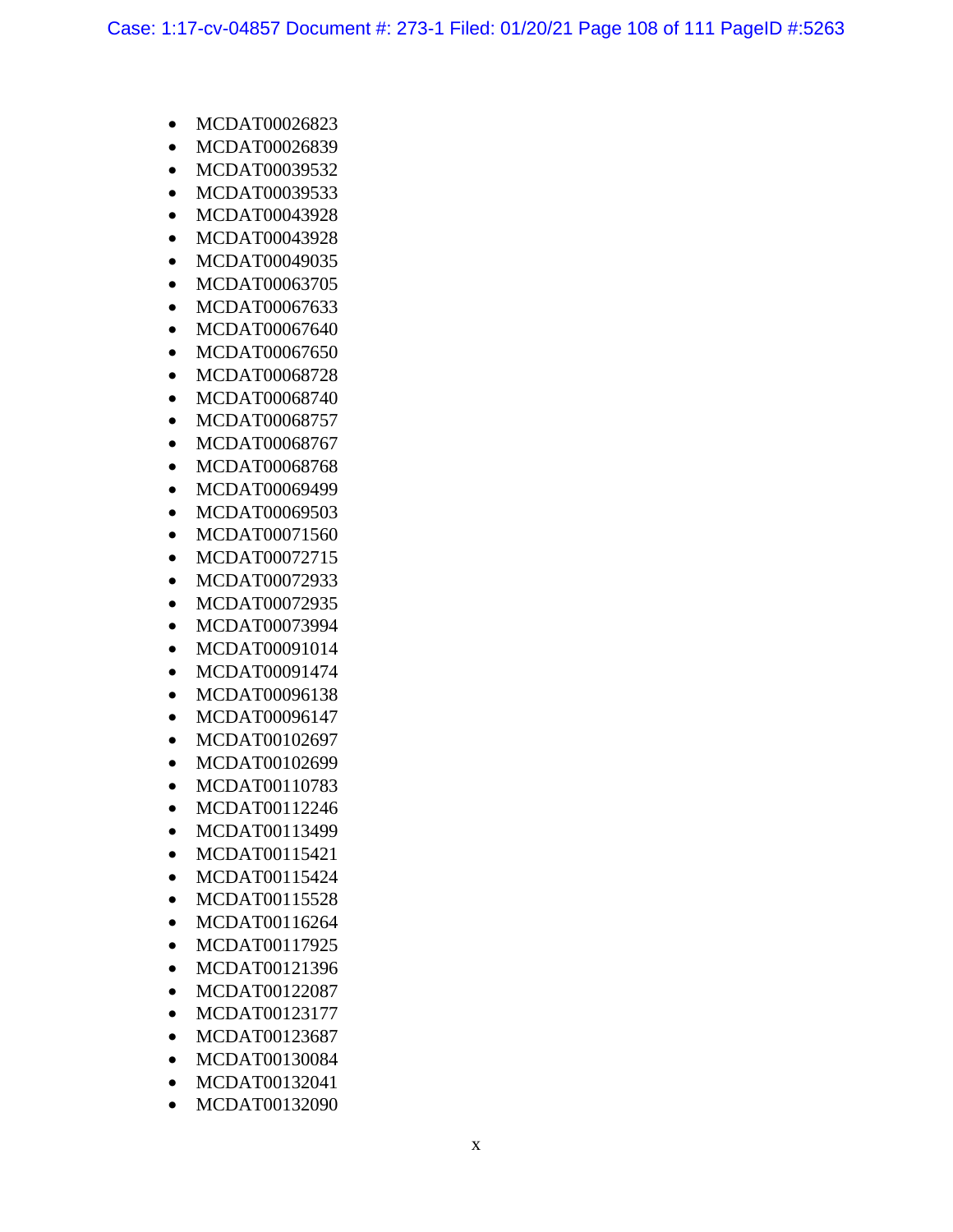- MCDAT00132401
- MCDAT00133478
- MCDAT00133508
- MCDAT00133521
- MCDAT00134545
- MCDAT00134879
- MCDAT00134990
- MCDAT00136820
- MCDAT00146316
- MCDAT00146714
- MCDAT00148170
- MCDAT00152828
- MCDAT00153405
- MCDAT00192304
- MCDAT00192323
- MCDAT00199891
- MCDAT00195020
- MCDAT00200959
- MCDAT00200992
- MCDAT00219860
- MCDAT00227195
- MCDAT00227305
- MCDAT00227351
- MCDAT00227461
- MCDAT00227465
- MCDAT00227918
- MCDAT00228311
- MCDAT00228992
- MCDAT00229127
- MCDAT00229127
- MCDAT00229142
- MCDAT00229304
- MCDAT00229921
- MCDAT00230163
- MCDAT00248405
- MCDAT00252702
- MCDAT00267877
- MCDAT00279266
- MCDAT00279278
- MCDAT00313961
- MCDAT00319342
- MCDAT00322690
- MCDAT00325585
- MCDAT00326676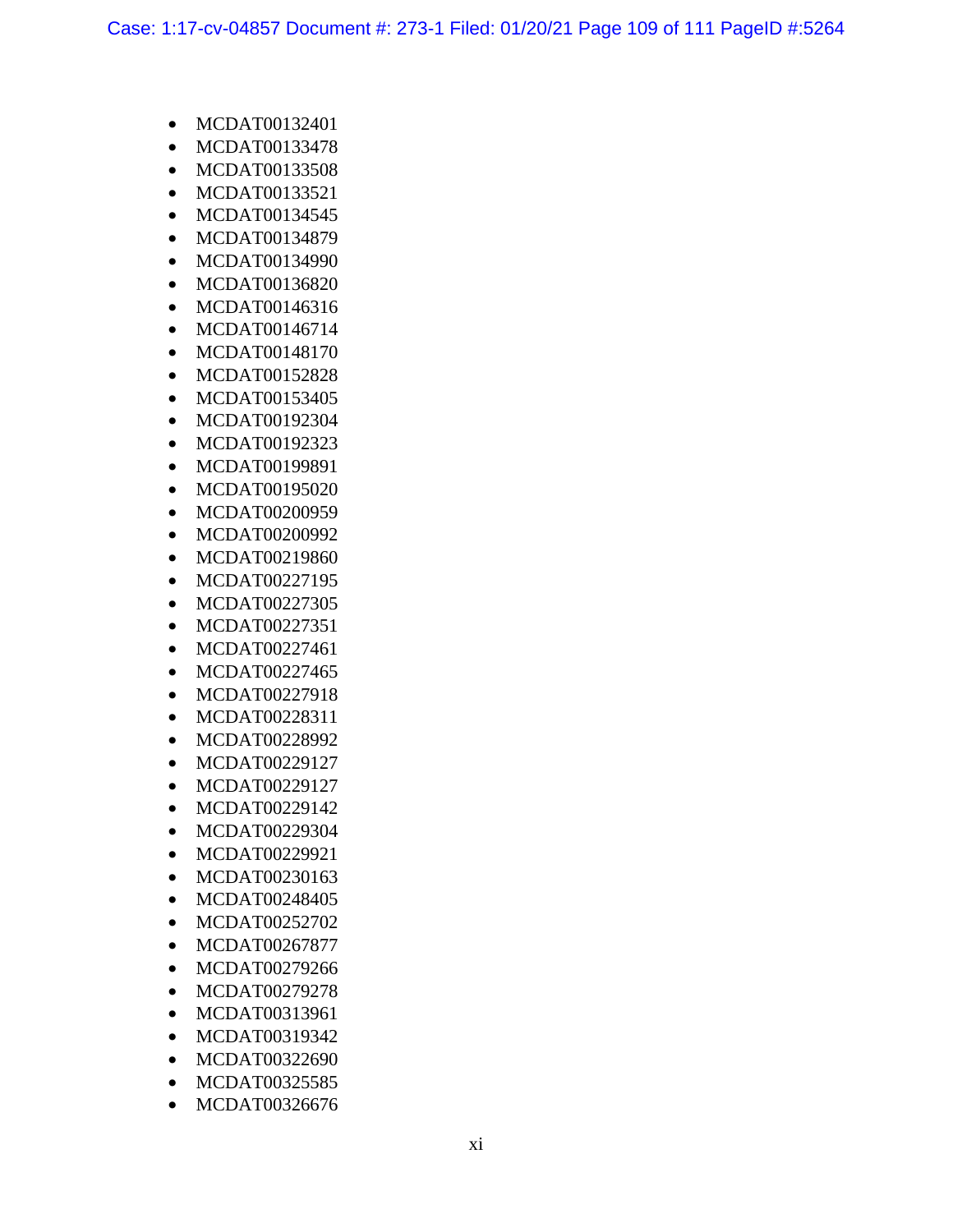- MCDAT00328574
- MCDAT00330173
- MCDAT00332757
- MCDAT00334049
- MCDAT00335736
- MCDAT00335800
- MCDAT00337325
- MCDAT00337327
- MCDAT00338592
- MCDAT00338702
- MCDAT00339861
- MCDAT00342220
- MCDAT00342473
- MCDAT00348466
- MCDAT00351646
- MCDAT00356591
- MCDAT00356593
- MCDAT00356595
- MCDAT00362034
- MCDAT00362584
- MCDAT00365809
- MCDAT00365815
- MCDAT00376171
- MCDAT00376173
- MCDAT00376183
- MCDAT00376187
- MCDAT00376190
- MCDAT00376335
- MCDAT00379795
- MCDAT00389562
- MCDAT00071560
- MCDAT00122087

## Public Resources

- August 24, 2015 Deposition of Vivian Warfield, McDonald's Corporation Corporate Designee, at 54:4-8 (excerpts publicly filed in *Casey v. Ward*, No. 1:13-cv-1452 (RJL) (D.D.C. Feb. 27, 2016), Dkt. 160-44.
- Chapter 902 Oregon Laws 2007. AN Act SB 248. https://www.oregonlegislature.gov/bills\_laws/lawsstatutes/2007orLaw0902.html.
- Florida Health: 2017 Physician Workforce Annual Report. http://www.floridahealth.gov/provider-and-partner-resources/community-healthworkers/physician-workforce-development-and-recruitment/2017-doh-physicianworkforce-report.pdf.